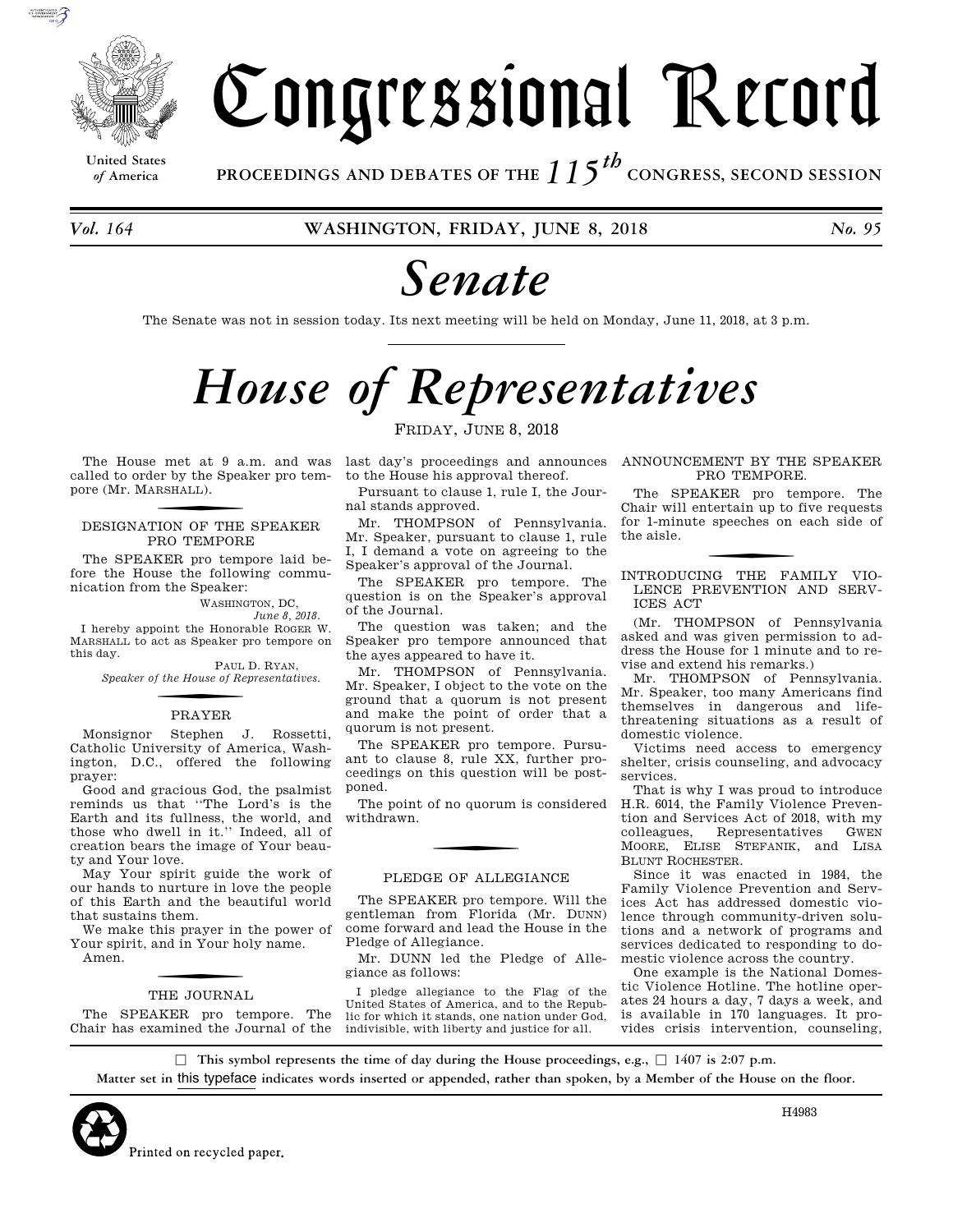and safety planning, and can directly connect calls to a seamless referral system of more than 4,500 community programs across the United States.

Mr. Speaker, I urge my colleagues to support this bipartisan legislation. Domestic violence has no place in our society, and we must stand up for victims and work to eradicate domestic violence for good.

#### f CELEBRATING A TREMENDOUS VICTORY LAST NIGHT BY THE WASHINGTON CAPITALS

(Mr. HOYER asked and was given permission to address the House for 1 minute.)

Mr. HOYER. Mr. Speaker, it is warm in here.

Mr. Speaker, there is joy in the Washington Capital Region today.

When I get up in the morning every day and I read the front page of the Washington Post, I say: Oh, my goodness.

Today, I read the front page of the Washington Post. ''At last, Capitals,'' with Alex Ovechkin holding the Stanley Cup high, celebrates.

Mr. Speaker, I was in the Maryland State Senate in 1973, and one of the great citizens of our region, Abe Pollin, said to us, to me, and to others: We want to build an arena in Prince George's County. It was called the Capital Center.

And in 1974, Abe Pollin brought hockey to the Washington Metropolitan area.

Abe Pollin died not too long ago. Before he died, he sold the Caps to Ted Leonsis. Abe Pollin and Ted Leonsis are ecstatic today.

Forty-four years, and now we are the national champions. Mr. Speaker, I rise with great joy and excitement to celebrate the tremendous victory last night by the Washington Capitals in the Stanley Cup finals.

The Caps had an extraordinary season and brought home a victory for the national capital region; its first major sports championship since 1992.

When team captain Alex Ovechkin raised the Stanley Cup over his head last night, he did so on behalf of thousands upon thousands upon thousands of Caps fans across our region, including, of course, my district.

That moment came after a 4–3 victory over an extraordinary team, the Vegas Golden Knights, who, in their first season as an expansion team in the National Hockey League, became the first team to come to the finals in that status. They had a magnificent season and their own exciting path to the finals during their inaugural season.

As the celebrations continue from last night into today and over the coming days, I want to offer my congratulations to the players, coaches, managerial staff, and my thanks to all the fans who made the Caps' victory possible.

I hope my colleagues, dare I say even the ones from Nevada, will join me in congratulating them as well.

Alex Ovechkin was chosen as the most valuable player, having scored 15 goals in the playoffs.

Mr. Speaker, I want to say one last thing. My father was born in Denmark. Lars Eller, a member of the Washington Capitals, was born and lives in Denmark, scored the winning goal.

The colors of the Danish flag, as some of you may know, are red and white. How appropriate. How wonderful. How grateful we are for the vision of Abe Pollin and the sponsorship of Ted Leonsis.

The SPEAKER pro tempore. The Chair will remind Members to appear on the floor in proper attire.

#### COMMEMORATING THE 136TH ANNI-VERSARY OF THE YAKAMA TREATY

(Mr. NEWHOUSE asked and was given permission to address the House for 1 minute and to revise and extend his remarks)

Mr. NEWHOUSE. Mr. Speaker, I rise today to commemorate the 136th anniversary of the Yakama Nation Treaty of 1855.

On June 9 in 1855, the United States entered into an agreement with the confederated tribes and bands of the Yakama Nation. This treaty marked the beginning of a successful relationship between the Yakamas, the Federal Government, and the people of Central Washington State.

I am proud to display a copy of the treaty of 1855 in my office here in Washington, D.C. as a reminder of the Federal Government's obligations.

The Yakama Nation's presence and influence is evident in my district. The Yakama Nation Museum and Cultural Center provides students and visitors an inside look at the history and the values of the Tribes. The newly opened Yakama Warriors Association's Veterans Center provides resources and assistance to veterans on or near the Yakama Reservation. Events and celebrations bring communities together to honor and preserve the Yakama Nation's cultural traditions.

Mr. Speaker, I am grateful for the Yakamas' input as I work to represent all of Central Washington, and I look forward to continuing to ensure their voices are heard on the important decisions that affect the land that we all love.

#### f RENAMING THE OYSTER BAY NA-TIONAL WILDLIFE REFUGE TO<br>THE CONGRESSMAN LESTER THE CONGRESSMAN<br>WOLFF NATIONAL NATIONAL WILDLIFE REFUGE

(Mr. SUOZZI asked and was given permission to address the House for 1 minute.)

Mr. SUOZZI. Mr. Speaker, I rise today in honor of the illustrious public service career of a former Member of this body, Congressman Lester Wolff, who will soon be celebrating his 100th birthday.

In recognition of his monumental contributions to the preservation and protection of our environment, especially on Long Island's beautiful North Shore, I am proposing the renaming of the Oyster Bay National Wildlife Refuge to the Congressman Lester Wolff National Wildlife Refuge.

These precious wetlands, at Congressman Lester Wolff's urging, were protected in 1968. In 1967, the New York state legislature had, at the insistence of then-Governor Nelson Rockefeller and master planner Robert Moses, authorized a bridge across the Long Island Sound.

Lester immediately saw this bridge would spoil the pristine and precious resource of the Long Island Sound, and soon found himself at the center of an enormous political fight. Lester won, and the Oyster Bay Wildlife Refuge was born.

Lester's efforts in 1968 are an important part of our Nation's environmental history. I urge my colleagues to support the renaming to the Lester Wolff National Wildlife Refuge, and I wish Lester a happy 100th year and many more.

#### SUPPORTING THE MILITARY CON-STRUCTION AND VETERANS AF-FAIRS APPROPRIATIONS BILL

(Mr. DUNN asked and was given permission to address the House for 1 minute and to revise and extend his remarks.)

Mr. DUNN. Mr. Speaker, I rise today in support of the Military Construction and Veterans Affairs Appropriations bill.

Providing robust funding to the VA is a step in the right direction to ensure our veterans receive the best possible care.

This legislation increases funding to the VA to the highest level ever. That funding will go towards providing for America's heroes. We are increasing funding for homeless veterans' services, mental healthcare, suicide prevention, opioid abuse, traumatic brain injury research and treatments, and rural health initiatives, just to name a few.

As the son of an Army family and an Army surgeon, I have seen firsthand many issues that our veterans face. As chairman of the VA Subcommittee on Health, I am working to instill real changes at the VA. This means better care for our men and women who have served our Nation.

Funding these important initiatives is a crucial part of repaying those who fought for our freedoms. I urge all of my colleagues to support this important legislation.

# f TODAY IS WORLD OCEANS DAY

(Ms. BONAMICI asked and was given permission to address the House for 1 minute.)

Ms. BONAMICI. Mr. Speaker, in the time I make these remarks, 1 minute,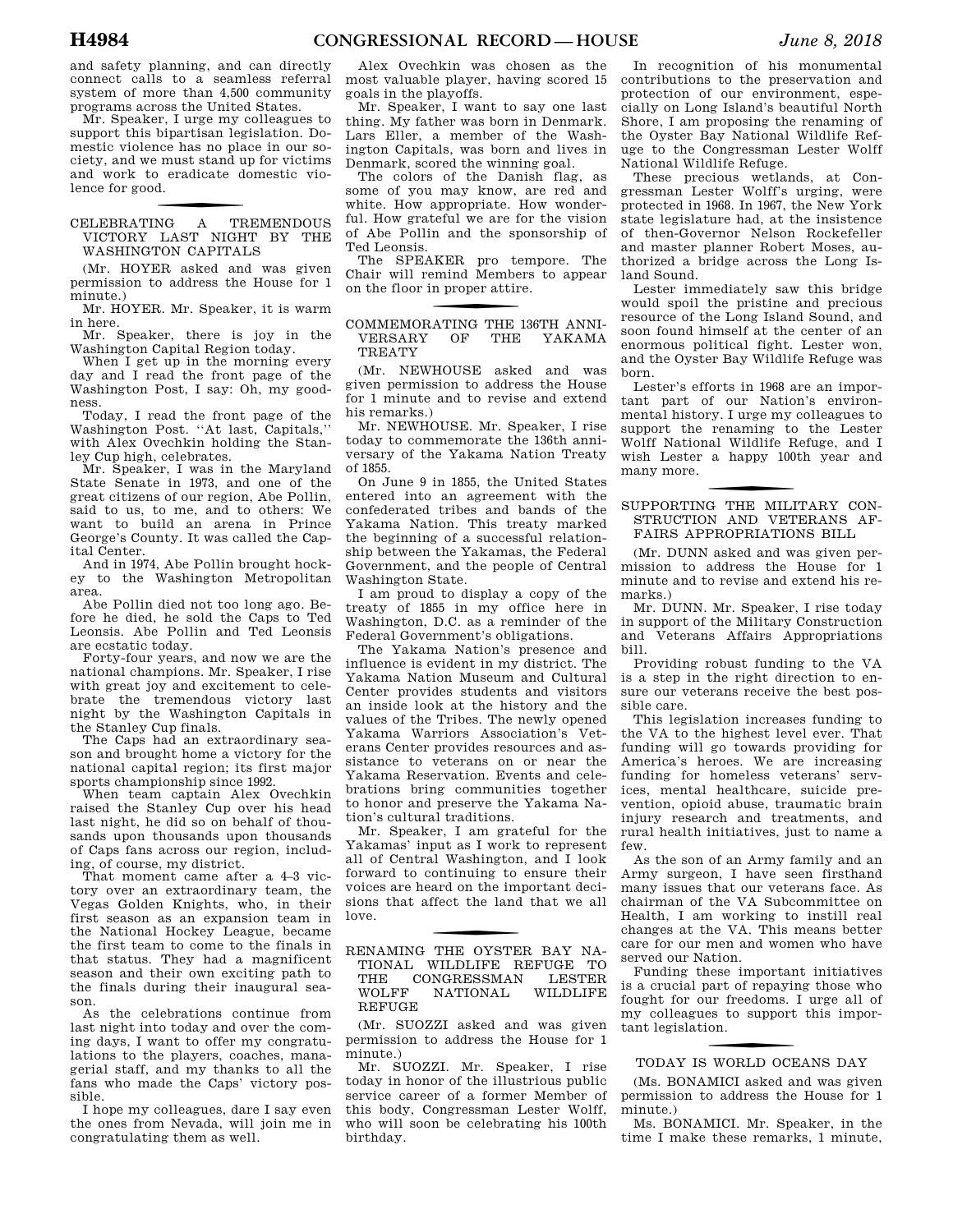and every minute after, the equivalent of an entire garbage truck full of plastic will be dumped into the oceans. That is about 8 million metric tons a year, endangering marine life.

Today is World Oceans Day, a good time to recommit to protect, conserve, maintain, and rebuild our oceans and our ocean resources.

The health of our oceans reflects the health of our planet. We have work to do. Oceans absorb CO<sup>2</sup> produced by human activities, and increasing carbon emissions are stressing the oceans and threatening the livelihood of coastal communities.

As oceans become more acidic, shellfish struggle to build shells. Oysters and clams are especially vulnerable. Harmful algal blooms produce acid that accumulates in shellfish, like Dungeness crab, and can be poisonous to humans.

We must invest in research to better understand the challenges to ocean health, like ocean acidification, harmful algal blooms, marine debris, and overfishing.

The ocean is resilient, but we cannot afford to wait. On World Oceans Day, I invite all of my colleagues to join the bipartisan Oceans Caucus. The time to take action is now.

#### HONORING ISRAEL'S 70TH ANNIVERSARY OF INDEPENDENCE

(Mr. PALMER asked and was given permission to address the House for 1 minute and to revise and extend his remarks.)

Mr. PALMER. Mr. Speaker, I rise today in honor of Israel's 70th anniversary of independence. The United States has no stronger ally in the Middle East than the State of Israel.

Our relationship is one rooted in shared values and a commitment to freedom and democracy. Israel's dedication to political and economic freedom, free and fair elections, and freedom of religion provides a stark contrast with other regimes in the region.

On this anniversary, I also want to recognize the important relationship between Israel and the State of Alabama.

Few people know that 5 years prior to Israel gaining independence, Alabama became the first and perhaps only State to call for the establishment of a Jewish state.

Seventy-five years ago, on June 10, 1943, in the midst of World War II, the Alabama legislature unanimously passed a joint resolution calling for a Jewish state, and for the Jewish people to have the right to self-government and self-determination.

Since that day, in acknowledgment and support of our mutual values, Alabama and Israel have maintained a special friendship. Indeed, Alabama and the United States are proud to call Israel our ally, and look forward to our continued support of Israel and our continued friendship.

#### $\square$  0915

#### LET'S WORK TOGETHER TO HELP AMERICAN FAMILIES HAVE HEALTHCARE

(Mr. KILMER asked and was given permission to address the House for 1 minute.)

Mr. KILMER. Mr. Speaker, first, do no harm. That is rule number one for every doctor, and it should be rule number one for this President and this Congress as well. But because of the harmful, partisan healthcare politics in Washington, D.C., next year, a quarter million people in Washington State will have to spend 19 percent more per month on their health insurance.

That adds up for a lot of folks. It will add up to the difference between being able to afford healthcare or not. Families in Washington State will have less money in their pockets because of the choices to do harm by this Congress and this administration.

It is a choice to cut, as this administration did, the Federal payments that make healthcare cheaper for families. It is a choice to obsessively try to dismantle the Affordable Care Act, as this House and this administration have done, creating uncertainty and driving up costs.

Listen, the Affordable Care Act was not perfect, but it meant cheaper healthcare and more people with insurance. Let's fix it rather than harm people.

Rather than partisan attacks that do harm to the healthcare system and harm to family budgets, let's first do no harm, and then let's work together to actually help American families have healthcare.

#### JUNE 11 WILL BE THE FIRST DAY WITHOUT NET NEUTRALITY PRO-**TECTIONS**

(Ms. ESHOO asked and was given permission to address the House for 1 minute and to revise and extend her remarks.)

Ms. ESHOO. Mr. Speaker, Monday, June 11, will be the first day without net neutrality protections, thanks to the Trump administration.

For the last decade and a half, the internet has become the biggest driver of our economy, of education, access to information, and the conduct of commerce. It all happened under net neutrality, because each of us had the freedom to go where we wanted to go, see what we wanted to see, and read what we wanted to read.

On Monday, the rules to protect an open internet will cease to exist. Consumers will no longer be guaranteed that they can choose to go where they want to go or do what they want to do online. Businesses can be made to pay tolls to reach their customers. The huge internet service providers can reign with impunity over the most important tool in our economy and our democracy.

Over all the years I have represented my Silicon Valley district, I have

never had a constituent or a company ask me to turn total control of the internet over to the ISPs.

Congress can act to prevent this takeover. That is why I am a cosponsor of the Congressional Review Act, a bill to disable the administration's giveaway of the internet. Mr. Chair, I urge my colleagues to stand on the right side of history with millions of Americans and do the same.

#### f ENERGY AND WATER DEVELOP-MENT AND RELATED AGENCIES APPROPRIATIONS ACT, 2019

#### GENERAL LEAVE

Mr. CARTER of Texas. Mr. Speaker, I ask unanimous consent that all Members have 5 legislative days in which to revise and extend their remarks and include extraneous material in the further consideration of H.R. 5895, and that I may include tabular material on the same.

The SPEAKER pro tempore (Mr. NEWHOUSE). Is there objection to the request of the gentleman from Texas?

There was no objection.

The SPEAKER pro tempore. Pursuant to House Resolution 923 and rule XVIII, the Chair declares the House in the Committee of the Whole House on the state of the Union for the further consideration of the bill, H.R. 5895.

Will the gentleman from Kansas (Mr. MARSHALL) kindly take the chair.

#### $\Box$  0919

IN THE COMMITTEE OF THE WHOLE

Accordingly, the House resolved itself into the Committee of the Whole House on the state of the Union for the further consideration of the bill (H.R. 5895) making appropriations for energy and water development and related agencies for the fiscal year ending September 30, 2019, and for other purposes, with Mr. MARSHALL (Acting Chair) in the chair.

The Clerk read the title of the bill.

The Acting CHAIR. When the Committee of the Whole rose on Thursday, June 7, 2018, amendment No. 27 printed in part B of House Report 115–712 offered by the gentleman from Kentucky (Mr. BARR) had been disposed of.

AMENDMENT NO. 28 OFFERED BY MR. CARBAJAL

The Acting CHAIR. It is now in order to consider amendment No. 28 printed in part B of House Report 115–712.

Mr. CARBAJAL. Mr. Chairman, I have an amendment at the desk.

The Acting CHAIR. The Clerk will designate the amendment.

The text of the amendment is as follows:

Page 131, line 7, after the dollar amount, insert ''(increased by \$8,000,000)''.

Page 132, line 10, after the dollar amount, insert ''(reduced by \$8,000,000)''.

The Acting CHAIR. Pursuant to House Resolution 923, the gentleman from California (Mr. CARBAJAL) and a Member opposed each will control 5 minutes.

The Chair recognizes the gentleman from California.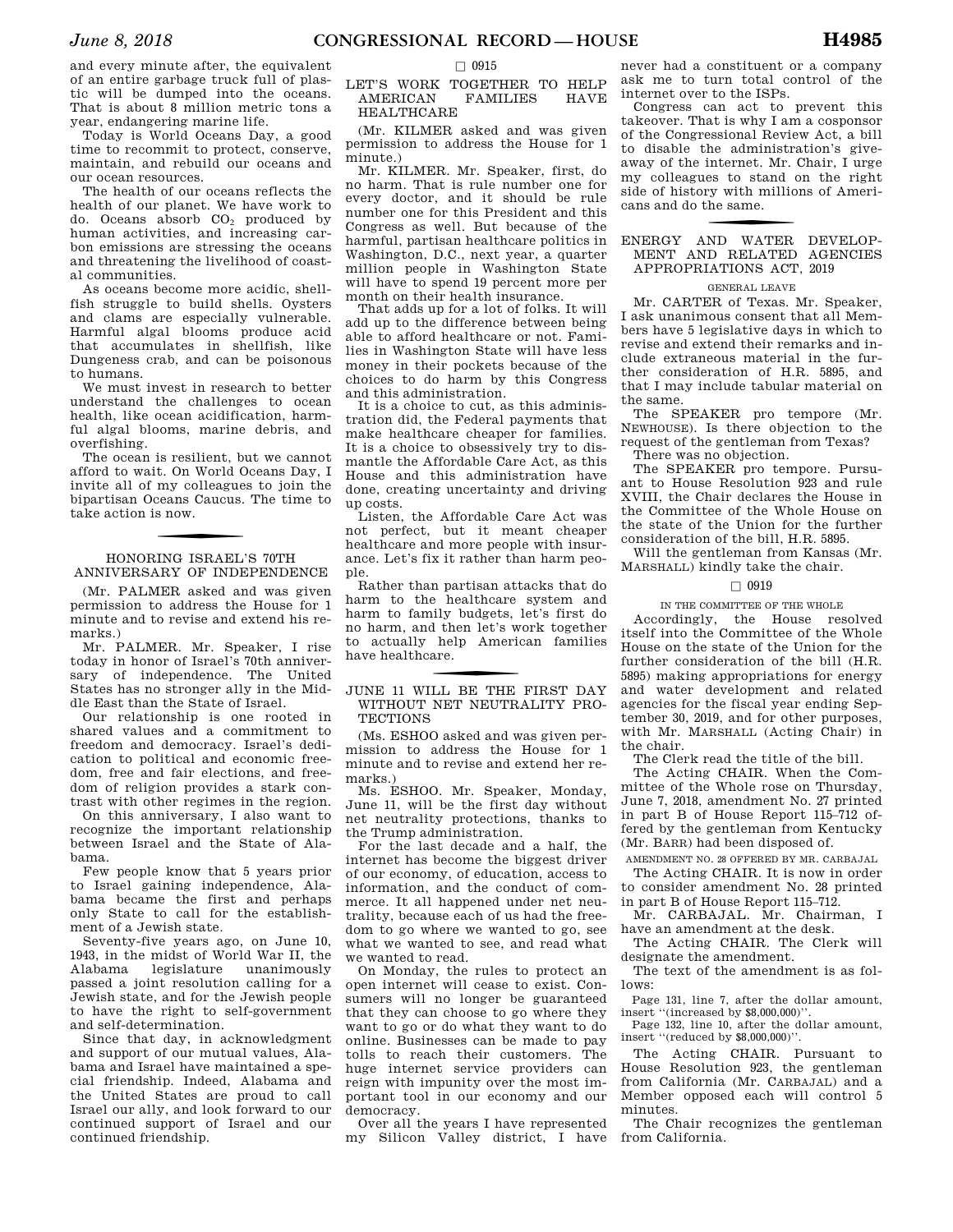Mr. CARBAJAL. Mr. Chairman, my amendment seeks to provide additional funding for the Veterans Transportation Program, which would provide additional resources for the Highly Rural Transportation Grants, Beneficiary Travel, and Veterans Transportation Service.

A major challenge facing veterans across the Nation, including the central coast of California, is the lack of access to transportation when trying to get their medical appointments. This is especially prevalent in districts like mine, where veterans don't live in close proximity to a major VA medical center.

Available local transportation to health appointments at the local community-based outpatient clinic is a constant challenge, as there are an insufficient number of buses and drivers. Currently, there is only one bus serving my district, and this one bus must make six stops before reaching the VA hospital in Los Angeles. Once there, veterans only have a short window of time to attend to all their appointments before needing to rush back to the bus to catch their transportation home.

In many cases, with these time constraints, veterans are unable to fit all of their necessary appointments into one day, and must again struggle with transportation to get back to the hospital.

Passage of this amendment would provide more transportation solutions for our veterans, allowing them to get to their medical appointments on time and receive proper medical care without the fear of being left behind, unable to get back home.

Mr. Chair, I urge my colleagues to support this amendment, and I reserve the balance of my time.

Mr. CARTER of Texas. Mr. Chairman, I claim the time in opposition to the amendment, even though I am not opposed to it.

The Acting CHAIR. Without objection, the gentleman from Texas is recognized for 5 minutes.

There was no objection.

Mr. CARTER of Texas. Mr. Chair, we understand the gentleman's concerns, and we certainly will keep them in mind during conference.

Mr. Chair, I yield such time as she may consume to the gentlewoman from Florida (Ms. WASSERMAN SCHULTZ).

Ms. WASSERMAN SCHULTZ. Mr. Chair, I thank the gentleman for yielding.

Mr. Chairman, in 2017, the VTP program transported a total of 557,331 veterans, of which 103,704 were disabled veterans.

The VTP office is the authoritative source for all veteran-related travel initiatives. Its core mission is to assist in the improvements of access to care and assist veterans in overcoming transportation barriers to accessing VHA services.

VTS has established a network of transportation options for veterans over the world, we must be better pre-

through joint efforts with VA's Office of Rural Health and veterans service organizations.

This is a valuable program that has clearly been recognized and highlighted by the gentleman from California, that helps veterans who are visually impaired, elderly, or immobilized due to disease or disability, and particularly those living in remote and rural areas, to get to their medical appointments.

At a time with the VA where we are struggling to make sure both in terms of time that veterans have to wait to get an appointment and the difficulty in getting through a long distance to get that service, this is an important amendment.

Mr. Chair, I appreciate the gentleman from California's contribution and I strongly support it.

Mr. CARTER of Texas. Mr. Chair, I yield back the balance of my time.

Mr. CARBAJAL. Mr. Chair, I would just appeal to my colleagues that ''thank you for your service'' is just not enough anymore for our veterans. We need to step up. We need to make sure that they know we are here and we have their back when they need the services at the end of their tenure in the armed services.

Mr. Chair, this is an important amendment. I urge my colleagues to support it.

Mr. Chair, I yield back the balance of my time.

The Acting CHAIR. The question is on the amendment offered by the gentleman from California (Mr. CARBAJAL).

The amendment was agreed to.

AMENDMENT NO. 29 OFFERED BY MR. KEATING

The Acting CHAIR. It is now in order to consider amendment No. 29 printed in part B of House Report 115–712.

Mr. KEATING. Mr. Chairman, I have an amendment at the desk.

The Acting CHAIR. The Clerk will designate the amendment.

The text of the amendment is as follows:

Page 132, line 25, after the dollar amount, insert ''(reduced by \$5,000,000) (increased by \$5,000,000)''.

The Acting CHAIR. Pursuant to House Resolution 923, the gentleman from Massachusetts (Mr. KEATING) and a Member opposed each will control 5 minutes.

The Chair recognizes the gentleman from Massachusetts.

Mr. KEATING. Mr. Chairman, I rise today to offer an amendment that would direct the VA to establish an opioid abuse kit for community healthcare providers.

We are fortunate to live in a time when, because of medical advancements, members of the military are surviving combat injuries at unprecedented rates. However, our duty of care for military veterans does not stop there.

As our Nation welcomes home thousands of veterans from missions all

pared to provide those who suffer from chronic pain with the help that they need. It is the responsibility of this Congress to do our part to ensure they are receiving the level of healthcare they deserve.

According to VA data, despite the number of opioid prescriptions at the VA declining—and that is the good news—since 2012, the number of veterans with opioid use disorders has spiked 55 percent between 2011 and 2016.

Additionally, the American Public Health Association found that veterans are twice as likely to overdose on prescription opioids as the general population.

The Veterans Health Administration has taken initial steps to combat the growing opioid crisis by rolling out its Opioid Safety Initiative for VA health settings, and the VA has also begun to publish toolkits for its community health providers so they better understand why veterans are looking to them for help.

My amendment provides the resources for the VA to take their efforts a step further. It would direct the VA to utilize the opioid safety resources already available at the VA and create a similar opioid toolkit for healthcare providers at civilian facilities who help veterans with opioid use disorders. This is even more important, Mr. Chairman, because of the establishment of the Veterans Choice Program.

The toolkit will provide safe prescribing practices provide additional resources for effective pain management, and it will ultimately save lives. Mr. Chair, I urge my colleagues to

join with me in support of this.

Mr. Chair, I yield 1 minute to the gentlewoman from Florida (Ms. WASSERMAN SCHULTZ).

Ms. WASSERMAN SCHULTZ. Mr. Chair, I thank the gentleman for yielding.

I support the efforts by the gentleman from Massachusetts to combat opioid abuse, which really has been a scourge in every region of this country and has left almost no region in this Nation untouched.

The rates of prescription opioid misuse and overdose continue to increase sharply, and prescription opioids are now a leading cause of death in the United States. In fact, Mr. Chairman, we are about to reach the third year in a row that life expectancy in the United States will have gone down. That is the first time that has happened since all the way back to World War I, and it can be directly attributed to opioid abuse and the resulting deaths that has caused.

So I agree with my friend from Massachusetts that the VA should have a toolkit similar to the mental health toolkit and that it could save lives. I support the amendment.

Mr. KEATING. Mr. Chair, I thank the gentlewoman for her comments, and I reserve the balance of my time.

Mr. CARTER of Texas. Mr. Chairman, I claim the time in opposition to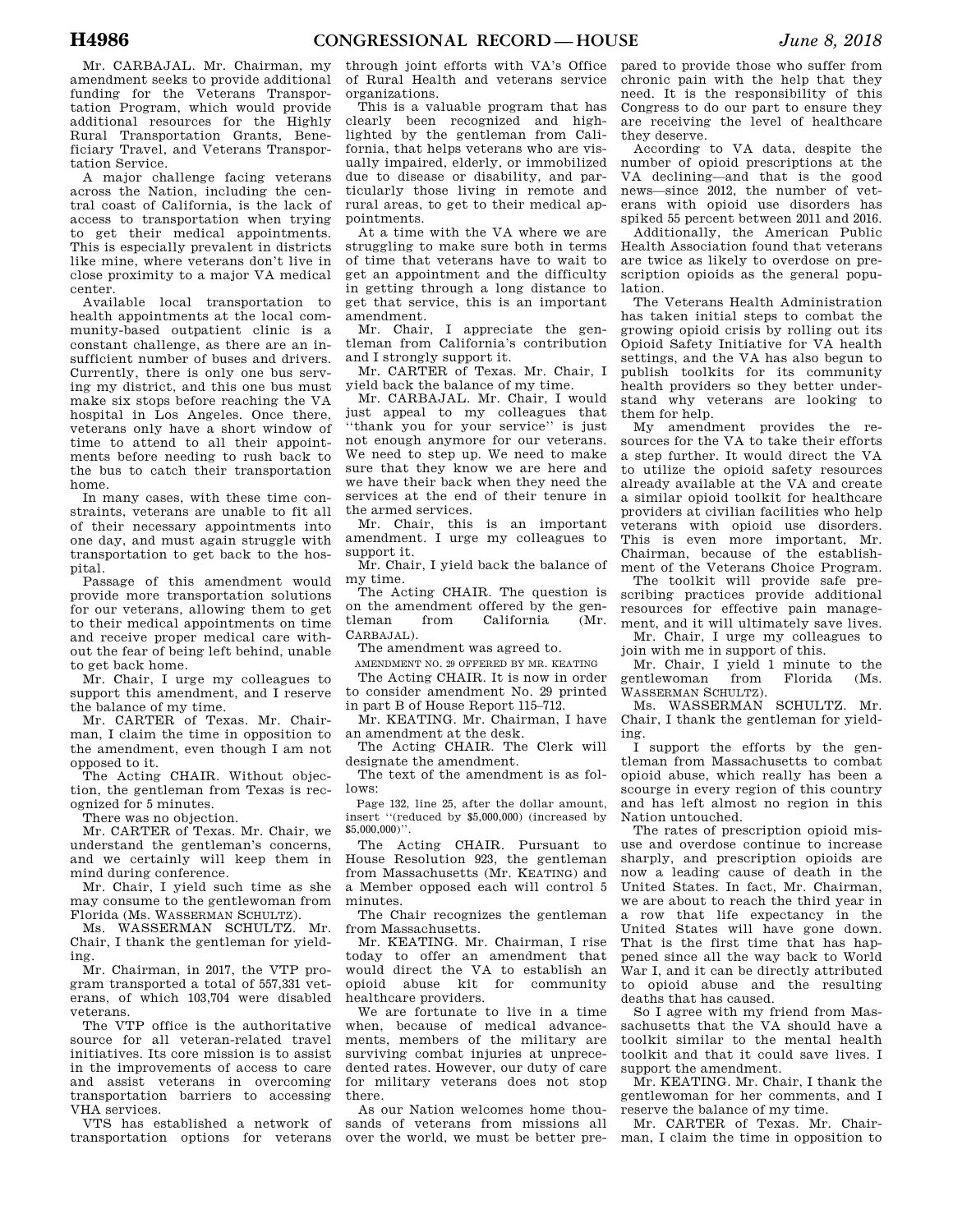the amendment, even though I am not opposed to it.

The Acting CHAIR. Without objection, the gentleman is recognized for 5 minutes.

There was no objection.

Mr. CARTER of Texas. Mr. Chair, this bill includes \$387 million for opioid treatment and prevention efforts. We understand the gentleman's concern, and we will keep them in mind during conference.

May I say, having been a criminal trial judge for many years, dealing with prescription drug abuse and treating prescription drug abuse is one of the hardest things we have to deal with in criminal law. There is something about the mental attitude towards a prescription that causes people to think it is safe.

#### $\Box$  0930

This abuse that is going on in this country, we have to do something about it, so I commend the gentleman.

I yield back the balance of my time. Mr. KEATING. Mr. Chairman, I know the gentleman from Texas and I will work together on this going forward and, hopefully, this amendment will move us in that direction further.

I yield back the balance of my time. The Acting CHAIR. The question is on the amendment offered by the gentleman from Massachusetts (Mr. KEATING).

The amendment was agreed to.

AMENDMENT NO. 30 OFFERED BY MR. KEATING The Acting CHAIR. It is now in order

to consider amendment No. 30 printed in part B of House Report 115–712.

Mr. KEATING. Mr. Chairman, I have an amendment at the desk.

The Acting CHAIR. The Clerk will designate the amendment.

The text of the amendment is as follows:

Page 132, line 25, after the dollar amount, insert ''(reduced by \$1,500,000) (increased by  $$1,500,000$ <sup>"</sup>.

The Acting CHAIR. Pursuant to House Resolution 923, the gentleman from Massachusetts (Mr. KEATING) and a Member opposed each will control 5 minutes.

The Chair recognizes the gentleman from Massachusetts.

Mr. KEATING. Mr. Chairman, I rise to offer an amendment that would direct healthcare providers with VA affiliation to continue their efforts at continuing education courses in specific areas to manage pain, opioids, and substance abuse disorders.

Nationally, about 30 percent of Americans have some form of chronic pain. However, the percentage of veterans who report chronic pain is significantly higher. Over 50 percent of elderly veterans report chronic pain, as do 60 percent of veterans returning from current conflicts. In fact, chronic pain is the most common medical problem experienced by returning combat veterans over the last decade.

Of course, pain is not a standalone problem. We are increasingly aware of

the mental health, the hidden wounds consequences stemming from time in combat. Veterans with post-traumatic stress disorder or brain trauma are more likely to report physical pain and, in turn, are more likely to receive a prescription for opioids. Likewise, approximately one out of every three veterans seeking treatment for a substance use disorder also have PTSD.

My amendment addresses this challenge by helping those who provide healthcare services to veterans to learn the latest pain management techniques, understand safe prescribing practices, and spot the signs of potential behavioral health conflicts and challenges, including substance abuse disorders.

Further, my amendment recognizes that VA healthcare providers already need continuing education credits to maintain their State-issued professional licenses. The amendment does not add to the total number of credits that prescribers already have to take. It simply makes sure that appropriate time is spent learning about this important issue.

My constituents are fortunate in Massachusetts because we have State laws that deal with this and require that kind of continuing education on this matter. However, in the other part of my district, in the southwestern portion, most of the veterans in that area go to the Rhode Island veterans center and, in Rhode Island, this is not covered by the State.

Healthcare professionals in Providence, Rhode Island, already have pain management education available, but there is no guarantee that they are taken. There is a recommendation, but no guarantee. My amendment simply makes sure that our veterans get that guarantee. I urge my colleagues to join in support of this amendment.

Ms. WASSERMAN SCHULTZ. Will the gentleman yield?

Mr. KEATING. I yield to the gentlewoman from Florida (Ms. WASSERMAN SCHULTZ).

Ms. WASSERMAN SCHULTZ. Mr. Chairman, pain management education for the prescription of opioids in the VA could help with opioid abuse; that is clear. The VA already has guidelines regarding the management of opioid therapy for chronic pain and provides clear and comprehensive, evidencebased recommendations incorporating current information and practices for practitioners throughout the DOD and the VA healthcare systems.

Mr. Chairman, these guidelines are provided to minimize harm and increase patient safety in patients who require opioid therapy, but these guidelines only work if the prescriber is adequately trained. And that is why the gentleman from Massachusetts' amendment would be so helpful, because we all know that the key to making sure that we can reach people and maximize the effectiveness of the program is to ensure that the appropriate and significant training is done

so that we can achieve those goals. So I support this amendment.

Mr. KEATING. Mr. Chairman, I reserve the balance of my time.

MR. CARTER of Texas. Mr. Chairman, I claim the time in opposition, although I will not oppose this amendment.

The Acting CHAIR. Without objection, the gentleman is recognized for 5 minutes.

There was no objection.

MR. CARTER of Texas. I understand the gentleman's concerns, and I will keep them in mind during conference.

I yield back the balance of my time. Mr. KEATING. Mr. Chairman, it is another area where we can keep working together to help veterans, and this amendment will bring us forward in that task.

I yield back the balance of my time.

The Acting CHAIR. The question is on the amendment offered by the gentleman from Massachusetts (Mr. KEATING).

The amendment was agreed to.

AMENDMENT NO. 31 OFFERED BY MS. EDDIE BERNICE JOHNSON OF TEXAS

The Acting CHAIR. It is now in order to consider amendment No. 31 printed in part B of House Report 115–712.

Ms. EDDIE BERNICE JOHNSON of Texas. Mr. Chairman, I have an amendment at the desk.

The Acting CHAIR. The Clerk will designate the amendment.

The text of the amendment is as follows:

Page 135, line 12, after the dollar amount, insert ''(reduced by \$1,000,000) (increased by \$1,000,000)''.

The Acting CHAIR. Pursuant to House Resolution 923, the gentlewoman from Texas (Ms. EDDIE BERNICE JOHN-SON) and a Member opposed each will control 5 minutes.

The Chair recognizes the gentlewoman from Texas.

Ms. EDDIE BERNICE JOHNSON of Texas. Mr. Chairman, I want to thank the ranking member for her help on this issue.

I appreciate the opportunity to speak about an issue that is very important to my constituents and, of course, to me. I began my career as a nurse, where I provided hands-on patient care for 15 years at the Dallas Veterans Administration Hospital. I actually opened the psychiatric service.

I rise today regarding an issue that is prevalent in my district and, more likely, is coming around the country: the Department of Veterans Affairs delaying, sometimes for years, payments for services that have been authorized by the VA and performed subject to their requirements.

Small business vendors depend on timely payments in order to pay for their services, pay their employees, and conduct business that they have agreed to perform for the price the VA has agreed to pay.

Veterans and their care are very important to me, and one thing I have noticed in my career, both at the VA and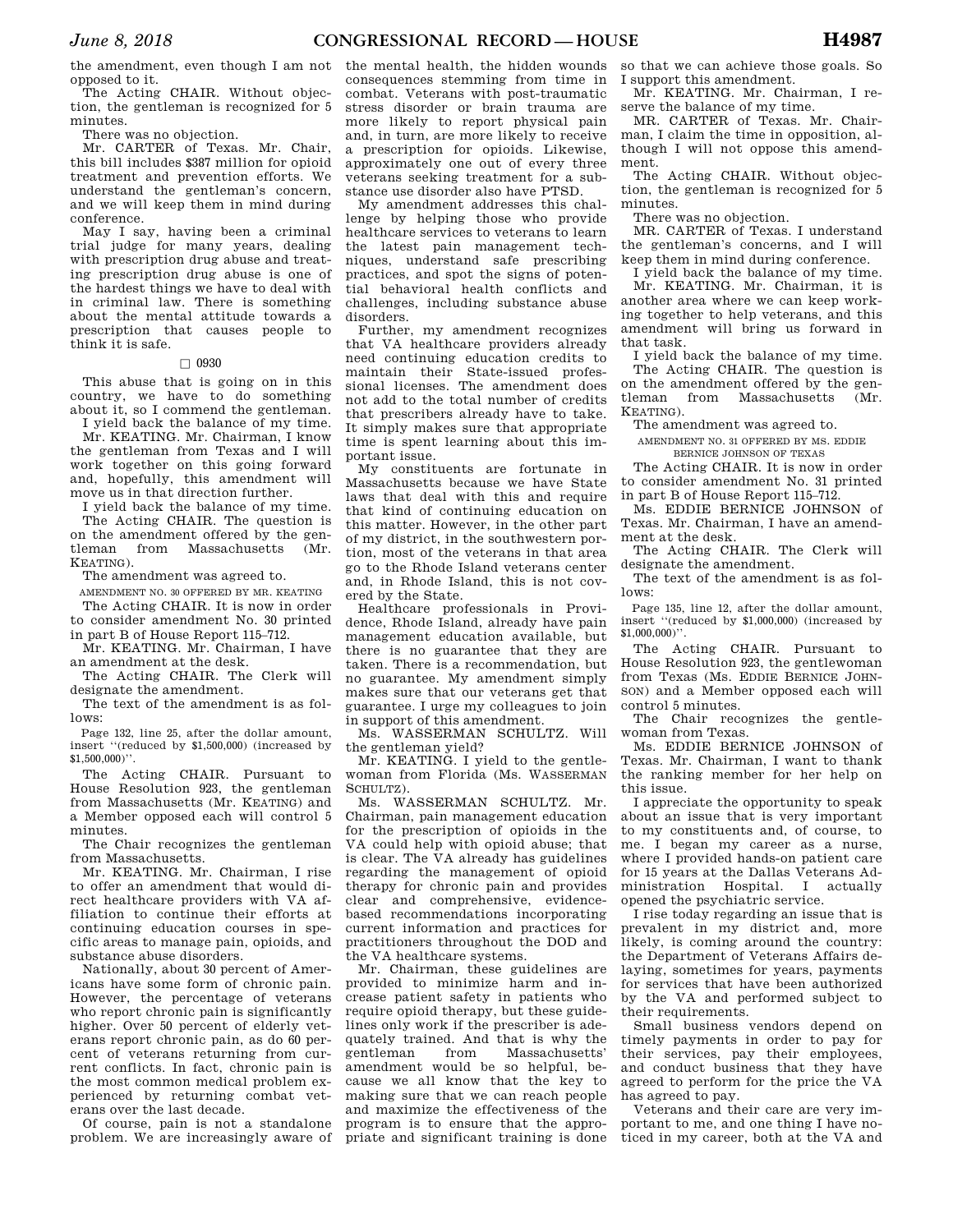here in Congress, is that it is important that getting the payment, whatever and wherever it is owed, and whether that is the veteran, a physician, or a contractor, is important.

I could talk about a number of things about the VA, but one of the things that is really hurting veterans is the delay of payment of vendors that render service.

The other week, one of the small vendors came into my office and said he was still waiting for payment from 2015. These vendors, for the most part, offer services to the veterans away from the hospital. It should not take that long for them to be paid.

It is ruining the home healthcare program because they cannot continue, year after year, to deliver this care without getting paid; and many of the small vendors have stopped servicing the veterans because they never see payment in sight. So that is a major issue which I came to speak about today.

Fee-basis care is preapproved by the VA, and the veteran, VA facility, and provider are all aware of the costs of the care being performed. There should not be a delay in delivering payment for essential services provided to the veteran.

Many of these small businesses have to file lawsuits and get attorneys to retrieve their money. Many of them have been put out of business and made up their mind they cannot service veterans because they cannot get paid in a timely manner. Two or 3 years late for payment is a long time for small businesses.

My concern is this slow-walking of claim payments is endemic throughout the VA, and veterans are being held responsible for the delay. Not all contractors are as savvy as my constituent and might not know what the next step should be to resolve these issues.

My amendment is designed to encourage the VA to report on the number of vendors who are being held hostage to slow payment around the country and how much money is being tied up in these delays. These small vendors cannot survive these long delays in getting paid.

We need to know how big the problem is and how we can figure out how to fix it.

Mr. Chairman, I reserve the balance of my time.

Ms. WASSERMAN SCHULTZ. Mr. Chairman, I claim the time in opposition, even though I am not opposed to the amendment.

The Acting CHAIR. Without objection, the gentlewoman from Florida is recognized for 5 minutes.

There was no objection.

Ms. WASSERMAN SCHULTZ. Mr. Chairman, the gentlewoman from Texas has identified a very important issue, one that was brought to my attention in sharp relief by my own hospital association just yesterday.

In Florida, we are now the third-largest State in the Union, and the hos-

pitals in my home State are owed at least \$134 million in payments that have not been paid by the VA.

I mean, I don't care how big your operation is, that is a tremendous amount of money, and prompt payment is a critical issue because we need to make sure that the resources that are appropriated to our healthcare system and the revenue that we need generated to contribute to our economy and the care that we need provided is done so promptly.

What we don't want to have happen is healthcare providers deciding not to provide services outside the VA to VA patients. And my discussion with them<br>vesterday was that there are yesterday was that there are healthcare providers in our State that are starting to decide not to take VA patients anymore, and that would be a travesty.

The gentlewoman is absolutely correct. Waiting 2 or 3 years for payment—that is the kind of length of time we are talking about here—can have a devastating impact, particularly on small business.

It is not a new issue at the VA. For example, former Secretary David Shulkin started rapid response teams whose goal was to settle the most substantial outstanding bills as quickly as possible.

Mr. Chairman, the issue of prompt payments must be addressed as more veterans seek services outside of the VA. It is a tremendous problem, and I am really pleased that the gentlewoman has brought it to our attention, raised the issue, because we need to know the full scope of VA delinquent payments. So I support this amendment, and I yield back the balance of my time.

Ms. EDDIE BERNICE JOHNSON of Texas. Mr. Chairman, I really appreciate the comments of the ranking member, Ms. WASSERMAN SCHULTZ, and Chairman DENT agreeing to look into this issue.

I yield back the balance of my time. The Acting CHAIR. The question is on the amendment offered by the gentlewoman from Texas (Ms. EDDIE BER-NICE JOHNSON).

The amendment was agreed to.

AMENDMENT NO. 32 OFFERED BY MR. CONNOLLY The Acting CHAIR. It is now in order to consider amendment No. 32 printed

in part B of House Report 115–712. Mr. CONNOLLY. Mr. Chairman, I

have an amendment at the desk. The Acting CHAIR. The Clerk will

designate the amendment.

The text of the amendment is as follows:

Page 138, line 13, after the dollar amount, insert ''(reduced by \$1,000,000) (increased by  $$1,000,000$ <sup>"</sup>.

The Acting CHAIR. Pursuant to House Resolution 923, the gentleman from Virginia (Mr. CONNOLLY) and a Member opposed each will control 5 minutes.

The Chair recognizes the gentleman from Virginia.

Mr. CONNOLLY. Mr. Chairman, I yield myself such time as I may consume.

Mr. Chairman, this simple amendment to H.R. 5895 would ensure sufficient funds for the Veterans Affairs Office of the Inspector General to provide rigorous oversight of the Washington, D.C., Veterans Affairs Medical Center, a center that has been plagued with management problems, many of which have been described in previous amendments here this morning.

The inspector general recently concluded a year-long investigation into the critical deficiencies at that center. In its final report, issued on March 7 of this year, the IG highlighted that leadership failures and pervasive understaffing underpinned widespread issues in inventory management, sterile processing, and patient safety itself. These are our veterans we are talking about.

The IG found continual mismanagement of protected information and significant government resources, putting them at risk for fraud, waste, and abuse. The report makes clear these failures have persisted for the better part of a decade. Entrenched problems like these will not be resolved overnight.

#### $\Box$  0945

Following the final report's release, officials from the U.S. Department of Veterans Affairs briefed House Veterans Affairs' Committee staff that delays in patient care and supply shortages were no longer occurring as of January 2018.

Yet recent reports show, contrary to that, that seven procedures were canceled due to supply shortages in February and March of this year, contrary to the Department's own claims. The VA inspector general has played a vital role in covering that crisis at the D.C. VA Medical Center, and we must ensure that the VA IG has adequate resources to carry out its essential mandate.

The bill before us today meets the President's 2019 budget request of \$172 million. However, the VA inspector general, Michael Missal, recently wrote that \$172 million will not be sufficient for the IG to fully meet its mission of effective oversight of the programs and operations of the Veterans Administration.

Furthermore, the IG said that an FY19 appropriation of \$172 million would actually likely require a decrease of about 28 OIG staff. This could not be a worse time to have that happen, and I know the chairman and the ranking member share in that view.

Across the inspector general community, the IG staffing at the VA is among the smallest ratio of oversight staff to agency staff, and the OIG budget represents less than 0.1 percent of the total Veterans Administration budget.

This week, the Senate Appropriations Committee voted to fund the IG at a level of \$192 million for FY 2019, and I hope my colleagues will support that higher funding level when this bill gets to conference.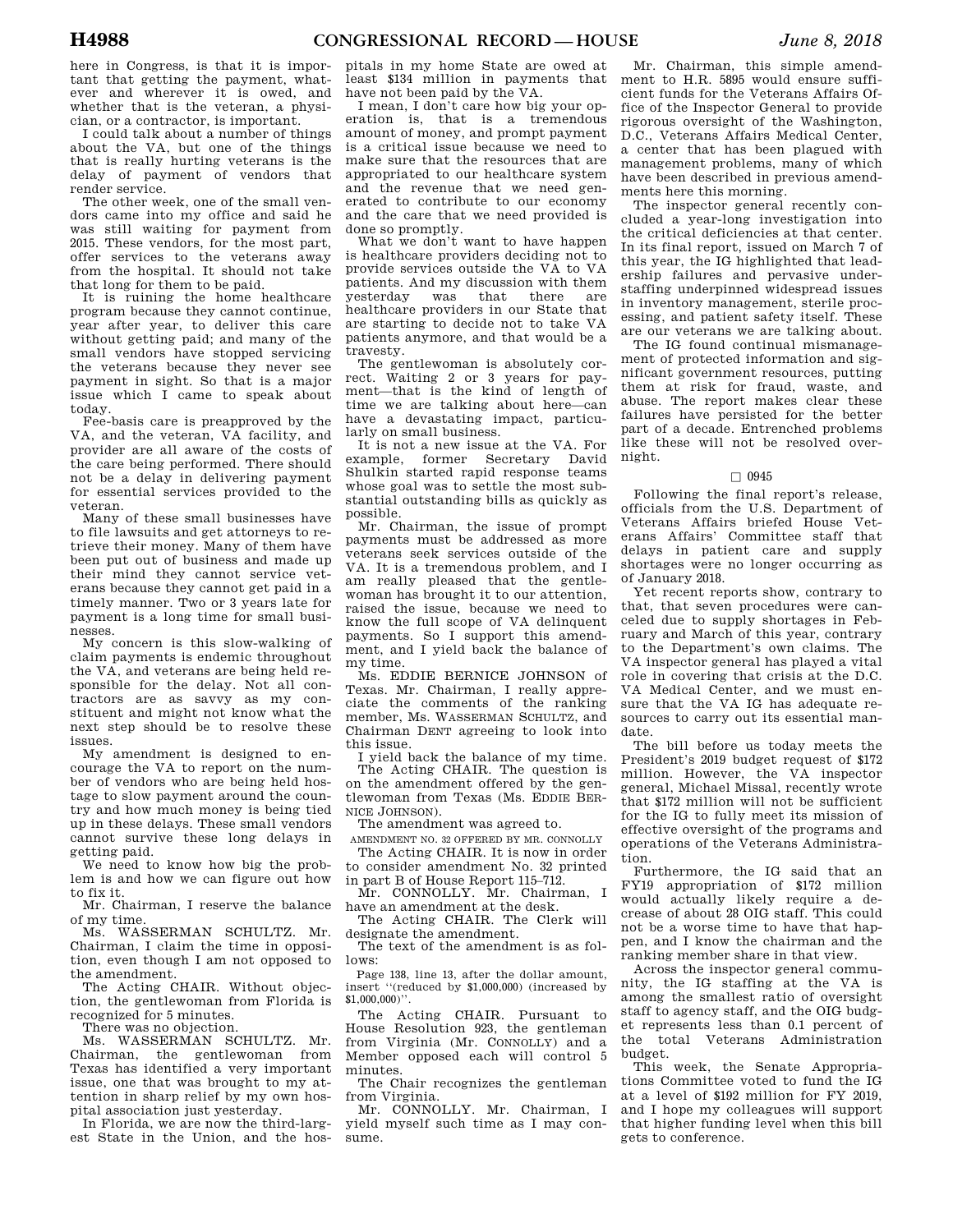We have a sacred obligation to ensure that the men and women, who sacrificed so much to defend our freedom, receive the highest quality care they can possibly receive. The IG's yearlong investigation revealed that the D.C. VA Medical Center has, at times, fallen far below that standard. We owe it to our veterans not only to address these problems, but also to understand how they were allowed to arise in the first place.

Mr. Chair, I urge my colleagues to support this amendment to this bill and to ensure the highest quality for our veterans who fought for their country, and I reserve the balance of my time.

Ms. WASSERMAN SCHULTZ. Mr. Chair, I claim the time in opposition, even though I am not in opposition to the amendment.

The Acting CHAIR. Without objection, the gentlewoman from Florida is recognized for 5 minutes.

There was no objection.

Ms. WASSERMAN SCHULTZ. Mr. Chairman, you just can't make this stuff up. The committee members have been to the D.C. VA Medical Center, and they put on a nice show when I first became ranking member. They leave a good impression. But the documented issues at the D.C. VA Medical Center are well known, and I want to just walk our colleagues through a few of them because this is how egregious it is. The gentleman's suggestion through this amendment to make sure that the IG takes a very close look at what is going on at this medical center is critical.

The D.C. VA Medical Center was found to have paid exorbitant amounts for supplies and equipment, including \$300 per speculum, which could have been purchased for \$122 each, and \$900 each for a special needle that was available for \$250. In one case, the medical center rented in-home hospital beds for three patients for 3 years at a total cost of \$877,000. The medical center could have bought the three beds for \$21,000.

A review of 124 veteran patient records found problems with supplies or instruments in 74 of the cases between 2014 and 2017.

One surgery was canceled after the patient was already under anesthesia because a retractor was unavailable because it had not been sterilized since its previous use a week earlier.

A surgeon had to improvise when a tool used to prepare a skin graft was broken and the graft failed. A surgical staff member had to run to a private sector hospital across the street to borrow mesh to repair a hernia midprocedure.

Investigators received more than 1,300 boxes of unsecured records from two warehouses, the hospital basement, and a large trash dumpster in April 2017. Of those records, 81 percent contained confidential patient information, including medical scans and records dating back to the 1970s. This

facility is failing the veterans in the Metro D.C. area who deserve better.

This is an important amendment, and making sure that the VA takes care of its patients and is not negligent or derelict in its duties at every single place that those veterans are serviced is critical.

Mr. Chair, I reserve the balance of my time.

Mr. CONNOLLY. Mr. Chairman, I would conclude simply by thanking my friend from Florida for detailing that horror story. Unfortunately, these aren't isolated incidents. This is a pattern of shoddy care for our veterans at this center, and we need the IG to be doing his work over time to make sure that these deficiencies are corrected, and corrected as soon as possible. That is the intent of this amendment.

Again, I thank my friend from Texas, but I especially thank my good friend DEBBIE WASSERMAN SCHULTZ from Florida for their support on this amendment.

I include in the RECORD two letters from the Department of Veterans Affairs inspector general.

DEPARTMENT OF VETERANS AFFAIRS,

INSPECTOR GENERAL, *Washington DC, March 23, 2018.* 

Hon. PHIL ROE, M.D., *Chairman, Committee on Veterans' Affairs, House of Representatives, Washington, DC.* 

DEAR MR. CHAIRMAN: Enclosed is a response from the Office of Inspector General (OIG) to a question for the record received from Congressman Mike Bost following the February 15th hearing before the Committee on the U.S. Department of Veterans Affairs Budget Request for Fiscal Year 2019. We request that it be added to the hearing record. Thank you for your interest in the OIG.

Sincerely,

Enclosure.

MICHAEL J. MISSAL.

OFFICE OF INSPECTOR GENERAL, DEPARTMENT OF VETERANS AFFAIRS RESPONSE TO QUES-TIONS FOR THE RECORD FROM HOUSE COM-MITTEE ON VETERANS' AFFAIRS HEARING ON U.S. DEPARTMENT OF VETERANS AFFAIRS BUDGET REQUEST FOR FISCAL YEAR 2019

65. The budget includes a request for \$172 million for the Office of Inspector General to strengthen accountability. Will this level of funding be sufficient to properly enforce accountability throughout the VA?

VA Office of Inspector General Response: The budget request for the Office of Inspector General (OIG) for fiscal year (FY) 2019 of \$172 million will not be sufficient for the OIG to fully meet its mission of effective oversight of the programs and operations of VA. While that amount would represent an increase over the OIG's funding of \$164 million for FY 2018, it falls short of even the OIG's actual FY 2018 operating budget of \$175.5 million (which includes \$15.9 million of carryover due to a late hiring cycle that was out of synch with the budget cycle).

There will not be a carryover of that size for FY 2019 as those funds will have been expended led primarily on new hires to conduct our oversight work. In addition, we are now funding our Office of Contract Review approximately \$5 million that was previously paid by VA through a reimbursable agreement, and there are other increased costs in FY 2019. Consequently, an FY 2019 appropriation of \$172 million would require a decrease of about 28 OIG staff. This would result in a likely curtailment of some of our oversight

priorities if OIG staffing and resources decrease at a time when VA is experiencing growth, including large and complex projects such as VA's new electronic health records initiative, improving VA's financial systems, enhancing and consolidating VA's IT systems, and expansion of community care programs. The OIG will need additional funds to not only conduct oversight of these costly programs, but also to expand our investigations of other high-risk VA programs, such as construction, procurement, education benefits, and the delivery of timely and quality healthcare. The VA OIG's staffing is among the smallest ratio of oversight staff to agency staff across the Inspector General community. Moreover, the OIG budget represents less than .1 percent of VA's overall budget, which again is less than a significant number of OIGs at other cabinet level agencies. An FY2019 appropriation of \$172 million will undermine progress achieved to ''right size'' the OIG oversight capacity to the growth and demands of VA' new initiatives.

DEPARTMENT OF VETERANS AFFAIRS,

INSPECTOR GENERAL, *Washington, DC, April 3 2018.* 

Hon. PATTY MURRAY,

*U.S. Senate,* 

*Washington, DC.* 

DEAR SENATOR MURRAY: Your question regarding the VA Office of Inspector General's (OIG) budget for fiscal year (FY) 2019 was referred to the OIG for a response. We appreciate your interest and are grateful for your support.

The budget request for the OIG FY 2019 of \$172 million will not be sufficient for the OIG to fully meet its mission of effective oversight of the programs and operations of VA. While that amount would represent an increase over the OIG's funding of \$164 million for FY 2018, it falls short of even the OIG's actual FY 2018 operating budget of \$179.9 million (which includes \$15.9 million of carryover due to a late hiring cycle that was out of synch with the budget cycle).

There will not be a carryover of that size for FY 2019 as those funds will have been expended primarily on new hires to conduct our oversight work. In addition, we are now funding our Office of Contract Review approximately \$5 million that was previously paid by VA through a reimbursable agreement, and there are other increased costs in FY 2019. Consequently, a FY 2019 appropriation of \$172 million would likely require a decrease of about 28 OIG staff. This would inevitably result in a curtailment of some of our oversight activities at a time when VA is experiencing growth, including large and complex projects such as VA's new electronic health records initiative, improving VA's financial systems, enhancing and consolidating VA's IT systems, and expansion of community care programs. The OIG will need additional funds to not only conduct oversight of these costly programs, but also to expand our investigations of other highrisk VA programs, such as construction, procurement, education benefits, and the delivery of timely and quality healthcare. The VA OIG's staffing is among the smallest ratio of oversight staff to agency staff across the Inspector General community. Moreover, the OIG budget represents less than .1 percent of VA's overall budget, which again is less than a significant number of OIGs at other cabinet level agencies. A FY 2019 appropriation of \$172 million will undermine progress achieved to ''right size'' the OIG oversight capacity to match the growth and demands of VA's new initiatives.

We will provide a copy of this letter to Chairman Isakson and request that it be made part of the hearing record.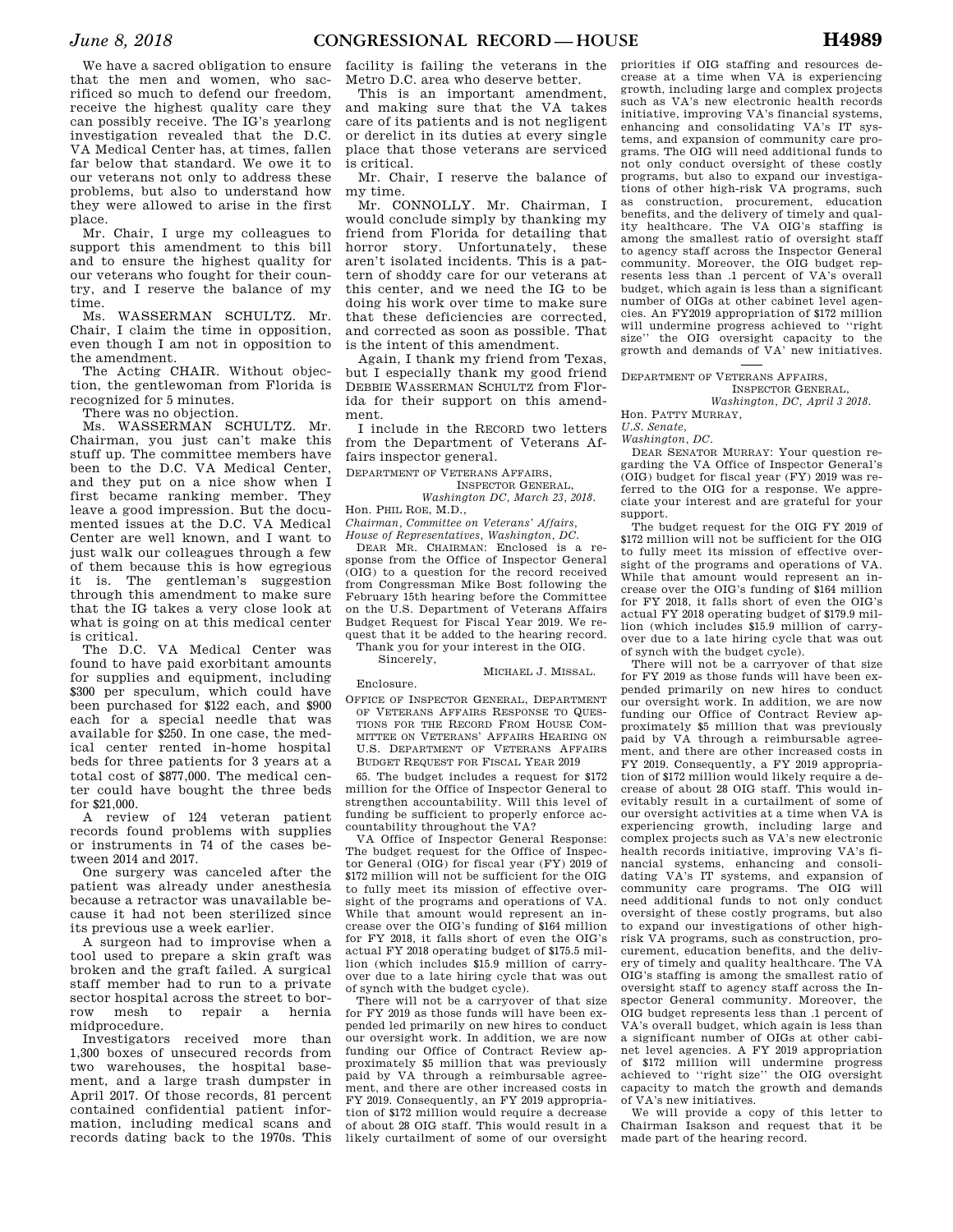Again, thank you for interest and support of the OIG. Sincerely,

#### MICHAEL J. MISSAL.

Mr. CONNOLLY. Mr. Chair, I yield back the balance of my time.

Ms. WASSERMAN SCHULTZ. Mr. Chair, the gentleman deserves credit for bringing this to the House's attention. The outrage at this medical center speaks for itself, and I look forward to making sure that the IG has the resources that are needed to be able to get to the bottom to help fix this problem.

Mr. Chair, I yield back the balance of my time.

The Acting CHAIR. The question is on the amendment offered by the gentleman from Virginia (Mr. CONNOLLY).

The amendment was agreed to.

AMENDMENT NO. 33 OFFERED BY MS. JACKSON LEE

The Acting CHAIR. It is now in order to consider amendment No. 33 printed in part B of House Report 115–712.

Ms. JACKSON LEE. Mr. Chair, I have an amendment at the desk.

The Acting CHAIR. The Clerk will designate the amendment.

The text of the amendment is as follows:

At the end of division C (before the short title), insert the following:

SEC. Such a None of the funds made available by this Act may be used by the Secretary of Veterans Affairs in contravention of subchapter III of chapter 20 of title 38, United States Code.

The Acting CHAIR. Pursuant to House Resolution 923, the gentlewoman from Texas (Ms. JACKSON LEE) and a Member opposed each will control 5 minutes.

The Chair recognizes the gentlewoman from Texas.

Ms. JACKSON LEE. Mr. Chairman, my first order of business is to thank both Judge CARTER and Congresswoman WASSERMAN SCHULTZ for their leadership and, as well, for their shepherding this bill that is based and focused on help for our veterans.

This past month and coming into the Fourth of July and Veterans Day in November may be just one or two or three of the times that we acknowledge those who have fallen as well as our veterans, but it really is a responsibility of this country and this Congress to acknowledge and work on behalf of our veterans every single day.

I hold up a picture of and will include in the RECORD an article about Army Veteran Vivian Unce, Navy veteran Victoria Lewis, and Navy veteran Veronica Vernon. They met each other in a homeless shelter. They have come to know each other, and I would say to Mr. Chairman there are homeless veterans every night across this country. [Wed., July 20, 2011]

MICHAEL E. DEBAKEY VA MEDICAL CENTER— HOUSTON, TEXAS GRANT PROVIDES MORE THAN \$666K FOR PERMANENT HOUSING FOR HOMELESS VETERANS

HOUSTON.—The Department of Veterans Affairs has announced the award of \$666,765 to the Harris County Housing Authority to increase permanent housing and case management for area Veterans.

''This initiative will strengthen our ongoing efforts to eliminate Veteran homelessness and improve quality of life for Veterans,'' said Adam C. Walmus, M.H.A., M.A., F.A.C.H.E., director of the Michael DeBakey VA Medical Center. ''Working with our partners at HUD, we continue to make good progress to reduce Veteran homelessness, though much work remains. VA is committed to providing Veterans and their families with access to affordable housing and medical services that will help them get back on their feet.''

The funding, from Housing and Urban Development's Veterans Affairs Supportive Housing program (HUD–VASH), is a coordinated effort by HUD, VA, and local housing agencies to provide permanent housing for homeless Veterans.

Homeless Veterans are referred to the Harris County Housing Authority for ''Housing Choice'' Section 8 vouchers to assist with rent payment. With this latest grant, the Harris County Housing Authority will receive 125 additional housing vouchers.

Eligible homeless Veterans receive VA-provided case management, and services to support stability and recovery from physical and mental health, substance use, and functional concerns contributing to or resulting from homelessness.

Veterans participating in the HUD–VASH program rent privately owned housing and generally contribute no more than 30 percent of their income toward rent. VA offers eligible homeless Veterans clinical and supportive services through the Michael E. DeBakey VA Medical Center.

About one-third of the adult homeless population has served their country in the Armed Services.

Current population estimates suggest that about 107,000 Veterans (male and female) are homeless on any given night and perhaps twice as many experience homelessness at some point during the course of a year.

Many other Veterans are considered near homeless or at risk because of their poverty, lack of support from family and friends, and dismal living conditions in cheap hotels or in overcrowded or substandard housing.

If you know a Veteran who needs assistance, please call 1–877–4AID VET (877–424– 3838) or the Health Care for Homeless Veterans Program at 713–794–7848. More information about VA's homeless programs is available online at http://www.va.gov/homeless.

Ms. JACKSON LEE. Mr. Chair, my amendment is an amendment to ensure that we will focus the VA on its obligation to provide our veterans the assistance needed to avoid homelessness. It will help to ensure the rate of homelessness among veterans in the United States does not increase, because I believe in reducing and eliminating homelessness among veterans. Those who risked their lives to protect our freedom should also be one of the Nation's highest priorities.

I am grateful that this particular legislation, likewise, recognizes the importance of dealing with homelessness and working with the VA and its public housing assistance. That is where these individuals were able to find housing, through the grant for the permanent housing for homeless veterans.

It is important to recognize that perhaps twice as many, 200,000, experience homelessness at some point during the course of the year. Today, in our country, there are approximately 107,000 veterans, male and female, who are homeless on any given night, even though communities are working very hard.

I know in my hometown of Houston, we work hard to reduce the numbers of homeless veterans. Many of us work with homeless veterans, attend what we call stand down, where we provide them with the maximum support on the street. We want them to get off the street, but we want to bring the services to them. In 2012 alone, 35,905 veterans lived in public housing provided by the VASH program.

So I want to continue this focus, and this amendment is to suggest that no matters in this bill, no language in this bill will be in contravention of our programs that deal with our homeless veterans.

Let me also make the point that Michael E. DeBakey VA Medical Center has been involved in changing lives in a mighty way by providing veterans and their families with access to affordable housing and medical services that would help to get them back on their feet.

I had the privilege of knowing Dr. Michael E. DeBakey and naming the hospital after him. His whole value and his whole purpose as he continued to do magical surgery was to remind us, as he created the MASH unit in World War II, that our veterans yesterday, today, and tomorrow should be our priority.

Mr. Chair, I ask my colleagues to support this amendment.

Mr. Chair, I have an amendment at the desk, it is Jackson Lee Amendment No. 33, which simply provides that:

''None of the funds made available by this Act for the Department of Veteran Affairs-Benefits for Homeless Veterans and Training and Outreach Programs may be used in contravention of the title 38, Part II, Chapter 20, Subchapter II and III of the U.S. Code.

This amendment will help ensure that the rate of homelessness among veterans in the United States does not increase.

I thank Subcommittee Chairman CALVERT and Ranking Member WASSERMAN SCHULTZ for their hard work in shepherding this important legislation to the floor.

I offer Jackson Lee Amendment No. 33 because I believe reducing and eliminating homelessness among veterans, those who risked their lives to protect our freedom, should also be one of the nation's highest priorities.

Homelessness among the American veteran population is on the rise in the United States and we must be proactive in giving back to those who have given so much to us.

Jackson Lee Amendment No. 33 will help focus the VA on its obligation to provide our veterans the assistance needed to avoid homelessness, which includes adequately funding for programs Veterans Administration Supportive Housing (VASH) that provide casemanagement services, adequate housing facilities, mental health support, and address other areas that contribute to veteran homelessness.

VASH is a jointly-administered permanent supportive housing program for disabled Veterans experiencing homelessness in which VA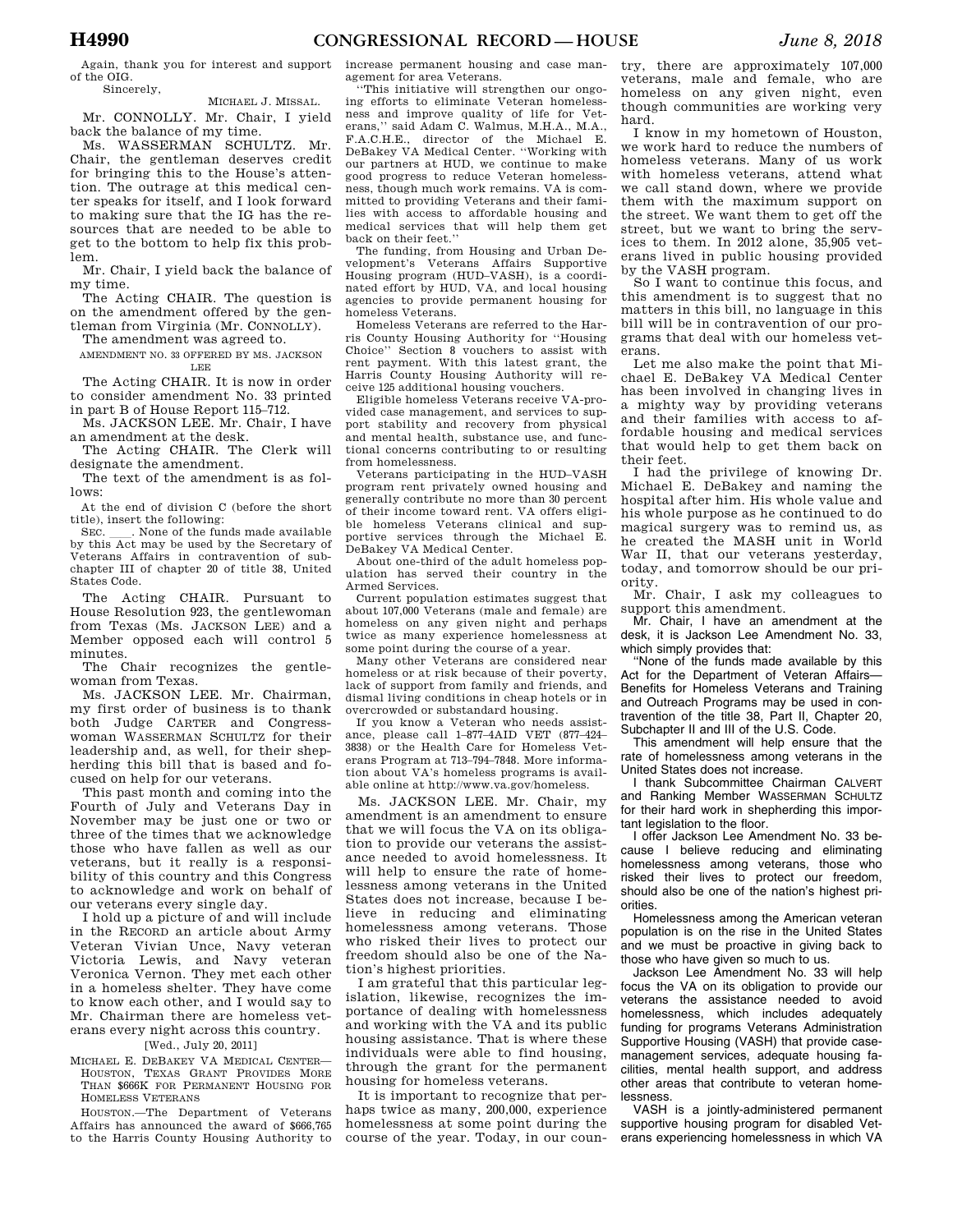medical Centers provide referrals and case management while Public Housing Agencies (PHAs) administer the Section 8 housing vouchers.

Mr. Chair, our veterans deserve the best services available, and I believe that we could be doing much more for them.

Today, in our country, there are approximately 107,000 veterans (male and female) who are homeless on any given night.

And perhaps twice as many (200,000) experience homelessness at some point during the course of a year.

Many other veterans are considered near homeless or at risk because of their poverty, lack of support from family and friends, and dismal living conditions in cheap hotels or in overcrowded or substandard housing.

While significant progress has been made, ending homelessness among veterans remains a big challenge.

In my hometown of Houston for example, between the years 2010 and 2017, the number of homeless veterans increased from 771 to 1,162

We must remain vigilant and continue to fight for those who put on the uniform and fought for us.

Providing a home for veterans to come home to every night is the very least we can do.

Mr. Chair, programs like VASH have succeeded in changing lives.

In 2012 alone, 35,905 veterans lived in the public housing provided by VASH.

I have seen the impact of such grants in my home state of Texas, and within my congressional district in Houston, and I am sure that this funding has positively impacted many communities across this country.

In Texas, there are committed groups in Houston, working to eradicate the issue of homelessness.

For example, the Michael E. DeBakey VA Medical Center has been involved in changing veterans' lives in a mighty way by providing Veterans and their families with access to affordable housing and medical services that will help them get back on their feet.

Mr. Chair, we cannot let this issue of homelessness continue.

I urge my colleagues to support Jackson Lee Amendment No. 33 and commit ourselves to the hard but necessary work of ending veteran homelessness in America.

Mr. Chair, I reserve the balance of my time.

Mr. CARTER of Texas. Mr. Chairman, I claim the time in opposition, although I don't intend to oppose this amendment.

The Acting CHAIR. Without objection, the gentleman is recognized for 5 minutes.

There was no objection.

Mr. CARTER of Texas. Mr. Chair, we understand and commend the gentlewoman's concern about safeguarding the homeless programs. Looking at what we have done, we have gotten in this bill \$7.4 billion in homeless veterans' treatment services, housing, and job training, and we certainly are going to keep in mind, when we go to conference, what the gentlewoman has presented us here today.

Mr. Chair, I yield back the balance of my time.

Ms. JACKSON LEE. Mr. Chairman, let me again express my appreciation.

As I indicated, there is a very solid and strong stand on this bill regarding providing for our homeless veterans. It is something that we contend with in our city of Houston, but we are grateful that the local officials are very concerned about it.

I want to make sure as we go to conference that our focus will continue to be on making sure that maybe in our lifetime we extinguish this concept of homeless veterans and homelessness among veterans by providing them with a pathway to opportunity and success.

So I ask my colleagues to support my amendment, and I yield back the balance of my time.

The Acting CHAIR. The question is on the amendment offered by the gentlewoman from Texas (Ms. JACKSON LEE).

The amendment was agreed to.

AMENDMENT NO. 34 OFFERED BY MS. JACKSON LEE

The Acting CHAIR. It is now in order to consider amendment No. 34 printed in part B of House Report 115–712.

Ms. JACKSON LEE. Mr. Chair, I have an amendment at the desk.

The Acting CHAIR. The Clerk will designate the amendment.

The text of the amendment is as follows:

At the end of division C (before the short title), insert the following:

SEC. Let The amounts otherwise provided<br>by this Act are revised by reducing the amount made available for ''Department of Veterans Affairs—Departmental Administration—Information Technology Systems'' (and the amount specified under such heading for operations and maintenance), and by increasing the amount made available in fiscal year 2019 for ''Veterans Health Administration—Medical Services'', by \$2,500,000 and \$2,000,000, respectively.

The Acting CHAIR. Pursuant to House Resolution 923, the gentlewoman from Texas (Ms. JACKSON LEE) and a Member opposed each will control 5 minutes.

The Chair recognizes the gentlewoman from Texas.

Ms. JACKSON LEE. Mr. Chairman, let me explain the Jackson Lee amendment, which makes a modest but important improvement to the bill by increasing the amount of funding for the supportive services for veterans' families account by \$2 million, offset by a certain amount to the \$4 billion allocated to the VA's information technology systems.

Let me read a story that talks about Liz, who is an Army veteran and a single mom:

After losing her job, she struggled to pay the rent and provide for her daughter. Liz's landlord said she had always been an excellent tenant, but his patience was wearing thin as her recent rent arrears continued to increase. Disheartened with a fruitless job search and unsure where else to turn, Liz came to the Veterans Outreach Center. She was immediately connected with a case manager, an employment specialist, and an accredited State benefits counselor, and the Supportive Services for Veteran Families team.

I include in the RECORD an article about Liz.

''HEROISM KNOWS NO GENDER''

Liz is an Army Veteran and a single mom. After losing her job, she struggled to pay the rent and provide for her daughter. Liz's landlord said she had always been an excellent tenant but his patience was wearing thin as her rent arrears continued to increase. Disheartened with a fruitless job search and unsure of where else to turn, Liz came to the Veterans Outreach Center (VOC). She was immediately connected with a Case Manager, an Employment Specialist, an Accredited State Veterans Benefits Counselor, and the SSVF team.

In order to avoid the immediate crisis of homelessness, the Services To Enable Positive Solutions (S.T.E.P.S) program at the VOC paid Liz's rent arrears, which had escalated to an amount that was insurmountable. Within a few short days of connecting with the team at VOC, Liz had a job interview that resulted in full-time, meaningful employment. In less than a week, she had a benefits review with an on-site counselor from the New York State Division of Veterans Affairs during which she applied for an increase in disability compensation. The payment of Liz's back rent allowed her and her daughter to keep a roof over their head. With a roof over their heads and their living situation stabilized, Liz was able to focus on her employment and securing her benefits, which are both components of an Individual Development Plan (IDP) that will help Liz sustain permanent housing in the future.

The VOC was able to stabilize Liz and her daughter while concurrently providing the supportive services necessary for her to maintain permanent housing. The temporary financial assistance was delivered to the landlord in a timely, efficient manner with the help of a S.T.E.P.S collaborative partner. Through coordinated case management, the aforementioned supportive services were provided quickly and effectively. The longterm result of this effort is yet to be determined, but at the 90-day benchmark, Liz has retained both her job and her home. She has realized this goal independently, without requesting any additional financial assistance. Consequently, the VOC was able to better the lives of a mom (a Veteran) and her child immeasurably through SSVF funding.

Ms. JACKSON LEE. This is a very conspicuous and daily occurrence that happens where our veterans are able to go to a supportive team that understands their service, appreciates their plight, and works to help them so that they do not go into the cycle of homelessness.

I think it is particularly important when we think about veterans and their families. They are many times single parents, many times disabled or with family concerns, mental health needs, and these services that are provided include healthcare, daily living, legal services, fiduciary and payee services, personal financial planning, childcare, transportation, and housing counseling.

Veterans like the Air Force veteran who, hoping to utilize the skills he learned in the service, instead bounced from job to job after being discharged, found himself sleeping at night on the cold cement under a bridge in Chicago. But, of course, he was able to get the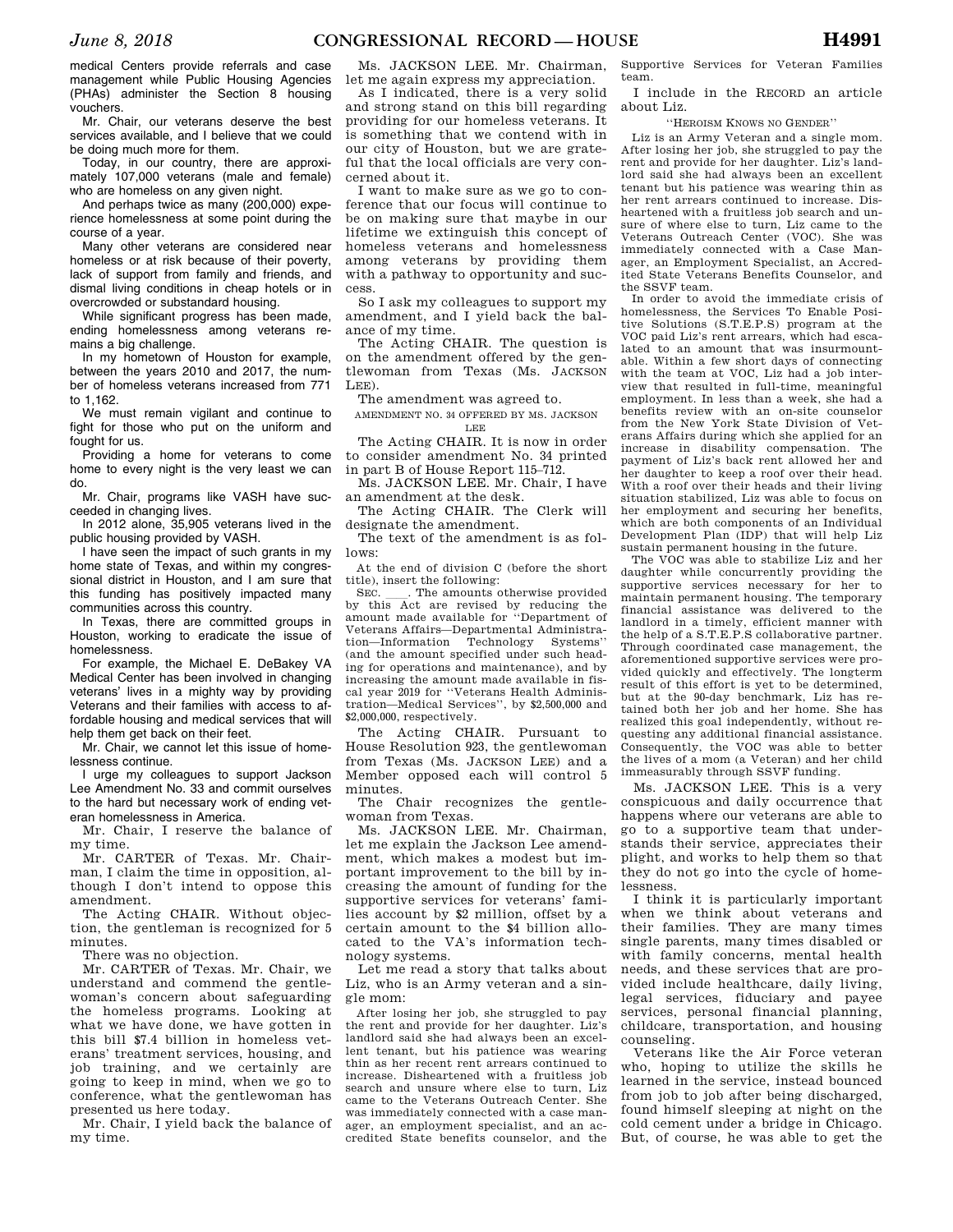support from our veterans support services.

This is, again, a valuable statement made by this legislation, and I ask my colleagues to continue to support the services given by this particular program.

Again, I hope that we will see the end of homelessness among our veterans and the increase in support services to help them in their pathway to success.

Mr. Chair, I ask my colleagues to support my amendment, and I reserve the balance of my time.

Mr. CARTER of Texas. Mr. Chairman, I rise in opposition to the amendment, although I do not oppose the amendment.

The Acting CHAIR. Without objection, the gentleman is recognized for 5 minutes.

There was no objection.

#### $\Box$  1000

Mr. CARTER of Texas. Mr. Chairman, our bill includes \$340 million for the Supportive Services for Veteran Family Program, which is \$20 million above the President's budget request. But we understand the gentlewoman's concerns and we will certainly keep them in mind in conference.

Mr. Chairman, I yield back the balance of my time.

Ms. JACKSON LEE. Mr. Chairman, let me close by acknowledging and thanking the chairman and ranking member again for their leadership on this bill and to remind my colleagues that there are a series of stories of veterans who really needed these services.

Katie, an SSVF caseworker at the Salvation Army Bismarck, received a call from a veteran named Cherie. Cherie was referred by the family assistance adviser at the military service center in Bismarck. According to Cherie, she didn't know the Salvation Army had the veterans program until she inquired for help.

Cherie approached them. She had suffered a head injury resulting in a 3-inch blood clot, skull fracture, severe concussion. In short, she suffered traumatic brain injury. While on unpaid medical leave via physician's orders, she was terminated from her employer.

This is the kind of devastating news that will be heard from veterans who will seek and receive this kind of help.

Mr. Chairman, I include in the RECORD articles explaining the plight of a veteran in Bismarck:

HOW THE SALVATION ARMY HELPED A MOTHER AND HER CHILDREN KEEP THEIR HOME

On December 20, 2011, Katie, an SSVF Caseworker at the Salvation Army Bismarck Corps, received a call from a Veteran named Cherié. Cherié was referred by the Family Assistance Advisor at the Military Service Center in Bismarck, ND. According to Cherié, she "didn't know the Salvation Army had the Veterans program until [she] required help." Cherie approached the SSVF program because on November 19th, she suffered a head injury resulting in a 3-inch blood clot, skull fracture and a severe concussion; in short, she suffered a traumatic brain injury (TBI). While on unpaid medical leave via physician's orders, she was terminated from her employer. A single mother of two, her biggest concern was maintaining her current residency.

On December 21st, when Cherié met with Katie, she was very emotional and had difficulty processing her thoughts. She was extremely overwhelmed with how to pay for her rent and utilities and provide for her children while unemployed. Katie provided emotional support as well as resources for a food box, an application for food stamps through the county, contact information for a Veterans employment team representative and lastly, information about a support group for women Veterans in the Bismarck community. In Cherié's own words, "The SSVF assistance provided peace of mind and helped keep me on my feet, especially with having kids. Katie has been such a calming influence, good about following up and very supportive.

Since Cherié has been involved with the Salvation Army, she has been able to focus on recovering from her TBI, has found temporary full-time employment for which permanent placement is promising, and is able to provide for her children and keep a roof over their heads. She's also spreading the word to fellow Veterans throughout the state about the SSVF program.

Ms. JACKSON LEE. I ask my colleagues to support the program overall and my amendment.

Mr. Chair, thank you for this opportunity to briefly explain Jackson Lee Amendment No. 34.

Before I begin, let me express my appreciation and thanks to good friends, Chairman CALVERT and Ranking Member WASSERMAN SCHULTZ, for their hard and constructive work in shepherding this legislation to the floor.

Chairman CALVERT and I have worked together constructively for many years and he has always distinguished himself as one of the more bipartisan members of the House.

And Ranking Member WASSERMAN SCHULTZ has for years been one of the ablest Members of this body; I thank them both for their commitment to the important work of ensuring that our veterans receive the care and support they have earned from a grateful nation.

Jackson Lee Amendment No. 34 makes a modest but important improvement to the bill by increasing the amount of funding for the ''Supportive Services for Veterans' Families'' account by \$2 million, offset by a reduction of \$2.5 million to the \$4 billion allocated to the VA's ''Information Technology Systems'' account.

Today, in our country, there are approximately 107,000 veterans (male and female) who are homeless on any given night.

Any perhaps twice as many (200,000) experience homelessness at some point during the course of a year.

The VA's ''Supportive Services for Veterans' Families'' Program helps veterans, and their families, who may have fallen on hard times or hit a rough patch in life and need a little help from the country they selflessly risked their life to defend.

Homeless veterans or veterans facing homelessness who have minor age children are in need of special programs that allow housing that welcomes children.

Jackson Lee Amendment No. 34 will enable this vital program to serve more veterans' families in need of help by provide a bit more funding for grants to private non-profit organizations and consumer cooperatives that pro-

vide supportive services to very low-income veteran families living in or transitioning to permanent housing.

The SSVF Program ensures that eligible veteran families receive the outreach, case management, and assistance in obtaining VA and other benefits.

These services may include health care, daily living, legal services, fiduciary and payee services, personal financial planning, child care, transportation, housing counseling.

The SSVF Program enables VA staff and local homeless service providers to work together to effectively address the unique challenges that make it difficult for some veterans and their families to remain stably housed.

Many homeless veterans, including in my own state of Texas, lack housing because they lost their job or could no longer afford rent; many suffer from an untreated mental illness that keeps them from working.

Every day the SSVF program makes a real difference in the lives of real people.

Veterans like the Air Force veteran who, hoping to utilize the skills he learned in the service, instead bounced from job to job after being discharged and found himself sleeping at night on the cold cement under a bridge in Chicago.

Through the Thresholds Veterans Project, funded through the SSVF, this hero received steady community service support and eventually was placed in his own studio apartment. He now says, in his own words: I have a

home. I enjoy bein' inside.'' Veterans like the one in Texas who because

he lost his job at a manufacturing plant and was unable to pay the bills, was forced to seek shelter for himself and his family at a homeless shelter.

Fortunately, the homeless shelter was a SSVF grantee and was able to assist the veteran obtain employment and his family in securing affordable low-cost housing.

There are thousands of similar success stories made possible by the SSVF Program that I could share but all of them share a common theme: they involve veterans who served their country proudly, fell down on their luck, picked themselves back up, and found affordable and sustainable housing for their families because of the assistance and support made possible by the SSVF program.

Ensuring that veterans have a place of their own to call home is the very least we can do.

I urge my colleagues to support the Jackson Lee Amendment and commit ourselves to the hard but necessary work of ending veteran homelessness in America.

I urge my colleagues to support Jackson Lee Amendment No. 34.

Mr. Chairman, I yield back the balance of my time.

The Acting CHAIR. The question is on the amendment offered by the gentlewoman from Texas (Ms. JACKSON LEE).

The amendment was agreed to.

AMENDMENT NO. 35 OFFERED BY MR. WALBERG

The Acting CHAIR. It is now in order to consider amendment No. 35 printed in part B of House Report 115–712.

Mr. WALBERG. Mr. Chairman, I have an amendment at the desk.

The Acting CHAIR. The Clerk will designate the amendment.

The text of the amendment is as follows: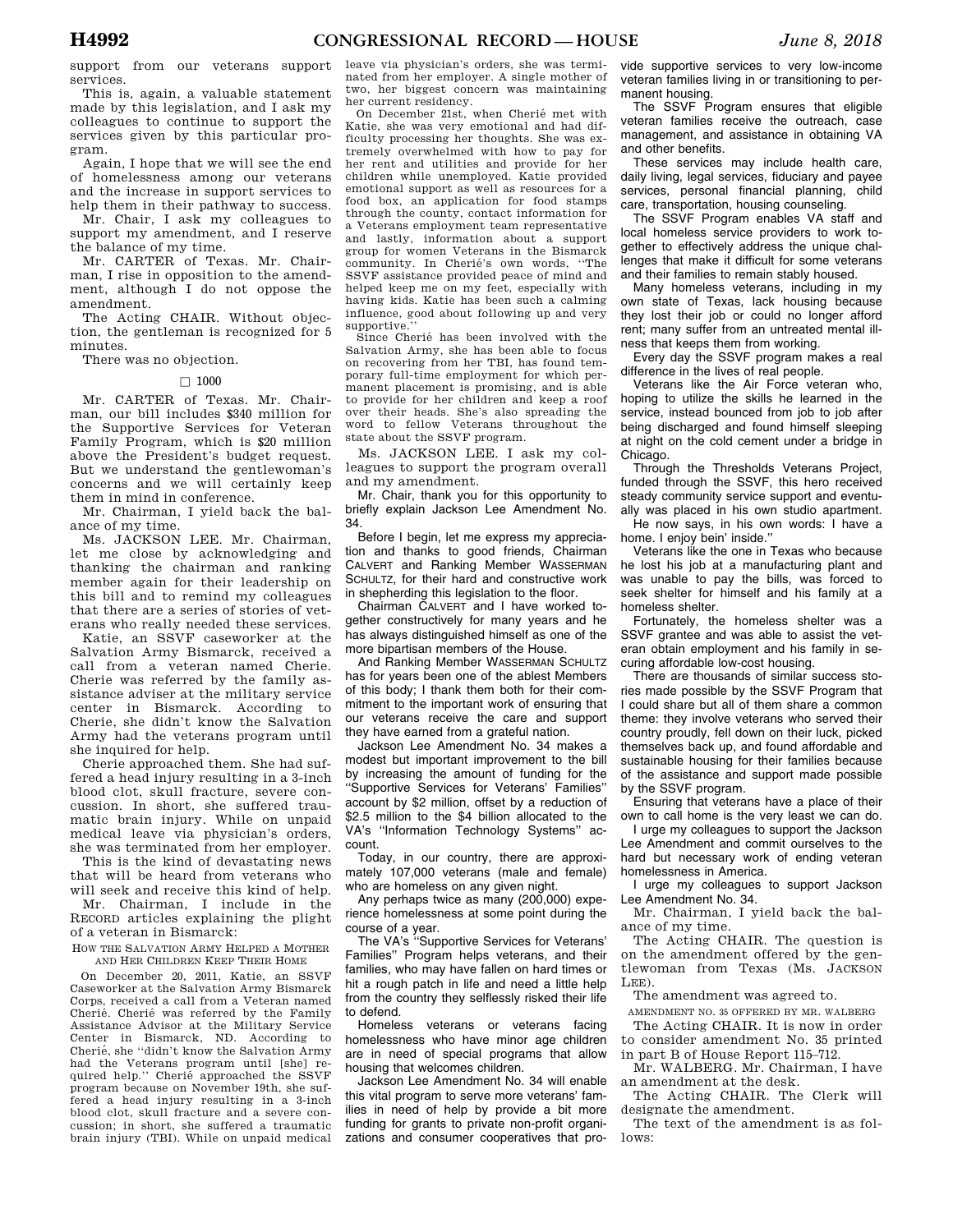At the end of division C (before the short title), insert the following:

SEC. Such a None of the funds made available by this Act may be used by the Secretary of Veterans Affairs to implement, administer, or enforce section 17.3240 of title 38, Code of Federal Regulations, as proposed in 82 Fed. Reg. 48018 (October 16, 2017).

The Acting CHAIR. Pursuant to House Resolution 923, the gentleman from Michigan (Mr. WALBERG) and a Member opposed each will control 5 minutes.

The Chair recognizes the gentleman from Michigan.

Mr. WALBERG. Mr. Chairman, I rise today in support of my commonsense amendment to ensure our Nation's injured and amputee veterans will continue to have the ability to choose the orthotist or prosthetist that best meets his or her healthcare needs, whether that practitioner is a VA employee or a VA-contracted provider.

The VA currently is proposing a rule that I fear will reverse a decades-old policy of allowing injured and amputee veterans to choose who provides their artificial limbs and orthotic braces. The VA would have the sole authority to make what they describe as this ''administrative business decision.''

But choice of provider is a clinical decision and an important patient protection. These men and women have sacrificed greatly for our country and it is imperative we do everything we can to make sure they receive the timely and patient-centered healthcare they have earned and deserve.

O&P care is very intimate and specialized, and the correct practitioner for that veteran makes all the difference in the lifestyle the veteran leads. We should do everything we can do in our power to make the often difficult and frustrating transition from service to civilian life as easy as possible, especially when veterans have incurred a disabling condition.

This has been a very important issue to me, and I would like to take the time to thank my colleague, Representative RUTHERFORD, for working with me on this amendment.

Mr. Chairman, I would also like to thank both the Appropriations Committee and the Veterans' Affairs Committee for working with me on this important and timely issue.

Mr. Chairman, I encourage my colleagues to vote ''yes'' and empower our veterans in making their personal healthcare decisions, and I reserve the balance of my time.

Mr. CARTER of Texas. Mr. Chairman, I rise in opposition to the amendment, although I do not oppose the amendment.

The Acting CHAIR. Without objection, the gentleman is recognized for 5 minutes.

There was no objection.

Mr. CARTER of Texas. Mr. Chairman, we understand that to allay concerns regarding this proposed rule, the VA is planning to propose a supplemental rule to amend it. But we will monitor the situation. As we move to conference with the Senate, we will keep this in mind and be glad to work the gentleman.

Mr. Chairman, I yield back the balance of my time.

Mr. WALBERG. Mr. Chairman, I thank the chairman for his commitment and I certainly respect his position and that he will carry that out. I have legislation to do this, but this is the opportunity to at least make the point and give some certainty to our veterans that their care has and will be taken in deep and grateful consideration.

Mr. Chairman, I encourage my colleagues to support this amendment and empower our veterans in making their personal healthcare decisions, and I yield back the balance of my time.

The Acting CHAIR. The question is on the amendment offered by the gentleman from Michigan (Mr. WALBERG).

The amendment was agreed to. AMENDMENT NO. 36 OFFERED BY MS. ESHOO

The Acting CHAIR. It is now in order to consider amendment No. 36 printed in part B of House Report 115–712.

Ms. ESHOO. Mr. Chairman, I have an amendment at the desk.

The Acting CHAIR. The Clerk will designate the amendment.

The text of the amendment is as follows:

At the end of division C (before the short

title) insert the following new section:<br>SEC. None of the funds appropriated SEC.  $\quad$  None of the funds appropriated or otherwise made available by this division may be used to convey the 17.1 acres of land and the 126 existing housing units known as Shenandoah Square and located in Mountain View, California.

The Acting CHAIR. Pursuant to House Resolution 923, the gentlewoman from California (Ms. ESHOO) and a Member opposed each will control 5 minutes.

The Chair recognizes the gentlewoman from California.

Ms. ESHOO. Mr. Chairman, this amendment will prevent the Army from moving forward with its plan to sell 17 acres of Federal land and 126 military housing units known as Shenandoah Square in the heart of my congressional district.

Shenandoah Square is located next to Moffett Federal Airfield in Mountain View, California, and houses 108 military and civilian families serving in the Air National Guard, the Army National Guard, the U.S. Navy, the U.S. Coast Guard, and the U.S. Marine Corps.

Established in 2004, Shenandoah Square is part of the California Military Communities privatized military housing entity, which consists of 2,900 homes located at Fort Irwin, Camp Parks, Moffett Federal Airfield, and Shenandoah Square.

This entity is overleveraged and is in hundreds of millions of dollars in debt because of the Army's decision to overinvest in housing at Fort Irwin that assumed greater than realized gains in the Basic Housing Allowance provided to servicemembers.

Now the Army is justifying its sale of Shenandoah Square on the grounds that there is declining demand for military housing in the bay area, but this is hardly the case. In fact, it is absurd.

I have met with the families and servicemembers living at Shenandoah Square who serve in the region with the Air Force, Army, Marine Corps, Navy, and the Coast Guard. The residents have consistently raised concerns that the property management company contracted by the Army has been working to drive out the remaining military personnel living in the Shenandoah complex to artificially depress military demand for housing to justify its decision to sell the land.

My Silicon Valley district is facing one of the most severe housing crises in the country, and the 17 acres of land that Shenandoah sits on is some of the most valuable in our entire country. Clearly, the Army is selling Shenandoah Square to pay down the debt it created and keep the California Military Communities entity from going bankrupt. This is really wrong and does a huge disservice to the military families living in this housing.

This House is already on record expressing concerns about the Army's plans to sell Shenandoah Square. I offered an amendment to the National Defense Authorization Act for 2019 expressing the sense of Congress that the Army should explore all possible alternatives to a sale, including subleasing the property to an entity that can better develop affordable housing on the property, and the amendment was adopted by a voice vote.

The Army can pursue a win-win situation by subleasing this land to one of the many willing partners in Silicon Valley seeking to develop housing and generate a regular stream of income to make this LLC whole again, but they refuse to.

Mr. Chairman, I want to make something very clear. I would support new housing for our military families if they included our military families. They are offering housing for 8 families, when we have 109. I think that this is really unacceptable.

We can't allow military families to be left without housing as they serve our country in one of the most expensive housing markets in the country. That is why I urge my colleagues to do the right thing and support this amendment.

Mr. Chairman, I reserve the balance of my time.

Mr. CARTER of Texas. Mr. Chairman, I claim the time in opposition, although I will not oppose the amendment.

The Acting CHAIR (Mr. BYRNE). Without objection, the gentleman is recognized for 5 minutes.

There was no objection.

Mr. CARTER of Texas. Mr. Chairman, the FY2018 omnibus included report language asking the Army to look at alternatives for conveying this property. We have yet to receive this report. This amendment has no effect, as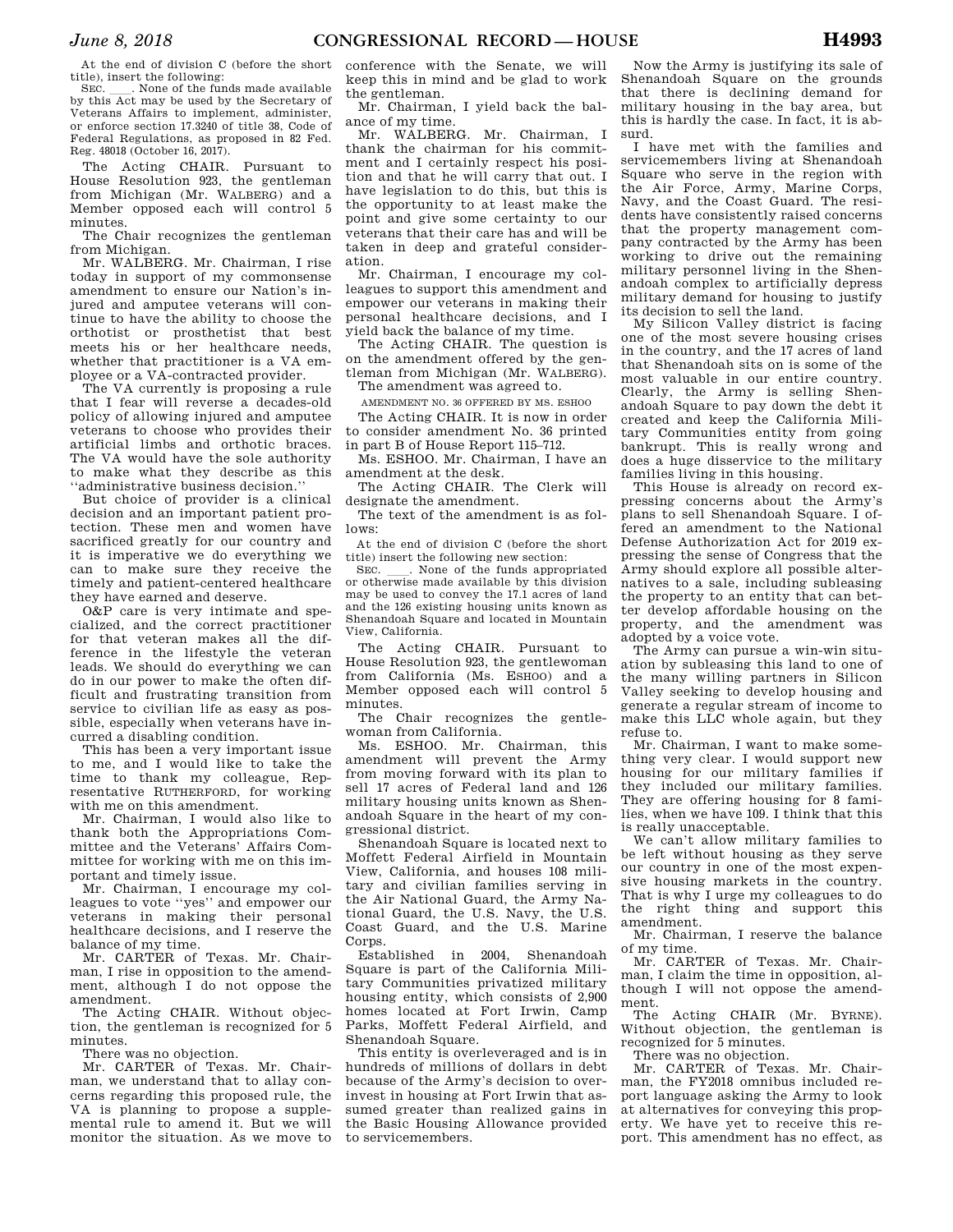the underlying bill does not include any funding for the conveyance of this property.

Mr. Chairman, for that reason, I will not oppose the amendment, and I yield back the balance of my time.

Ms. ESHOO. Mr. Chairman, I thank the chairman. I urge my colleagues to support my amendment, and I yield back the balance of my time.

The Acting CHAIR. The question is on the amendment offered by the gentlewoman from California (Ms. ESHOO).

The amendment was agreed to.

AMENDMENT NO. 37 OFFERED BY MR. PETERS The Acting CHAIR. It is now in order

to consider amendment No. 37 printed in part B of House Report 115–712.

Mr. PETERS. Mr. Chairman, I have an amendment at the desk.

The Acting CHAIR. The Clerk will designate the amendment.

The text of the amendment is as follows:

At the end of division C (before the short

title), insert the following: SEC. Such a None of the funds made available by this Act may be used by the Secretary of Veterans Affairs to transfer funds made available for the following programs:

(1) The Homeless Providers Grant and Per Diem program.

(2) The Domiciliary Care for Homeless Veterans program.

(3) The Supportive Services for Veteran Families program.

(4) The Department of Housing and Urban Development Department of Veterans Affairs Supported Housing (HUD–VASH) programs.

The Acting CHAIR. Pursuant to House Resolution 923, the gentleman from California (Mr. PETERS) and a Member opposed each will control 5 minutes.

The Chair recognizes the gentleman from California.

Mr. PETERS. Mr. Chairman, I rise today to offer an amendment to division C of the Appropriations bill related to the Department of Veterans Affairs.

In September 2017, the VA issued a plan to shift funding away from programs that helped homeless veterans. After national outcry, the proposal was tabled, but that attempt is the reason for my amendment.

Its goal is simple: It prohibits taking funding from VA programs that provide services to homeless veterans, including the Homeless Providers Grant and Per Diem program, a clinical rehabilitation and treatment program, the Supportive Services for Veteran Families Program, and HUD–VASH housing vouchers.

Congress has made money available in a bipartisan way to reduce homelessness for veterans. It is unconscionable that the VA would use funds specifically intended for that purpose on another purpose.

San Diego County has the third-largest veterans population nationwide, behind Los Angeles and Maricopa Counties. This is why, since being elected, I have worked with my colleagues to provide more funding and services to

veterans who are homeless or at risk of becoming homeless. I have furthered this work over the last year and a half as a member of the House Committee on Veterans' Affairs.

These vets took an oath to protect our country, and now America must keep its promise to take care of them. They should not be struggling, and they most certainly should not be living on the streets.

San Diego has achieved some progress in getting vets off the streets and into housing in recent years. Other cities, like Salt Lake City, New Orleans, and Houston, have reached functional zero, which means that homelessness among veterans is rare, brief, and nonrecurring. But across the country, the problem is still far too prevalent.

I ask my colleagues to support this amendment that will help protect valuable resources that our veterans desperately need, and I look forward to working with my colleagues on both sides of the aisle to fund veterans homelessness programs and to make sure that Federal dollars committed to that purpose are used for that important need.

Mr. Chairman, I yield back the balance of my time.

Ms. WASSERMAN SCHULTZ. Mr. Chairman, I claim the time in opposition, although I do not oppose the amendment.

The Acting CHAIR. Without objection, the gentlewoman from Florida is recognized for 5 minutes.

There was no objection.

Ms. WASSERMAN SCHULTZ. Mr. Chairman, the committee opposed the Department's tentative decision last fall to convert almost a billion dollars of funding for homeless programs from special purpose funding to general purpose funding.

This action would have been a fundamental change to the manner in which medical care funding is allocated to the field, and I support giving more local flexibility to Veterans Integrated Service Networks and medical center directors.

#### $\square$  1015

However, I strongly support transparency when it comes to changing the levels that Congress sets for VA programs.

We are the appropriations institution. We are the ones that make those decisions. The proposed realignment by VA would have potentially risked funding for essential programs such as the Supportive Services for Veteran Families Program.

Thankfully, after numerous discussions with the committee and public outrage, the Department decided not to move forward with its proposal in FY18. We fully expect for the VA to comply with the levels that we set for programs; and if the levels need to be adjusted, then the VA must consult with Congress before making changes.

I thank the gentleman from California for his amendment, and I believe it sends a strong message to the Department that it must respect congressional priorities.

I urge all Members to support the gentleman's amendment, and I yield back the balance of my time.

The Acting CHAIR. The question is on the amendment offered by the gentleman from California (Mr. PETERS).

The amendment was agreed to.

AMENDMENT NO. 38 OFFERED BY MR. RATCLIFFE The Acting CHAIR. It is now in order

to consider amendment No. 38 printed in part B of House Report 115–712.

Mr. RATCLIFFE. Mr. Chair, I have an amendment at the desk.

The Acting CHAIR. The Clerk will designate the amendment.

The text of the amendment is as follows:

At the end of division C (before the short title) insert the following:

SEC. \_\_\_\_. None of the funds made available by this Act may be used to propose, plan for, or execute a new or additional Base Realignment and Closure (BRAC) round.

The Acting CHAIR. Pursuant to House Resolution 923, the gentleman from Texas (Mr. RATCLIFFE) and a Member opposed each will control 5 minutes.

The Chair recognizes the gentleman from Texas.

Mr. RATCLIFFE. Mr. Chair, I would like to thank Chairman CARTER and Ranking Member WASSERMAN SCHULTZ for their hard work on behalf of the 63,000 veterans in my district, as well as servicemembers and veterans across the country.

Mr. Chairman, I am grateful to once again have the opportunity to offer this important amendment, which would simply prohibit any funds made available in this act from being used to propose, to plan for, or to execute a new or additional round of BRAC.

Mr. Chairman, I am privileged to represent the Fourth Congressional District of Texas, which is home to the Red River Army Depot. The Depot has supported the warfighter since 1941; and although the Depot community has weathered a lot of changes over the years, its commitment to mission has remained the same. On the placards inside of every vehicle are the words ''We build it as if our lives depend on it. Theirs do.''

The Depot is a vital job creator in northeast Texas, and it is a critical component, Mr. Chairman, of our national defense. In this fiscal environment, we have to be careful stewards of taxpayer dollars and focus our limited resources on addressing critical national security objectives and our military readiness. Having another round of BRAC simply won't help us achieve this goal.

To that point, the Government Accountability Office said that the last round of BRAC back in 2005 cost the American taxpayers over \$35 billion, which was 67 percent more than the original cost estimate.

Starting another round of BRAC would weaken our capabilities while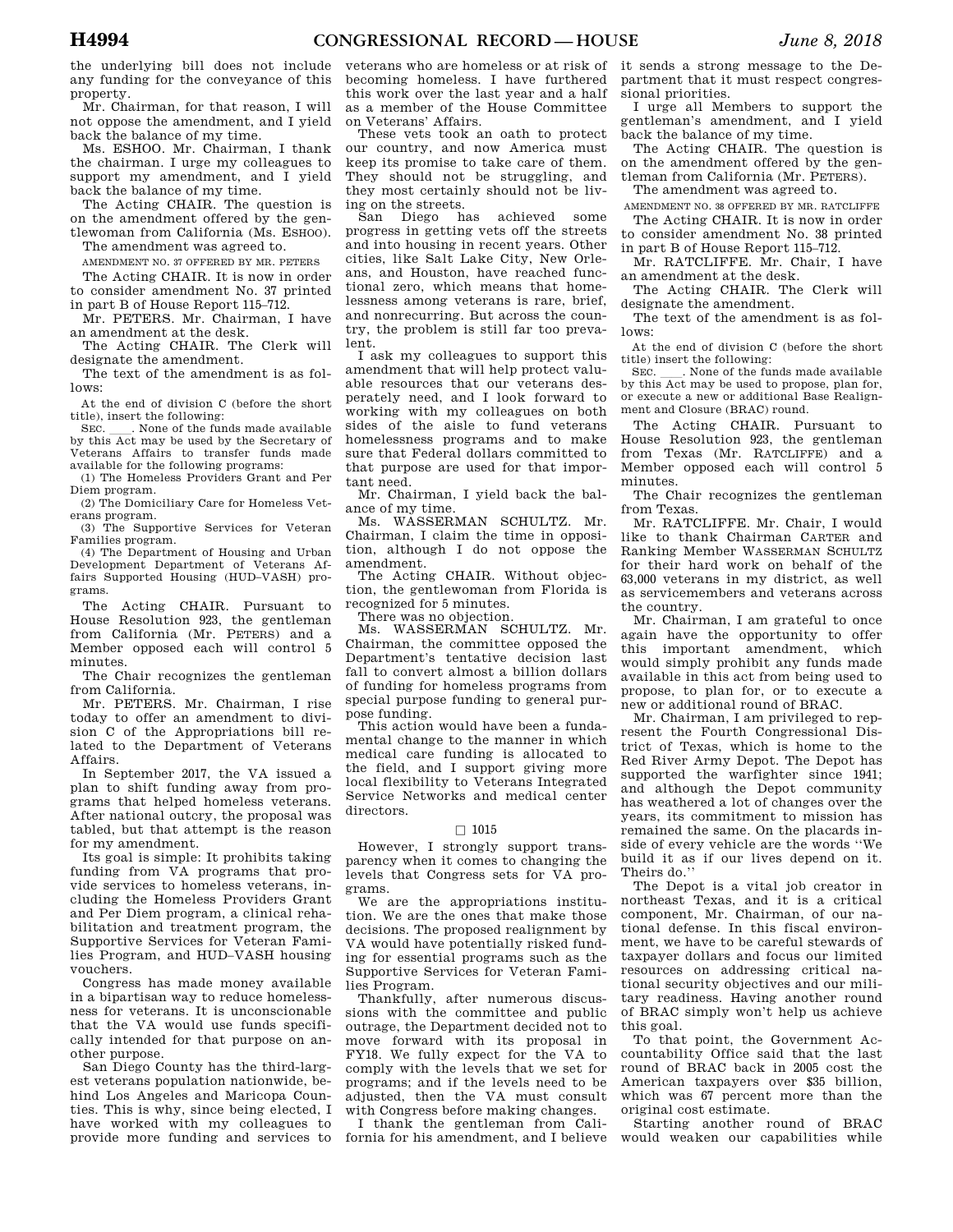increasing our vulnerabilities in the face of critical threats facing our Nation right now.

I would like to thank my colleagues who have supported this important amendment for the past 3 years, and I look forward to having this amendment included in the MILCON-VA appropriations bill.

Mr. Chair, I reserve the balance of my time.

Ms. WASSERMAN SCHULTZ. Mr. Chair, I claim the time in opposition to the amendment.

The Acting CHAIR. The gentlewoman from Florida is recognized for 5 minutes.

Ms. WASSERMAN SCHULTZ. Mr. Chair, I do oppose this amendment. I, like many Members, have concerns and share the gentleman's concerns about another round of BRAC. I realize that this is a complex issue for all Members of Congress, especially those with military facilities in their district.

I know that previous rounds of BRAC have ended up being far more expensive and expansive than we were initially led to believe. However, I have concerns about maintaining the infrastructure that the Department of Defense doesn't need. For example, the estimate of excess capacity for the Army is 22 percent. The Air Force's estimate of excess capacity is roughly 30 percent.

I can tell you that, since I became the ranking member of this subcommittee, when I have traveled around the world, almost to a person, when we have spoken to a leader on a military base, they raise the issue of needing to go through another round of BRAC. Both the Army and the Air Force are strong supporters of another BRAC round.

While this amendment has no real effect, it does send a message that Congress is unwilling to tackle a tough issue. This amendment is an abdication of our duties as Members of this House to ensure taxpayer resources are being used in a wise and fiscally responsible way. Therefore, I urge my colleagues to oppose this amendment and have a serious conversation about another BRAC round.

While I am not suggesting that we support another BRAC round, we should not be tying our hands by taking it off the table.

Mr. Chair, I urge Members to oppose the amendment, and I reserve the balance of my time.

Mr. RATCLIFFE. Mr. Chair, I yield to my colleague from Texas, Chairman CARTER.

Mr. CARTER of Texas. Mr. Chairman, I rise in support of the gentleman's amendment. I want to reassure my fellow Texans that this subcommittee is committed to protecting the installations in the great State of Texas, and I will be on top of that.

Mr. RATCLIFFE. Mr. Chair, I yield back the balance of my time.

Ms. WASSERMAN SCHULTZ. Mr. Chair, just to reiterate, we shouldn't be

taking any method that gives us an opportunity to be fiscally responsible and save money off the table.

Our friends on the other side of the aisle consistently talk a good game about being fiscally responsible, blow holes in the deficit by passing massive tax scam legislation of a \$1.5 trillion deficit expansion, and include amendments like this one that prevent the military, who have asked repeatedly to be able to at least engage in a discussion about another BRAC round, to save millions of dollars and close facilities that are no longer needed. Yet, the last several years, the majority has refused to make the tough decisions and at least have a discussion about this.

It is not responsible. Certainly not fiscally responsible. Mr. Chair, I urge my colleagues to oppose the amendment, and I yield back the balance of my time.

The Acting CHAIR. The question is on the amendment offered by the gentleman from Texas (Mr. RATCLIFFE).

The amendment was agreed to.

Mr. FRELINGHUYSEN. Mr. Chair, I move to strike the last word.

The Acting CHAIR. The gentleman from New Jersey is recognized for 5 minutes.

Mr. FRELINGHUYSEN. Mr. Chairman, as we complete debate on these three bills and these amendments, I would like to say a few words in closing.

I know I join my ranking member, Mrs. LOWEY, in thanking our colleagues for the very constructive and civil debate over the last couple of days. I thank the chairman, certainly Judge CARTER, as well as Ms. WASSERMAN SCHILTZ and their counterparts for the other two bills, for being involved in work products that have been part of an open and collaborative process.

The Appropriations Committee received over 57,000 Member requests to our database and through our Member Day hearings, the majority of which are reflected in the bills that have been discussed over the last couple of days.

Secondly, now Members have the opportunity to further make their mark through the amendment process on the floor. The result, after two days here, is that we have legislation that truly represents the priorities of the American people. These priorities include caring for our veterans, our troops, and their families; rebuilding our Armed Forces; sustaining our national defense; and investing in essential infrastructure that grows our economy and creates jobs.

I urge all of my colleagues, both Republicans and Democrats, to support these bills. These are bills that fund Federal programs that all Americans, especially our veterans and our troops, rely on to keep themselves safe, protect their lives and livelihoods, and preserve our Nation's ideals. These are programs that all of us can support.

H.R. 5895 begins the 2019 appropriations process on a strong footing and

fulfills our commitment to the American people that we will get our work done on their behalf, and I urge my colleagues to pass the bill as we go ahead to vote in the near future.

Mr. Chair, I yield back the balance of my time.

The Acting CHAIR. The Chair understands that amendment No. 39 will not be offered.

Ms. WASSERMAN SCHULTZ. Mr. Chair, as the designee of Ranking Member LOWEY, I move to strike the last word.

The Acting CHAIR. The gentlewoman from Florida is recognized for 5 minutes.

Ms. WASSERMAN SCHULTZ. Mr. Chairman, I want to thank the chairman of the full committee and our ranking member, Mrs. LOWEY, for the incredible work that they have done to get us to this point.

While in the minority we have had some concerns about the process, the opportunity to work closely side by side with our colleagues, the opportunity that I had to work with Chairman DENT and looking forward to working with Chairman CARTER, is really an example of how we should be working together throughout the entire legislative process.

I want to thank our staff for doing a remarkable job on this work product, and I look forward to continuing to conference.

Mr. Chair, I yield back the balance of my time.

Ms. PELOSI. Mr. Chair, as the designee of Ranking Member LOWEY, I move to strike the last word.

The Acting CHAIR. The gentlewoman from California is recognized for 5 minutes.

Ms. PELOSI. Mr. Chair, I acknowledge the work of the appropriators. As an appropriator myself, I have great respect for the work that they do. But I have concerns about the bill that is before us on the floor today.

Mr. Chair, as you know, a budget should be a statement of our national values. What is important to us as a Nation should be how we allocate our resources in that budget, and its manifestations in terms of appropriations bills should not be doing harm. This is really a partisan spending bill that tramples over some of our American values, gutting smart investments in our economy, hurting Americans' health, and endangering families.

The Republicans are pushing forward a minibus appropriations bill that fails to protect the interests of the American people.

Many of us have been attracted to the political process—as moms, as parents—to effect public policy to promote the well-being of our children in ways that are beyond our own control. We can give them all the love, attention, and care, but we cannot guarantee the quality of air that they breathe, the cleanliness of the water that they drink, and the world in which they live in terms of the environment.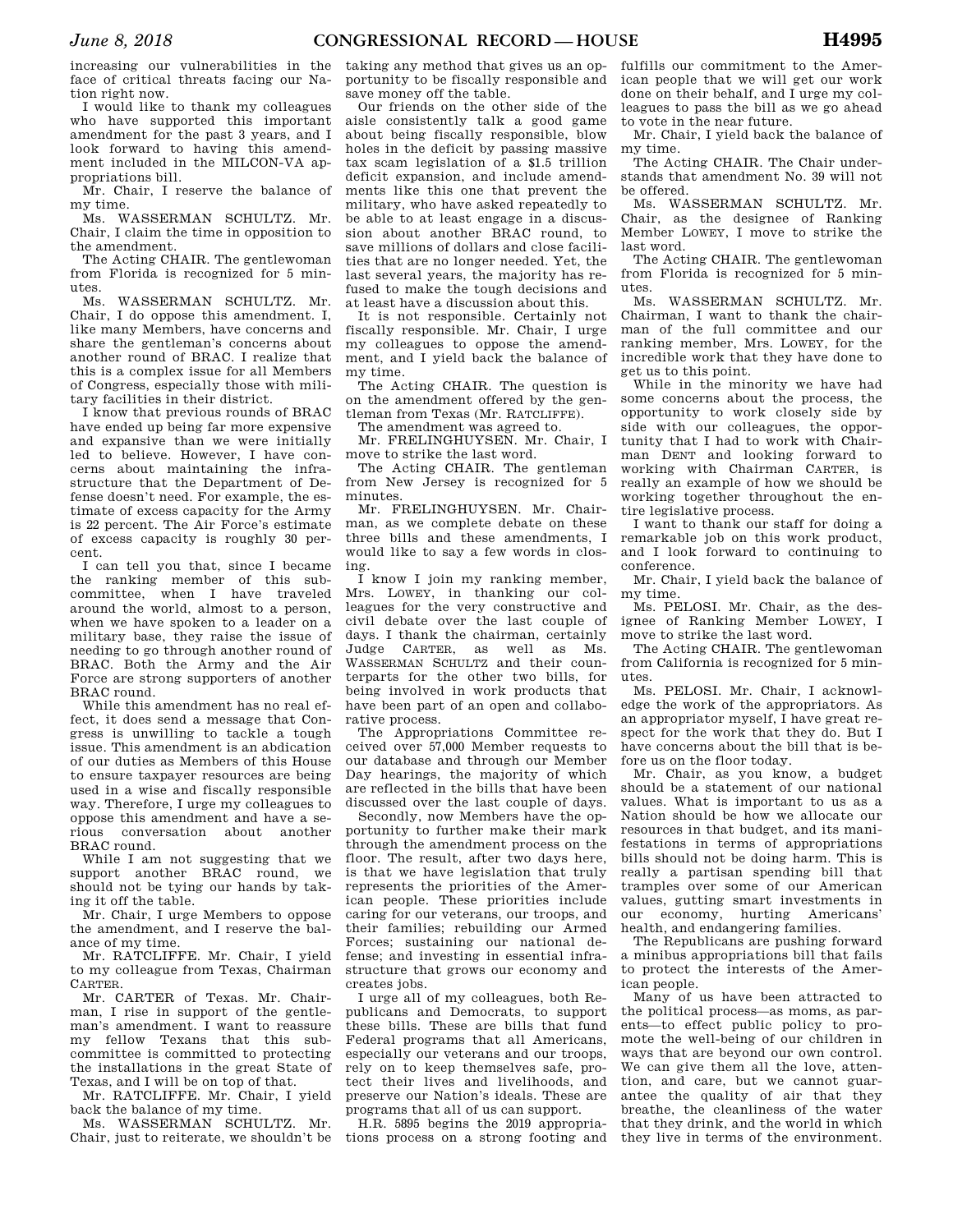So I have very serious concerns about the danger posed in the Energy and Water portion of this bill. It cuts vital clean energy initiatives, even as gas prices surge because of the President's reckless policies. It attacks job-creating investments in transformational energy technologies and slashes funding for critical nuclear nonproliferation priorities.

In terms of the children of whom I spoke earlier, this GOP bill also includes unacceptable poison pill riders that permit deadly firearms to be carried on public land, assaults the clean water our children drink, encourages pollution of our oceans, and pushes our Nation's already endangered species toward extinction.

This bad bill is a first step in the Republicans' plan to choke off funding and this is really the critical part of it for me—for vital Democratic priorities for America's families later in the appropriations process. It paves the way for their plan to starve key investments in health, education, and goodpaying jobs for communities across the country.

Mr. Chairman, the Republicans are wasting everyone's time when we should be focused on meeting the urgent needs of the American people. The majority has spent this entire Congress stacking the deck for special interests, as they do in these poison pills in this bill, while undermining the interests of families.

The Democrats are focusing on what matters in the lives of the American people. We are committed to giving the American people A Better Deal: Better Jobs, Better Pay, Better Future; and for our children, not to promote air pollution, which is what this bill would do, but to eliminate it.

I urge my colleagues to join in voting ''no'' on this bill for our economy. You know what the sad part of it is: it is so close to doing a better job for the American people. The poison pills take it in a bad direction. The process under which it was put forth is harmful to other priorities that I know we share in a bipartisan way across the aisle.

Hopefully we can work more closely as we go forward in a bipartisan way. That is the tradition of the Appropriations Committee.

Mr. Chair, I yield back the balance of my time.

Mr. FRELINGHUYSEN. Mr. Chair, I move to strike the last word.

The Acting CHAIR. The gentleman from New Jersey is recognized for 5 minutes.

Mr. FRELINGHUYSEN. Mr. Chair, with all due respect to the minority leader, the process has been collaborative, Republicans and Democrats. These are the three bills that have historically received both Republican and Democratic support. They embody American values.

What could be more important than looking after our veterans and their families? Energy and water, infrastructure. We are enormously proud of the

work of both the chairs and ranking members. I urge Members, both Republicans and Democrats, to support these bills, as they historically have done, and look after the interests of the American people, especially those who serve in our military today and those who have paid the supreme sacrifice.

Mr. Chair, I yield back the balance of my time.

#### $\square$  1030

Mr. FRELINGHUYSEN. Mr. Chairman, I move that the Committee do now rise.

The motion was agreed to.

Accordingly, the Committee rose; and the Speaker pro tempore (Mr. ZELDIN) having assumed the chair, Mr. BYRNE, Acting Chair of the Committee of the Whole House on the state of the Union, reported that that Committee, having had under consideration the bill (H.R. 5895) making appropriations for energy and water development and related agencies for the fiscal year ending September 30, 2019, and for other purposes, had come to no resolution thereon.

# **RECESS**

The SPEAKER pro tempore. Pursuant to clause 12(a) of rule I, the Chair declares the House in recess for a period of less than 15 minutes.

Accordingly (at 10 o'clock and 31 minutes a.m.), the House stood in recess.

#### $\square$  1045

#### AFTER RECESS

The recess having expired, the House was called to order by the Speaker pro tempore (Mr. BYRNE) at 10 o'clock and 45 minutes a.m.

f ENERGY AND WATER DEVELOP-MENT AND RELATED AGENCIES APPROPRIATIONS ACT, 2019

The SPEAKER pro tempore. Pursuant to House Resolution 923 and rule XVIII, the Chair declares the House in the Committee of the Whole House on the state of the Union for the further consideration of the bill, H.R. 5895.

Will the gentleman from Iowa (Mr. YOUNG) kindly take the chair.

#### $\Box$  1046

#### IN THE COMMITTEE OF THE WHOLE

Accordingly, the House resolved itself into the Committee of the Whole House on the state of the Union for the further consideration of the bill (H.R. 5895) making appropriations for energy and water development and related agencies for the fiscal year ending September 30, 2019, and for other purposes, with Mr. YOUNG of Iowa (Acting Chair) in the chair.

The Clerk read the title of the bill.

The Acting CHAIR. When the Committee of the Whole rose earlier today, amendment No. 38 printed in part B of

House Report 115–712 offered by the gentleman from Texas (Mr. RATCLIFFE) had been disposed of.

ANNOUNCEMENT BY THE ACTING CHAIR

The Acting CHAIR. Pursuant to clause 6 of rule XVIII, proceedings will now resume on those amendments printed in part B of House Report 115– 712 on which further proceedings were postponed, in the following order:

Amendment No. 10 by Mr. GOHMERT of Texas.

Amendment No. 15 by Mr. MEADOWS of North Carolina.

Amendment No. 16 by Mr. TAKANO of California.

The Chair will reduce to 2 minutes the time for any electronic vote after the first vote in this series.

AMENDMENT NO. 10 OFFERED BY MR. GOHMERT

The Acting CHAIR (Mr. BYRNE). The unfinished business is the demand for a recorded vote on the amendment offered by the gentleman from Texas (Mr. GOHMERT) on which further proceedings were postponed and on which the ayes prevailed by voice vote.

The Clerk will redesignate the amendment.

The Clerk redesignated the amendment.

RECORDED VOTE

The Acting CHAIR. A recorded vote has been demanded.

A recorded vote was ordered.

Allen Amash

Babin Bacon

Barr

Biggs

Black

Blum Bost Brat

Buck

Budd

Byrne

Cole

Comer

Cook

Curtis

The vote was taken by electronic device, and there were—ayes 212, noes 201, not voting 14, as follows:

> [Roll No. 253] AYES—212

Abraham Aderholt Arrington Banks (IN) Barletta Barton Bilirakis Bishop (MI) Bishop (UT) Blackburn Brooks (AL) Brooks (IN) Buchanan Bucshon Burgess Calvert Carter (GA) Carter (TX) Chabot Collins (GA) Collins (NY) Comstock Conaway Cramer Crawford Cuellar Culberson Davidson Davis, Rodney Denham DeSantis DesJarlais Donovan Duffy Duncan (SC) Duncan (TN) Dunn Emmer Estes (KS) Ferguson Fleischmann Flores Fortenberry Foxx Frelinghuysen Gaetz Gallagher Garrett Gianforte Gibbs Gohmert Gonzalez (TX) Goodlatte Gosar Gowdy Granger Graves (GA) Graves (LA) Graves (MO) Griffith Grothman Guthrie Handel Harper Harris Hartzler Hensarling Herrera Beutler Hice, Jody B. Higgins (LA) Hill Holding Hollingsworth Hudson Huizenga

Hultgren Hunter Hurd Issa Jenkins (KS) Jenkins (WV) Johnson (LA) Johnson (OH) Johnson, Sam Jones Jordan Joyce (OH) Katko<br>Kelly (MS) Kelly (PA) King (IA) King (NY) Kinzinger Knight Kustoff (TN) Labrador LaHood LaMalfa Lamborn Latta Lesko Lewis (MN) LoBiondo Long Loudermilk Love Lucas Luetkemeyer MacArthur Marchant Marino Marshall Massie McCarthy McCaul McClintock McHenry McKinley McMorris Rodgers McSally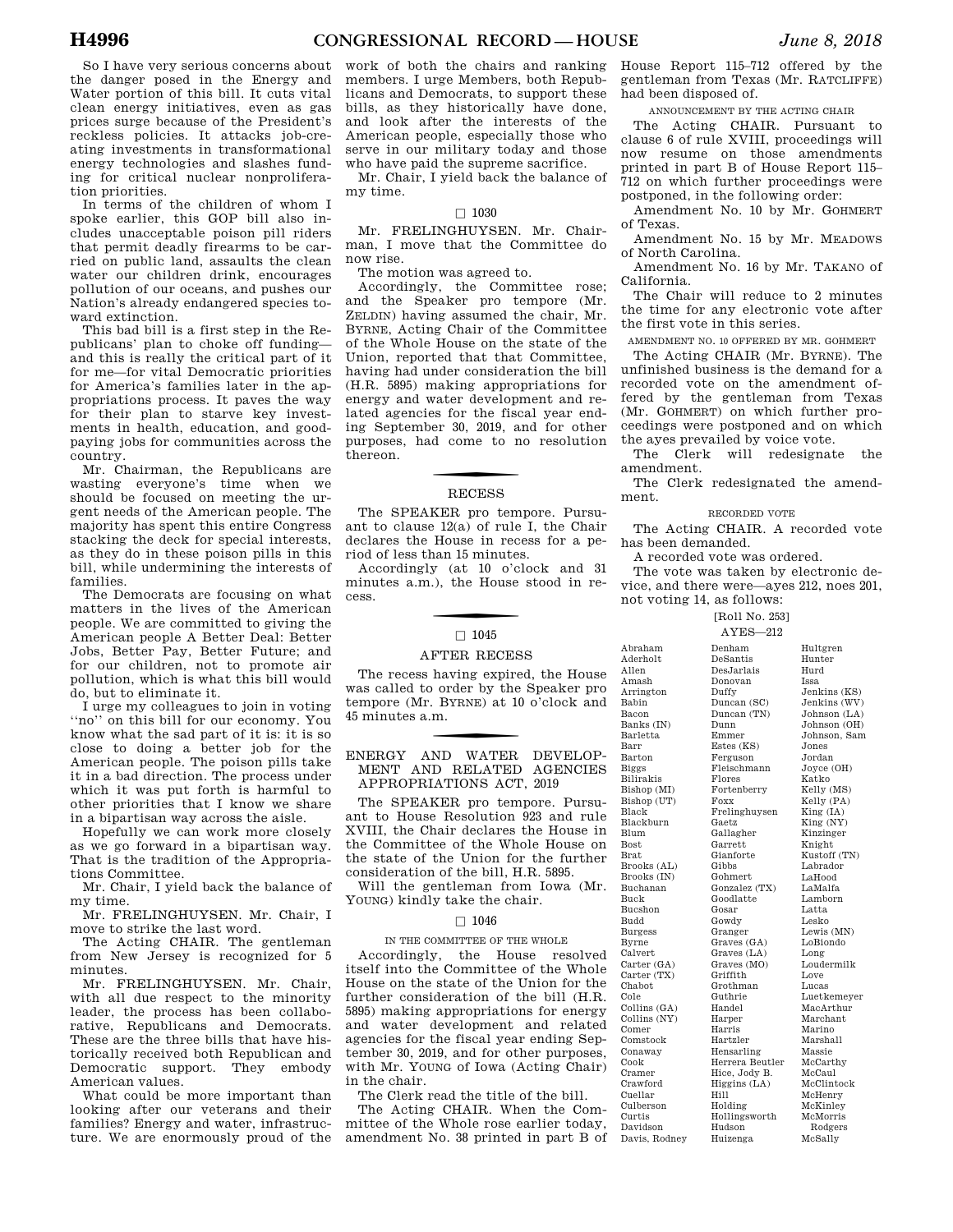#### *June 8, 2018* **CONGRESSIONAL RECORD — HOUSE H4997**

#### NOT VOTING—14

Beatty Brady (TX) Costello (PA) Diaz-Balart Kennedy Noem Palazzo Polis Sewell (AL)

Cheney

#### Shuster Tsongas Walters, Mimi Walz

Pearce Perry Pittenger Poe (TX) Posey Ratcliffe Renacci Rice (SC) Roby Roe (TN) Rogers (AL) Rogers (KY) Rohrabacher Rokita Rooney, Francis Rooney, Thomas J. Ross Rothfus Rouzer Royce (CA)

Adams Aguilar Banks (IN) Barraga´n

#### $\Box$  1110

Mr. RICE of South Carolina changed his vote from "aye" to "no."<br>Messrs. WOMACK,

SANFORD, CRAMER, BACON, and HILL changed their vote from ''no'' to ''aye.''

So the amendment was agreed to.

The result of the vote was announced as above recorded.

AMENDMENT NO. 15 OFFERED BY MR. MEADOWS The Acting CHAIR. The unfinished business is the demand for a recorded vote on the amendment offered by the gentleman from North Carolina (Mr. MEADOWS) on which further pro-MEADOWS) on which ceedings were postponed and on which the ayes prevailed by voice vote.

The Clerk will redesignate the amendment.

The Clerk redesignated the amendment.

RECORDED VOTE

The Acting CHAIR. A recorded vote has been demanded.

A recorded vote was ordered.

The Acting CHAIR. This is a 2 minute vote.

The vote was taken by electronic device, and there were—ayes 207, noes 201, not voting 19, as follows:

[Roll No. 254]

AYES—207

Abraham Aderholt Allen Amash Amodei Arrington Babin Bacon Barletta Barr Bergman Biggs Bilirakis Bishop (MI) Bishop (UT) Black Blackburn Blum Bost Brat Brooks (AL) Buchanan Buck Bucshon Budd Burgess Byrne Calvert Carter (GA) Carter (TX) Chabot Coffman Cole Collins (GA) Collins (NY) Comer Comstock Conaway Cook Costa Cramer Crawford Culberson Curtis Davidson Davis, Rodney Denham DeSantis DesJarlais

Diaz-Balart Donovan Duffy Duncan (SC) Duncan (TN) Dunn Emmer Estes (KS) Faso Ferguson Fleischmann Flores Fortenberry Foxx Frelinghuysen Gaetz Gallagher Garrett Gianforte Gibbs Gohmert Goodlatte Gosar Gowdy Granger Graves (GA) Graves (LA) Graves (MO) Green, Gene Griffith Grothman Guthrie Harper Harris Hartzler Hensarling Herrera Beutler Hice, Jody B. Higgins (LA) Hill Holding Hudson Huizenga Hultgren Hunter Issa Jenkins (KS) Jenkins (WV) Johnson (LA) Jones Jordan LaHood Latta Lesko Long Love Lucas Massie Mast Messer Mullin Nunes Olson Palmer

Johnson (OH) Johnson, Sam Joyce (OH) Kelly (MS) Kelly (PA) King (IA) King (NY) Knight<br>Kustoff (TN) Labrador LaMalfa Lamborn Lewis (MN) Lieu, Ted LoBiondo Loudermilk Luetkemeyer Marchant Marshall McCarthy McCaul McClintock McHenry McKinley McMorris Rodgers McNerney McSally Meadows Mitchell Moolenaar Mooney (WV) Newhouse Norman

Bass Bera Beyer Bishop (GA) Blumenauer Blunt Rochester Bonamici Boyle, Brendan F. Brady (PA) Brooks (IN) Brown (MD) Brownley (CA) Bustos Butterfield Capuano Carbajal Cárdenas Carson (IN) Cartwright Castor (FL) Castro (TX) Chu, Judy Cicilline Clark (MA) Clarke (NY) Clay Cleaver Clyburn Cohen Connolly Cooper Correa Courtney Crist Crowley Cuellar Cummings  $Curbelo$  $(FL)$ Davis (CA) Davis, Danny DeFazio DeGette Delaney DeLauro DelBene Demings DeSaulnier Deutch Dingell Doggett Doyle, Michael F. Ellison Engel Eshoo Espaillat Esty (CT) Evans Fitzpatrick Foster Frankel (FL) Fudge Gabbard Gallego Barton

Beatty Brady (TX) Cheney Costello (PA) Rutherford Scott, Austin Sensenbrenner Sessions Shimkus Simpson Smith (MO) Smith (NE) Smith (NJ) Smith (TX) Smucker Thornberry Trott Turner Valadao Wagner Walberg Walden Walker Wenstrup Williams Wittman Womack Yoder Yoho Zeldin NOES—201 Garamendi Gonzalez (TX) Gottheimer Green, Al Grijalva Hanabusa Hastings Higgins (NY) Hollingsworth Jackson Lee Johnson (GA) Johnson, E. B. Kelly (IL) Kinzinger Krishnamoorthi Kuster (NH) Langevin Larsen (WA) Larson (CT) Lawrence Lawson (FL) Lewis (GA) Lipinski Loebsack Lowenthal Lujan Grisham, Luján, Ben Ray MacArthur Maloney, Carolyn B. Maloney, Sean McCollum McEachin Norcross O'Rourke Pallone Panetta Pascrell Paulsen Payne Pelosi Peters Peterson Pingree Pocan Poliquin **Quigley** Raskin Reichert Rosen Roskam Ruiz Rush Sa´nchez Sarbanes Schiff Schrader Serrano Sherman Sires Soto Speier Stefanik Suozzi Takano Titus Tonko Torres Upton Vargas Veasey Vela

Thompson (MS) Thompson (PA) Visclosky Schultz Waters, Maxine Watson Coleman

NOT VOTING—19

Kennedy Noem

Gutiérrez Huffman O'Halleran Palazzo Polis Reed

Weber (TX) Webster (FL) Westerman Wilson (SC) Young (AK) Young (IA)

Russell

Sanford Scalise

Sinema

Stewart Stivers Taylor Tenney

Tipton

Gomez

Handel

Heck

Himes

Hoyer Hurd

Jayapal Jeffries

Kaptur Katko Keating

Khanna Kihuen Kildee Kilmer Kind

Lamb Lance

Lee Levin

Lofgren

Lowey

M.

Lynch

Marino Matsui

McGovern Meeks Meng Moore Moulton Murphy (FL) Nadler Napolitano Neal Nolan

Perlmutter Price (NC) Rice (NY) Richmond Ros-Lehtinen Roybal-Allard Ruppersberger Ryan (OH) Schakowsky Schneider Schweikert Scott (VA) Scott, David Shea-Porter Smith (WA) Swalwell (CA) Thompson (CA) Velázquez Walorski Wasserman Welch Wilson (FL) Yarmuth

Rokita Rooney, Thomas J. Ross Rothfus Rouzer Russell Rutherford Sanford Scalise Schweikert

Thornberry Tipton Turner Upton Valadao

Sessions Shimkus Simpson

Smith (NE) Smith (NJ) Smith (TX) Smucker Stewart Stivers Taylor Tenney

Meadows Messer Mitchell Moolenaar Mooney (WV) Mullin Newhouse Norman Nunes Olson Palmer Pearce Perry Pittenger Poe (TX) Poliquin Posey Ratcliffe Reed Reichert Renacci Roby Roe (TN) Rogers (AL) Rogers (KY) Rohrabacher

Adams Aguilar Amodei Barraga´n Bass Bera Bergman Beyer Bishop (GA) Blumenauer Blunt Rochester Bonamici Boyle, Brendan F. Brady (PA) Brown (MD) Brownley (CA) Bustos Butterfield Capuano Carbajal Cárdenas Carson (IN) Cartwright Castor (FL) Castro (TX) Chu, Judy Cicilline Clark (MA) Clarke (NY) Clay Cleaver Clyburn Coffman Cohen Connolly Cooper Correa Costa Courtney Crist Crowley Cummings Curbelo (FL) Davis (CA) Davis, Danny DeFazio DeGette Delaney DeLauro DelBene Demings DeSaulnier Deutch Dingell Doggett Doyle, Michael F. Ellison Engel Eshoo Espaillat Esty (CT) Evans Faso Fitzpatrick Foster Frankel (FL) Fudge

NOES—201 Gabbard Gallego Garamendi Gomez Gottheimer Green, Al Green, Gene Grijalva Gutiérrez Hanabusa Hastings Heck Higgins (NY) Himes Hoyer Huffman Jackson Lee Jayapal Jeffries Johnson (GA) Johnson, E. B. Kaptur Keating Kelly (IL) Khanna Kihuen Kildee Kilmer Kind Krishnamoorthi Kuster (NH) Lamb Lance Langevin Larsen (WA) Larson (CT) Lawrence Lawson (FL) Lee Levin Lewis (GA) Lieu, Ted Lipinski Loebsack Lofgren Lowenthal Lowey Lujan Grisham, M. Luján, Ben Ray Lynch Maloney, Carolyn B. Maloney, Sean Mast Matsui McCollum McEachin McGovern McNerney Meeks Meng Moore Moulton Murphy (FL) Nadler Napolitano Sires Smith (WA) Soto Speier Stefanik Suozzi Swalwell (CA) Takano Thompson (CA) Thompson (MS) Titus Tonko Torres Trott Vargas Veasey Vela Velázquez Visclosky Wasserman Schultz Waters, Maxine Watson Coleman Welch

Neal Nolan Wilson (FL) Yarmuth

Scott, Austin Sensenbrenner Smith (MO) Thompson (PA) Wagner Walberg Walden Walker Walorski Weber (TX) Webster (FL) Wenstrup Westerman Williams Wilson (SC) Wittman Womack Woodall Yoder Yoho Young (AK) Young (IA) Zeldin Norcross O'Halleran O'Rourke Pallone Panetta Pascrell Paulsen Payne Pelosi Perlmutter Peters Peterson Pingree Pocan Price (NC) Quigley Raskin Rice (NY) Rice (SC) Richmond Rooney, Francis Ros-Lehtinen Rosen Roskam Roybal-Allard Royce (CA) Ruiz Ruppersberger Rush Ryan (OH) Sánchez Sarbanes Schakowsky Schiff Schneider Schrader Scott (VA) Scott, David Serrano Shea-Porter Sherman Sinema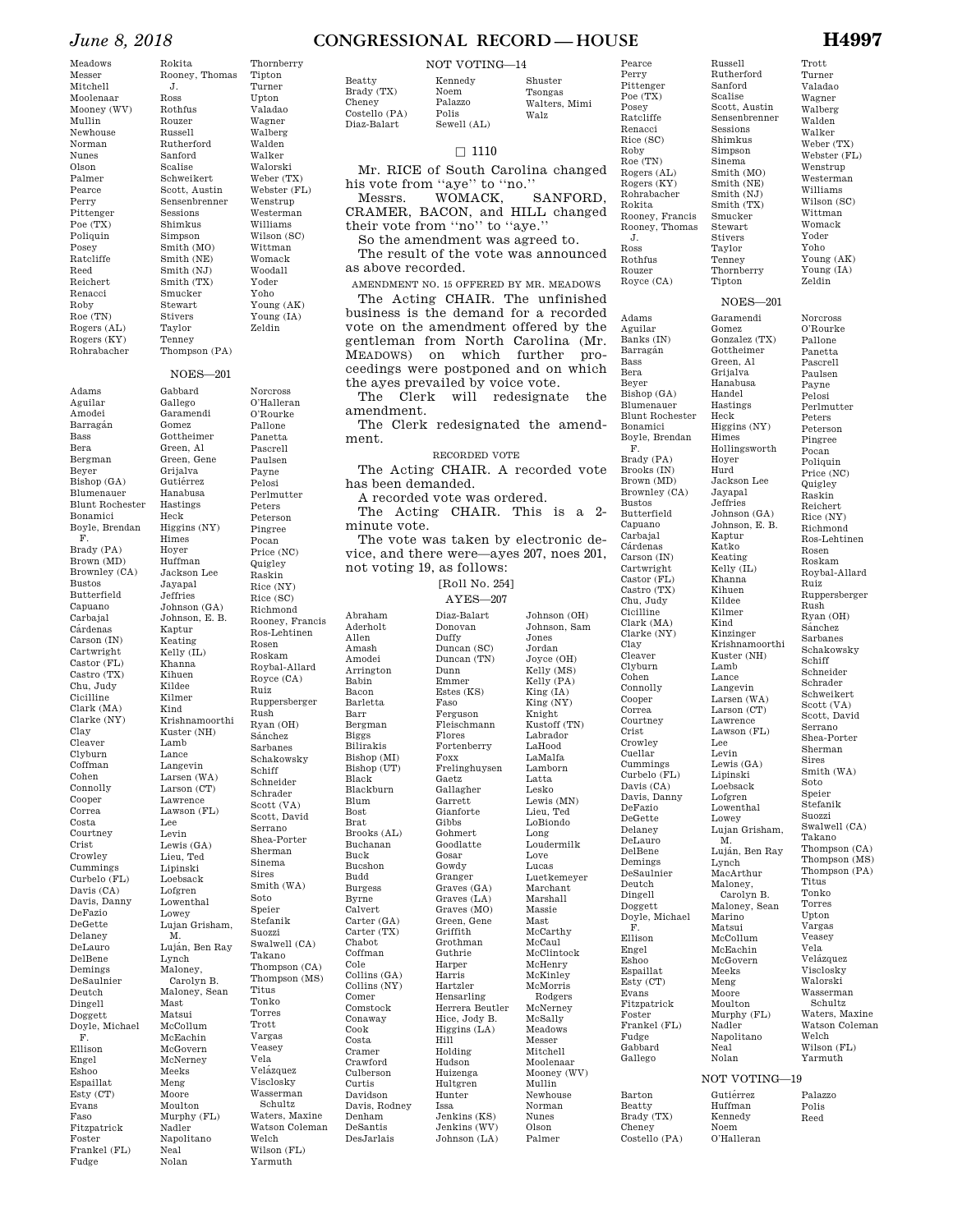#### **H4998 CONGRESSIONAL RECORD — HOUSE** *June 8, 2018*

Rice (NY) Richmond

Rosen

Ruiz

Rush Russell Ryan (OH) Sa´nchez Sarbanes Schakowsky Schiff Schneider Schrader Scott (VA) Scott, David Serrano Shea-Porter Sherman Sinema Sires Smith (WA) Soto

Gowdy Granger Graves (GA) Graves (LA) Graves (MO) Griffith Guthrie Handel Harper Harris Hartzler

Sewell (AL) Tsongas

Shuster Walters, Mimi Walz Woodall

ANNOUNCEMENT BY THE ACTING CHAIR The Acting CHAIR (during the vote). There is 1 minute remaining.

#### $\Box$  1115

Mr. KUSTOFF of Tennessee changed his vote from ''no'' to ''aye.''

So the amendment was agreed to. The result of the vote was announced as above recorded.

Stated for:

Mr. REED. Mr. Chair, I was unavoidably detained. Had I been present, I would have voted ''yea'' on rollcall No. 254.

Stated against:

Mr. MCNERNEY. Mr. Chair, during rollcall vote No. 254 on H.R. 5895, I mistakenly recorded my vote as ''yea'' when I should have voted ''nay.''

AMENDMENT NO. 16 OFFERED BY MR. TAKANO The Acting CHAIR. The unfinished business is the demand for a recorded vote on the amendment offered by the<br>gentleman from California (Mr) gentleman from California (Mr. TAKANO) on which further proceedings were postponed and on which the noes prevailed by voice vote.

The Clerk will redesignate the amendment.

The Clerk redesignated the amendment.

#### RECORDED VOTE

The Acting CHAIR. A recorded vote has been demanded.

A recorded vote was ordered. The Acting CHAIR. This is a 2-

minute vote. The vote was taken by electronic de-

vice, and there were—ayes 195, noes 217, not voting 15, as follows:

[Roll No. 255]

Adams Aguilar Amash Barraga´n Bass Bera Beyer Bishop (GA) Blumenauer Blunt Rochester Bonamici Boyle, Brendan F. Brady (PA) Brown (MD) Brownley (CA) Bustos Butterfield Capuano Carbajal Cárdenas Carson (IN) Cartwright Castor (FL) Castro (TX) Chu, Judy Cicilline Clark (MA) Clarke (NY) Clay Cleaver Clyburn Coffman Cohen Collins (NY) Connolly Cooper Costa Courtney Crist Crowley Cuellar

AYES—195 Curbelo (FL) Davis (CA) Davis, Danny DeFazio DeGette Delaney DeLauro DelBene Demings DeSaulnier Deutch Dingell Doggett Doyle, Michael Ellison Eshoo Espaillat Esty (CT) Evans Fitzpatrick Foster Frankel (FL) Fudge Gabbard Gallagher Gallego Garamendi Gomez Gonzalez (TX) Green, Al Green, Gene Grijalva Grothman Gutiérrez Hanabusa Hastings Heck Higgins (NY) Himes Hultgren Jackson Lee Jayapal Jeffries Johnson (GA) Johnson, E. B. Kaptur Keating Kelly (IL) Khanna Kihuen Kildee Kilmer Kind Krishnamoorthi Kuster (NH) Lamb Lance Langevin Larsen (WA) Lawrence  $\mbox{Lawson}$  (FL) Lee Levin Lewis (GA) Lieu, Ted Lipinski LoBiondo Loebsack Lofgren Lowenthal Lowey Lujan Grisham, M. Luján, Ben Rav Maloney, Carolyn B. Maloney, Sean Matsui McCollum McEachin McGovern

| ٠                            |
|------------------------------|
|                              |
| McNerney                     |
| Meeks                        |
| Meng                         |
| Moore                        |
| Moulton                      |
| Murphy (FL)                  |
| Nadler                       |
| Napolitano                   |
| Nolan                        |
|                              |
| Norcross                     |
| O'Halleran                   |
| O'Rourke                     |
| Pallone                      |
| Panetta                      |
| Pascrell                     |
| Payne                        |
| Pelosi                       |
|                              |
| Perlmutter                   |
| Peters                       |
| Peterson                     |
| Pingree                      |
| Pocan                        |
| Price (NC)                   |
| Quigley                      |
| Raskin                       |
|                              |
|                              |
|                              |
| Abraham<br>Aderholt<br>Allen |
| Amodei                       |
|                              |
| Arrington                    |
| Babin                        |
| Bacon                        |
| Banks (IN)                   |
| Barletta                     |
| Barr                         |
| Barton                       |
|                              |
| Bergman                      |
| <b>Biggs</b>                 |
| Bilirakis                    |
| Bishop (MI)                  |
| Bishop (UT)                  |
| Black                        |
| Blackburn                    |
| Blum                         |
| <b>Bost</b>                  |
|                              |
| $_{\rm Brat}$                |
| Brooks (AL)                  |
| Brooks (IN)                  |
| Buchanan                     |
| Buck                         |
| Bucshon                      |
| Budd                         |

Byrne Calvert Carter (GA) Carter (TX) Chabot Comer Comstock Conaway Correa Cramer Crawford Culberson Curtis Davidson Davis, Rodney Denham DeSantis DesJarlais Diaz-Balart Donovan Duffy Duncan (SC) Duncan (TN) Emmer Engel Estes (KS) Ferguson Fleischmann Flores Fortenberry Frelinghuysen Gaetz Garrett Gianforte Gibbs Gohmert Goodlatte Gosar Hensarling Hice, Jody B. Higgins (LA) Hill Holding Hollingsworth Hudson Huizenga Hunter Hurd Issa Jenkins (KS) Jenkins (WV) Johnson (LA) Johnson (OH) Johnson, Sam Jones Jordan Joyce (OH) Katko Kelly (MS) Kelly (PA) King (IA) King (NY) Kinzinger Knight Kustoff (TN) Labrador LaHood LaMalfa Lamborn Larson (CT) Latta Lesko Lewis (MN) Long Loudermilk Love Lucas Luetkemeyer Lynch MacArthur Marchant Marino Marshall Massie Mast McCarthy McCaul McClintock McHenry McKinley McMorris Rodgers McSally Meadows Messer Mitchell Moolenaar

Cole

Cook

Dunn

Faso

Foxx

Gottheimer

Mooney (WV)

Ros-Lehtinen Roybal-Allard Ruppersberger Speier Stefanik Suozzi Swalwell (CA) Takano Tenney  $Th$  $Th$ Tit To:  $To$ Va Vea Vel  $Ve$ V<sub>is</sub> Wa Wa Schultz  $Wa$ Wa  $W_{\mathcal{P}}$ Wi<sup>-</sup> Ya NOES—217 Herrera Beutler  $M<sub>u</sub>$ Nea Ne<sup>x</sup>  $No$ Nu Ols Palmer Pau  $Pe<sub>z</sub>$ Per Pit  $P<sub>O</sub>$  $Po<sub>i</sub>$ Pos Ra Reed Reichert Re: R<sub>ic</sub> Ro  $R<sub>0</sub>$  $Ro$  $Ro$  $Ro$  $Ro$  $Ro$  $Ro$ J.  $R<sub>0</sub>$ Ro  $Ro$  $Ro$  $R<sub>O</sub>$ Ru San  $Sc$  $Sc$ Sco Ser **Ses**  $Sh<sup>2</sup>$ Sin  $Sm$  $Sm$ Smith (NJ)

Smith (TX) Smucker Stewart Stivers Taylor Thompson (PA) Thornberry Tipton Trott Turner Upton Valadao Wagner Walberg Walker Walorski Weber (TX) Webster (FL) Wenstrup Westerman Williams Wilson (SC)

> Wittman Womack

| ompson (MS)                   |
|-------------------------------|
|                               |
| us                            |
| ıko                           |
| res:                          |
|                               |
| rgas                          |
| usey                          |
| a                             |
| ázquez                        |
| closky                        |
| lden                          |
|                               |
| sserman                       |
| chultz                        |
| ters, Maxine                  |
| tson Coleman                  |
| lch                           |
| son (FL)                      |
| rmuth                         |
|                               |
|                               |
|                               |
| llin                          |
|                               |
| ιl                            |
| whouse                        |
| rman                          |
| nes                           |
| on                            |
| mer                           |
| ilsen                         |
|                               |
| $_{\rm tree}$                 |
| тy                            |
| tenger                        |
| E(TX)                         |
| iquin                         |
| sey                           |
| tcliffe                       |
| эd                            |
| chert                         |
|                               |
|                               |
|                               |
|                               |
|                               |
| iacci<br>e (SC)<br>bу         |
| $\epsilon$ (TN)               |
|                               |
| gers (AL)<br>gers (KY)        |
| hrabacher                     |
|                               |
| kita                          |
|                               |
|                               |
| oney, Francis<br>oney, Thomas |
| skam                          |
| 3S                            |
| thfus                         |
| izer                          |
| yce (CA)                      |
| $_{\rm therford}$             |
| ıford                         |
| ılise                         |
| ıweikert                      |
| tt, Austin                    |
|                               |
| nsenbrenner                   |
| sions                         |
| mkus                          |
| npson                         |
| ith (MO)<br>ith (NE)          |

Woodall Yoder Beatty Brady (TX) Cheney

Huffman Kennedy

NOT VOTING—15

Yoho Young (AK)

Collins (GA) Costello (PA) Noem Palazzo Polis

Shuster

Tsongas Walters, Mimi Walz

Sewell (AL)

#### $\Box$  1120

So the amendment was rejected.

The result of the vote was announced as above recorded.

The Acting CHAIR (Mr. MARSHALL). There being no further amendments under House Resolution 923, the Committee rises.

Accordingly, the Committee rose; and the Speaker pro tempore (Mr. BYRNE) having assumed the chair, Mr. MARSHALL, Acting Chair of the Committee of the Whole House on the state of the Union, reported that that Committee, having had under consideration the bill (H.R. 5895) making appropriations for energy and water development and related agencies for the fiscal year ending September 30, 2019, and for other purposes, and, pursuant to House Resolution 923, he reported the bill, as amended by that resolution and by House Resolution 918, back to the House with sundry further amendments adopted in the Committee of the Whole.

The SPEAKER pro tempore. Under the rule, the previous question is ordered.

Is a separate vote demanded on any further amendment reported from the Committee of the Whole? If not, the Chair will put them en gros.

The amendments were agreed to.

The SPEAKER pro tempore. The question is on the engrossment and third reading of the bill.

The bill was ordered to be engrossed and read a third time, and was read the third time.

MOTION TO RECOMMIT

Ms. KUSTER of New Hampshire. Mr. Speaker, I have a motion to recommit at the desk.

The SPEAKER pro tempore. Is the gentlewoman opposed to the bill?

Ms. KUSTER of New Hampshire. I oppose the bill in its current form.

The SPEAKER pro tempore. The Clerk will report the motion to recommit.

The Clerk read as follows:

Ms. Kuster of New Hampshire moves to recommit the bill H.R. 5895 to the Committee on Appropriations with instructions to report the same back to the House forthwith, with the following amendment:

Page 135, line 12, after the dollar amount, insert ''(reduced by \$10,200,000)''.

Page 131, line 9, after ''September 30, 2020'' insert '', and \$10,000,000 shall become available on October 1, 2018''.

The SPEAKER pro tempore. The gentlewoman from New Hampshire is recognized for 5 minutes in support of her motion.

Ms. KUSTER of New Hampshire. Mr. Speaker, this is the final amendment to the bill, which will not kill the bill nor send it back to committee. If

# Young (IA)

Zeldin

Cummings

F.

Hoyer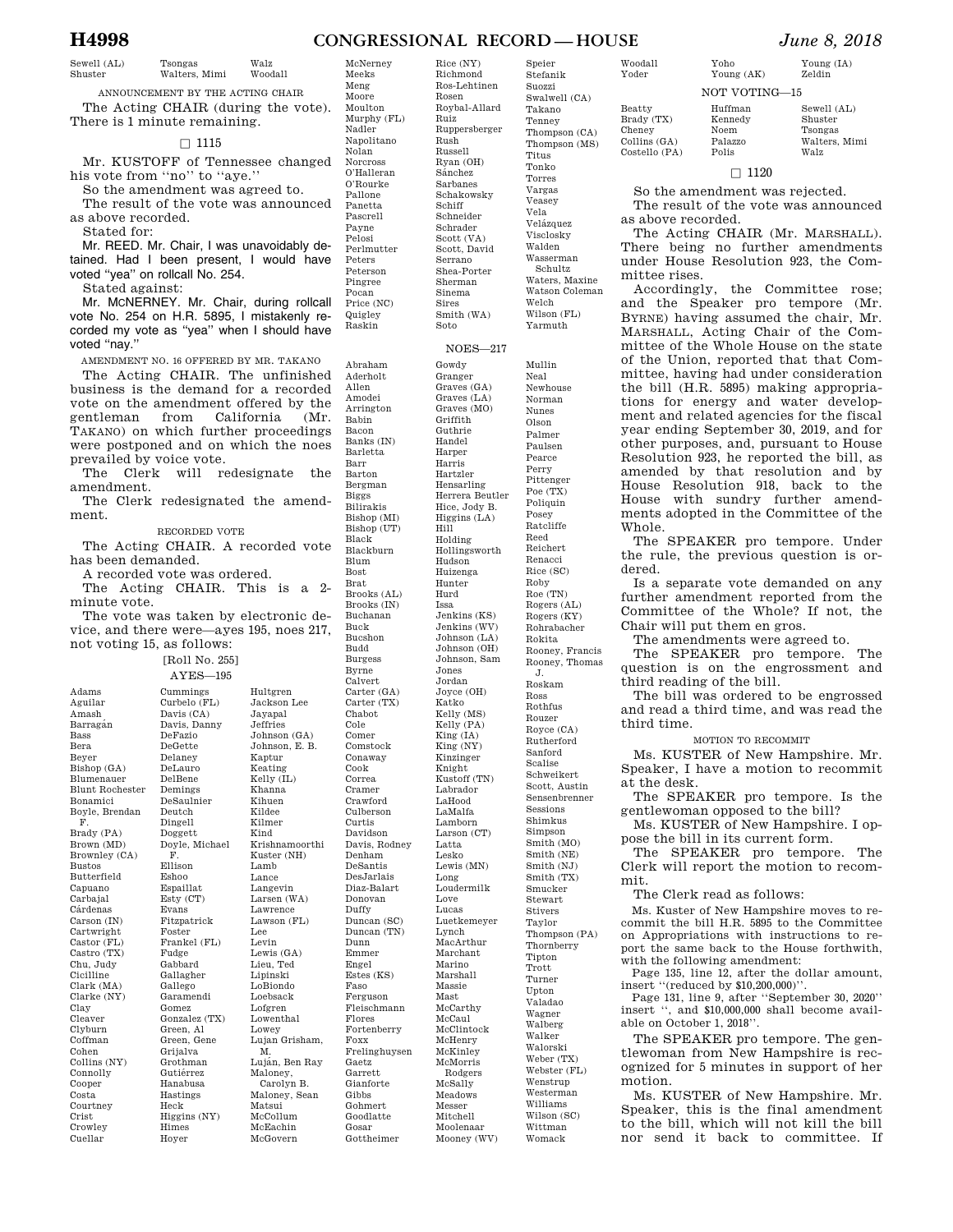adopted, the bill will immediately proceed to final passage as amended.

As a member of the House Veterans' Affairs Committee, I have made robust funding for veterans' healthcare and benefits a top priority.

New Hampshire is one of only three States without a full-service VA Hospital, which creates unique challenges for Granite State veterans' access to care, particularly in the rural parts of my State.

Thankfully for the veterans of New Hampshire and the Nation, this Congress came together to pass historic bipartisan reform for the VA Community Care program, known as the Veterans Choice Program.

That program provided veterans a choice to see their preferred healthcare provider within their community. However, in the wake of the Phoenix VA scandal, the implementation of this program fragmented veterans' care, according to GAO reports, and even extended wait times for veterans using the Choice program.

Reform was much needed, and I was proud to cosponsor the bill known as the VA MISSION Act that would streamline healthcare and ensure continuity of care for those who have ''borne the battle.''

VA has some of the best healthcare in the country, healthcare that is specialized for the unique wounds of war, both seen and unseen, and healthcare that is provided by physicians experienced in understanding veterans. Integrating it with the rest of our Nation's healthcare is paramount to improving veterans' quality of life.

Yet, despite this historic act of Congress, the Trump administration has indicated that they would not only spurn the will of Congress, but undermine the very system of integrated healthcare that veterans have demanded. This last week, the administration has deemed it necessary to purposefully underfund portions of the reform because it did not meet their desired outcomes.

In other words, and let's be frank, the administration wanted to privatize the VA and was displeased that the Senate, the House, and a near unanimous group of veterans service organizations had worked together to create a commonsense, integrated healthcare system to ensure that veterans received the best care possible.

The possibility that the administration undermines the VA's Community Care program should not be taken lightly. And since the start of this administration, we have seen leaked memos that show the true intent to circumvent the will of Congress and, most notably, to slash homeless veterans' funding at a time when homelessness is on the rise.

My motion to recommit will provide additional funding to the VA medical services account, will ensure that VA hospitals will have the funding to help address the persistent provider shortages that stymie the delivery of quality medical healthcare for our veterans and will provide the resources they need to give veterans the healthcare they deserve.

It is unconscionable that this administration would purposefully pull the rug out from underneath our veterans by denying them access to convenient care and preferred medical providers. It is time we put partisan politics aside and come together to ensure that all veterans can go to the VA medical centers and receive the care they need.

Mr. Speaker, I yield back the balance of my time.

Mr. FRELINGHUYSEN. Mr. Speaker, I rise in opposition to the motion to recommit.

The SPEAKER pro tempore. The gentleman from New Jersey is recognized for 5 minutes.

Mr. FRELINGHUYSEN. Mr. Speaker, each year, it is our constitutional duty to provide funding for the Federal Government. We began that process on the House floor yesterday, considering three very important funding bills: Energy and Water, Legislative Branch, and Military Construction and Veterans' Affairs.

#### $\Box$  1130

Mr. Chairman, these three bills focus on bipartisan values, caring for our veterans and military families, rebuilding our Armed Forces, strengthening our national security, and investing in critical and essential water and energy infrastructure. These are among the highest priorities as Congressmen and women. Please vote against the motion to recommit and support this bill.

I yield back the balance of my time. The SPEAKER pro tempore. Without objection, the previous question is ordered on the motion to recommit. There was no objection.

The SPEAKER pro tempore. The

question is on the motion to recommit. The question was taken; and the

Speaker pro tempore announced that the noes appeared to have it.

#### RECORDED VOTE

Ms. KUSTER of New Hampshire. Mr. Speaker, I demand a recorded vote. A recorded vote was ordered.

The SPEAKER pro tempore. Pursuant to clause 8 and clause 9 of rule XX, this 5-minute vote on the motion to recommit will be followed by 5-minutes votes on:

Passage of the bill; and

Adams

Bass Bera Beyer

Blum Blumenauer Blunt Rochester

Agreeing to the Speaker's approval of the Journal, if ordered.

The vote was taken by electronic device, and there were—ayes 187, noes 225, not voting 15, as follows:

| [Roll No. 256] |  |  |
|----------------|--|--|
|----------------|--|--|

AYES—187 Aguilar Barraga´n Bishop (GA) Bonamici Boyle, Brendan F. Brady (PA) Brown (MD) Brownley (CA) Bustos Butterfield Cárdenas Carson (IN) Cartwright Castor (FL) Castro (TX) Chu, Judy Cicilline Clark (MA)

Clarke (NY) Clay

Capuano Carbajal

Cleaver Clyburn Cohen Connolly Cooper Correa Courtney Crist Crowley Cuellar Cummings Davis (CA) Davis, Danny DeFazio DeGette Delaney DeLauro DelBene Demings DeSaulnier Deutch Dingell Doggett Doyle, Michael F. Ellison Engel Eshoo Espaillat Esty (CT) Evans Foster Frankel (FL) Fudge Gabbard Gallego Garamendi Gomez Gonzalez (TX) Gottheimer Green, Al Green, Gene Grijalva Gutiérrez Hanabusa Hastings Heck Higgins (NY) Himes Hoyer Jackson Lee Jayapal Jeffries Johnson (GA) Johnson, E. B. Jones Kaptur Keating Kelly (IL) Khanna Kihuen Kildee Kilmer Kind Krishnamoorthi Kuster (NH) Lamb Langevin Larsen (WA) Larson (CT) Lawrence  $\rm Lawson$   $\rm (FL)$ Lee Levin Lewis (GA) Lieu, Ted Lipinski Loebsack Lofgren Lowenthal Lowey Lujan Grisham, Luján, Ben Ray Lynch Maloney, Maloney, Sean Matsui McCollum McEachin McGovern McNerney Meeks Meng Moore Moulton Murphy (FL) Nadler Napolitano Neal Nolan Norcross O'Halleran O'Rourke Pallone Panetta Pascrell

M.

Carolyn B.

Payne

Pelosi Perlmutter Peters Peterson Pingree Pocan Price (NC) Quigley Raskin Rice (NY) Richmond Rosen Roybal-Allard Ruiz Ruppersberger Rush Ryan (OH) Sa´nchez Sarbanes Schakowsky Schiff Schneider Schrader Scott (VA) Scott, David Serrano Shea-Porter Sherman Sinema Sires Smith (WA) Soto Speier Suozzi Swalwell (CA) Takano Thompson (CA) Thompson (MS) Titus Tonko Torres Vargas Veasey Vela Velázquez Visclosky Wasserman Schultz Waters, Maxine Watson Coleman Welch Wilson (FL)

#### NOES—225

Abraham Aderholt Allen Amash Amodei Arrington Babin Bacon Banks (IN) Barletta Barr Barton Bergman Biggs Bilirakis Bishop (MI) Bishop (UT) Black Blackburn Bost Brat Brooks (AL) Brooks (IN) Buchanan Buck Bucshon Budd Burgess Byrne Calvert Carter (GA) Carter (TX) Chabot Coffman Cole Collins (GA) Collins (NY) Comer Comstock Conaway Cook Cramer Crawford Culberson Curbelo (FL) Curtis Davidson Davis, Rodney Denham DeSantis DesJarlais Diaz-Balart Donovan Duffy Duncan (SC) Duncan (TN) Dunn Emmer Estes (KS) Faso Ferguson Fitzpatrick Fleischmann Flores Fortenberry Foxx Frelinghuysen Gaetz Gallagher Garrett. Gianforte Gibbs Gohmert Goodlatte Gosar Gowdy Granger Graves (GA)  $G$ raves  $(LA)$ Graves (MO) Griffith Grothman Guthrie Handel Harper Harris

Hartzler Hensarling Herrera Beutler Hice, Jody B. Higgins (LA) Hill Holding Hollingsworth Hudson Huizenga Hultgren Hunter Hurd Issa Jenkins (KS) Jenkins (WV) Johnson (LA) Johnson (OH) Johnson, Sam Jordan Joyce (OH) Katko Kelly (MS) Kelly (PA) King (IA) King (NY) Kinzinger Knight Kustoff (TN) Labrador LaHood LaMalfa Lamborn Lance Latta Lesko Lewis (MN) LoBiondo Long Loudermilk Love Lucas Luetkemeyer

Yarmuth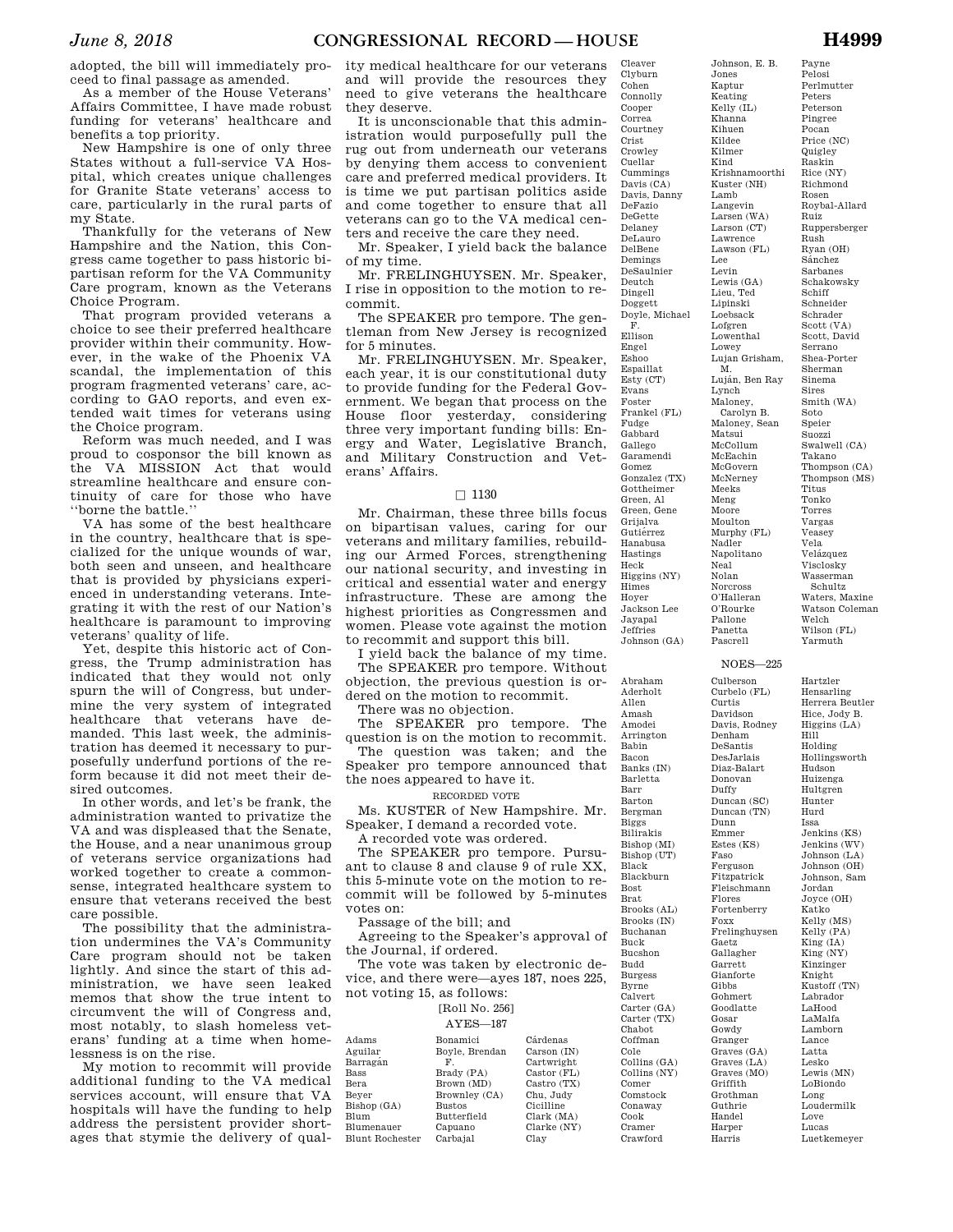#### **H5000 CONGRESSIONAL RECORD — HOUSE** *June 8, 2018*

McKinley McMorris Rodgers McSally

MacArthur

Reichert

Marchant Marino Marshall Massie Mast McCarthy McCaul McClintock McHenry McKinley McMorris Rodgers Meadows Messer Mitchell Moolenaar Mooney (WV) Mullin Newhouse Norman Nunes Olson Palmer Paulsen Pearce Perry Pittenger Poe (TX) Poliquin Posey Ratcliffe Reed Beatty Brady (TX)

Cheney Costa Costello (PA)

Renacci Rice (SC) Roby Roe (TN) Rogers (AL) Rogers (KY) Rohrabacher Rokita Rooney, Francis Rooney, Thomas J. Ros-Lehtinen Roskam Ross Rothfus Rouzer Royce (CA) Russell Rutherford Sanford Scalise Schweikert Scott, Austin Sensenbrenner Sessions Shimkus Shuster Simpson Smith (MO) Smith (NE) Smith (NJ) Smith (TX) Stefanik Stewart Stivers Taylor Tenney Thompson (PA) Thornberry Tipton Trott Turner Upton Valadao Wagner Walberg Walden Walker Walorski Weber (TX) Webster (FL) Wenstrup Westerman Williams Wilson (SC) Wittman Womack Woodall Yoder Yoho Young (AK) Young (IA) Zeldin NOT VOTING—15 Huffman Kennedy McSally Noem Palazzo Polis Sewell (AL) Tsongas Walters, Mimi Walz

Smucker

ANNOUNCEMENT BY THE SPEAKER PRO TEMPORE The SPEAKER pro tempore (during the vote). There are 2 minutes remaining.

#### $\Box$  1136

So the motion to recommit was rejected.

The result of the vote was announced as above recorded.

The SPEAKER pro tempore. The question is on the passage of the bill. Under clause 10 of rule XX, the yeas

and nays are ordered.

This is a 5-minute vote.

The vote was taken by electronic device, and there were—yeas 235, nays 179, not voting 13, as follows:

YEAS—235 Abraham Aderholt Allen Amodei Arrington Babin Bacon Banks (IN) Barletta Barr Barton Bera Bergman Bilirakis Bishop (MI) Bishop (UT) Black Blackburn Blum Bost Brat Brooks (IN) Brownley (CA) Buchanan Buck Bucshon Budd Burgess Byrne Calvert Carbaial Carter (GA) Carter (TX) Chabot Coffman Cole Collins (GA) Collins (NY) Comer Comstock Conaway Cook Costa Cramer Crawford Crist Culberson Curbelo (FL) Curtis Davis, Rodney Denham DeSantis DesJarlais Diaz-Balart Donovan Duffy Duncan (SC) Dunn Emmer Estes (KS) Faso Ferguson Fitzpatrick Fleischmann

[Roll No. 257] Flores Fortenberry Foxx Frelinghuysen Gaetz Gallagher Garamendi Garrett Gianforte  $Gibbs$ Gohmert Goodlatte Gottheimer Gowdy Granger Graves (GA) Graves (LA) Graves (MO) Griffith Grothman Guthrie Handel Harper Harris Hartzler Hensarling Herrera Beutler Hice, Jody B. Higgins (LA) Hill Holding

Hudson

Hultgren Hunter Hurd Issa Jenkins (KS) Jenkins (WV) Johnson (LA) Johnson (OH) Johnson, Sam Joyce (OH) Katko Keating Kelly (MS) Kelly (PA) King (IA)  $King(NY)$ Kinzinger Knight Kuster (NH) Kustoff (TN) LaHood LaMalfa Lamb Lamborn Lance Larsen (WA) Latta Lawson (FL) Lesko Lewis (MN) LoBiondo Loebsack Long Loudermilk Love Lucas Luetkemeyer Lynch MacArthur Marchant Marino Marshall Mast McCarthy McCaul McHenry

Adams Aguilar Amash Barragán Bass Beyer Biggs Bishop (GA) Blumenauer

Bonamici Boyle, Brendan F. Brady (PA) Brooks (AL) Brown (MD) Bustos Butterfield Capuano Cárdenas  $\rm Carson~(IN)$ Cartwright Castor (FL) Castro (TX) Chu, Judy Cicilline Clark (MA) Clarke (NY) Clay Cleaver Clyburn Cohen Connolly Cooper Correa Courtney Crowley Cuellar Cummings Davidson Davis (CA) Davis, Danny DeFazio DeGette Delaney DeLauro DelBene Demings DeSaulnier Deutch

Huizenga

Meadows Messer Mitchell Moolenaar Mooney (WV) Mullin Murphy (FL) Newhouse Norman Nunes O'Halleran O'Rourke Olson Palmer Paulsen Pearce Peters Peterson Pittenger Poe (TX) Poliquin Posey Ratcliffe Reed Reichert Renacci Rice (SC) Roby Roe (TN) Rogers (AL) Rogers (KY) Rohrabacher Rokita Rooney, Francis Rooney, Thomas J. Ros-Lehtinen Roskam Ross Rothfus Rouzer Royce (CA) Ruiz

NAYS—179

Blunt Rochester Dingell Doggett Doyle, Michael F. Duncan (TN) Ellison Engel Eshoo Espaillat Esty (CT) Evans Foster Frankel (FL) Fudge Gabbard Gallego Gomez Gonzalez (TX) Gosar Green, Al Green, Gene Grijalva Gutiérrez Hanabusa Hastings Heck Higgins (NY) Himes Hollingsworth Hoyer Jackson Lee Jayapal Jeffries  $Johnson (GA)$ Johnson, E. B. Jones Jordan Kaptur Kelly (IL) Khanna Kihuen Kildee Kilmer Kind Krishnamoorthi Labrador Langevin Larson (CT) Lawrence Lee

Rutherford Scalise Schrader Scott, Austin Sessions Shimkus Shuster Simpson Sinema Smith (MO) Smith (NE) Smith (NJ) Smith (TX) Smucker Stefanik Stewart Stivers Taylor Tenney Thompson (PA) Thornberry Tipton Trott Turner Upton Valadao Vela Wagner Walberg Walden Walker Walorski Weber (TX) Webster (FL) Wenstrup Westerman Williams Wilson (SC) Wittman Womack Woodall Yoder Yoho Young (AK) Young (IA) Zeldin

Russell

Levin Lewis (GA) Lieu, Ted Lipinski Lofgren Lowenthal Lowey Lujan Grisham, M<sub>b</sub> Luján, Ben Ray Maloney, Carolyn B. Maloney, Sean Massie Matsui McClintock McCollum McEachin McGovern McNerney Meeks Meng Moore Moulton Nadler Napolitano Neal Nolan Norcross Pallone Panetta Pascrell Payne Pelosi Perlmutter Perry Pingree Pocan Price (NC) Quigley Raskin Rice (NY) Richmond Rosen Roybal-Allard Ruppersberger Rush Ryan (OH) Sa´nchez Sanford

Schakowsky Schiff Schneider Schweikert Scott (VA) Scott, David Sensenbrenner Serrano Shea-Porter Sherman Sires Beatty

Sarbanes

Brady (TX) Cheney Costello (PA) Huffman

Thompson (CA) Thompson (MS) Veasey velázquez Visclosky Wasserman Schultz

Waters, Maxine Watson Coleman Welch Wilson (FL) Yarmuth

#### NOT VOTING—13

Smith (WA) Soto Speier Suozzi Swalwell (CA) Takano

Titus Tonko Torres Vargas

Kennedy Noem Palazzo Polis Sewell (AL) Tsongas Walters, Mimi Walz

ANNOUNCEMENT BY THE SPEAKER PRO TEMPORE The SPEAKER pro tempore (during the vote). There are 2 minutes remaining.

#### $\Box$  1143

So the bill was passed.

The result of the vote was announced as above recorded.

A motion to reconsider was laid on the table.

Stated against:

Mr. POLIS. Mr. Speaker, I was absent for the vote on passage of H.R. 5895 (rollcall No. 257), but had I been present, I would have voted ''no'' on final passage.

#### PERSONAL EXPLANATION

Mr. BRADY of Texas. Mr. Speaker, due to an unavoidable scheduling conflict, I was unable to cast my votes on time.

Had I been present, I would have voted ''Yea'' on rollcall No. 253, ''Yea'' on rollcall No. 254, ''Nay'' on rollcall No. 255, ''Nay'' on rollcall No. 256, and ''Yea'' on rollcall No. 257.

PERSONAL EXPLANATION

Mr. HUFFMAN. Mr. Speaker, on the day of June 8th, 2018, I was unavoidably detained and as a result, I was absent for rollcall votes 254–257.

Had I been present for the rollcall vote 254, on Agreeing to the Amendment, I would have voted "no."

Had I been present for the rollcall vote 255, on Agreeing to the Amendment, I would have voted "ave.

Had I been present for the rollcall vote 256, on motion to recommit with Instructions, I would have voted ''aye.''

Had I been present for the rollcall vote 257, on passage of H.R. 5895, I would have voted ''no.''

# THE JOURNAL

The SPEAKER pro tempore. The unfinished business is the question on agreeing to the Speaker's approval of the Journal, which the Chair will put de novo.

The question is on the Speaker's approval of the Journal.

Pursuant to clause 1, rule I, the Journal stands approved.

f REPORT ON HOUSE RESOLUTION 898 DIRECTING SECRETARY OF HOMELAND SECURITY TO HOMELAND TRANSMIT CERTAIN DOCUMENTS

Mr. KATKO, from the Committee on Homeland Security, submitted an adverse privileged report (Rept. No. 115–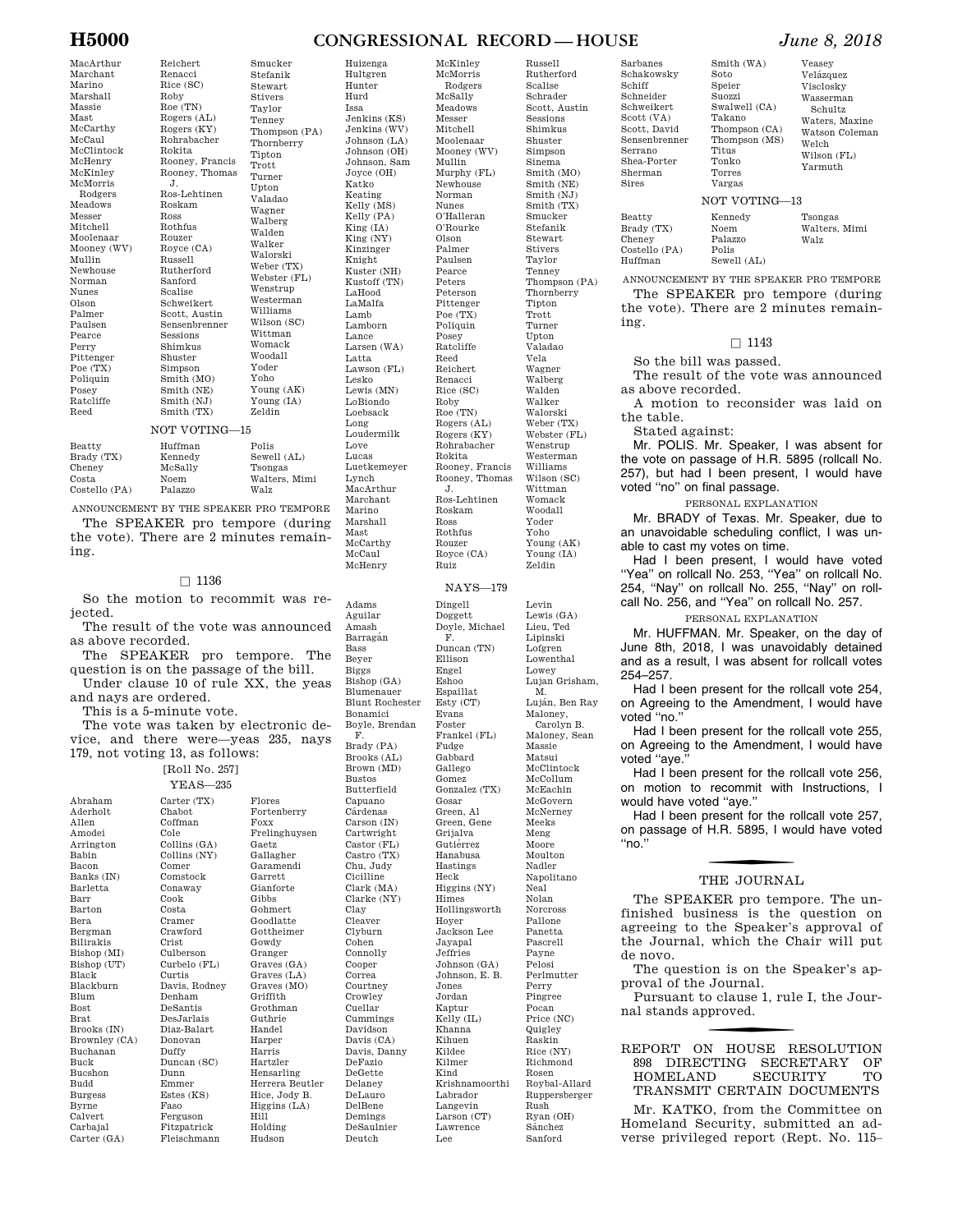714) on the resolution (H. Res. 898) directing the Secretary of Homeland Security to transmit certain documents to the House of Representatives relating to Department of Homeland Security policies and activities relating to homeland security information produced and disseminated regarding cybersecurity threats posed by the ZTE Corporation, headquartered in Shenzhen, China, which was referred to the House Calendar and ordered to be printed.

# LEGISLATIVE PROGRAM

(Mr. HOYER asked and was given permission to address the House for 1 minute.)

Mr. HOYER. Mr. Speaker, I rise for the purpose of inquiring of the majority leader the schedule for the week to come.

I yield to the gentleman from California (Mr. MCCARTHY), the majority leader.

(Mr. MCCARTHY asked and was given permission to revise and extend his remarks.)

Mr. MCCARTHY. Mr. Speaker, I thank the gentleman for yielding.

Mr. Speaker, on Monday, no votes are expected in the House. On Tuesday, the House will meet at noon for morning hour and at 2 p.m. for legislative business. Votes will be postponed until 6:30 p.m. On Wednesday and Thursday, the House will meet at 10 a.m. for morning hour and noon for legislative business. On Friday, the House will meet at 9 a.m. for legislative business. Last votes of the week are expected no later than 3 p.m.

Mr. Speaker, the House will consider a number of suspensions next week, a complete list of which will be announced by close of business today. All of these bills will be focusing on one thing: fighting our Nation's opioid epidemic.

America has the greatest mission statement in the world: form a more perfect Union. This is our task here.

I am encouraged by all of the good things I am seeing around the country. We have 6.7 million jobs open. We have just created our millionth job since the tax cut has been passed. Unemployment is tying a 50-year low. In fact, Mr. Speaker, in the last 49 years, there has only been 7 months where unemployment has been below 4 percent, and two of those months were April and May that we just went through.

Americans' net worth has increased to \$100 trillion. That is \$7 trillion since the election, the highest we have ever seen. We also just passed last night, Mr. Speaker, the largest rescission package in the history of Congress.

But I also know that it is our responsibility to work every day to make our Nation even stronger. So, Mr. Speaker, we are in the middle of the deadliest drug crisis in history. For the first time, drug overdoses are now the leading cause of death for Americans under the age of 50. 174 of our friends and

family, our neighbors, are lost every day to substance abuse. Simply put, we need all hands on deck to attack this crisis.

That is why we will bring over 60 bills from eight different committees to the floor in the coming weeks to combat this crisis and save lives. This includes:

H.R. 5788, the Securing the International Mail Against Opioids Act, sponsored by Representative MIKE BISHOP. This bill will close loopholes in international shipping to stop the flow of synthetic opioids;

Next, H.R. 5735, the THRIVE Act, sponsored by Representative ANDY BARR, which would establish a pilot program for evidence-based transitional housing nonprofits that have experience in recovery and skills training:

H.R. 2851, the Stop Importation and Trafficking of Synthetic Analogues Act, sponsored by Representative JOHN KATKO. This bill will enable law enforcement to more swiftly respond to synthetic drugs and keep our communities safe.

Along with numerous other bills, passing these will truly help us form a more perfect Union.

Lastly, Mr. Speaker, I want to congratulate my friend across the aisle. We are no strangers to droughts in California, but a 44-year championship drought is quite something. So congrats to my friend's beloved Washington Capitals on finally winning Lord Stanley's cup. It was a fun series to watch. It was a well-deserved victory for your team and for all of the fans of this region.

Mr. Speaker, I thank the gentleman for yielding.

Mr. HOYER. Mr. Speaker, I thank my friend for the information he has given us, and I certainly thank him for his comments at the close of his initial statement on the colloquy.

We are all ecstatic, as I am sure the gentleman can understand, that after 44 years—and I might say I was an initial season ticket holder to the Washington Capitals, who started their career at the Capital Center in Prince George's County under the ownership and tutelage of Abe Pollin, an extraordinary member of our community who died, and then now under Ted Leonsis' leadership, and, of course, Alex Ovechkin's extraordinary accomplishments of his own, being named the most valuable player.

And I might say, as I know the gentleman would join me in saying, the Las Vegas team had an extraordinary accomplishment themselves, being the first expansion team ever to make it to the finals in the National Championship.

So, it was a wonderful night for those of us who live in the Washington National Capital area, and we thank the gentleman for his observation.

Let me say as well, that we share the gentleman's happiness that the economy is doing well. It is doing well.

What he did not observe, but we are happy about, is that President Obama, under his leadership, took this economy from the worst economy that the gentleman and I have experienced in our lifetimes to one of the best.

Now, it was not the best, because the best economy was under Bill Clinton in the late 1990s in terms of almost every indication. But it is certainly positive information, as the gentleman has pointed out, of where the economy is now.

So we all welcome that. We are hopeful, of course, that we will build on that.

The gentleman mentions there are over 6 million jobs available. One of the challenges, as the gentleman knows, is that we don't have the skill sets matching the jobs, and that is why they are vacant. That is why they are unable to fill them. We need to, I think, focus on that. We need to focus on investing in our infrastructure.

But as was mentioned on the floor yesterday in terms of a couple of the bills TIM RYAN, in particular, mentioned, there are still 4 in 10 adults who can't pay a \$400 bill if it came present. So we have work to do, and hopefully we can do that together.

But it certainly is good news that unemployment is down and the economy is moving along, continuing in the path that, from our perspective, was set by President Obama, and that President Trump, unlike President Obama, inherited a thriving, robust, growing economy. So I am pleased that we have gone to that place.

Now, I know the gentleman indicated that a number of opioid-related bills will be on the floor next week. I talked to the chairman of the committee yesterday, the gentleman from Oregon, and most of those are bipartisan bills. I hope all of them will end up, as they come to the floor, as bipartisan bills.

The addiction crisis, of course, requires that we invest in a comprehensive, long-term approach to expanding access to substance abuse treatment. I hope we can tackle this issue in a meaningful and bipartisan way. But I do want to address a number of other upcoming items for this work period, starting with the farm bill.

As the gentleman knows, last month, the farm bill failed on the House floor, and we have until June 22 to reconsider. My question is: Does the gentleman expect that we will see a farm bill on the floor by June 22?

I yield to my friend.

Mr. MCCARTHY. I thank the gentleman for yielding.

The answer to the question is yes.

I believe the farm bill is incredibly important for so many reasons. The food and agriculture industry drive more than 43 million jobs, over a quarter of all American jobs.

And it is what you talked about earlier. Yes, the economy is moving so well after the tax cut: more than 3 million new jobs, more than 1 million just since the tax cut bill went through, we recently reached.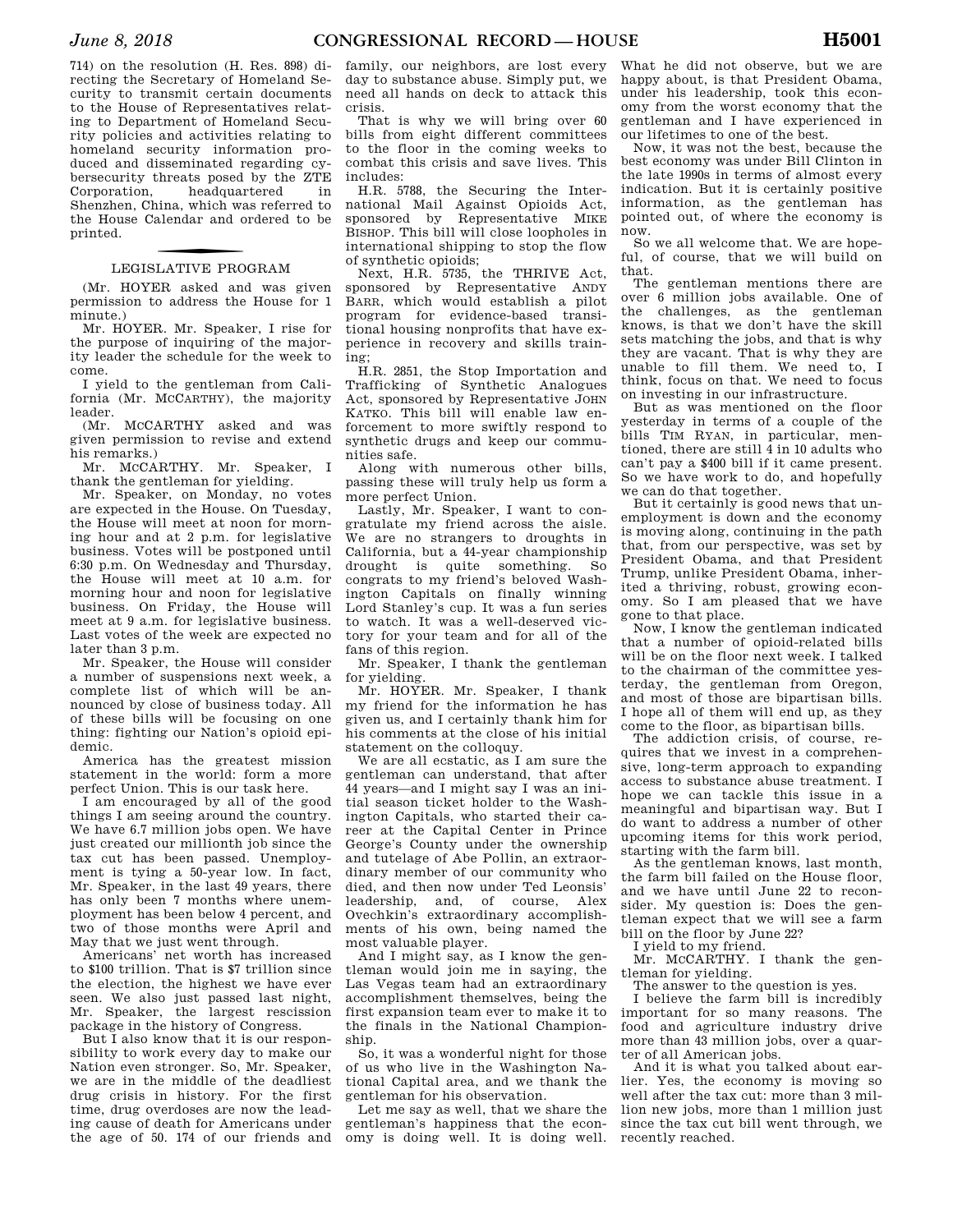And the other challenge we now find ourselves in, and it is an interesting challenge we haven't found ourselves in in quite some time: there are 6.7 million jobs out there, but only 6.3 million people looking for them. It has been the reverse for quite some time, and we are actually in a stronger position, so we need to have job training.

The uniqueness of this farm bill, it provides those able bodies who do not have underage children, that we are going to give them the training to help them get into the workforce. So it is just more good news, and our intention is to pass that this month; and as soon as it is scheduled, I will inform all Members.

Mr. HOYER. Mr. Speaker, I thank the gentleman for his observation.

He talks about work. We are requiring those to work to work in order to get government benefits. What is controversial about that?

Democrats support work. We want to see people working. We oppose, however, your SNAP proposal because it is antiwork. You are taking a work requirement that is working and replacing it with one that won't work.

This is not about putting people to work. It is about pretending that you care about work as cover for taking assistance away from struggling families.

As a result of this bill, there will be fewer working—I know the majority leader wants to hear this particular piece of information.

As a result of this bill as it is currently written, there will be fewer working SNAP beneficiaries, not more, and millions more people going hungry. That is the working poor who are getting nutritional assistance for themselves and their families. There will be less of them under your bill.

I yield to my friend.

Mr. MCCARTHY. Well, I thank my friend for yielding, and this is just a clear example of the difference in philosophical opinion.

#### $\Box$  1200

We had this same debate when it came to the tax bill—that it was going to be Armageddon; if people got bonuses, it would be crumbs; and that we would be in a really worse position than we are.

Well, as we found out, Mr. Speaker, that is totally untrue. The economy is stronger. Again, in the last 49 years there has only been 7 months in the history of America where unemployment was below 4 percent. Two of those seven months are April and May of this year. We just hit 1 million new jobs, based upon that tax cut. More so since the election. Household wealth has increased by \$7 trillion just since the election.

Now, this is the philosophical difference. Currently, two-thirds of ablebodied adults report no earned income at all. Why?

Because the SNAP program is letting them down. Not a single child or family who currently qualifies will be cut

off. Our proposal only applies to those age 18 to 59. It exempts pregnant women, individuals who are mentally or physically disabled, and the primary caregivers of a child under the age of 6. What we do is give them the job training to get back into the workforce.

Because of that, according to the Foundation for Government Accountability, 83 percent of Americans support work requirements for SNAP. That includes 71 percent of Democrats. Unfortunately, when that bill came to the floor, every Democrat said no.

Mr. Speaker, that was the same thing that happened when we gave the American public tax cuts and created new jobs and the lowest unemployment unemployment claims gives you the best projection of unemployment—in 44 years. Forty-four years, Mr. Speaker.

Do you know another statistic that just came out?

Small businesses are the greatest creators of new jobs. Since 1974 they have always surveyed them and they asked them this question: Is now a good time to expand?

Mr. Speaker, remember what a small business is. They don't have a great amount of capital. It is at its highest level since they took this poll.

So I don't mind having a philosophical difference of agreement, because there is a contrast between us. There is a contrast in philosophy. One believes it would be Armageddon if you let people keep more of what they earn. The facts don't pan out. Thankfully, we were successful, Mr. Speaker. The American people can keep more.

The other thing that happened, Mr. Speaker, is that 48 out of 50 States have a lower electrical bill. Also, in one company, 1.2 million of their employees have longer maternity leave.

The sad part is, I wish I could have sat here and said: As America, making it a more perfect Union, this whole body voted for it. Unfortunately, Mr. Speaker, one side had to carry the load.

Mr. HOYER. Mr. Speaker, the gentleman is ecstatic about recent statistics. I think that he has, of course, warrant to be.

Let me read to the gentleman statistics over a 68-year period where Democrats have had the Presidency and Republicans have had the Presidency on and off. The gentleman's words are almost exactly the same words I heard in 2001 and 2003 when we were told and the country was told, if we adopted those tax bills that the gentleman is so very proud of—which is plunging our country \$1.8 trillion into additional debt, which he and his party wrung their hands about so repeatedly—and that the CBO says is a result of what I believe to be the most fiscally irresponsible Congress in which I have served.

Let me repeat that. I have served in 18 Congresses. I believe this past Congress to be, this Congress that we are in, the most fiscally irresponsible Congress in which I have served.

Yes, we have a philosophical dif-

tax revenues to the richest people in America. CBO says that; I don't say that. And 17 percent to all the rest; i.e., some 300 million-plus Americans.

Yes, we have a philosophical difference. We would have suggested that the mix be a little fairer to those in the middle and the bottom of the economic growth. But, no, you chose to give your benefits to the wealthiest in America. Not surprising. It is trickle-down economics one more time.

In 2001 and 2003, what happened? You did the tax cuts.

And what happened 6 years later? The country was plunged into the deepest recession you, Mr. Majority Leader, or me have ever experienced in our life. As a matter of fact, you have to be over 90 years of age to have experienced a deeper recession than was brought on by the Bush economic policies in the last decade, a depth of recession which the Obama policies brought us out of faster than any other nation in the world.

Those are the statistics. Faster than any other nation. The stock market we are all about the stock market. The stock market went up almost 300 percent under Barack Obama. Now, when you get to 300 percent, we will about how well you have done. We will see what your trade policies that the President is imposing on the country do to employers and to employees and to consumers. We will see.

But let me tell you what has happened over the last 68 years under Democratic Presidents and under Republican Presidents. The gentleman wants to know about history. Under Republican Presidents over the 36 years that your party enjoyed control of the Presidency, the GDP grew by an average of 2.5 percent. Under Democrats for 32 years, by 4.1 percent.

Now, what did that 1.6 percent difference mean?

What it meant was, under Republican Presidents over the last 68 years, 35 million jobs were created. The gentleman talks about jobs. Under Democratic Presidents—4 less years, 32 years—there were 64.960 million jobs created.

Now, I hope, unlike your past performance, that the job growth continues, that the stock market increase continues, but that has not been the history. We will see.

So I hope that when you deal with the farm bill, notwithstanding your statistics, that you bring a bipartisan bill. Very frankly, the farm bill has historically been a farm bill. But what you did was passed a tax bill giving the rich 83 percent of its benefits. And in the farm bill you were taking nutritional assistance away from families and children. That is why you couldn't pass it, among other reasons. It was not bipartisan, as it was two Congresses ago when we reauthorized this. You tried to cut the SNAP program by \$40 billion.

ference. You gave 83 percent of your ate is not pursuing your policies either The gentleman well knows the Sen-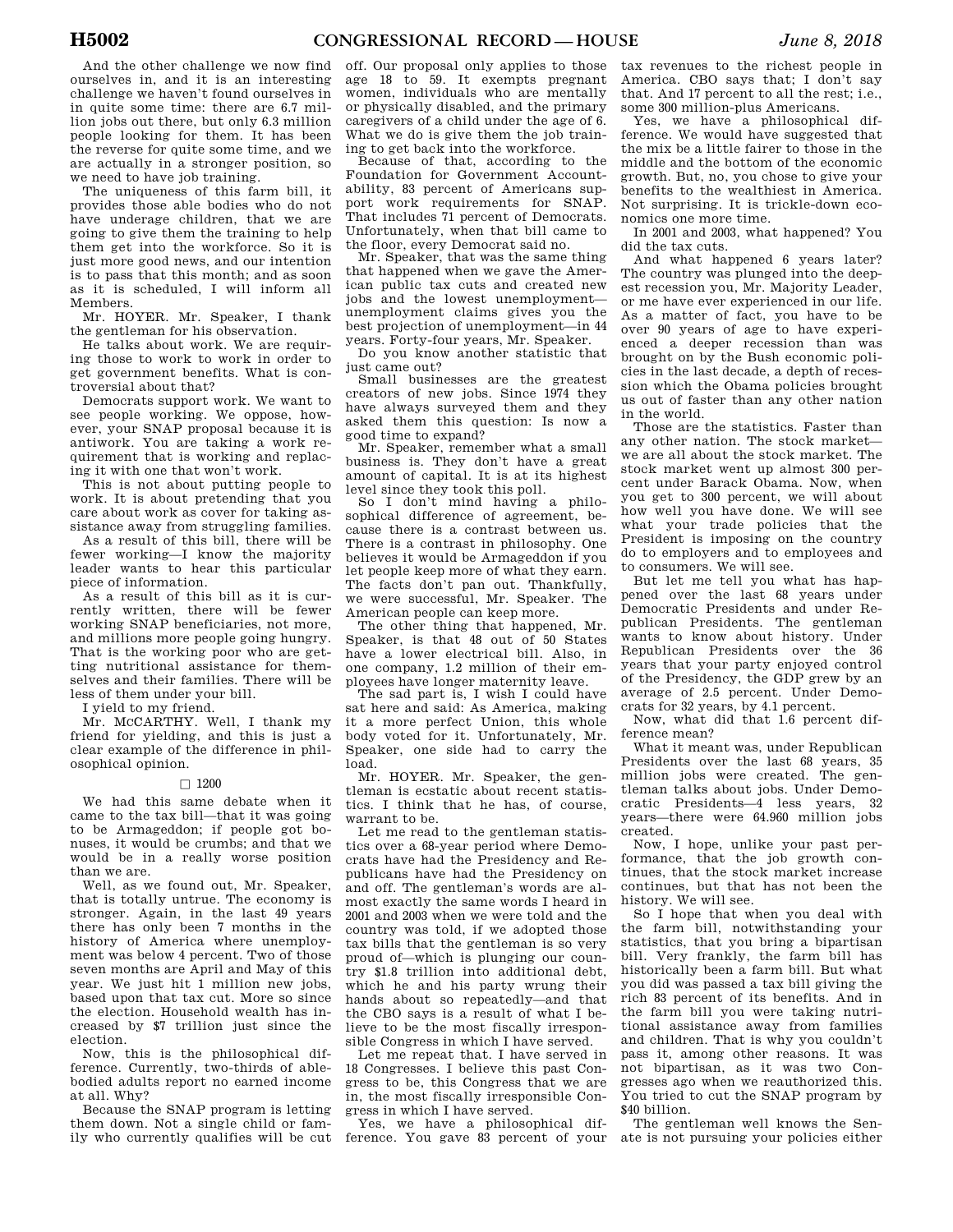on the Republican side or the Democratic side.

You are missing a lot of good information.

The fact of the matter is, you know your farm bill is not going to pass the Senate.

Mr. Leader, on the farm bill I would urge you to come together with us. I don't know that there is a more bipartisan member of this Congress than COLLIN PETERSON, the ranking Democratic on the Agriculture Committee. Very frankly, the chairman was not interested in a bipartisan bill. I don't know whether it was by direction or his own view.

But let us come to a bipartisan agreement on this farm bill and pass it over to the Senate so that you can do something, not just talk about how you are reducing nutritional assistance to people that rely on it for their food every day.

Mr. Speaker, I yield to my friend.

Mr. MCCARTHY. Mr. Speaker, I thank the gentleman for yielding.

I would be upset, too, if I voted against every economic bill brought to this floor that had the opportunity to grow America—and the statistics prove it.

It is not me saying it. It is The New York Times. To be frank, Mr. Speaker, I don't think they have ever said many nice things about Republicans. But this is what they said about the economics of today: ''We ran out of words to describe how good the job numbers are. The economy is in a sweet spot, with steady growth and broad improvement in the labor market.'' That is The New York Times.

I don't have a problem if you are upset by the fact that the economy is exactly what we said would happen if we got the economic changes we desired. Just as when we looked at deregulation, we will continue to make this move forward.

Now, Mr. Speaker, I have heard many times on the other side of the aisle in these colloquies: Work with us. Work with us on CHIP.

But, Mr. Speaker, they are being directed by people higher up not to work with us in the committee, just as they said not to work with us on the farm bill, when we were working together the whole time. But we kept the things they wanted inside that bill.

Just as we voted on this floor a little earlier today, there was a message that went out from the leader on the other side to not vote at all. So they held their votes until it passed, and 23 brave, courageous individuals on the other side broke from the letter that the leadership asked them not to vote for.

What was it about?

It was about VA and veterans.

I think you have got to stop playing politics.

Just last night on this floor, Mr. Speaker, I heard from my dear friend who was very concerned because there was an agreement and the trust was going to be broken. Even though at the end of the day he couldn't vote for that agreement and trust that we worked so hard together on in an omni, that if we did anything in a rescission package to cut funding that the taxpayers would want us to do, that he couldn't deal with the omni.

So I took him at his word. He said: You had 1, 2, 3 years in these committees. They just sat there in these programs.

There is a program in there that has \$4.7 billion parked by the Obama administration to help fund electric cars. What was the one automotive company that went bankrupt and took the money as well? Fisker. That is \$4.7 billion. Nothing has been done on that since 2011.

So I took him at his word. We worked with the administration. We brought the largest rescission package here, because, yes, we want to take care of this debt. We think it is the responsibility of everybody here. But, no, those words rang hollow that day. There wasn't a vote for that, but we were able to pass it anyway.

I look right here at the Economic Cycle Research Institute in October 2016. It is their numbers. There was a 2 percent average growth under Obama versus 2.7 under Bush. In terms of average pace of GDP growth, Obama's was the slowest expansion on record. The numbers prove otherwise on what you say, but the most important thing it proves is that people are working. People care about the security of their job. People care about the security and safety of the country.

I feel very thankful that next week our President will be sitting down with the leader of North Korea with the hopes that we can make this world more secure.

We are building the security of jobs. We are building the security of the world. I would firmly believe: Let the American public judge whether they are better off today than they were a few short years ago.

I don't need numbers to show it. I can just see every statistic, the jobs, the people, and I am proud of that fact.

I ask, Mr. Speaker, the other side to follow through. I have heard time and again: I would never shut the government down; we wouldn't go that political. But when the day came, they did.

Politics and the election are over. Let's put people before politics. Let's make sure this country is secure economically and secure with safety around the world. And that is exactly what we are doing here.

Mr. HOYER. Mr. Speaker, I hear the words of the majority leader. He and his party, without exception, opposed President Obama's programs. Without exception.

We became the majority in 2007, and we worked with President Bush on a number of things, including a very substantiation environmental bill signed by President Bush, and other bills as well.

He mentions about the rescission package. Mr. Speaker, if you will recall, when we had this debate some weeks ago, he said everything in this rescission bill is what we don't need.

Guess what, Mr. Speaker? Ebola money was rescinded in that bill some weeks ago, but not in this bill. He changed it because, very frankly, Mr. Speaker, they found out, oops, we need the Ebola money. So they took it out of this bill.

We think you need the CHIP money. We think we need the CHIP money to make sure that if there is a happening or an occurrence that occurs, the CHIP money is needed either directly or indirectly to make sure that children, in fact, are taken care of.

#### $\Box$  1215

Who has said that? Mr. TOM COLE has said that. We have used that money effectively and appropriately.

So, Mr. Speaker, it is hard to believe that if the Ebola money—which I was assured was not needed—that cut was restored by our Republican friends, Mr. Speaker, because they found out, yes, it is needed.

Now, in terms of wasting time, 65 votes over the last Congress to repeal the Affordable Care Act—65—with a full and unquestioned knowledge that none of those votes would result in something happening for our country in the United States Senate. They weren't going to vote for that. They knew that. So we spent a lot of time on that.

Let me also say: The gentleman says let's get about our business. Let me ask the gentleman: Does he expect a bill on the DACA protectees, the Dreamers, to come on the floor next week?

Mr. Speaker, I yield to my friend.

Mr. MCCARTHY. Mr. Speaker, I thank the gentleman for yielding.

I said it before, and I will say it again: Republicans are committed to solving this issue for good, not passing a bill and patting ourselves on the back, but for dealing with this issue in a meaningful way that is beneficial to hardworking Americans.

As you know, my door is always open. You have been there many times. I am committed to bringing all Members to the table and working together to solve this problem.

In fact, Mr. Speaker, I need to go to a meeting dealing with this subject. I am late to it right now. But we will continue to work to solve this problem.

Mr. HOYER. Mr. Speaker, I thank the gentleman. I would only say, I appreciate his comments. But, Mr. Speaker, I have heard them a long time, many, many times: We are going to solve this issue.

Mr. RYAN came to the floor and said: We are going to solve this issue. You vote for this caps bill, and we will get an immigration bill on the floor that will solve this issue.

That was some 21⁄2 months ago. It is not solved yet, Mr. Speaker. I hope the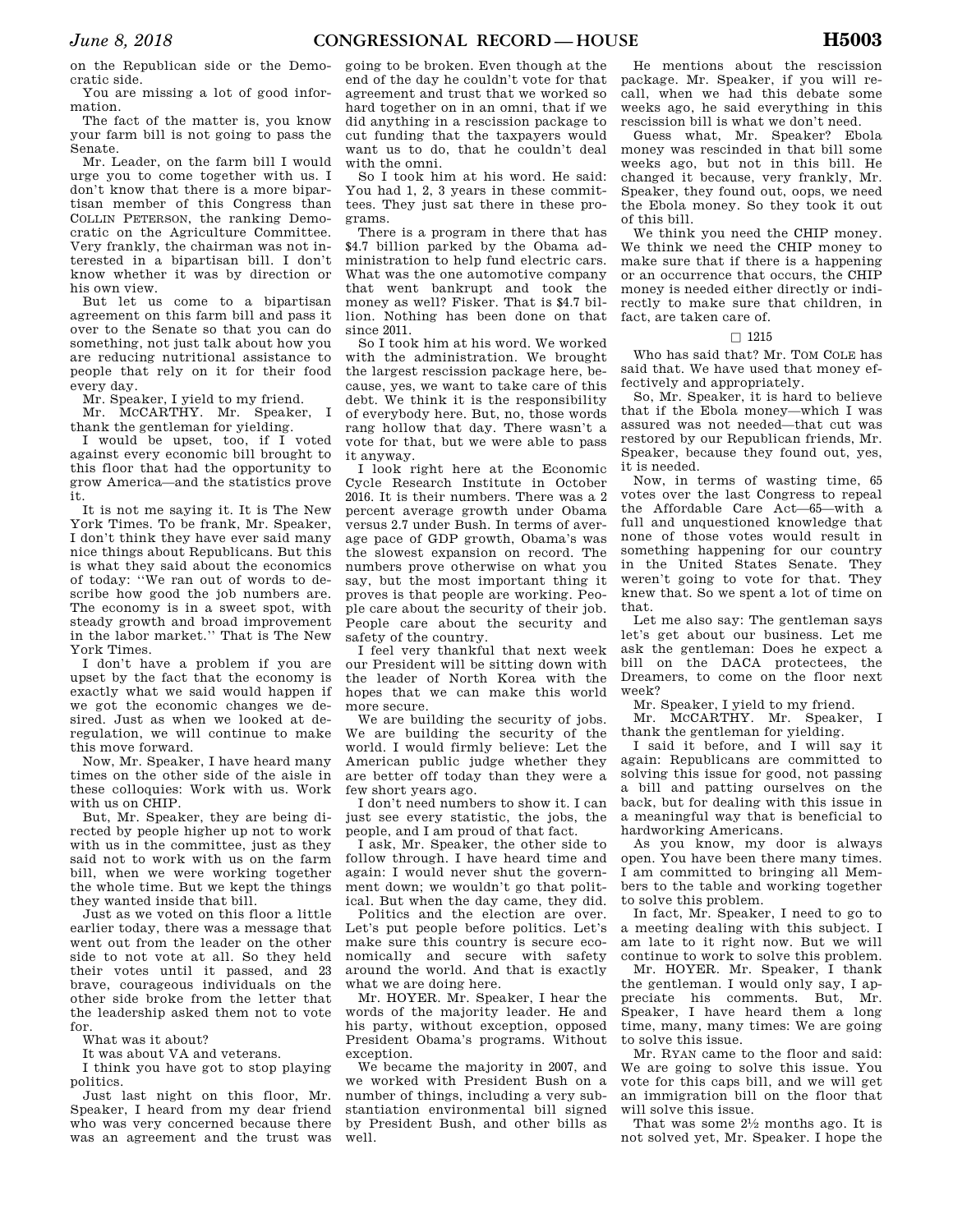leader does, in fact, bring a bill to the ADJOURNMENT FROM FRIDAY, floor quickly.

In fact, the suggestion that had been made by many Members of his party and mine to bring four options to the floor seems absolutely consistent with the Speaker's pledge to take the tough issues head-on; and that is, bring the Democratic bill that is cosponsored by one of the senior Republicans, ILEANA ROS-LEHTINEN, to the floor; bring the Goodlatte bill, which has been reported out of the Republican Judiciary Committee, to the floor; bring a bill cosponsored by Mr. HURD and Mr. AGUILAR to the floor.

Then what we provide, Mr. Leader, is that the Speaker can bring a bill to the floor of his choosing. What could be fairer than that to let the people's House speak on this critically important issue? So I would hope the gentleman would facilitate that coming to the floor.

Lastly, Mr. Speaker, let me say that this is the most closed Congress in history. He talks about coming to his office, and I have. We have worked constructively and positively together, and I have great respect for the majority leader. I know he is very close to President Trump, and he has talked about his working with President Trump to move forward.

Let us hope that the talks with Korea bear fruit. We have had a lot of talks with the Koreans. They have made a lot of pledges, and they haven't followed them. We will see what happens. We are hoping for the best.

In coming to your office, we have had some discussions. We have had discussions about DACA. But, very frankly, when we come to this floor, this is the most closed Congress, Mr. Leader, in recent history, if not history. We have had 85 closed rules. Zero, not a single open rule have we considered.

Over 2,000 germane amendments have been blocked by the Rules Committee. Mr. Speaker, that is amendments that are in order, and they have been blocked. In fact, 194 Republicans—Republicans—have been refused the opportunity to move forward on their amendments.

Now, I know that the leader's schedule is such that we can conclude this debate. I have other things to say. But I am hopeful that, frankly, whatever we bring to the floor, bring it on a rule that provides for full consideration, bring it that reflects facing the tough issues, bring it so the House can work its will on these bills, including the farm bill, including an immigration bill that protects the Dreamers, and including other legislation so critical to this country. Let the House work its will through the amendatory process.

Mr. Speaker, unless the gentleman wants to say something, I yield back the balance of my time.

JUNE 8, 2018, TO TUESDAY, JUNE 12, 2018

Mr. MCCARTHY. Mr. Speaker, I ask unanimous consent that, when the House adjourns today, it adjourn to meet on Tuesday, June 12, 2018, when it shall convene at noon for morning-hour debate and 2 p.m. for legislative business.

The SPEAKER pro tempore (Mr. ARRINGTON). Is there objection to the request of the gentleman from California?

There was no objection.

#### f NORTHERN CALIFORNIA POWER AGENCY'S 50TH ANNIVERSARY

(Mr. LAMALFA asked and was given permission to address the House for 1 minute and to revise and extend his remarks.)

Mr. LAMALFA. Mr. Speaker, I rise today to commend the Northern California Power Agency, also known as NCPA, on its 50th anniversary.

NCPA was established in 1968 by a consortium of locally owned electric utilities to make joint investments in energy resources that would ensure an affordable, reliable, and clean supply of electricity for customers in its member communities.

The agency's mission is to provide members with reliable, efficient, and cost-effective wholesale power and energy-related services. I can tell you that, during my time in Congress as well as my time in the California State Legislature, the agency meets that mission with flying marks.

They also own and operate nearly 260 megawatts of in-state hydropower resources that generate carbon-free electricity for Californians while also providing many outdoor recreational benefits, helping to meet the renewable mandate for electricity in the State.

Mr. Speaker, I ask my colleagues to join me in commending the NCPA for 50 years of invaluable service to its public power members and their respective communities.

# SENTENCING REDUCTION

(Ms. JACKSON LEE asked and was given permission to address the House for 1 minute and to revise and extend her remarks.)

Ms. JACKSON LEE. Mr. Speaker, I have had the opportunity to serve on the Judiciary Committee for a number of years. It is a committee that has almost two-thirds of the jurisdiction of the United States Congress. What I love about it: It is a protector of the rights of the American people through the Bill of Rights and the Constitution.

The pardon is an act of mercy, and this past week I applauded the act of mercy that was generated for a woman in Alabama who had a sentence of 100 years for a small, nonviolent drug offense. That woman became a minister and worked on degrees while she was incarcerated.

I think we can expand on this concept of mercy and pass sentencing reduction, which goes to the reflection on sentencing that has been done under mandatory minimums for nonviolent offenses where individuals are incarcerated across the Nation for 25, 30, 40, 50 years, and even life. If we do that through the legislative process, we will have a structure that will look at these individuals to make sure that they can contribute to society.

We need the National Sheriffs' Association, the National Association of Law Enforcement, the evangelicals, people of all faiths; we need lawyers; we need social workers; we need physicians to look at how this impacts families. We can do this with the House and the Senate. I commit to this Congress the interest in sentencing reduction.

#### CLEAN WATER PROVIDES CHIL-DREN WITH A CAREFREE RE-CESS

(Mr. POE of Texas asked and was given permission to address the House for 1 minute and to revise and extend his remarks.)

Mr. POE of Texas. Mr. Speaker, for most students here in the United States, recess is a time for recreation. For the pupils of Balkumari Primary School in Kathmandu, Nepal, recess is the only opportunity for them to get water.

For decades, the school relied on a tiny stream as its only source of drinkable water, a 20-minute walk away. In 2013, however, the stream dried up, leaving the school without access to drinkable water. So the education stopped.

Mr. Speaker, the story has a happy ending because the Balkumari Primary School received U.S. aid for water. Now with water access, students scramble out of the schoolyard, learning and developing with an education, as normal kids should.

This is why the Water for the World Act that Representative BLUMENAUER and I authored is so important, which is now the law of the land. The legislation requires a comprehensive plan for the United States to aid other countries in securing clean water.

We have it within our power to help kids like the Balkumari Primary School because, Mr. Speaker, water is life.

And that is just the way it is.

# WORLD OCEANS DAY

(Ms. GABBARD asked and was given permission to address the House for 1 minute.)

Ms. GABBARD. Mr. Speaker, water is life. Growing up in Hawaii, we have a unique appreciation for the protection of our resources, from our mountains all the way down to our oceans. It is something that we grow up with, that we have a responsibility to take care of our home, to keep it clean, not only for us, but for future generations.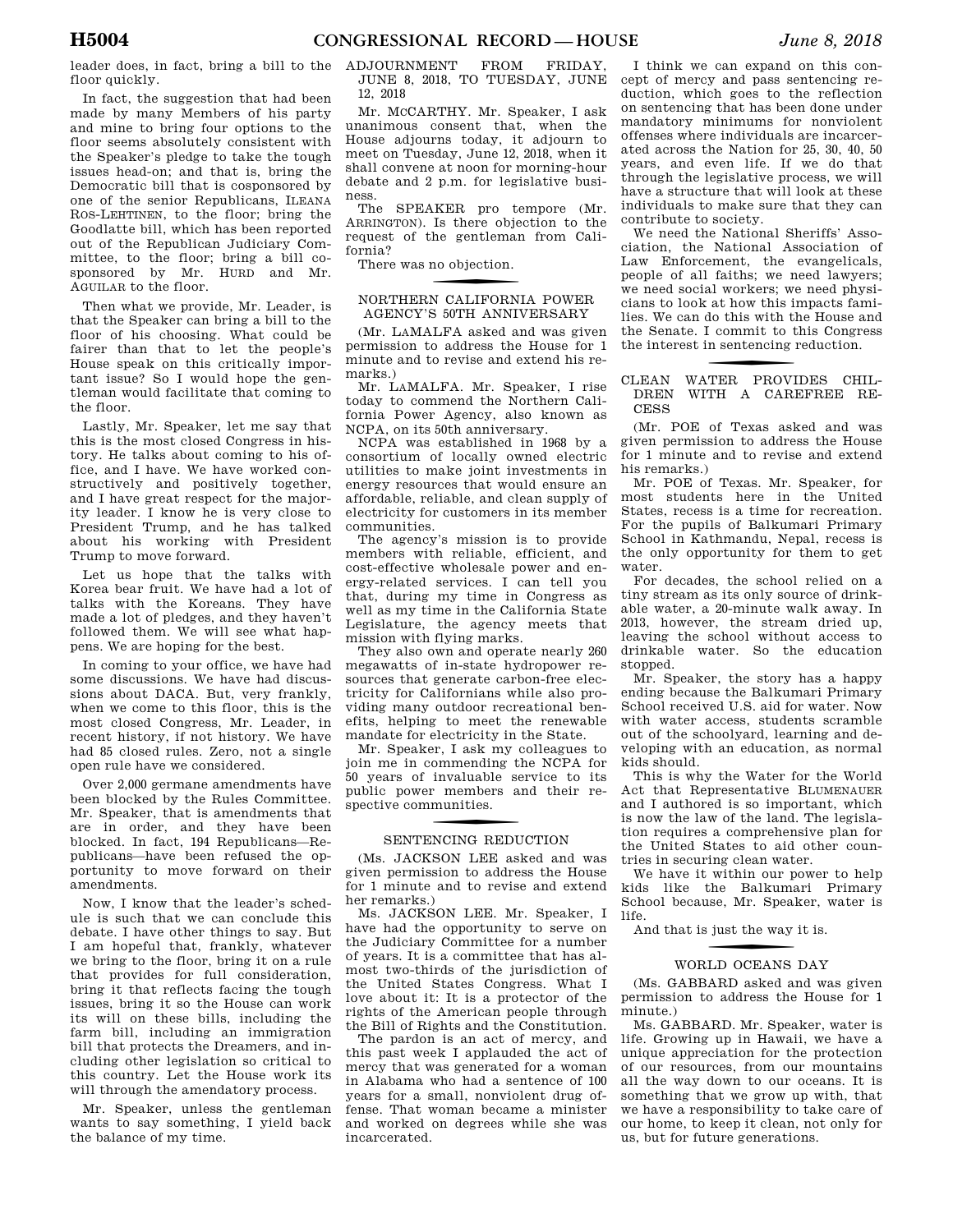Today is World Oceans Day, and we have the opportunity to celebrate the beauty of our world's oceans and also commit to keeping them clean.

Right now we see all over the world that our oceans are under siege. Temperatures are rising, pollution riddles our waters and beaches, coral reefs are dying off, and marine life are being killed.

So as you recognize World Oceans Day, we can think about how, in our own lives—individually, as a family, as communities—we can do our part to take care of our planet by changing things like making sure we are not using toxic sunscreens that kill off our coral reef or the single-use plastics that pollute our waters.

We cannot wait for the tide to change. We have got to take action to make sure that our oceans and our planet are safe and clean for all life for generations to come.

# f MESSAGE FROM THE PRESIDENT

A message in writing from the President of the United States was communicated to the House by Ms. Mariel Ridgway, one of his secretaries.

### f AZERBAIJAN'S 100TH ANNIVERSARY

(Mr. GAETZ asked and was given permission to address the House for 1 minute and to revise and extend his remarks.)

Mr. GAETZ. Mr. Speaker, I rise to commemorate the 100-year anniversary of the independence of Azerbaijan and to highlight the significance and importance of the U.S.-Azerbaijan relationship.

Throughout its history, Azerbaijan has resisted invasion from the Soviet Union. They were pioneers in advancing the cause of women's suffrage. Day in and day out, Azerbaijan cooperates on defense, counterintelligence, and counterterrorism activities. Azerbaijan established the first secular parliamentary democracy in the Muslim world. They have offered unconditional support to the United States after 9/11.

Here is to another 100 years of great prosperity for the people of Azerbaijan and a strong relationship with the United States.

#### CONGRATULATING LIEUTENANT COLONEL SEAN MORROW

(Mr. ROSKAM asked and was given permission to address the House for 1 minute and to revise and extend his remarks.)

Mr. ROSKAM. Mr. Speaker, I would like to congratulate Lieutenant Colonel Sean Morrow, a constituent of the Sixth District of Illinois.

On June 19, Sean will be taking command of the United Nations Security Battalion in the Joint Security Area of the Demilitarized Zone on the Korean Peninsula. This unit is the most for-

ward-deployed on the peninsula and stands on the front lines of freedom 24 hours a day, 7 days a week, facing the North Korean People's Army eye to eye in defense of democracy and our way of life.

As the son of a Korean war company commander myself, I am honored that my constituent is taking the helm of this command at such a crucial time. Sean is a warrior-scholar. A Ph.D. candidate in international relations at the University of Chicago, he is committed to protecting the United States on the battlefield but also rigorously studying the pressing national security challenges we face and their solutions. He has dedicated his life and his career to keeping our Nation safe.

Mr. Speaker, I wish Sean, his wife Meghan, and their three children God's very best, and I thank him for his service.

#### $\Box$  1230

#### HONORING WILLIAM ''BILL'' HAMILTON, JR.

The SPEAKER pro tempore. Under the Speaker's announced policy of January 3, 2017, the gentleman from Texas (Mr. FLORES) is recognized for 60 minutes as the designee of the majority leader.

Mr. FLORES. Mr. Speaker, I rise today to honor Bill Hamilton, Jr. of Overland Park, Kansas, who passed away on January 4, 2018. Bill was born in Dallas, Texas, on February 18, 1918. In 1940, he graduated from the Agricultural and Mechanical College of Texas, now known as Texas A&M University, with a degree in civil engineering.

In World War II, Bill served as a lieutenant in the Army. He was in command of an antiaircraft unit in the Philippines at Corregidor Island. Bill was part of the American defensive forces trying to hold Corregidor Island from the Japanese.

Fighting valiantly, the American forces held the island for 5 months, only surrendering to Japanese forces after all ammunition and supplies were exhausted. The Japanese had expected to take the island in 3 weeks.

On April 21, 1942, while defending Corregidor, he and approximately 24 other Texas Aggies gathered together at The Rock, as Corregidor is now known, to observe Aggie Muster. While Japanese bombs fell on the island, those Aggies participated in this proud tradition and called the roll for those Aggies who had lost their lives during the preceding months. This event during wartime brought the solemn Aggie Muster tradition to the attention of the entire world.

With the passing of Bill Hamilton, we have lost the last of the survivors of the 1942 Muster at The Rock.

After being captured at Corregidor Island, Bill spent 31⁄2 years as a prisoner of war, being held at camps, including Camp Cabanatuan in the Philippines and Camp Fukuoka in Japan.

Amazingly, Bill was a passenger on three Japanese prisoner ships that were struck by the U.S. Army Air Force, yet he survived all three incidents.

In August of 1945, he was finally liberated by the American forces from Camp Hoten in Manchuria. For his honorable and distinguished service, Bill received many honors, including a Bronze Star, a Purple Heart, the Distinguished Unit Badge, three Oak Leaf Clusters, and the Prisoner of War Medal.

After the war, Bill resumed life in America, and he married the love of his life, Margaret Jacobs, in 1946. He also began working for the Santa Fe Railroad as a bridge engineer. Bill worked for the Santa Fe Railroad company for 38 years and was known as an exemplary employee.

A man of great character, Bill was an integral part of the veterans community and was a member of the Reserve Officers Association, Defenders of the Bataan and Corregidor, and American Ex-Prisoners of War.

Mr. Speaker, selfless service to those around him defined Bill Hamilton's life. He worked tirelessly to defend our freedom and to better communities in which he lived. He is loved by his community, and he certainly left an enduring impression on our Nation. He will be forever remembered as a selfless soldier, community member, husband, father, friend to hundreds, and an honorably fighting Texas Aggie.

My wife, Gina, and I offer our deepest and heartfelt condolences to the Hamilton family. We also lift up the family and friends of Bill in our prayers.

I have requested that a United States flag be flown over the Capitol to honor the life and legacy of Bill Hamilton, Jr.

As I close today, I urge all Americans to continue praying for our country during these difficult times, for our military men and women who protect us from external threats, and for our first responders who protect us here at home.

#### HONORING WILTON A. LANNING

Mr. FLORES. Mr. Speaker, I rise today to honor Wilton Lanning of Waco, Texas, who passed away on January 10, 2018.

Wilton was born on June 12, 1936, in Waco. He graduated from Waco High School and would go on to graduate from Baylor University and would be a proud Baylor Bear for the rest of his life. At Baylor, Wilton met his wife of 57 years, Lanell ''Lee'' Lanning.

Wilton was a lifelong Waco resident, a proud advocate for Waco businesses, and an avid amateur historian of the city. He worked for 40 years at Waco's then oldest business, Tom Padgitt, Inc., where he served as president and CEO.

Always looking for ways to push development in Waco, he served as the executive director of the Waco Business League, chairman of the Greater Waco Chamber of Commerce, and he was a member of the Baylor Waco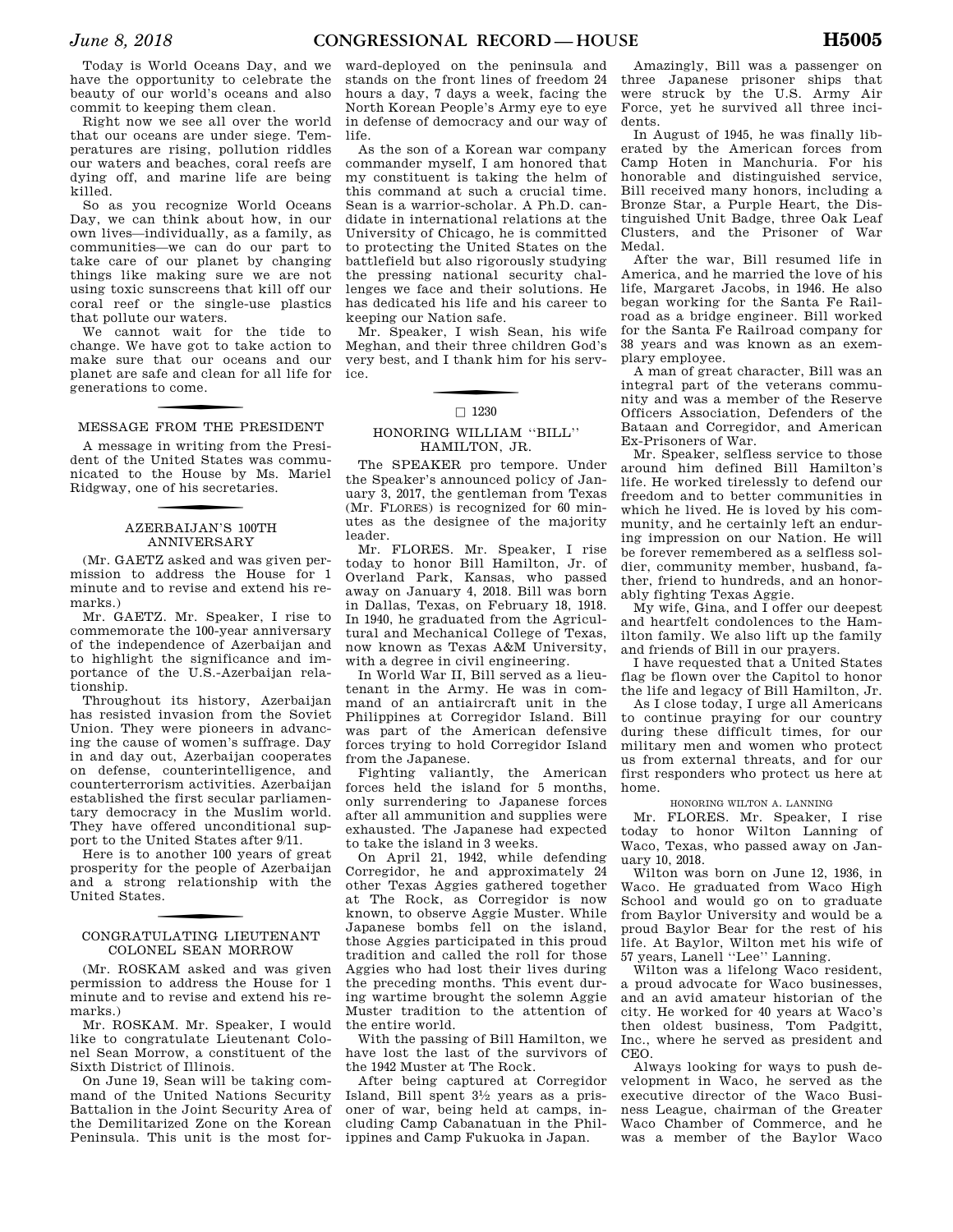Foundation. He also served on several boards, including the Hillcrest Baptist Medical Center, the Waco Industrial Foundation, the Waco Mammoth Foundation, the Brazos Higher Education Service Corporation, and as president of the board of the Waco YMCA.

Upon his retirement from the Waco Business League, Wilton received the Waco Business League Lifetime Achievement Award. He was also the recipient of awards such as the James H. Lockwood Masonic Lodge 1343, the A.F. & A.M. Community Builder Award, the National Philanthropy Lifetime Achievement Award, and the Silver Eagle Award from the Boy Scouts of America.

Wilton built his life on a foundation of serving and giving back to others, a value he learned as an Eagle Scout and certainly reenforced by his father who served as a captain in the United States Army.

Wilton was a lifelong supporter of Baylor University and an active member of the Baylor Alumni Association. In recognition of this, his family has received the Baylor Alumni Association's First Family of Baylor Award.

Wilton also held a special place in his heart for the Waco-born soft drink, Dr Pepper. As a result, he cofounded the Dr Pepper Museum in Waco, which details the origins of this famous soft drink.

When he became a grandfather, he asked to be called ''Dr Pepper'' by his grandkids. When he was rebuffed, he settled on being called, simply, ''Pepper.''

Mr. Speaker, Wilton Lanning worked tirelessly to better the Waco community. From his 40 years at Padgitt's to his time with the Business League, Wilton certainly left an impression on central Texas. He will be forever remembered by his passion for Waco as a great philanthropist, a businessman, a husband, a father, a grandfather, and a friend.

My wife, Gina, and I offer our deepest and heartfelt condolences to the Lanning family. We also lift up the family and friends of Wilton in our prayers.

I have requested that a United States flag be flown over the Capitol to honor the life and legacy of Wilton Lanning.

As I close, I urge all Americans to continue praying for their country during these difficult times, for our military men and women who protect us from external threats, and for our first responders who protect us here at home.

HONORING BEATRICE RODRIGUEZ

Mr. FLORES. Mr. Speaker, I rise today to honor Beatrice Rodriguez of Bryan, Texas, who passed away on February 28, 2018.

Beatrice was born in Somerville, Texas, in 1941. Her father was a railroad worker, who was paralyzed on the job while he was in his thirties. Her mother took care of the home and her father after he was paralyzed.

Beatrice was one of nine children and learned to cook at an early age to help

her family. She also worked as a waitress, picked cotton, and worked at a grocery store to earn money for the family.

When Beatrice was 18 years old, she met the love of her life, Richard Rodriguez, at a dance in Caldwell, Texas. After the dance, Richard and Beatrice became inseparable.

Richard asked Beatrice's father for her hand in marriage, but her father refused. The couple then decided to elope, which they did on October 31, 1960. They were married for 57 loving years and had three daughters.

In their thirties, the couple started their first restaurant and named it the Buccaneer. When a chance to move the business to downtown Bryan came up, the couple took the opportunity and named the new restaurant Casa Rodriguez. Opened in 1978, the restaurant serves authentic home-style Mexican cuisine and has repeatedly been voted as one of the best restaurants in the Brazos Valley.

Beatrice was a local celebrity in our Brazos Valley community. She was known to always keep up a distinguished appearance in public, and she owned a large collection of hats, which earned her the nickname ''The Hat Lady'' around town. She had a warm and fun-loving demeanor, which helped her easily connect to those who encountered her.

Her caring heart came, in part, from her deep faith in God. She was a devout Catholic and attended Santa Teresa Catholic Church in Bryan. You could often find her in the church praying for loved ones.

She was also a loving grandmother and affectionately called Grandma Bea by her seven grandchildren.

Mr. Speaker, selfless service to her community and to our community defined Beatrice's life. She worked tirelessly to uphold the values of Bryan-College Station and brought smiles, great food, and love to those around her. She is loved by our residents and certainly left an enduring impression on our Brazos Valley community. She will be forever remembered as a selfless community leader, a wife, a mother, a grandmother, and a dear friend.

My wife, Gina, and I offer our deepest and heartfelt condolences to the Rodriguez family. We also lift up the family and friends of Beatrice Rodriguez in our prayers.

I have requested that a United States flag be flown over the Capitol to honor the life and legacy of Beatrice Rodriguez.

As I close today, I ask all Americans to continue praying for our country during these difficult times, for our families, for our military men and women who protect us from external threats, and for our first responders who protect us here at home.

#### HONORING JOE RODRIGUEZ

Mr. FLORES. Mr. Speaker, I rise today to honor Joe Rodriguez of Waco, Texas, who passed away on March 15, 2018.

Joe was born in 1941 in Ansonia, Ohio. His family soon moved to Texas, where he grew up under difficult circumstances in a tough neighborhood between Bellmead and Waco. The neighborhood was known as No Man's Land, where residents were known to dig their own wells for water. Joe attended La Vega High School and went on to attend McLennan Community College in Waco. During that time, he also met and married the love of his life, Alice Martinez.

Overcoming his difficult upbringing, Joe became a leader in the Waco area. He served two terms as mayor of Bellmead and was a union leader at the General Tire and Rubber Company plant. He also served as the director of the Economic Opportunities Advancement Corporation's Head Start program. In one of his more prominent roles, Joe also served as the CEO of the Cen-Tex Hispanic Chamber of Commerce for over 20 years.

Always sticking to his principles and looking for ways to better our community, Joe was committed to providing equal opportunities for all, empowering youth, and helping Hispanic-owned businesses in the area succeed. He was a strong advocate for minority communities and believed that there was strength in diversity, and he advocated for higher education as a way so that anyone could make it in America.

Mr. Speaker, selfless service to those around him defined Joe's life. He worked tirelessly to better our community, and he built strong relationships throughout Waco. He is loved by his city, and he has certainly left an enduring impression on our central Texas community. He will be forever remembered as a selfless community member, leader, husband, father, grandfather, great-grandfather, and friend.

My wife, Gina, and I offer our deepest and heartfelt condolences to the Rodriguez family. We also lift up the family and friends of Joe in our prayers.

I have requested that a United States flag be flown over the Capitol in honor of the life and legacy of Joe Rodriguez.

As I close today, I ask all Americans to continue praying for our country during these difficult times, for our military men and women who protect us from external threats, and for our first responders who protect us here at home.

#### HONORING ARNOLD MATHIAS

Mr. FLORES. Mr. Speaker, I rise today to honor my dear friend, Arnold Robert Mathias, of Waco, Texas, who passed away on April 27, 2018.

Arnold Mathias was born in 1922 in Copperas Cove, Texas. While born in very modest circumstances, his parents would raise both him and his brother in a loving and nurturing family during the Great Depression.

After graduating from Copperas Cove High School, Arnold attended the University of California at Berkeley and Texas Tech University, from which he received a bachelor of business administration.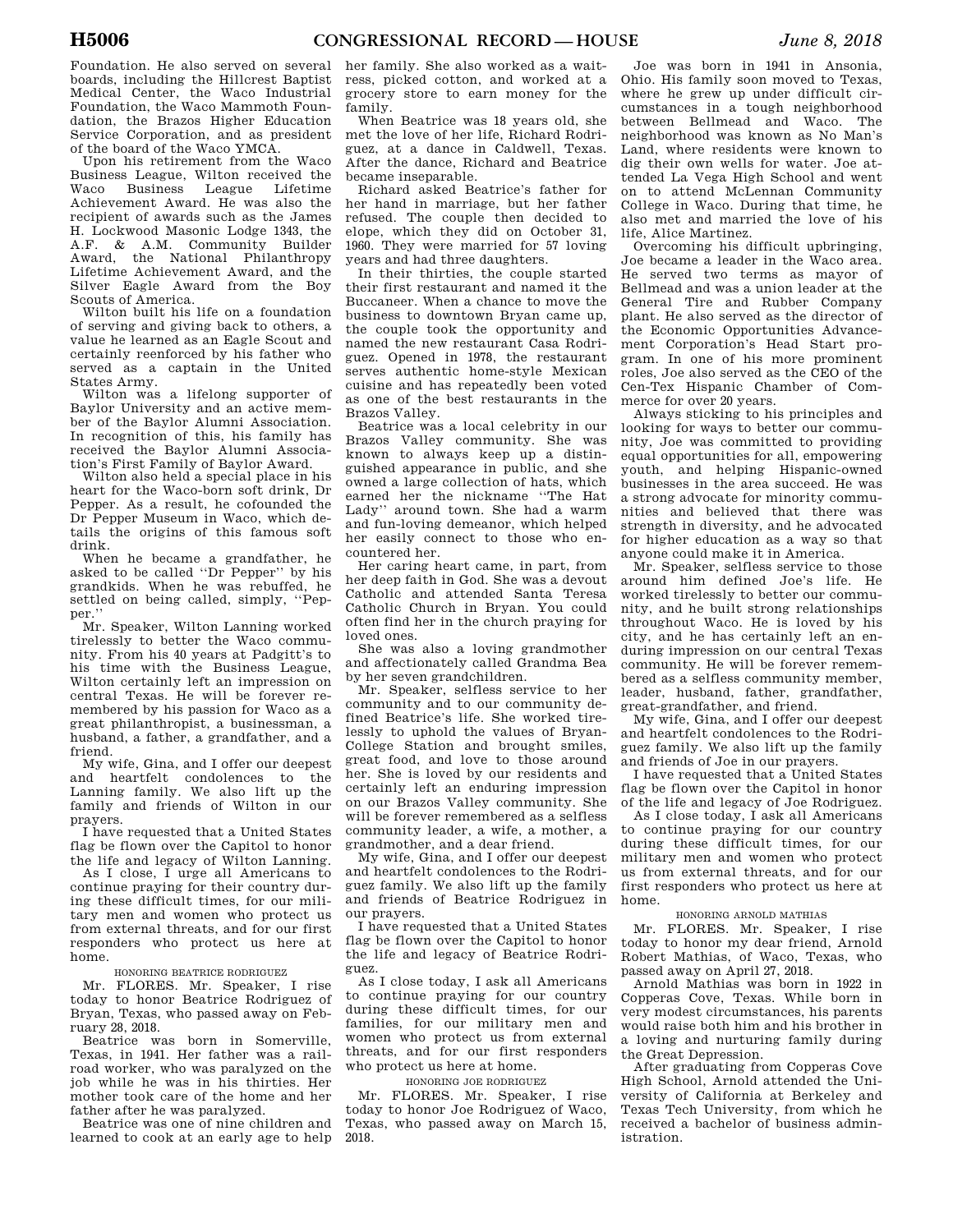Shortly after the bombing of Pearl Harbor, Arnold volunteered for the U.S. Army. While initially, as an 18 year-old, the bombing meant little to him, he ultimately experienced a surge of patriotism for our great Nation, and he felt committed to serve. That patriotism and commitment stayed with him throughout his lifetime.

During World War II, Arnold was the leader of a tank platoon in the 13th Armored Division, 24th Tank Battalion that was incorporated into General Patton's 3rd Army. He was wounded in the battle for the German Ruhr Valley when his tank exploded while under heavy fire from the Germans.

After recovering from his wounds, he returned to the front lines. Once victory was declared in Europe, he was told to prepare for the Japanese invasion. He was spared from being deployed to Japan after President Truman ordered the use of atomic bombs to achieve victory over Japan.

After the war, Arnold married Margie Dane Calhoun in 1950. Their 68-year marriage produced a loving family with three daughters who blessed him with four grandchildren and three great-grandchildren.

Upon leaving Active Duty, Arnold began a long and fruitful career of public service. He managed a couple of community chambers of commerce in central Texas before becoming a district manager for the U.S. Chamber of Commerce headquartered in Houston. He also served as chairman of the zoning commission and was elected to the city commission and served as the mayor of a small city in Harris County, Texas. He then served as the southwestern regional manager for the U.S. Chamber in Dallas.

Upon retiring from the U.S. Chamber, Arnold served as district director for the 11th Congressional District, which at the time included Waco and other portions of central Texas. He then went on to continue working in politics and public affairs as a consultant.

#### $\Box$  1245

In addition to his professional career, Arnold served and participated in many civic and service associations, including central Texas chairman of the Girl Scouts of America, chairman of the United Way, board member of the Lions Club, the Downtown Dallas Rotary Club, the Waco Rotary Club, a Paul Harris Fellow, the National Trust for Historic Preservation, the Cameron Park Zoological Society, Keep Waco Beautiful, and the Waco Historic Foundation.

Arnold's Christian faith was also very important to him and his family. At one time or another, he headed nearly every office in the local congregation of which he was a member. He also held leadership positions as the president of the Lone Star District of the Walther League, as state treasurer of the Lutheran Laymen's League, and as a member of the Board of Directors

of the Texas District of the Lutheran Church.

As a veteran, Arnold's post-military affiliations included the Disabled American Veterans, the American Legion, and the Military Order of the Purple Heart.

In 2012, Arnold was nominated by members of our community to receive the Texas 17th Congressional District Veteran Commendation. It was an honor to bestow him with this unique award that recognized not only his selfless service to our Nation, but also a community volunteer to our central Texas community.

Even after Arnold's death, his service continued as he had his body sent to the Anatomical Board of the State of Texas for use in teaching and scientific purposes.

Mr. Speaker, selfless service to those around him defined Arnold's life. He worked tirelessly to better our community and built strong relationships in Waco. He is loved by his city, and certainly left an enduring impression on our central Texas community. He will be forever remembered as a selfless community leader, a war hero, a veteran, a husband, a father, a grandfather, a great-grandfather, and a dear friend.

My wife, Gina, and I offer our deepest condolences to the Mathias family. We also lift up the family and friends of Arnold in our prayers.

I have requested that a United States flag be flown over the Capitol to honor the life and service of Arnold Mathias.

As I close today, I ask all Americans to continue praying for our country during these difficult times, for our military men and women who protect us from external threats, and for our first responders who protect us here at home.

HONORING EMILY TOOKER-BLAKE

Mr. FLORES. Mr. Speaker, I rise today to honor Emily Tooker-Blake of Waco, Texas, who turned 100 years old on March 18, 2018.

Emily was raised during the Great Depression, and worked as an assistant to her father, who was a dentist in Waco. Money was difficult to come by, and her father used to trade dental work for eggs or chickens to feed their family.

Graduating from Waco High School, Emily soon married Leslie Tooker, who worked for his father and who owned an ice cream shop in town. Leslie eventually learned the dental tradecraft from his father-in-law and followed in his footprints to become a dentist in Waco. Emily worked alongside her husband, working as a part-time dental assistant until her retirement at age 60.

Emily and Leslie raised three children: Max; Leslie, Jr.; and their daughter, Leroy. Emily and Leslie also had a knack for adventure and followed their son, Leslie, Jr., to South America, living there until moving back to Texas in 1990.

Today, Emily lives with her daughter in Waco. She still makes her own food and her mind is super sharp. She listens to talk radio daily and is a strong Republican. She loves to tell stories about her colorful past to friends and family, and she is surrounded by a community who loves her.

Mr. Speaker, I am proud to recognize Emily Tooker-Blake on this joyous occasion, and I know that her family and friends love her and are proud of her. I wish her many more years of health and happiness.

I have requested that a United States flag be flown over the Capitol to honor Emily Tooker-Blake on the occasion of her 100th birthday.

As I close today, I ask all Americans to continue praying for our country during these difficult times, for our military men and women who protect us from external threats, and for our first responders who protect us here at home.

#### HONORING THE BRAZOS COUNTY WORLD WAR I CENTENNIAL COMMITTEE

Mr. FLORES. Mr. Speaker, I rise today to honor the men and women who trained in Brazos County, Texas, who defended our freedom during World War I. I also rise to recognize the Brazos County World War I Centennial Committee, who are making sure these veterans are honored on the 100-year anniversary of the United States entering World War I.

Brazos County has a deep history with World War I. In 1917, the United States Council of Defense selected Texas A&M University as one of the six colleges in the United States to host training for a division of the United States Army Signal Corps. Signal Corps members received instruction in: electrical engineering, telegraphy, radio work, induction sets, pack sets, field work, visual signaling, telephony, dry and storage batteries, outside wiring, switch boards, and construction of lance pole and tripod lines.

Texas A&M University was also the only Allied training location for meteorology, and trained nearly 4,000 troops and mechanics.

The Brazos County World War I Centennial Committee has identified over 800 veterans buried in Brazos County, and it is committed to honoring their memory as the centennial of their service approaches. Among those veterans buried in Brazos County are men, women, African Americans, Jewish Americans, Hispanics, and first-generation Americans.

It is an honor to recognize their distinguished service to our country during our time of great need, and to recognize the Centennial Committee for their work to make sure that these veterans' legacies are honored and remembered not only on the centennial anniversary, but for generations to come.

Our Brazos County cities of Bryan and College Station have each joined with the Brazos County World War I Centennial Committee to proclaim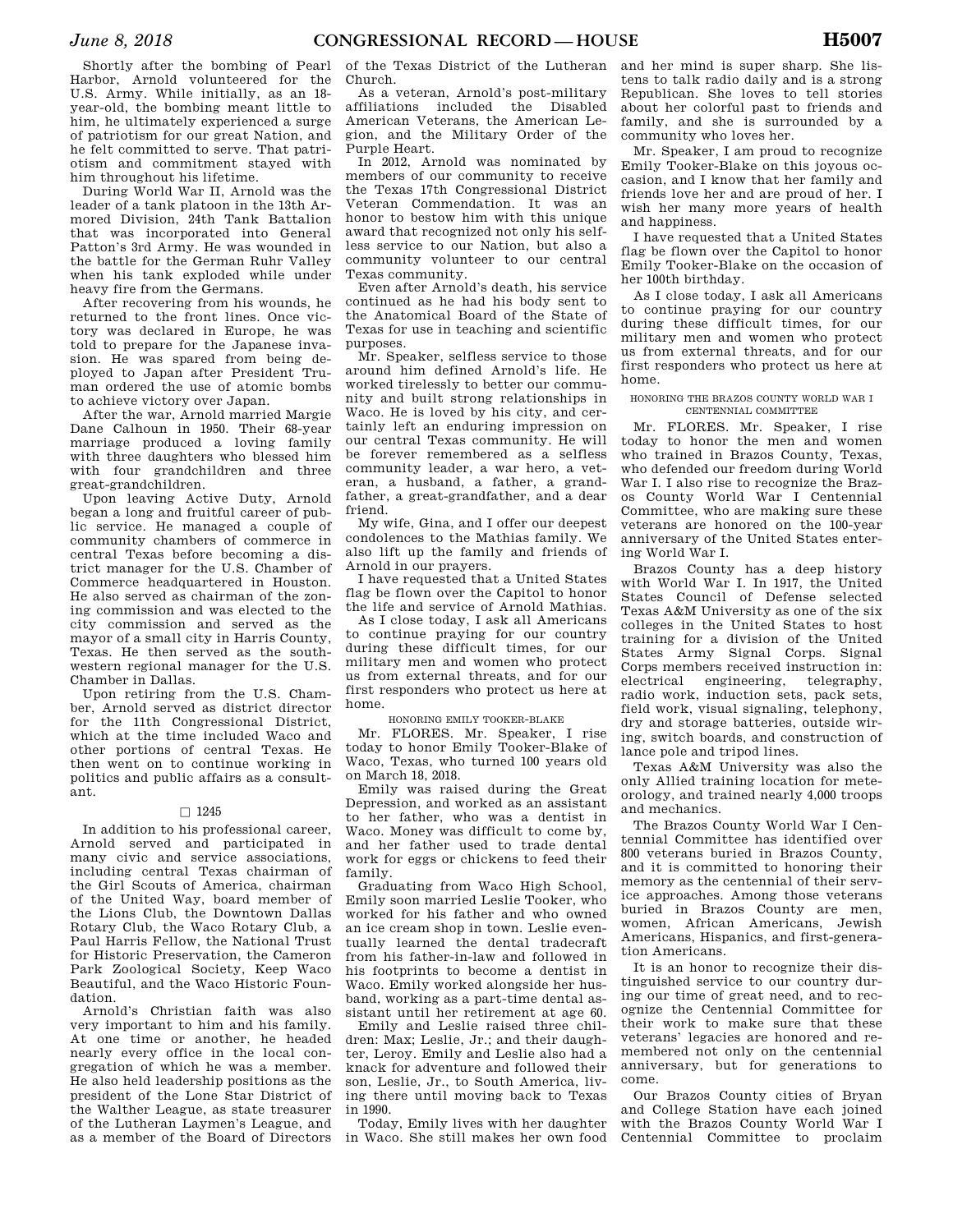April 17, 2017, as World War I Remembrance Day. I encourage other communities in our great country to consider taking similar actions.

I have requested that a United States flag be flown over the Capitol to honor the life and legacy of those World War I veterans who trained in the Brazos Valley, and to honor the Brazos Valley World War I Centennial Committee.

As I close today, I ask that all Americans continue to pray for our country, for our military men and women who protect us from external threats, and for our first responders who protect us here at home.

Mr. Speaker, I yield back the balance of my time.

# f EMPEROR OF THE SWAMP

The SPEAKER pro tempore. Under the Speaker's announced policy of January 3, 2017, the gentleman from Arizona (Mr. GALLEGO) is recognized for 60 minutes as the designee of the minority leader.

Mr. GALLEGO. Mr. Speaker, in Trump's ''Cabinet of corruption,'' one individual stands head and shoulders above the rest. He is a man that Senator UDALL crowned ''the Emperor of the Swamp.''

If we created a Mount Rushmore of American corruption, his face would be carved into it. His scandals are so outrageous that even Sarah Sanders has stopped defending him and just started telling jokes at his expense.

I am speaking, of course, about EPA Administrator Scott Pruitt.

I will give you an example. Pruitt tried to use his office to get his wife a Chick-fil-A franchise. When he was questioned about it, the EPA chief said:

It is one of the best restaurants in the country. We need more of them in Tulsa and we need more of them across the country. Anyway, it is an exciting time.

Mr. Speaker, don't get me wrong, I enjoy a chicken sandwich just as much as any other person, but Scott Pruitt talks about Chick-fil-A like they are some kind of social service or some group that hands out food to the homeless. He thinks it is an organization setting up soup kitchens and homeless shelters.

Frankly, this is probably one of the weakest excuses I have ever heard from any administration, but this administration seems to specialize in weak excuses.

Scott also rented a Washington, D.C., apartment from a lobbyist with matters before the EPA. And it won't surprise you at all that he got a really good sweetheart deal. Pruitt was paying \$50 a night and was only charged the days he actually slept there.

Now, for everybody back in Arizona who may not understand this, the D.C. rental market is really high here. Let just assure you, what he did was not normal and probably illegal. I am not a lawyer or a law enforcement officer, but this arrangement definitely looks like a bribe to me.

And that is not all. This week, we learned that Pruitt ordered his government bodyguards to seek out a luxury moisturizer that is exclusively offered to patrons of the Ritz-Carlton Hotel.

Mr. Speaker, I yield to the gentleman from California (Mr. TED LIEU), my friend and colleague.

Mr. TED LIEU of California. Mr. Speaker, I thank Congressman GALLEGO for yielding.

Mr. Speaker, what Congressman GALLEGO didn't say is, first of all, both of us are veterans, and we serve on Active Duty in the United States military because we believe in this country, we believe in America, we believe we are an exceptional nation.

But Scott Pruitt has made a joke of Federal service. He is under 12 investigations. He has wasted taxpayers' money, he has used taxpayers' money to enrich himself, and he has used taxpayers' money to help his wife.

Based on what Congressman GALLEGO said about this lotion thing, he had his personal security detail, paid for at taxpayer expense, drive around to Ritz-Carltons to try to find lotion. That is why I have a picture here of the Ritz-Carlton lotion.

There is also this thing, by the way, known as the internet. You can just go on the internet and search for Ritz-Carlton lotion. The first link will take you to the Ritz-Carlton shops, and he could have just ordered it without using his taxpayer-funded staff to drive around to find this lotion. This is just an example of the joke he has made of Federal service.

Mr. GALLEGO and I are going to break down for the American people today the top 10 scandals of EPA Administrator Scott Pruitt.

Mr. GALLEGO. Mr. Speaker, before we go into the top 10, I think one of the pretty scandalous other abuses of taxpayers is the fact that he had his personal detail asking and searching for used Trump mattresses.

Now, this is not a joke, this is not from an episode of ''Veep.'' Your EPA Administrator, a supposed adult in the room, is using taxpayer dollars to try to find used Trump mattresses.

Right now, all I can think of are two things. Number one, this person is just egregiously using our taxpayer dollars in the worst possible manner. And, number two, he is trying to set up one of the weirdest bed and breakfasts in the history of Washington, D.C.

But this is actually real. This is not TV. This is actually happening in your government.

Mr. Speaker, let me go into the top 10 things that EPA Administrator Pruitt has done to embarrass this country, and possible corruption. And 10 is what we have. There are a lot more than that, but we have to at least keep this somewhat bitable for everybody else.

Let me start with number 10, as recently reported: the mess hall. Pruitt has overused his privileges at the swanky, but affordable, White House mess hall, despite being warned against doing so.

Now, the mess hall is basically a cafeteria for the top officers of the White House. I have been in it. I was there under the Obama administration. It is an honor to be invited to go, and it is great food at a very low price.

Pruitt has misused this privilege so much so that he has been asked to not come back. You are that egregious that, as a sitting member of the Cabinet, you have been told by White House staff to not come back to the cafeteria. That tells you a lot.

Mr. Speaker, I yield to the gentleman from California (Mr. TED LIEU) to tell us about number nine.

Mr. TED LIEU of California. Mr. Speaker, number nine is the dinner reservation. It was publicly reported that EPA Administrator Scott Pruitt asked the security detail to turn on lights and sirens so that they could drive him down the crowded traffic streets of Washington, D.C., and get him to dinner at Le Diplomate restaurant.

That is an abuse of taxpayer funds, and that is not what sirens are for. They are for actual emergencies, not to make sure that a Trump Cabinet official can make his dinner reservation on time.

Mr. GALLEGO. Mr. Speaker, I also recommend just taking the Metro. It is much quicker, but that is just me.

Number eight, \$130 fountain pens: Scott Pruitt has spent over \$1,500 taxpayer dollars on personalized \$130 fountain pens. Now, I recommend the BIC pen. It does the job well.

But, more importantly, it seems like, on one hand, he doesn't seem to mind spending taxpayer dollars on really expensive things, such as these really fancy pens, and then personally, in his own personal life, he is really cheap by looking for cheap used Trump mattresses. So he is, essentially, using the taxpayer dollar as his personal piggy bank so he can live the lifestyle he wants.

On to the mattress. Pruitt used his EPA staff to help him look for a discount Trump Home Luxury Plush Euro Pillow Top mattress. It is apparently his favorite.

He also inappropriately used aids to look for apartments and help arrange family vacations to the Rose Bowl.

TED and I are lucky to have some very smart, young staff, and they work hard, but they are not here to be our personal valets. They are here to make sure we do our job well, we get to our meetings, and we have the resources that we need to make the right decisions.

They certainly aren't there to help you find the right type of Trump Home Luxury Plush Euro Pillow Top mattress. I definitely don't recommend that. Or, as TED LIEU has said, there is the internet. You can find it there also.

Mr. Speaker, I yield to the gentleman from California (Mr. TED LIEU).

Mr. TED LIEU of California. Mr. Speaker, number six is the lotion, which we have already talked about. But what we didn't talk about is, in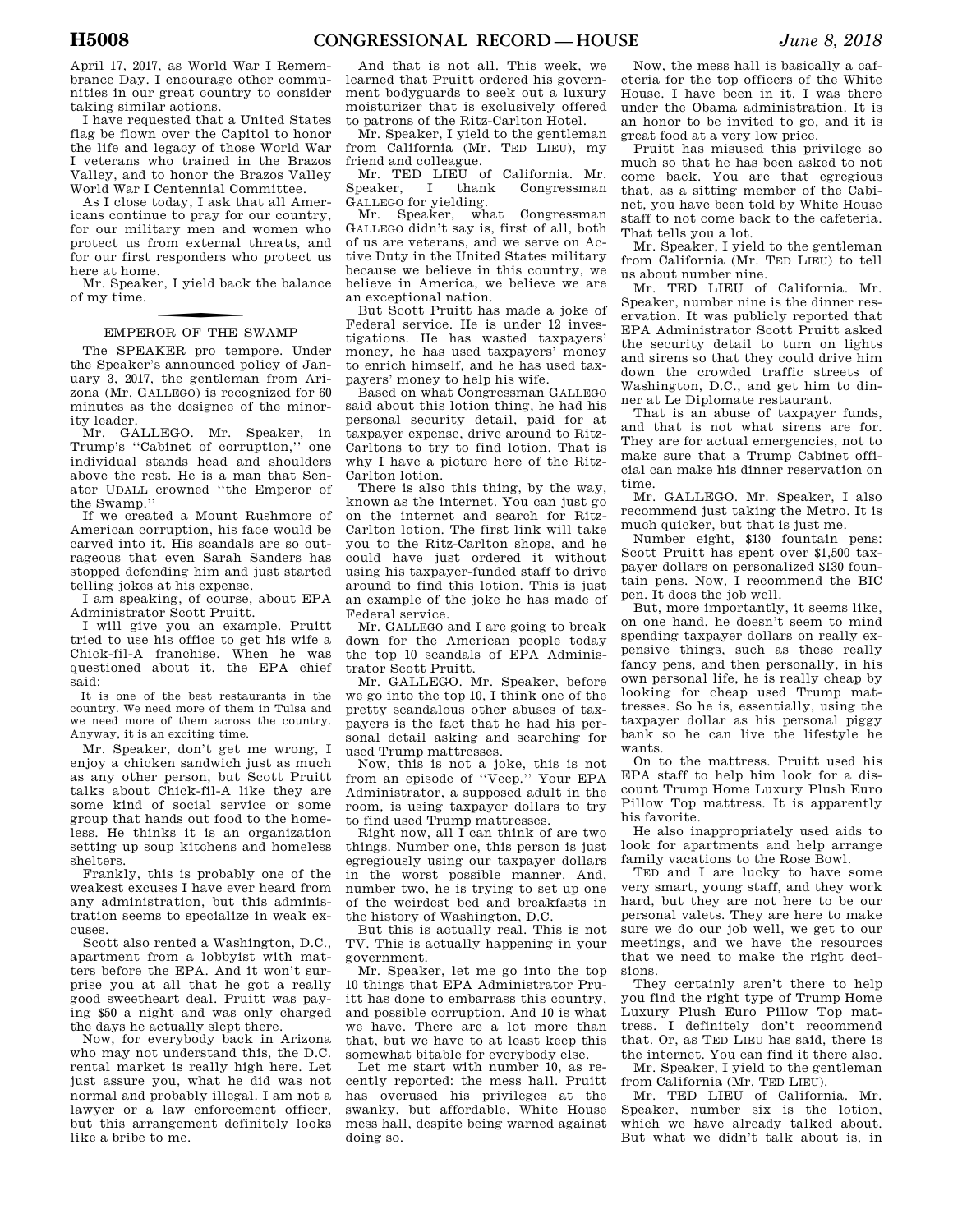using his security detail, you should know, this is a really expensive security detail 24/7. They have already spent \$3.5 million on that security detail in 2017.

#### $\Box$  1300

This is, again, just a waste of taxpayer funds. No other Cabinet official has this kind of security, and it is something that we really should look at if we had a functioning GOP House oversight structure.

Unfortunately, the majority here in the House has refused to look at EPA's Scott Pruitt scandals, and I don't even know how they can defend him at this point.

Mr. GALLEGO. Number five, first class travel: Pruitt has spent over \$100,000 on first class commercial travel since entering office, citing security concerns, apparently not satisfied with his \$3.5 million currently spent on security escort.

Let me tell you, number one, unfortunately for, I think, many Americans, nobody knows who Scott Pruitt is. You do not need to be flying first class for, quote/unquote, security reasons, and you certainly should not be making the American public be paying for your first class tickets.

Mr. TED LIEU of California. Number four, the \$43,000 soundproof phone booth: So EPA Administrator Scott Pruitt is so paranoid that he wasted \$43,000 of your taxpayers' money to build a soundproof phone booth for him to make phone calls.

So if the President doesn't want to fire EPA Administrator Scott Pruitt for his corruption, I think the President should just fire him for being super weird, right? You have got Scott Pruitt using a security detail to get lotion at the Ritz-Carlton, to have his staff trying to find used Trump Hotel mattresses, and he has built this private phone booth. That is just creepy and strange.

Mr. GALLEGO. Number three, unsanctioned raises: In a time in America where every American is hoping to just get a pay raise next month, Scott Pruitt was told: You are not allowed to give your employees—the certain employees that he wanted to give—a pay raise.

He was specifically told: They do not deserve that pay raise. You will not give them a pay raise.

So instead, he used an obscure provision of the Safe Drinking Water Act to actually find a way to give them a pay raise in spite of the White House saying: You will not give them a pay raise.

Now, this would be actually somewhat okay, in my opinion, if he was actually trying to protect safe drinking water, but, in fact, he is not doing that. He is actually only using the fund to pay for these increases for his well-connected friends and get them higher pay.

Mr. TED LIEU of California. Number two is the sweetheart condo deal with lobbyists.

So Scott Pruitt got this deal with lobbyists that no ordinary American could have gotten. It was a \$50-a-night deal on a condo in Washington, D.C., near the Capitol, and market rates were much higher than \$50 a night.

But in addition, he structured a lease so he only had to pay for the nights that he was there. So many nights that he wasn't there, the landlord just had to eat those costs. That is not a lease that any normal American could have gotten.

The reason that Scott Pruitt got this is because he was dealing with these lobbyists, who also lobbied on issues before him. This is what most people would call corruption.

And before we go to the last one, which is about the Chick-fil-A restaurant, I just want to say the fact that Chick-fil-A—I can't even say this without laughing. Maybe RUBEN GALLEGO can talk about this with a straight face.

Mr. GALLEGO. Look, you have an EPA Administrator who is literally using his staff to go track down and try to speak to the CEO of Chick-fil-A to try to get a very hard-to-get franchise, essentially using his public office to put pressure on them to get a very, very hard-to-get and lucrative franchise.

In any world, if we had just told you that this was being done by 1 or 2 or even 10 people, this all would not just be really, really, really weird, but really, really, really corrupt.

But the fact that there is one person that is doing this, and consistently doing this, and has not been fired by the man who said he enjoys firing people, by the man who had a show for so many years about firing people, and yet for some reason, he cannot find a reason to fire this weird, corrupt EPA Administrator, that is the problem here.

You have a corrupt Cabinet official and you have a Presidency that will not keep him in check.

I yield to my good friend, TED LIEU, to close.

Mr. TED LIEU of California. Again, Congressman GALLEGO and I served on Active Duty in the military. We are veterans. We believe in this country. That is why we are up here.

Some of the things we said today may have sounded funny, because we are trying to point out the absurdity of why EPA Administrator Scott Pruitt is still in office.

Scott Pruitt has wasted taxpayer funds, he has abused taxpayer funds for his personal profit, he has abused his relationship with lobbyists to personally profit, he has also abused his relationships to help his family profit.

Scott Pruitt, at the end of the day, is not just an embarrassment to us, he is an embarrassment to the Republicans in this House, to the Democrats in this House, to the Trump Cabinet, and to the United States of America.

Scott Pruitt has to go.

Mr. GALLEGO. Mr. Speaker, I thank Representative LIEU for his comments during this Special Order.

To finish, we had a President who said he was going to come and drain the swamp. Scott Pruitt is the swamp. He is the biggest swamp monster there is right now when it comes to the culture of corruption here in Washington, D.C.

Mr. Speaker, I yield back the balance of my time.

#### THE DISTRICT OF COLUMBIA SHOULD BECOME THE 51ST STATE

The SPEAKER pro tempore. Under the Speaker's announced policy of January 3, 2017, the gentlewoman from the District of Columbia (Ms. NORTON) is recognized for the remainder of the hour as the designee of the minority leader.

Ms. NORTON. Mr. Speaker, I appreciate this time on the floor to speak about making the District of Columbia the 51st State.

I am not going to simply glow about how important that would be for my district, because we have found that most Americans believe we already have the same rights they do.

I want to describe one of the oldest cities in the United States, a city that is bigger than two States, that is to say, has more residents than two States, more residents than Vermont, more residents than Wyoming, and about as many residents as seven States of the Union.

The people I represent, 700,000 of them, are number one in taxes paid to support the Government of the United States, yet they have no representation whatsoever in that body down the hall, the Senate of the United States.

In fact, I am grateful that the House understands that I should vote in committee, where most of the work is done, but when a bill comes to the House floor, even if that bill singularly affects the residents of the District of Columbia, every Member of this body, except the Member who represents the District of Columbia, can vote on that bill.

That is not justice, that is un-American, and it offers strong evidence, I think, of the underlying reasons why the District of Columbia should become the 51st State of the Union.

We are making progress. We have got almost all the Democrats on our statehood bill. And if there is Democratic control of the next Congress, I will seek a vote on D.C. statehood on the House floor.

I got a vote on D.C. statehood when I first came to the Congress. It is time to have another vote on D.C. statehood.

We have more than half of the Democrats in the Senate, and I will get all the Democrats in the House and all the Democrats in the Senate before the end of the 115th Congress.

Most Members of the House come to this place knowing little about the Capital City. I don't blame them. I don't see why they should know much about it, except that it is the tourist mecca of our country; that 30 million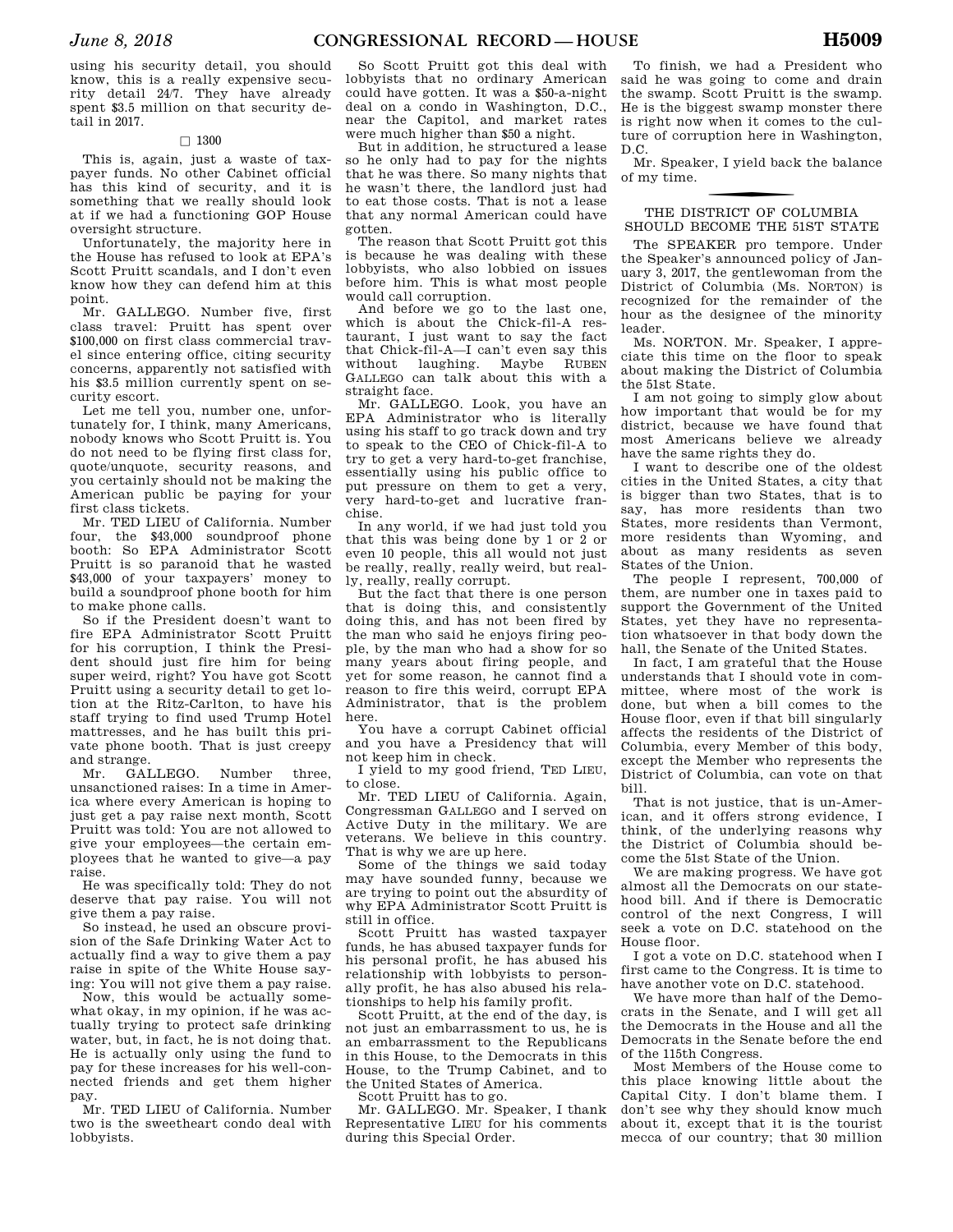people from around the world, including from their States, come to see the extraordinary monuments in our city.

So Members shouldn't know any more about my district than I know about their districts, and yet Members come to this floor to not only vote on matters affecting my district, but on laws that would take away or overturn laws passed by the legitimate government of the District of Columbia.

When Members come, I greet them, offer them help in finding housing and the rest, and that is about the end of it.

So if they come to the House to vote, they don't know anything more about the city, except if they happen to stay here, and we welcome them, than they did when they walked in the door.

But every Member needs to know that 700,000 Americans host them, and they need to know, when they are called upon to interfere with the local laws of the District of Columbia, they should treat our local laws the way they would have their local laws treated.

I particularly speak of my Republican colleagues, who are the chief proponents of local control. They don't want the Federal Government into not only their business, but sometimes they try to get the Federal Government out of Federal business, and yet it is my Republican colleagues who are the chief abusers of what we call District Home Rule, what Americans call the right to self-government.

I need to give you examples of what I mean when I say Members try to overturn our laws, and I need to say that I often am able to keep them from doing so, even without a vote on this House floor, because of the way I think through what my role is.

I have got to think of a way to keep people who overwhelmingly outnumber me, obviously, and are the majority in this House, from overturning my own local laws. We have barely succeeded in doing so, but I will give you an idea of what I mean.

I should begin by saying that because this is a city, a big city, that its laws would be more progressive than in many other parts of the United States.

For example, the District of Columbia government has passed a Death With Dignity Act. This is a controversial bill. Six States have passed it, including States represented by the Republican leadership of this House. It is a bill that allows a person to take his own life with minimal help from a physician. It is very controversial. Six States have passed it; so has the District of Columbia. It is nobody's business but theirs.

I have kept this law from being overturned, but I have had to fight to do so for at least three years.

Let me give you another example: the Local Budget Autonomy Act. Why would there be a Local Budget Autonomy Act? Everybody knows that if you levy your own local taxes, no one should have anything to do with that, but the District of Columbia does not

have the right to have the final say on its own budget, because any Member of the Congress can try to overturn the District's budget.

Are they interested in the budget? Do they try to overturn the budget itself? No. But when the budget comes here, Republicans use it as a vehicle to overturn laws that they don't agree with, and that is why our budget is here, this budget that was raised by the residents of the District of Columbia, this local budget.

#### $\Box$  1315

In order to keep our budget from coming here at all—what is it doing here—a referendum overwhelmingly passed by residents called the Local Budget Autonomy Amendment Act essentially said, that is it. It shouldn't come here.

The House has tried to repeal that at least three times. I have saved it from being repealed largely from marching over to the Senate.

Perhaps the most persistent attempt on the part of the Congress are efforts to wipe out the District's gun safety laws. It is a big city and, yes, big cities are where you have most of the gun violence, so the District has tough gun safety laws. And yet, every single year I have to protect our gun safety laws from Members of Congress who are not answerable, are in no ways responsive, to the people of the District of Columbia.

Our residents can't vote them out of office. They can vote only me out of office. They can't touch them. If that doesn't fly in the face of American democracy, I can't tell you what does.

Senator MARCO RUBIO has introduced a bill to wipe out all of our gun safety laws since 2015. I have saved D.C. gun laws from being eliminated. But Senator MARCO RUBIO from the State of Florida, where the Parkland youngsters are, who have taken nationwide their own campaign to get this Congress to pass sensible gun laws.

Yet Senator RUBIO, aided by Representative TOM GARRETT of this body, would eliminate all of the District's gun safety laws, including the District's ban on guns in schools; including making the District of Columbia a unique exception to a Federal law called Gun-Free School Zones Act, which means you cannot have a gun within a school zone. Everybody could have that except the District of Columbia.

Senator RUBIO and Representative GARRETT would repeal the District's ban on assault weapons and large-capacity magazines. Assault weapons in the Nation's capital? Imagine who would be endangered if there were assault weapons here? And I do not refer to the residents of the District of Columbia alone.

Anyone who visits our city will often find traffic stopped while caravans of high-level officials go by. Sometimes they will be Members of Congress. More often they will be world figures.

Imagine if just anybody could have an assault weapon in the Nation's capital, particularly today.

Yes, I have been able to stop it. But why should I have been put to that effort when I represent 700,000 tax-paying citizens of the United States who had already done it?

I do have to show you how low or laughable these efforts can become. I have stopped a bill that prohibited my city from using its own funds to keep certain kinds of flushable products from being sold in the District of Columbia. They stop up toilets.

The Member who proposed this, Representative ANDY HARRIS of Maryland, perhaps because it is so laughable, ultimately withdrew it. We came on the House floor to expose it.

But I cite the flushable wipes amendment to show these anti home rule efforts know no bounds. You might ask, well, why would Representative ANDY HARRIS want to do this? I don't know for sure, except that there is a manufacturer of those wipes that has surfaced and, as you may know, many Members get campaign funds from people who ask them to place matters in bills. They don't ask them to put them in our appropriations, but that is what happened, and I had to get that one out. I do want to publicly thank Representative HARRIS for withdrawing his amendment.

To give you some sense, though, of how the District of Columbia has to pay attention, not only to its own local laws and preserving them, but has to ask its Member to do what every other Member does a lot on national matters. So while I am working on national bills, during the first year of the Trump Presidency, I had to defeat 15 bills to overturn the District's gun laws.

I had to block bills that would gut the public school system laws by making D.C. use its own local funds for private schools. Yet Congress has defeated an education bill that defeated amendments to an education bill that would have allowed school districts to spend its own money on private schools.

They took private school vouchers out of the national bill, but a Member tried to put vouchers on the District. Defeated that one. And there are others, but I won't go down the list of them all.

Understand that that work is important to my District, but it is work that no other Member has to pursue because you cannot interfere with the local laws of any other Member.

At the same time, however, for example, I had and did get full funding to rehabilitate the Memorial Bridge. That happens to be important because millions of Americans use that bridge. They come to Arlington Memorial Cemetery and use that bridge to get there. They come to the Nation's Capitol to see our iconic sights, and they use that bridge. Now that was a national bill. That is the kind of bill, Federal bill, that most Members work on that they are proud of.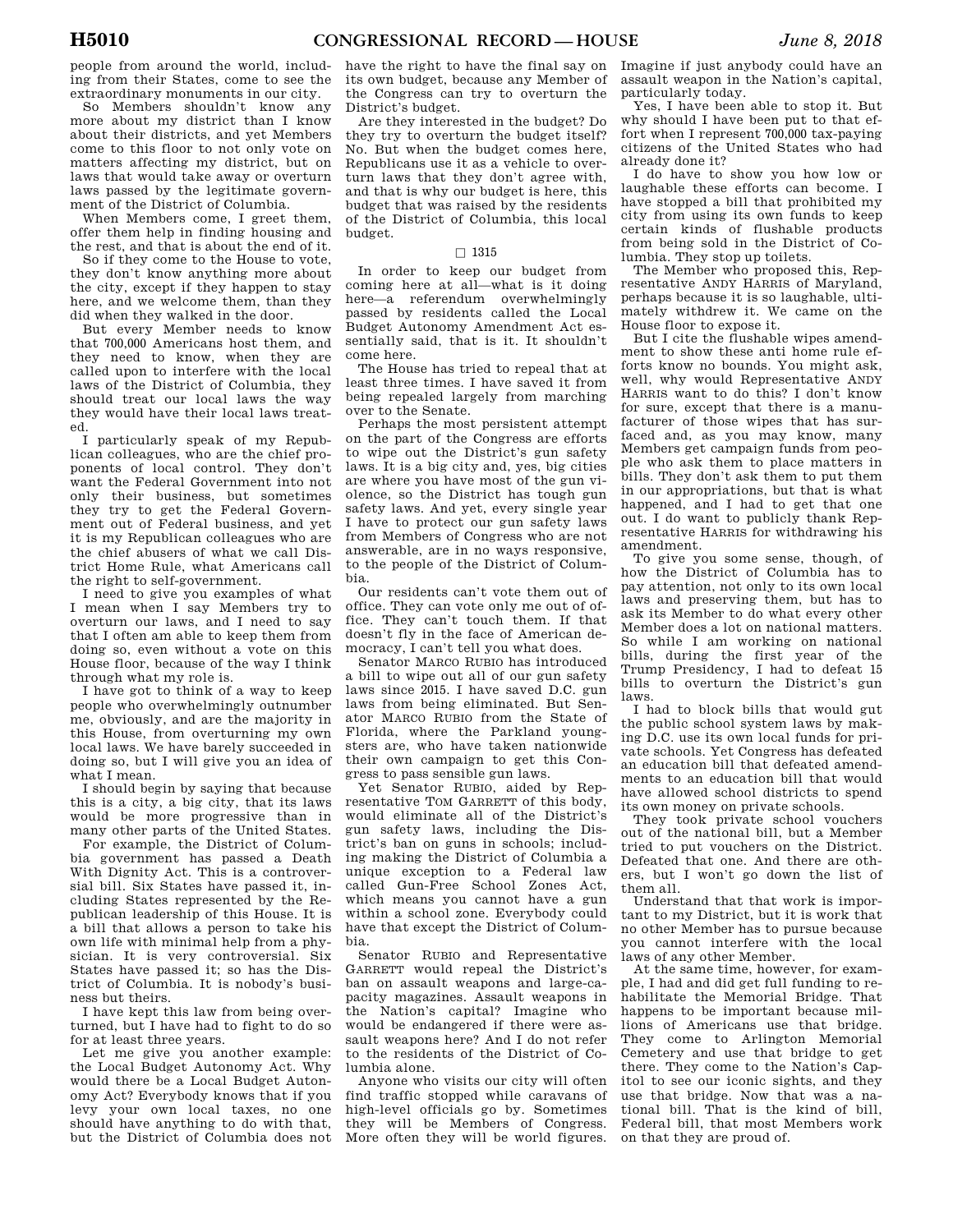I bring it up because that work, which as a Member of Congress I must do for the Nation, as well as my city, is quite apart from protecting the local laws of my city.

Let's take the affordable healthcare act. Virginia has just signed on, belatedly, to the affordable healthcare act. I am in the national fight with most Members, certainly on my side of the aisle, to maintain that law. And we have maintained that law. In spite of President Trump's attempt to overturn it. In spite of more than 40 attempts by my Republican colleagues to overturn it.

D.C. needed it, because with the ACA, 96 percent of D.C. residents are now covered by healthcare. That means virtually everybody. But in that effort I am in league with other Members on a national law. That is what I should be paying attention to, first and foremost.

Another example of a national law which is important to the Nation and to me is passage of the Dream Act, to protect these children who were brought to the United States as infants or small children by their parents, who know no other country, and now face deportation because technically they, of course, are not citizens; even though they don't know El Salvador or Mexico or any other of the countries from which they would have come.

Of the 800,000 Dreamers, 800 of them are in the District of Columbia, so I am like many Members who come to the floor on that issue. But that is a national bill. That is what I am supposed to do in the Congress.

In our city, if somehow we could not save the Dreamers, that would be \$50 million annually gone from our economy; that is how productive they are. I have had a town meeting with them. These are the most impressive young people I have ever seen speak to our residents.

Mr. Speaker, could I ask how much time I have remaining.

The SPEAKER pro tempore (Mr. BACON). The gentlewoman from the District of Columbia has 27 minutes remaining.

Ms. NORTON. After you have heard all of these abuses of American democracy, you may have some understanding why I believe that the District of Columbia should become a State, and why statehood is the only remedy for the abuses that I have described.

But, do not think that there are no Republicans who understand some of the issues I have described. I regret that my good friend, a conservative Republican, Representative DARRELL ISSA—and I say I regret, because I don't think that every Republican should be put in the same category.

I cite Rep. DARRELL ISSA, because he was chair of a committee on which I serve, and decided to have a hearing on our local jurisdiction. He asked the Mayor to come, the chair of the City Council, and those who handle the budget. He listened and he indicated

his surprise to know that the District's financial condition and reserves and its growth as a local economy, were among the best in the Nation.

After that hearing, learning, for example, that our budget was the envy of the States, Representative ISSA himself endorsed budget autonomy and worked tirelessly with me and with local officials, as well as Republican interest groups, to try to secure at least the autonomy over our budget; at least over our budget. These are what we call the components of statehood.

So even if my Republican friends are not for statehood, there is no reason not to be or to stand against the elements of statehood. And we certainly may well get those before we get statehood itself.

For example, clemency. The President has the authority of clemency over the District of Columbia. Well, he doesn't know a thing about the District and, as a result, when clemency comes out, normally the District inmates are not even included. That is a classic matter for local governments.

Yes, budget autonomy is one of them. Even the District's local laws have to come here and sit for 60 days, 30 days, or for criminal laws, 60 days, to see if anybody wants to overturn these laws. This is a remnant of more than 200 years ago, when the District had no home rule, as we called it, or self-government.

Of course the Congress doesn't choose to use that section, so they could get rid of this legislative autonomy because they reserve their energy for the budget. With a budget here, they use that as the vehicle to overturn the District's laws.

#### $\Box$  1330

What I think most Members of Congress do not know is that the District's local economy is one of the strongest in the Nation, and let me prove that.

It has got a \$12.5 billion budget. That is larger than the budget of 12 States. My district has a \$1.75 billion surplus. That kind of surplus, that large surplus, almost \$2 billion, is the envy of the States.

My district has a per capita income higher than that of any State, higher than that of California, of Massachusetts, of New York. That is one of the reasons why the people I represent pay the highest taxes per capita in the United States.

The total income of the residents of the District of Columbia is higher than the income of seven States. Its consumption, given its income expenditures, is higher than those of any State. And, of course, what we are seeing is a city that is flourishing. Its population growth rate is the highest since the 2010 Census. In fact, the District now has a larger population, as I indicated, than two other States that have representation to vote on this House floor.

DC would only qualify for one vote, and Vermont and Wyoming, have two

Senators as well—even with fewer residents than the number who live in the Nation's Capital.

One way to understand why the residents of the District of Columbia resent being treated as second-class citizens is to understand its highest tax rate, Federal tax rate—the highest in the Nation—amounts to \$12,000 per resident, more per capita than any residents of any States. Yet no matter what the bill, no matter how impacted the District is, I will not vote on that bill.

What hurts more than the failure to allow the District to vote on most bills is the failure to allow the District to vote on bills to go to war. The residents of this city have fought and died in every war, including the war that created the United States of America.

Please remember the slogan that the Framers and the residents threw up to win their freedom. It wasn't, ''Freedom in the large.'' It was, ''No taxation without representation.''

We ask for statehood based on the original understanding of the Founders of our Nation who were willing and, indeed, did go to war for the principle of no taxation without representation. Well, the people I represent have gone to war without a vote to go to war and without a vote upon returning from war.

The sacrifices should be clear to see. World War I—and here we are talking about casualties—more than three States. World War II, more casualties from the District of Columbia than four States. And then it only goes up. The Korean war had more casualties than eight States. And, of course, the Vietnam war had more casualties than 10 States.

That ought to be reason enough for the District of Columbia to be made the 51st State. More important than paying the highest Federal taxes per capita, more important than being excluded from a vote on the floor of the Senate, it is the sacrifices our residents have made for their country that speak loudest, most prophetically, about the right of residents to be treated equally.

May I inquire of the time remaining, please.

The SPEAKER pro tempore. The gentlewoman has  $15\frac{1}{2}$  minutes remaining.

Ms. NORTON. Mr. Speaker, it is not as if the Congress of the United States has never understood the injustices before you. The reason I come to the House floor today is because there is turnover in the House all the time and many Members have never heard this until now.

And why not? Because you don't listen to what happens to somebody else's district. You are too busy dealing with your own district.

That is how we like it, and that is how we would like to make it for every Member of the House.

Yes, almost 45 years ago, the House understood the injustice of what was then the case. The District had no self-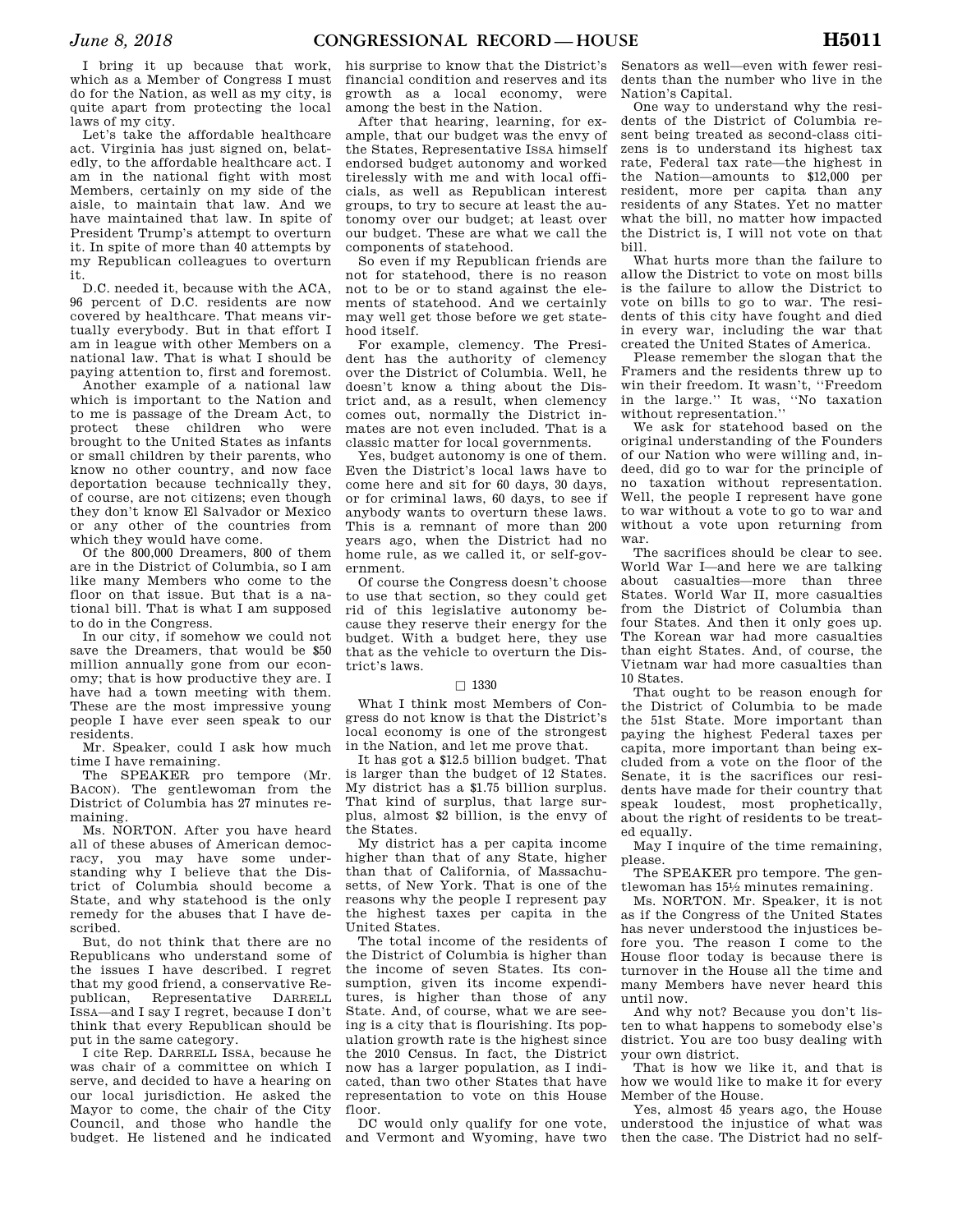government. It intermittently had some self-government in the 19th century—and may I add, that the height of that self-government was about the same as the District has now: a Delegate Member of the House and the right to local government.

And who gave them that? It was the post-Civil War Congress, which was a Republican Congress.

The Republicans lost their way, and they are chiefly responsible now for the District's not having what their own party understood should happen after the Civil War. They had fought a Civil War for democracy for everyone, and they, indeed, began the home rule process that was lost after Reconstruction and renewed again almost 45 years ago with the 1974 Home Rule Act.

Here again in the 20th it wasn't the Democrats who were solely responsible. Yes, it was a Democratic Congress, but it was a Republican President, President Richard Nixon. He said, in signing the Home Rule Act: ''As a longtime supporter of self-government for the District of Columbia, I am pleased to sign into law a measure which is of historic significance for the citizens of our Nation's Capital.''

Remember, this is President Nixon talking, saying: ''I first voted for home rule as a Member of the House of Representatives in 1948, and I have endorsed the enactment of home rule legislation during both my terms as President.''

Then he went on to say: ''. . . it is particularly appropriate to assure those persons who live in our Capital City rights and privileges which have long been enjoyed by most of their countrymen.''

That was a Republican President and a Democratic House acting in a bipartisan way to give the District self-government, a self-government which it has handled better than most of the State and city governments since.

And that is not the only example of Republicans working with us to do what almost surely will take some bipartisanship. Representative Tom Davis of Virginia worked with me on a bill that, in fact, got a vote in both houses and, indeed, we would now have in the District, a House vote if that bill had passed.

I was in the minority. Representative Tom Davis was in the majority as a Republican. I regret that he has resigned from Congress to go on to higher and better things, as he saw it. He worked with me and had hearings. What he discovered was that the State of Utah, a very Republican State, had missed getting a vote it thought due that State, and Representative Davis discussed with me the possibility of pairing the District of Columbia with Utah—one Democratic vote and one Republican vote—and nobody would gain if the District got a House vote.

Now, Representative Tom Davis was not for statehood, but he did not believe that we would call it the people's House without giving the residents of

the District of Columbia a vote in that House.

The Governor of Utah came to testify for it. The Republican Members from the House and the Senate voted for it. It was a one-to-one, and it was perhaps the best chance for voting rights, certainly, that we have had since the creation of the Republic.

Well, if we got that kind of bipartisan support for at least the House vote, why doesn't the District of Columbia have a vote on the House floor as I speak? The answer is that the National Rifle Association succeeded in getting a Member to attach to the bill, in the House, an amendment that, in exchange for the House vote, the District would have had to give up all of its gun safety laws.

I have just indicated to you the kinds of sacrifice that would have meant. The assault weapons ban would be gone, just to name, perhaps, the worst of them. That is an offer we had to refuse, and it is the closest we have come to equal rights as a Federal district.

But it is not the closest we will ever come. We will give priority during the next Congress to budget autonomy, autonomy over our own budget; legislative autonomy, to keep our legislation from having to come to this floor.

A local prosecutor—the DA who everyone associates with your local jurisdiction is not who enforces criminal law in the District of Columbia. It is the U.S. attorney for the District of Columbia who does both local law, local criminal law, and, of course, Federal law.

Mayoral control over the National Guard; your Governor can call out your National Guard because only he knows the ins and outs of safety when there are issues affecting the National Guard. The National Guard is usually used for things that are local in nature, such as hurricanes and flooding.

#### $\Box$  1345

The President knows almost nothing about that or about the authority to grant clemency, as I mentioned earlier in these remarks. Also, of course, control over the appointment of local judges and the operations of the local courts. Yes, D.C. courts are title I courts. What that means is that these judges who handle only local matters local criminal and civil matters—are appointed by the President of the United States and have to stand in line to get approved by the Senate of the United States.

I have simply summarized some of the hardships of not being treated as an equal jurisdiction under the Constitution of the United States and some of the benefits of citizenship that the District would obtain if such equality were indeed granted.

It is true that the District has never achieved this equality, but I do not fret that it is out of hand. When the next Congress resumes, I have indicated any number of things I will pursue. In addi-

tion, if my party controls this Chamber, I will ask for a vote on the House floor. I will ask for that vote, even though I am not certain by any means that that vote would result in statehood. I will ask for that vote, because I want to put it to this body exactly what it means not to have the same rights they have.

When my party controlled this House, I did not get statehood, but I was able to get what is called the vote in the Committee of the Whole. That is a vote on some business on the House floor.

My Republican friends actually sued the House for allowing the District of Columbia, whose residents are number one per capita in Federal taxes, this vote on the House floor. They went to the Federal District Court, then to the Court of Appeals, but they did not have the gumption to go to the Supreme Court.

So I voted for my District at least on some matters in the Committee of the Whole. And I will seek that vote, even short of statehood.

I represent one of the Nation's oldest cities. I represent 700,000 residents who have overpaid their dues—have overpaid them in war, have overpaid them in taxes. We are overdue as we pursue democracy for other people around the world in assuring that there is democracy for everyone in our own country. We should begin with the residents of our own proud Nation's capital.

I ask the House to think deeply about what lies in your hands, and that is not only the ability, but the obligation to make the 700,000 residents of the District of Columbia whole by making the District of Columbia the 51st State of the United States of America.

Mr. Speaker, I yield back the balance of my time.

CONTINUATION OF THE NATIONAL EMERGENCY WITH RESPECT TO THE ACTIONS AND POLICIES OF CERTAIN MEMBERS OF THE GOV-ERNMENT OF BELARUS AND OTHER PERSONS TO UNDERMINE DEMOCRATIC PROCESSES OR IN-STITUTIONS OF BELARUS—MES-SAGE FROM THE PRESIDENT OF THE UNITED STATES (H. DOC. NO. 115–131)

The SPEAKER pro tempore laid before the House the following message from the President of the United States; which was read and, together with the accompanying papers, referred to the Committee on Foreign Affairs and ordered to be printed:

#### *To the Congress of the United States:*

Section 202(d) of the National Emergencies Act (50 U.S.C. 1622(d)) provides for the automatic termination of a national emergency unless, within 90 days before the anniversary date of its declaration, the President publishes in the *Federal Register* and transmits to the Congress a notice stating that the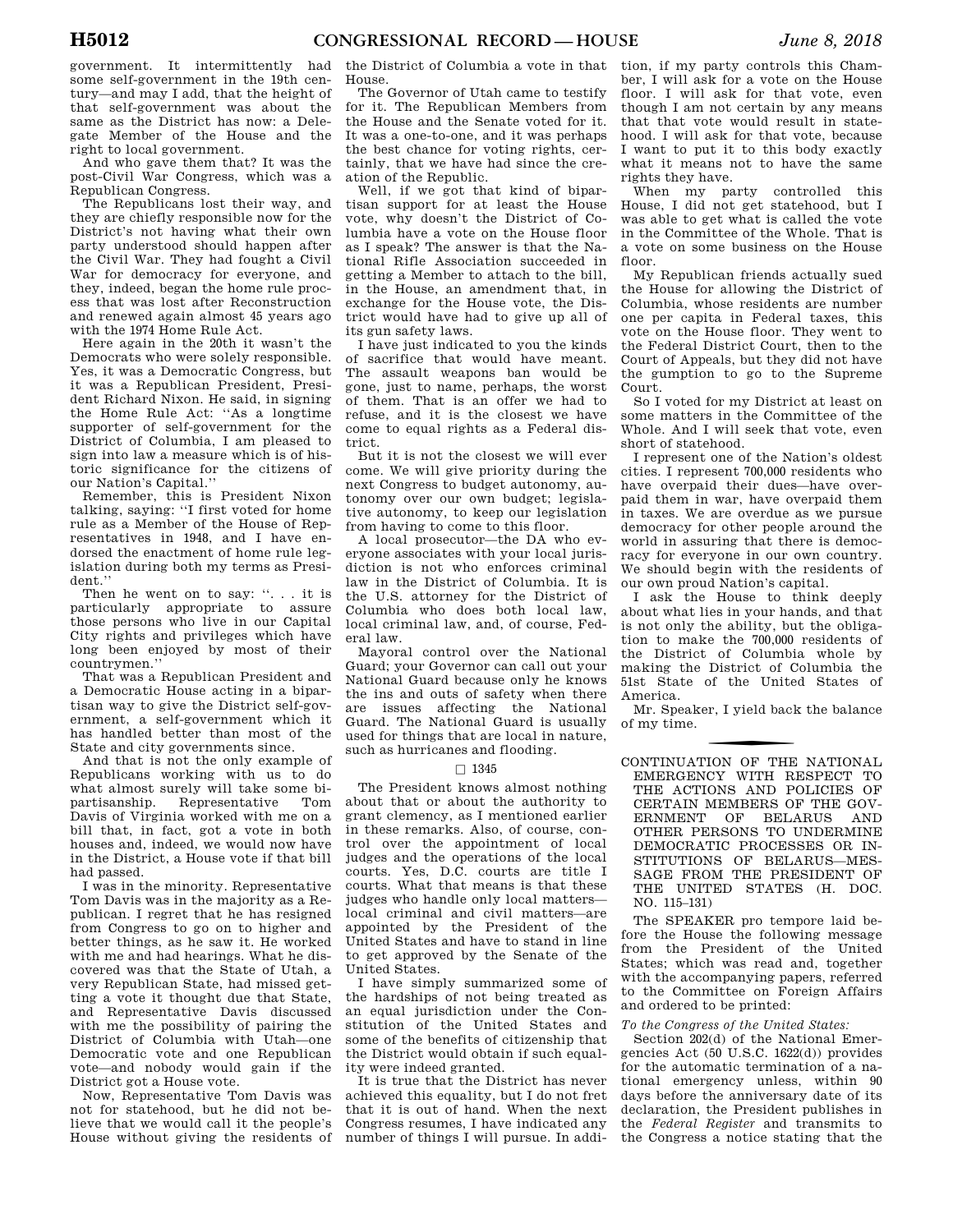emergency is to continue in effect beyond the anniversary date. In accordance with this provision, I have sent to the *Federal Register* for publication the enclosed notice stating that the national emergency with respect to the actions and policies of certain members of the Government of Belarus and other persons to undermine democratic processes or institutions of Belarus that was declared in Executive Order 13405 of June 16, 2006, is to continue in effect beyond June 16, 2018.

The actions and policies of certain members of the Government of Belarus and other persons to undermine Belarus's democratic processes or institutions, to commit human rights abuses related to political repression, and to engage in public corruption continue to pose an unusual and extraordinary threat to the national security and foreign policy of the United States. For this reason, I have determined that it is necessary to continue the national emergency declared in Executive Order 13405 with respect to Belarus.

DONALD J. TRUMP. THE WHITE HOUSE, *June 8, 2018.* 

# f IMMIGRATION

The SPEAKER pro tempore. Under the Speaker's announced policy of January 3, 2017, the Chair recognizes the gentleman from Iowa (Mr. KING) for 30 minutes.

Mr. KING of Iowa. Mr. Speaker, it is a privilege to address you here on the floor of the United States House of Representatives.

I would say, first of all, I want to compliment the gentleman on the selection of his tie—the nice Washington Capitals red tie that he has on. Everybody behind me who is dressed in red and up there dressed in red, Mr. Speaker, has to be celebrating the jinx being broken and the Washington Capitals winning the Stanley Cup last night. The streets were full of people celebrating.

By the way, it was fairly calm, considering the exhilaration that drove all of that. A few people came here a little tired today, but with a big smile on their face. So a lot of happy, tired people in Washington, D.C. My congratulations goes out to them.

I came here today speak about a topic that has been essentially consuming a lot of our time here in these debates, Mr. Speaker, and that is this topic of immigration.

We had a 2-hour conference on Thursday morning from 9 a.m. to 11 a.m.—it may have gone after that a little ways—to try to reach a resolution. It seems as though we got about the same kind of conclusion with our effort to reach a resolution as they did in the United States Senate when they debated on the floor of the Senate for 4 days on immigration issues, trying to get a consensus to bring any single bill out of the Senate that could get enough votes to pass. They fell short and nothing passed. That was Feb-

ruary. I think some people have a sense of a consensus from the meeting yesterday, but I do not believe that we have anything that gets to 218 votes.

So, generally, Mr. Speaker, the conservatives and Republicans would agree with four of the five pillars that President Trump has laid out. I don't know if I will get them exactly right, but one is to build the wall. Another one is to secure the border. Another one is to end chain migration. Another one is to establish merit-based immigration, instead of having it be the chain migration that we have experienced.

I recall witnesses before the Immigration Committee years ago who testified that between 7 and 11 percent of our legal immigration in America—the legal immigration in America—only between 7 and 11 percent is based upon anything that we have control over, which presumably would be merit.

The balance of the legal immigration, then, is really not in the control of the American people or in the control of the United States Congress. It is in the control of the people who are, I will say, utilizing the current policy that we have, that we can't find the consensus to reverse. And those who are coming in the country sometimes by hook, by crook, and shenanigan, and sometimes just simply exploiting the laws that we have.

So it has always been very simple for me, Mr. Speaker; that is, we need to secure the border. Without a border you don't have a nation. Any sovereign nation has to secure its borders and has to control those borders. That goes for any sovereign nation all over the world, including the Vatican.

I look at that big, 30-foot-tall wall around the Vatican and understand that they don't have an open borders policy there. Neither do other countries around the world, except for the United States of America, who, under the 8 of years of Barack Obama, watched the rule of law be so eroded that it has clouded the minds of a lot of Republicans here in the House of Representatives.

There was a question asked yesterday that I wrote down here that I think is really important to contemplate. I hadn't put it in those kind of words before, although I had thought about it and I actually did research on it. And the question is this: I'll put it this way—this discussion, by the way, on immigration, the sticking point is about DACA, Deferred Action For Childhood Arrivals.

So the question that was posed was this: We stopped the entire political world for these people, DACA recipients. So the question was posed: Who are they? Who are they?

We hear continually they are valedictorians or they came across the border on their mother's arm when they were 3 years old. They know no country but this one. They only speak one language: English. They don't have a memory of any other country. They study hard and work hard and get good

grades. Some of them even say that they are as fine a group of people as we can select out of American citizens.

So I began asking some of those questions of our bureaucracy. I had actually begun asking those questions as far back as last September and intensified the request in January and focused on it very hard.

With a lot of work to try to get to the bottom of it, I found out a number of things about who are the DACA recipients. First, I want to characterize, just a little bit, about how we got here.

Barack Obama made DACA, the Deferred Action for Childhood Arrivals, made it his tool for an unconstitutional amnesty. We should not forget, Barack Obama, on at least 22 different locations and times, said on videotape that he didn't have the constitutional authority to create this DACA policy.

He said at a school here in Washington, D.C., not that long ago, before he left office, before he implemented the DACA policy, he said: You are smart students here; you understand this. He said: I can't write the laws. Congress writes laws. The President and the executive branch carry out those laws, execute those laws, and the court interprets the laws. So it is up to Congress to change the policy.

But just a couple of months after that statement, President Obama implemented by executive edict a DACA policy that no thinking constitutionalist can really take the position that it is anything other than utterly, blatantly, and self-confessed by Barack Obama unconstitutional.

Yet, we have had a couple of Federal Judges who say that President Trump, who was elected to end the DACA policy—and we all expected that January 20, 2017, at noon, when President Trump took his oath of office, he would have already had the order ready to go that would have ended the DACA policy and stopped any new permits from being issued and stopped any renewals of existing permits, and perhaps even cancel the existing ones that were there, but that didn't happen.

Five to six weeks later, Mr. Speaker, we learned that the Trump administration was still issuing new DACA permits in just as unconstitutional a fashion as Barack Obama was. He just wasn't the author of it. He wasn't the creator of it. President Trump wasn't the creator of it. He was the continuer of the unconstitutional DACA policy created and established by Barack Obama.

So there were extensions, renewals of existing, and there were creations and new permits handed out for DACA. We all knew it was unconstitutional.

Then, as we went along, I want to really thank a number of States, but in particular, Texas, who put together a lawsuit, to file a lawsuit, on the unconstitutional policy of DACA, which is costing Texas taxpayers money and opportunity and every other State in the Union, as far as I know, money and opportunity.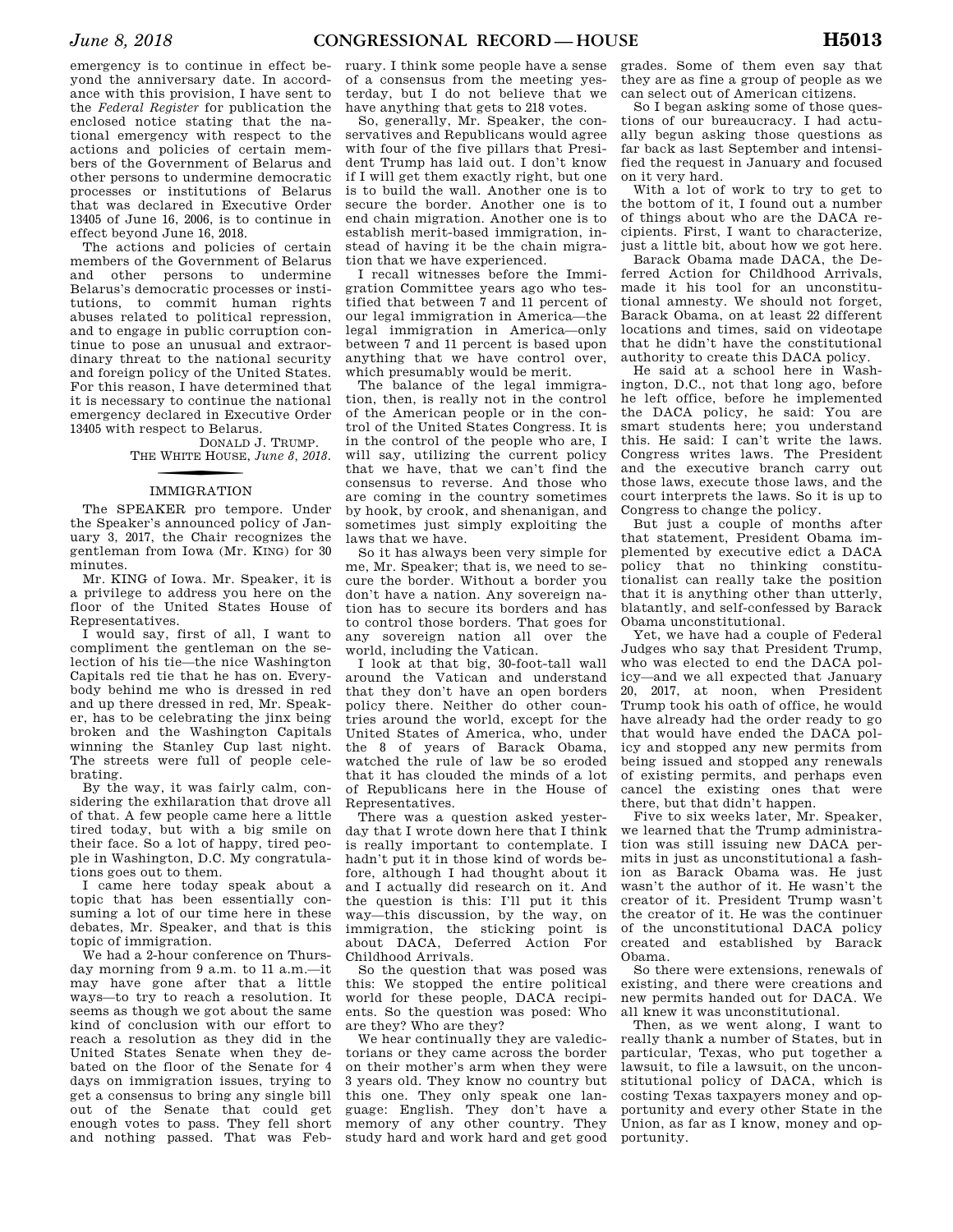Ken Paxton, the Attorney General of Texas, prepared a lawsuit that he had, I believe the number were 12 states that agreed to join with that suit, and they were prepared to file that suit last September 5, was the date.

Yet, they negotiated with the White House. So, President Trump agreed to end the DACA policy. He took this action last September 5. Part of that negotiation was so that the lawsuit would not be filed by Texas and other states. Because clearly, they would prevail. DACA is unconstitutional.

President Trump conceded, apparently, that point and ended the DACA policy effective in 6 months, which would be the 5th of March this year.

#### $\Box$  1400

Then he challenged Congress to pass legislation that would resolve the DACA issue and resolve the balance of the immigration issues that we have. That deadline, presumably, was March 5.

However, there were a couple of Federal judges who decided that they were legislators, and they came to a decision, an order, that said that President Trump couldn't cancel the DACA policy, that he is compelled to continue it, to issue new permits, and to extend existing permits, for no constitutional reason that I am aware of and no statutory reason that I am aware of, just activist judges who are seeking to legislate from the bench and impose their personal policy preference on the rest of America.

Well, that can't stand, Mr. Speaker. We know that can't stand. It has got to get to the Supreme Court. And the Supreme Court, in nobody's imagination, is going to come down with a decision that says that a preceding President can implement a blatantly and clearly and, I said, self-confessedly—that is a word, I hope, ''self-confessedly''—illegal policy, unconstitutional policy.

Barack Obama established that policy.

No Supreme Court is going to say: And by the way, every succeeding President has to accept the executive actions of his predecessor no matter how unconstitutional they are; that he can't end, by executive action, something that was unconstitutionally implemented by the executive action of his predecessor, Barack Obama.

But that is the decision that we have right now before the courts. Thankfully, Attorney General Ken Paxton of Texas ramped this back up again, and they are going back to court now. This goes before Judge Hanen, who has been a stellar constitutionalist, an originalist, and a textualist.

I appreciate the work he has done in the past. I can't speak to his decision coming up on this, except this, that we have the rule of law sitting here hanging in the balance. That is what has been pushed into the middle of the table. That is the bet, the rule of law, up or down.

And if the court is allowed to resolve this issue, whether it is before Judge Hanen's circuit court or whether it goes on to the Supreme Court, which I expect it would, the Supreme Court will come down with a decision that allows and recognizes that the Chief Executive Officer of the United States of America—right now, President Donald Trump—has the authority to reverse any executive action of any of his predecessors.

That is how our Constitution is structured. And if it is any other way, if a President can, by executive action, visit a horrible policy on the American people and we don't have a way to undo that, our Founding Fathers didn't serve us up a document like that. They gave us a document with checks and balances and the authorities to be set up in a proportional way.

So DACA, if it is allowed to continue through the litigation process, will be thrown out by the Supreme Court. Let's let that happen. Let's find out. I am willing to take a Supreme Court decision on this, because if it goes the other way, our Republic is essentially lost anyway.

So who are these people? Who are they?

Well, Barack Obama made this a tool for his unconstitutional method of getting people, I will say, quasi-legalized. When that happened, specifics went out the window. When you read through these documents—and I have finally gotten my hands on the documents, Mr. Speaker. Each one of the applications is a 7-page application.

Altogether, there are about 2 million applications. Roughly half of them are renewals. That means there are 14 million pieces of paper, a lot of them filled out by hand, in fact, most of them filled out by hand. They only went electronic in 2015, I believe November 1 of 2015. So it is hard to pull the data out. That is why we had to work so hard to get it.

Some other things that came along that we are learning from reading through the press:

We are finding more and more DACA recipients who are MS–13. We shouldn't be surprised at that. A lot of them came in as unaccompanied alien minors. Then they get recruited into gangs, or they came in as a member of a gang.

They weren't all 3-year-old girls brought across the Rio Grande River by their mother. A whole lot of them were unaccompanied alien minors. And some of them who were accompanied went right into the highest gang areas in the country, MS–13 gang areas.

There is a large percentage of them who are also prime gang-age recruitment. Out of 817,000 DACA recipients, that universe who are currently under DACA, there are about 135,000 who were prime gang-age recruitment from that 13-, 14-, 15-year-old age.

To remind folks, Mr. Speaker, we had the Drug Enforcement Administration Chief Administrator there, Robert Patterson, before the Judiciary Committee a couple of weeks ago. I asked him a se-

ries of questions. Here is one of the things that he concurred on: 80 percent to 90 percent of the illegal drugs consumed in America come from or through Mexico.

Mr. Speaker, 80 percent to 90 percent of those illegal drugs.

We have had 64,000 Americans die because of drug overdose, primarily opioid abuse, and at least two-thirds of that are illegal opioids.

The physicians are getting this under control, tightening down their prescriptions. They addressed this some time ago.

But the illegal drugs are killing Americans, and those illegal drugs are coming from or through Mexico, 80 percent to 90 percent of them.

It is a matter of note that—I will find this along the way. But over a period of about 3 years, from 2013 until 2016—and that is the first year, 2013 was the first year after the DACA announcement the Mexican poppy fields tripled in acres. They tripled in size.

We wonder why we have a heroin problem and an opioid problem in the United States and where it comes from: from or through Mexico, by the testimony of Robert Patterson.

We also have that the drug crisis is directly related to the growth of MS– 13. That is a statement that was made by Commissioner Geraldine Hart, Commissioner of Suffolk County, Long Island, New York. That is some of the information that is in here.

So who are they? Who are the DACA recipients, Mr. Speaker?

As I dug through the records and finally got my hands on the data, one of the hardest pieces of information I have ever had to work for in this town—and the nature of this town makes you work for information that politically they don't want you to have. Well, I have it now in my hands. And I will say no other Member of Congress has this information, and it has not been shared outside of a very tight circle in my own shop.

Here are some things:

The overall number of DACA recipients, 817,798 is the overall number— 817,798.

I began looking down through those records, and of those who even filled out the form, that they came in too early, that they would be disqualified because they came in too early or they would be disqualified because they came in too late, the initial entry dates disqualify, of the 817,798, 8,964 of them because they didn't fit the parameters of the dates that they had to have come into the United States, some for the first time.

Another 2,100, their records are not available. They just simply don't have those records. If we are going to make sure that they are getting an education and learning English and working and that whole list of meritorious things that you always hear about when people talk about DACA, the least they could do is fill out the form. So there are 2,100 records that are not available.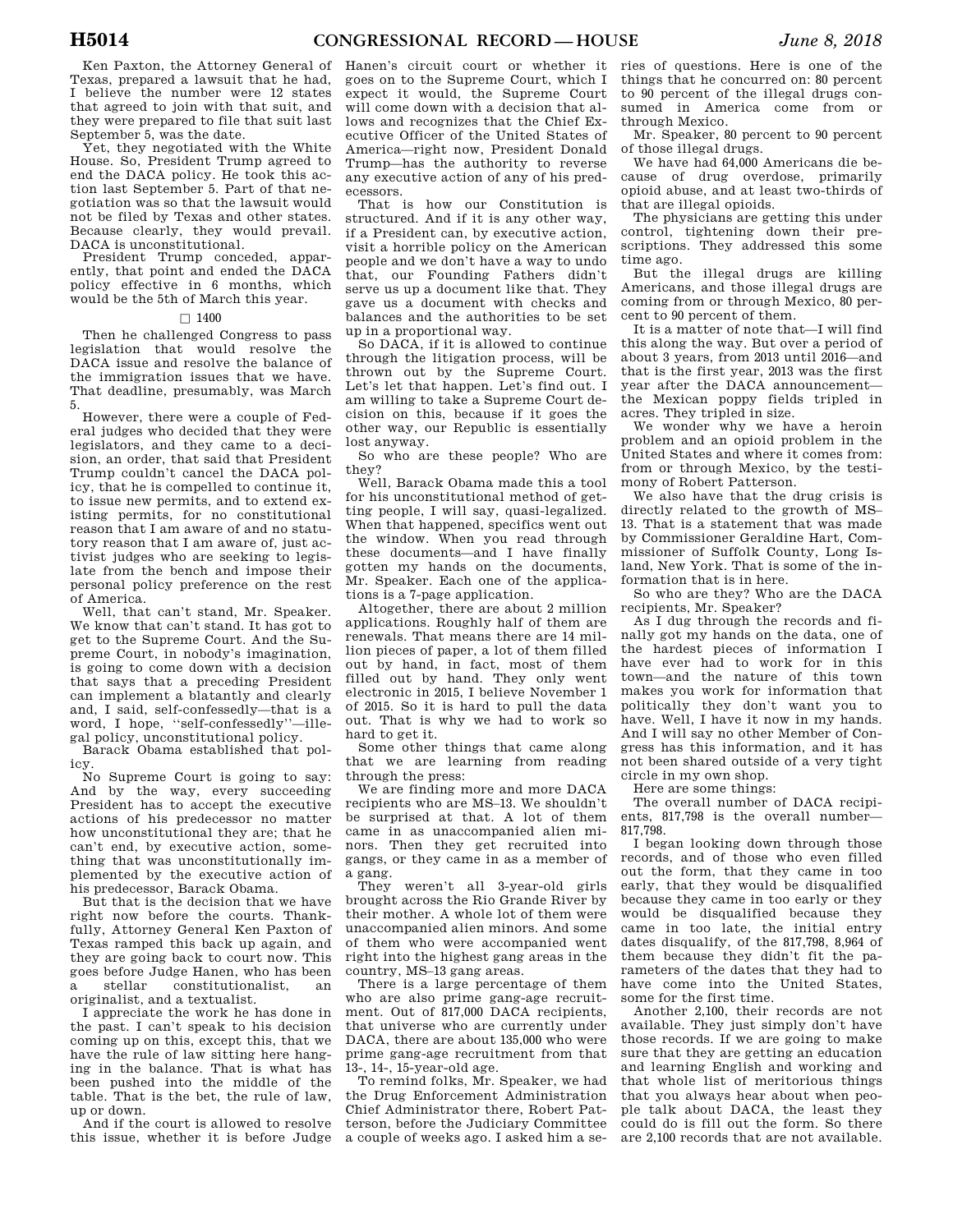Then they transferred the application form into form N–400 about that time in late winter of 2015, early winter of 2016. They transferred it over to form N–400. That is a foundational document that can be transferred into citizenship. So they set up the bookwork to turn them into citizens clear back then.

It always was the unconstitutional, lawless plan of Barack Obama to push this all on us. I will say I thought Republicans were stronger than they seemed to be. He must have had them judged just about right, because he thought he could feed this to us, but he also believed that Hillary Clinton would be the President of the United States.

How many of them traveled out of the United States?

''They are afraid to go back home.'' ''They don't know any other country but this country.'' We have heard this over and over again. But 775 confessed on the form that they had gone back to their home country. That should disqualify them.

Of those who already reported that they were too old to qualify, over age 31 by the closing date, there were 2,464 who were too old to qualify.

And here is the number of those who were prime gang recruitment age: 135,250 of them. But that also includes boys and girls. Of the boys and girls, more boys get recruited, of course, by far, but the girls are being recruited, too. We know how bad that can be.

That is just up to age 16. The legislation that they want to bring to this floor takes it to age 18, and that adds about another 33,000 or 34,000 for each year. So that number, then, would go to 100—let's see. Well, 66,000 to 68,000 more on top of that, so just round that up. It would be 200,000 would be the universe from which MS–13 and other gangs would recruit while they waited for the younger kids to get a little older.

They are growing up in these MS–13 neighborhoods. They are being delivered to MS–13 neighborhoods. We are eroding the culture of the civilization of America with this policy, and everybody is afraid to say who they are. Nobody is even asking the question. They are just saying, ''valedictorian,'' ''3 year-old girls.''

There are a few who are. I found them in this data, too. Actually, they are a little better represented than I expected they would be, but that is only my judgment, not the data.

On education: They are supposed to be getting an education. Here is what I found out from looking at the education: no data available.

We are out of this universe of 817,798, Mr. Speaker. Out of that universe, there were 564,103 where there was no data available at all in their application on education.

Were they going to school or weren't they? Did they have an education of any kind? Where did it take them to? Was it sixth grade? third grade? 11th grade? No data available.

That is 68.9 percent of the DACA recipients we don't have even a record that they ever went to school.

I have to believe a good number of them went to school but not long enough, apparently, to write that down on this form. And most of them had help filling out the applications. That is those where the records were not available.

Then they have this mushy question in there that is designed—this whole thing is designed to grant amnesty, so the questions are asked in such a way, when you read through there, that it was never designed to understand and get an honest reporting that came out.

Regardless, those who have no diploma and may or may not be in school, that is another 179,719, or 21.9 percent. They say, well, they don't have a degree, they don't have a diploma, they may or may not be in school, by the way the question was asked.

In any case, if you add together those with no data available and those with no verification of any kind of educational experience, that comes to 90.8 percent of all of the DACA recipients without a validation of their education. Of those who attest that they qualify—now, remember, there is no verification here. All the stuff on this 7-page document they attest to, but the verification is almost nonexistent, although there is a little bit. Of those who attest they are qualified by education, that is 9.2 percent is all.

So I found myself adding up these things and seeing what is the worstcase scenario.

Oh, the best-case scenario is believe everything and expect that there is an excuse for 564,000 not even putting out a number on the form.

So I began to add this up. I think I left some things out, though, Mr. Speaker. I will start this way.

Of 817,798, you would subtract from that the 564,103 that they had no data on for education at all, because they would have been disqualified by the requirements of the program.

The second group, you can't tell whether they went to school or not. That is 179,719. Subtract that. They are disqualified, also, because you can't tell.

Oh, here is a really interesting one. Of those who confessed to being criminals, 66 percent of those who self-reported that they are criminals, they received their DACA permit. Two-thirds of those who said ''I am a criminal'' got their DACA permit anyway.

Those are the initial applications. Then, once their status was up for renewal, of the group who said they that was a much bigger group then, those up for renewal. 31,854 of them were granted. The 94 percent of the roughly 33,000 or so altogether, 94 percent of them got renewed even though they said, ''I am a criminal.''

So we are not really cleaning out the folks that we wouldn't want in this group, and it is getting harder and

harder to find the ones you would want in this group.

Then, of those based upon the data entry I mentioned earlier, 8,964, they would be out, disqualified; 2,100 with no data available, they would be disqualified; And of those who went back home, it disqualifies them, also, because they knew when they came back in that they were violating the law. It wasn't through no fault of their own. That is 775.

#### $\square$  1415

Mr. Speaker, I am sure that you have added this up in your head, as I have run through these numbers, and the conclusion you will have drawn is that, of the 817,798 DACA recipients on record at the time we pulled this data off last month, there was 789,851 of them who would be disqualified on the records because they didn't meet the standards that were put down by Barack Obama that were designed to give amnesty in the first place. That is how bad these records are.

I can't believe these people are these bad, but the records certainly are horrible, and we are here pontificating as if we know what we are doing. Statesmen and women here are deciding: Oh, yeah, I can give amnesty to DACA recipients because it is the humane thing to do. It is the right thing to do for the country. Don't call it amnesty because it hurts my feelings. And, by the way, we need to do this because if we don't give amnesty to DACA recipients, we can't get the money for the wall, and we can't pass the border security, and we can't end chain migration, and we can't pass Kate's Law, and we can't pass Sarah's Law, and we can't end sanctuary cities.

Really? This United States of America, this shining city on a hill, this stellar country that has eclipsed anything that any country has ever done before, we can't restore the essential pillar of American exceptionalism called the rule of law? In fact, Mr. Speaker, when Ronald Reagan spoke of the shining city on a hill, I always thought a little bit differently. I was always inspired by the image that he drew, but America is, instead, a shining city built upon pillars, and those pillars are the pillars of American exceptionalism, and most of them are in the bill of rights.

You have a pillar for freedom of speech, a pillar for freedom of religion, a pillar for freedom of the press, a pillar for freedom of assembly. We have a pillar for Second Amendment rights to keep and bear arms, and then we have a pillar for property rights and one for no double jeopardy and a jury of your peers and the enumerated powers in the Constitution, the framework of the intergenerational contractual guarantee, which is our Constitution, all of that is there.

It leaves out a couple of things in the Constitution. It doesn't point out that this is a Judeo-Christian society with a belief and a moral foundation that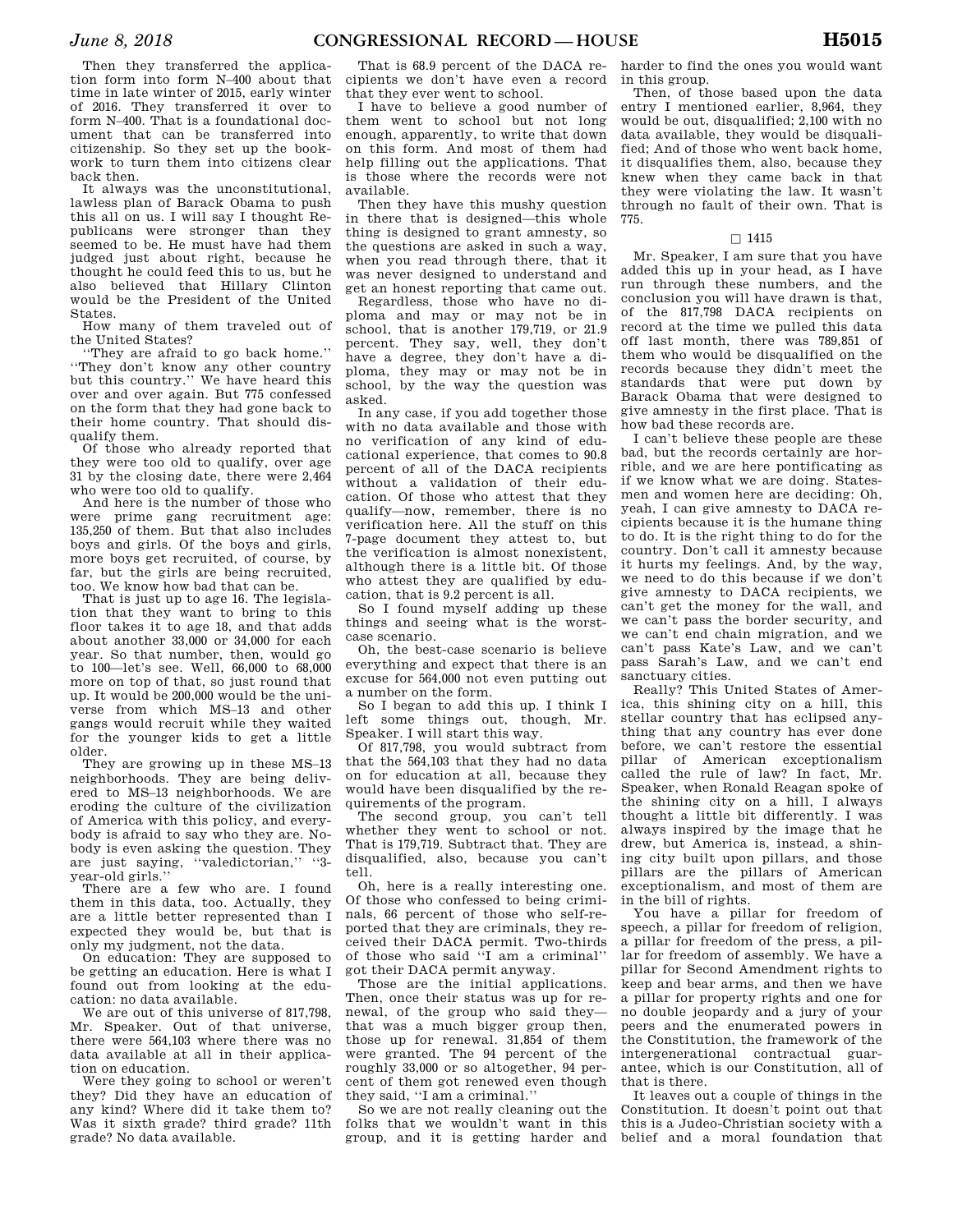guides us in our everyday life and a level of expectations of living up to American standards, that is not there. But it is a pillar of American exceptionalism. It is a pillar of the shining city on the pillars. And free enterprise, capitalism, is another component.

All of these things come together to make America great. You know, you can maybe wound two or three of those pillars, and we would still be a great Nation. But the central pillar—think of these others that I have described all around a circle holding up that city, but the middle, the important one, the central pillar of American exceptionalism is the rule of law. It is sacrosanct to a free people. If we don't live by the rule of law, our country collapses, our other pillars fall, and we fall into the Third World.

And yet, this Congress is in the business right now of negotiating away the rule of law under some myopic belief that if we just reward this group of people for breaking the law, somehow the rest of those folks that are out there in other sympathetic categories are just going to go away and say: Sorry, I guess I missed the boat; I wasn't DACA; I was a parent that brought DACA in; or I got in too early and so I was disqualified; or I got in too late and I was disqualified. These are all illegal entries, by the way. Or I came into America, had a baby with an anchor baby. Now I am a parent of an American. How do we split up families?

You have to draw a line. The only place to draw the line is right down the rule of law, and we cannot be supporting amnesty. To grant amnesty is to pardon immigration lawbreakers and reward them with the objective of their crime.

What nation does that? What thinking nation would do such a thing when we have got so much at stake; and how this multiplies itself throughout the generations?

1986 Ronald Reagan made one mistake. He signed the amnesty act of 1986. We have been paying for that ever since because it created the expectation that there would be other amnesties.

There have been at least six other minor amnesties since then. This is the big one. This is at least as big as Ronald Reagan, and it sets the stage for another 10 to 20 million people rewarded for breaking American law. And what do we tell our children and what will our descendants think if we can't think any more clearly than we appear to be doing right now?

Mr. Speaker, I yield back the balance of my time.

# f ISSUES OF THE DAY

The SPEAKER pro tempore. Under the Speaker's announced policy of January 3, 2017, the Chair recognizes the gentleman from Texas (Mr. GOHMERT) for 30 minutes.

Mr. GOHMERT. Mr. Speaker, just to follow up on what my good friend from

Iowa (Mr. KING) was saying, there is an article here from this week—Hans A. von Spakovsky says: ''Alabama is arguing that by including illegal immigrants in its count of the population, it deprives the State of representation in the U.S. House of Representatives. The key to Alabama's case is the definition of 'persons' who should be counted and thus used in apportionment. This is not an issue the court has addressed before.''

That is interesting.

''Alabama has filed an unprecedented but little-noticed lawsuit against the U.S. Census Bureau. If the State wins, it could have major political ramifications and restore fundamental fairness in political representation in Congress.''

And I might insert parenthetically here, I heard my friend, the delegate from the District of Columbia (Ms. NORTON) was talking about hoping to have a vote, whether it was making D.C. a State or whatnot. But in the little research that I ended up doing after I got here is I have seen the license plate, ''Taxation without representation.'' I thought: Well, you know, of course, that was something that was said during the Revolution, ''Taxation without representation is tyranny.'' Ben Franklin said, if we don't get to elect even one of the members of parliament that put taxes on us, then they should not be able to put taxes on us.

So I am familiar with that situation, but I didn't know, until after I had been here awhile, I find out that territories, like—or any U.S. property that is not part of a State, they do not have a U.S. representative because the Constitution is very clear, very succinct, it says that the representative shall come from the several States.

In the late 1970s, all of the proponents of giving Washington, D.C. a representative, a U.S. representative, they understood there is only one way to do that, and that is to have a constitutional amendment to amend where it says the representative shall come from the several States and include, and the District of Columbia, something like that.

Well, they passed it with a significant percentage in the House and the Senate that allowed it to go forward as a constitutional amendment, but they never got—in the late 1970s, they never got the requisite number of States because I guess, from the State standpoint, they are thinking: Well, if we ratify this as a constitutional amendment, it slightly, but still does, dilute a little bit of our power in the House of Representatives. So it didn't get the requisite number of States.

But, again, after I was here, I was talking to a friend from Puerto Rico, and I said: I know there have been votes in the past about whether Puerto Ricans want to be a State or not. Why has that not passed previously? This is several years ago.

And he said: Well, there are people that kind of like the current situation

in Puerto Rico. It is the same as in Guam or the Mariana Islands or the U.S. Virgin Islands—all the areas that are not States, they are territories because in those, as in Puerto Rico, because they do not elect a full voting representative into the U.S. House or Senate, then the Founders, up through the current time, have said it is not fair. Just like Ben Franklin said, it is not fair to make them pay Federal income tax, Federal tax, if they don't elect a full voting representative.

So there is no U.S. territory, no non-State U.S. property that has to pay Federal income tax if they are not a State that elects a representative, except for the District of Columbia.

And once I realized that, I went: Well, it may not seem to people to be a Republican issue, but that really is not fair for the District of Columbia, because the people in the District of Columbia pay Federal income tax.

So if we are really going to be consistent, we are really going to be fair to the people of the District of Columbia, there is only one thing to do: Either make them a State, which a form of that was tried in the 1970s and it didn't work, or the other—actually there are three things. The other is to make the law as it is for every other non-State, that the residents of that non-State do not pay Federal income tax.

So I filed that bill in a number of the Congresses, including this one. It was very basic, you know—residents of Washington, District of Columbia, will not pay Federal income tax, just like all the other territories. And I have been intrigued that I have not gotten support from Democrats, including the delegate from the District of Columbia.

I understand, you know, folks like my colleague want to have a full voting U.S. representative. Fine. But why not let your constituents at least be treated like every other resident U.S. citizen of a non-State. Don't make them pay income tax until you get what you want. Maybe some day you'll get it, but until you do, why don't you join forces with me and just say: We want to pass this law; we are going to be fair to the residents of Washington, D.C. just like we are to all the other non-States that are U.S. territories; we are going to say you don't pay Federal income tax.

But I have been amazed that I am still not getting support from the other side of the aisle, just to be fair, until they—I am not in favor of making the District of Columbia a State. I like what the Founders did, with that one exception, they should not have to pay tax since they don't elect a full voting representative.

So, anyway, I am hoping that at some point at least one or more of my Democratic friends will join forces with me and maybe we can push that issue to the floor so we can treat the residents of the District of Columbia fairly. But until the person representing the people here in the District of Columbia disagree, then it is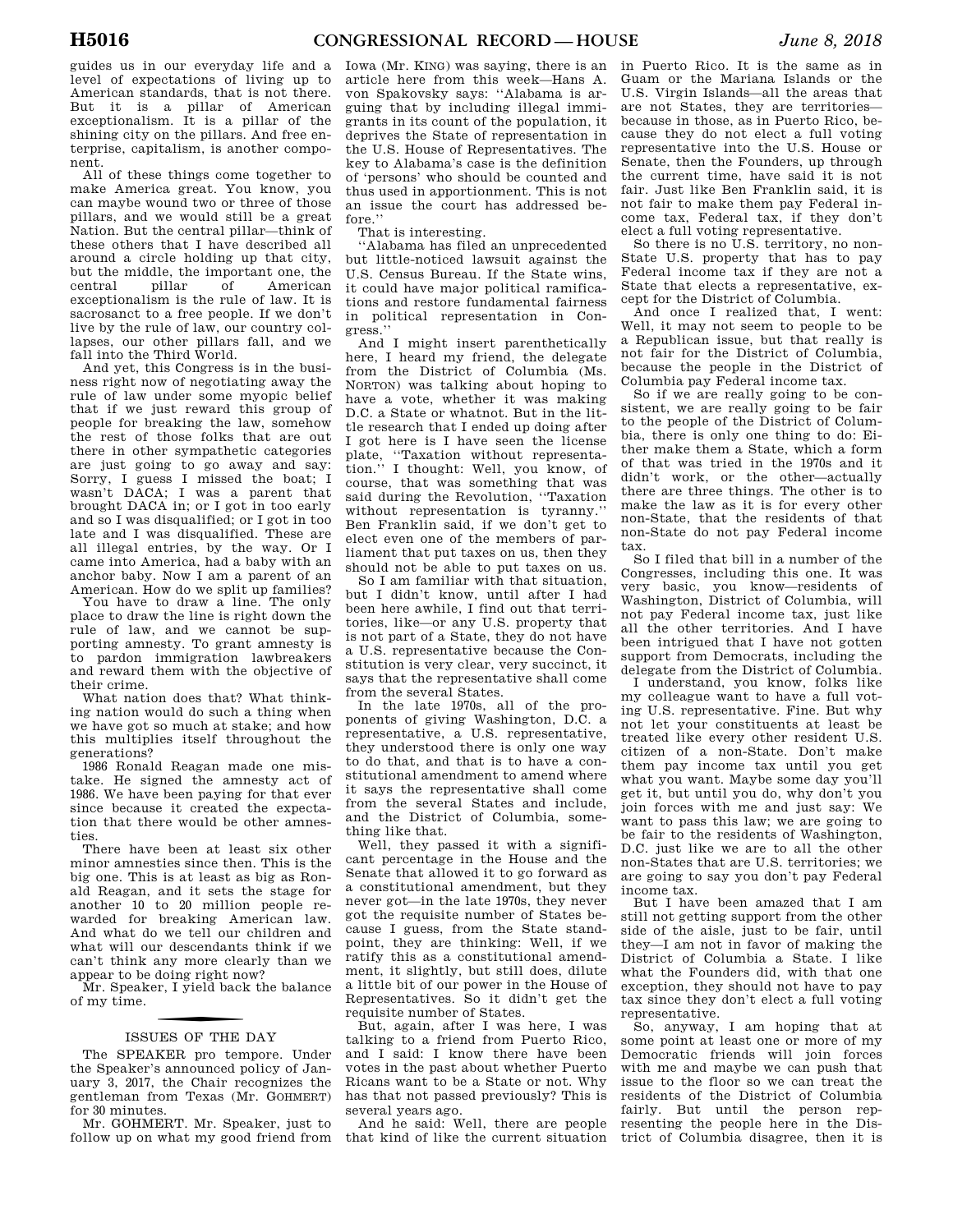doubtful the Speaker would ever bring my bill to the floor so we could treat them fairly.

Now, there is one other way that that could be handled, and I did file this bill some Congresses back, but it had even less support, so I didn't bother to file it again. So one way to be fair to the residents of the District of Columbia would be to say: No Federal income tax, since you don't elect a full voting representative.

The other would be to do what was done in the late 1840s when there were major complaints from residents of the District of Columbia. They were part of the 10-mile-by-10-mile square District of Columbia, but were on the western side of the Potomac River. They were protesting. They were upset. Look, you are not using any of our land as Federal land, so why don't you just cede the land west of the Potomac back to Virginia and then we can participate in the election of not only representatives, but also two Senators? We will get to participate in that since you are not using the land.

#### $\Box$  1430

Well, of course, nowadays, the Federal Government is using a lot of that land. You have not only Reagan National Airport, you have Arlington National Cemetery, the Pentagon, and so many other things across the river.

But back in the late 1840s, that was ceded back to Virginia. That is why when people look at a map of the District of Columbia, it is no longer a 10 mile-by-10-mile square. It is uneven on the west side because it follows the Potomac, going back to that ceding of land back to Virginia.

So I have filed a bill before, and I am not planning on filing it again because it just didn't get any real support at all. But we drew a line with a metes and bounds description around all of the nonresident Federal buildings in the District of Columbia. We keep those as Federal enclaves, and then cede all of the other land east of the Potomac back to Maryland.

I remember my friend from the District of Columbia, across the aisle, asking me one time on this floor, when I was talking about this bill: But what if Maryland didn't want to take this land back?

And I looked at my friend, Mr. HOYER from Maryland, and I said—I am sure that our friend here, Mr. HOYER, would say—any State would be thoroughly pleased to have you and your constituents as residents of their State. I didn't get an ''amen'' or ''sure, of course'' from Mr. HOYER, but I am sure, deep in his heart, he felt that way. But, like I said, I never got any real support for that.

So I am hoping, at some point, my friend from the District of Columbia will join me and say: Okay, at least until—and even if it doesn't happen—at least until it did happen, the residents of the District of Columbia should be treated fairly, like we do those from

any other non-State, and don't pay income tax.

I appreciate bringing those issues back up again. It is an easy solution. And I just feel like if we had a bipartisan effort to pass that, then we could get that done on behalf of the residents of Washington, District of Columbia.

But, anyway, back to this article from the Heritage Foundation, June 5, talking about the lawsuit about counting illegal immigrants in the Census. It says: ''Conversely, the lawsuit argues, the practice of counting illegal immigrants in the Census gives States that protect them (California, for example) seats and votes they are not entitled to have.

''The 14th Amendment to the Constitution provides that Representatives in the House 'shall be apportioned among the several States . . . according to their respective Numbers''' just like I was talking about—''with the 'Numbers' determined by 'counting the whole number of persons in each State.'

''After every Census, House seats are reapportioned according to the population of each State. Electoral College votes are reapportioned according to the number of each State's congressional Representatives.

'Alabama is right about the unfairness of the current system. Illegal immigrants, by definition, have no right to be in this country. It is unjust to allow States to gain a political advantage over other States by flouting Federal immigration law.

''The number of Representatives in the House—435—has been fixed by the law since 1910. So as Alabama says in its complaint, apportionment is 'a zero sum proposition: Each State's gain is another State's loss.'

''Alabama argues that by including illegal immigrants in apportionment, congressional seats and Electoral College votes are unfairly distributed.

Based on the 2010 Census, Louisiana, Missouri, and Ohio each lost a seat in the House and a vote in the Electoral College, while Montana failed to gain a seat and an electoral vote. By contrast, California gained two House seats and two Electoral College votes. And Florida and Texas each gained one seat and one vote.

''As a result, says Alabama in its lawsuit: 'four House seats and four Electoral College votes were redistributed by the inclusion of illegal aliens in the apportionment base in the 2000 Census.'

''Alabama claims that including illegal immigrants in the 2020 Census will likely cause it to lose a congressional seat and an Electoral College vote. It says this 'will rob the State of Alabama and its legal residents of their rightful share of representation.

''This also violates the 'one person, one vote' equal representation standard of the 14th Amendment. According to Alabama, 'the gains from including illegal aliens in the apportionment base flow to citizens who live in State with large numbers of illegal aliens.'

''Why? Because it means that 'in a State in which a large share of the population cannot vote, those who do vote count more than those who live in States where a larger share of the population is made up of American citizens.''' Which is an interesting argument.

''This results in 'representational inequality' by devaluing the vote of Alabama's legal residents. This redistribution of political power 'disincentivizes States with large illegal alien populations from cooperating with Federal immigration authorities (lest they lose political power that comes with additional Representatives and votes in the Electoral College),' Alabama argues.

''Moreover, including illegal immigrants in the Census 'punishes States who do cooperate with Federal immigration authorities in the identification and removal' of illegal aliens, Alabama's lawsuit states.

''Alabama's final complaint is monetary. Including illegal immigrants in the Census, it says, will likely cause it to lose its fair share of the almost \$700 billion distributed annually by the Federal Government in grants and other funds.

''The key to Alabama's case is the definition of 'persons' who should be counted and thus used in apportionment. Alabama argues the term 'persons' was understood at the 'time of the founding and when the 14th Amendment was ratified' to mean the 'inhabitants' of a State.

''Furthermore, 'in the public law of the founding era, the term 'inhabitant' did not encompass unlawful residents because inhabitance was a legal status that depended upon permission to settle granted by the sovereign nation in which an alien wished to reside,' Alabama argues.

''In other words, 'persons' does not include individuals who are in the U.S. illegally, without the permission of the Federal Government.

''The 'Residence' rule adopted by the Census Bureau for the 2020 Census stipulates that foreign nationals will be counted and allocated to the State where their 'usual residence' is located, regardless of whether they are legally present.''

There is some hypocrisy, I have noticed, among some of our friends here. On the one hand, they are constantly saying: We have to bring these illegal aliens, undocumented people, whatever they want to call them, we have to bring them out of the shadows.

And I remember, on one occasion, we had a bunch of folks claiming to be illegal aliens in the gallery right here. They were shouting and proud to be illegal aliens at some point. I looked up, looked around the gallery at all of these people making noise, have Tshirts, and I thought: It doesn't look like they are in the shadows to me. I mean, it looks like there is plenty of light up there.

They keep using the term that they are ''in the shadows,'' yet Alabama has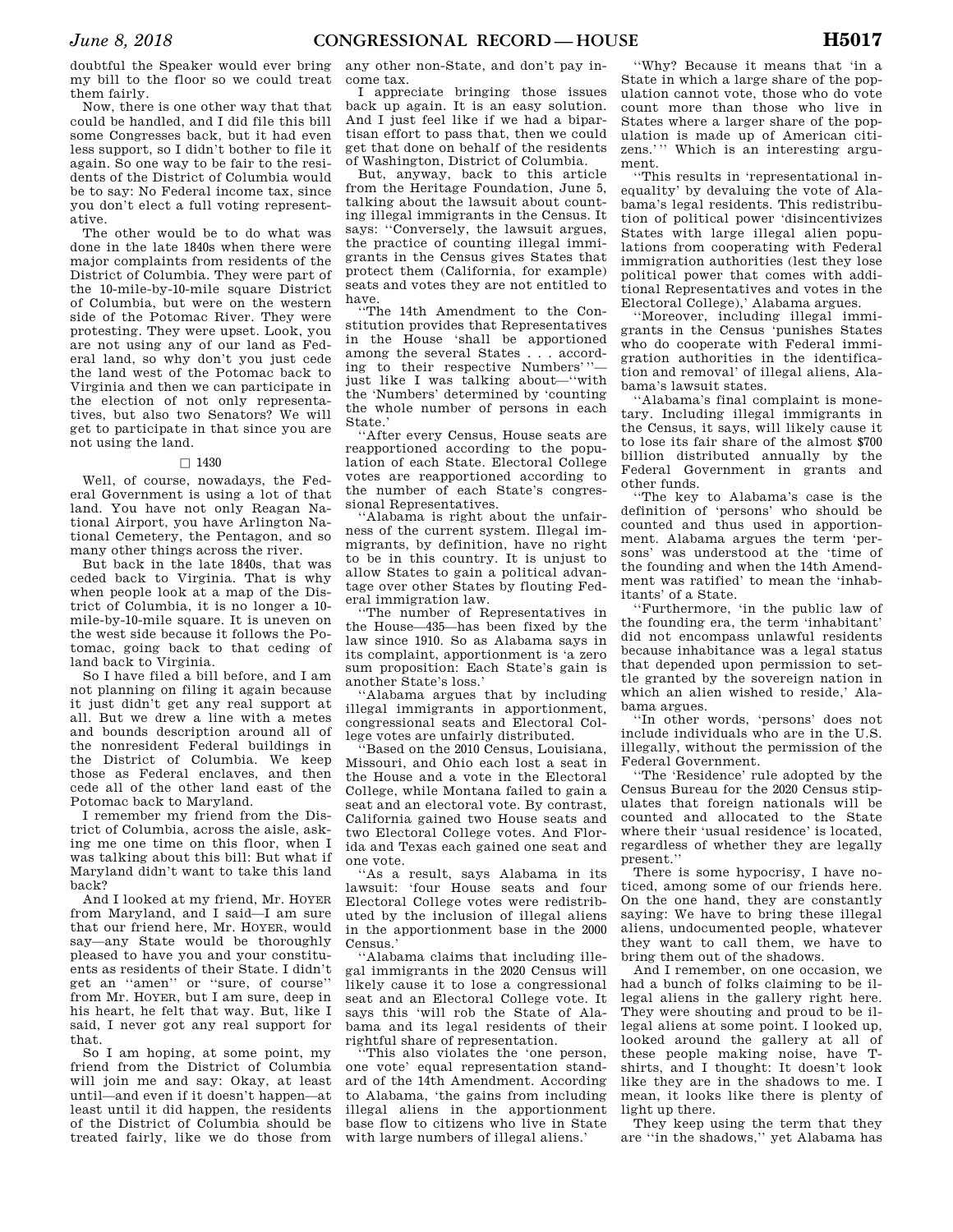this lawsuit and they are saying: We need to know who is in the country illegally and who is not so we can get a fair count.

And people that have been saying, on the one hand: We want everybody that is coming into the country illegally to come out of the shadows; when it comes to apportionment, they are saying: No, no, no, no, we want them counted, but you can't ask them whether they are here illegally or not. So we want their status to stay in the shadows. We want to keep their status secret.

Sanctuary cities are basically doing the same thing. They might as well put the Statue of Liberty out in San Francisco harbor saying: Give us your tired, your poor, your felons, your people that like to shoot other people and rob them, because that is basically what San Francisco has been saying: We don't care if you are a felon, we don't care if you kill people, you rape women, or raped anybody, we want you here, and we won't tell on you, so you come right in here.

I am going to file a bill. I have been working on it too long. I haven't gotten the cooperation I thought I should from some folks. But, anyway, basically, I think it ought be a civil right living in a city in the United States that is violated when a city says: We are going to welcome, encourage, really try to recruit people to be in our city who are felons, who are here illegally and felons.

And when that kind of action under State law robs people of their lives or their sexual purity or any other thing, there ought to be a cause of action against that city or that State that is saying: We encourage people that are here illegally and who are committing felonies, we want you here.

That really ought to be a right of the others who are U.S. citizens that is being violated by the sanctuary city or the sanctuary State. So if a State or city wants to keep encouraging felons to live within their bounds and it costs people their lives or their property, there ought to be a civil rights lawsuit lodged against that State or city government, or county government for that matter.

So we will get it done and we will get it filed. That way it is fair. So, say, if San Francisco, for example, wants to keep encouraging people, like the guy that shot Kate Steinle, to come into the city, and that way others may be similarly situated, as was Kate Steinle, and get shot and killed as they beg their daddy to help them, I mean, I just can't imagine anything much worse than that as a father.

The father should not have his lawsuit thrown out of court, as happened in the Steinle case. We ought to give the means to the aggrieved party to say to San Francisco, or say to the city or State when they are acting as a sanctuary city or State: Do you know what, you can do that if you want, but you are going to monetarily pay to the

people who are harmed under your State or city color of law. It just seems fair.

So, hopefully, we will get something done on that and let the lawsuits commence against the sanctuary cities. As a former lawyer who tried a lot of cases, I have seen the good that can come. Sometimes there are places where the litigation system is abused, often a topic on FOX News, but there are some laws we don't really have to pass if you have a good court system that aggrieved parties can come in and they can sue and collect.

And just the threat of that suit and collection voids the needs for us to come in here or run in and pass a law every time there is some illegality or impropriety or some damage done to other parties. Let the courts mete it out.

When somebody is penalized financially in a sufficient amount, then it will change their conduct. I think you would see sanctuary cities change once their taxpayers realize they are going to keep paying out multimillion dollars or hundreds of millions of dollars constantly in court costs and damages assessed.

#### $\square$  1445

I bet you would see a whole lot of folks say: Do you know what? Maybe it is time that we quit having a sanctuary in our city for people who came in illegally and who also commit violent felonies or property theft or whatever it is. Let's protect people and give them that right through litigation.

Now, this article from Bob Price says: ''Border Patrol Agents Arrest Sex Offenders, Gang Members in South Texas.'' It points out that: ''Border patrol agents assigned to the Rio Grande Valley Sector stopped sex offenders and gang members from making their way to their U.S. destinations over the weekend. During a 4-day period, agents arrested four child molesters and three gang members after they illegally crossed the border. The arrests include fugitives who fled the country to avoid prosecution and previously deported criminal aliens.

''Rio Grande City Station agents arrested a man who illegally crossed the border near Roma, Texas, on Sunday. During processing, agents learned the Salvadoran national was convicted in Angleton, Texas, in February 2015 for a 2014 charge of sexual assault of a child. The Salvadoran national received a 5 year prison sentence and was deported after being released early by prison officials.''

And then obviously coming back, some other child was probably saved from another sexual assault, because I know from my experience as a prosecutor and a felony judge, when somebody is that kind of evil that they would commit that kind of assault on a child, it just seems to be the kind of evil that they keep coming back to.

So it is something that needs to stop. Thank God we have Border Patrol officers who are protecting us.

I would just encourage our own Republican leadership, what got President Trump elected was he was promising that we would build a wall. He was promising an end to the unconstitutional DACA that Obama did. He was promising no amnesties. So I think in the time we have left in this year, wouldn't it be a good idea if we as Republicans in the House quit worrying about a discharge petition and started being concerned about keeping our promises to the American people?

Let's get the wall built where it is needed, but for heaven's sake, get the border secure. Secure the border so people coming in are coming in lawfully.

We should not have to process anybody who comes in anywhere except through an authorized entry point into our country. If you try to come in another way, the Federal officers ought to do like the State of Texas officers do, and that is stand in the way: You are not coming into our country. You are not putting a foot on American soil until you come in legally.

But the Federal officers haven't been doing that, and we need to make that happen as well. That is what we do. Once we have secured the borders, then we can work something out about who is here and who stays, who goes.

But until then, the border patrolmen again reaffirmed for me this last week, every time we mention DACA, amnesty, any kind of legalization, any kind of stay, any kind of path to this, that, or the other, there is another surge of people illegally coming into the country. Let's stop the surges. Let's do whatever it takes to secure the border. Let's forget about discharge petitions.

Concentrate on that secured border. That will keep our oath. That will keep our promise. That defends the Constitution, and it also actually helps people get reelected, because we kept our promises.

Mr. Speaker, I yield back the balance of my time.

#### ADJOURNMENT

Mr. GOHMERT. Mr. Speaker, I move that the House do now adjourn.

The motion was agreed to; accordingly (at 2 o'clock and 49 minutes p.m.), under its previous order, the House adjourned until Tuesday, June 12, 2018, at noon for morning-hour debate.

### EXECUTIVE COMMUNICATIONS, ETC.

Under clause 2 of rule XIV, executive communications were taken from the Speaker's table and referred as follows:

5083. A letter from the Congressional Review Coordinator, Animal and Plant Health Inspection Service, Department of Agriculture, transmitting the Department's final rule — Threshold for De Minimis Activity and Exemptions From Licensing Under the Animal Welfare Act [Docket No.: APHIS-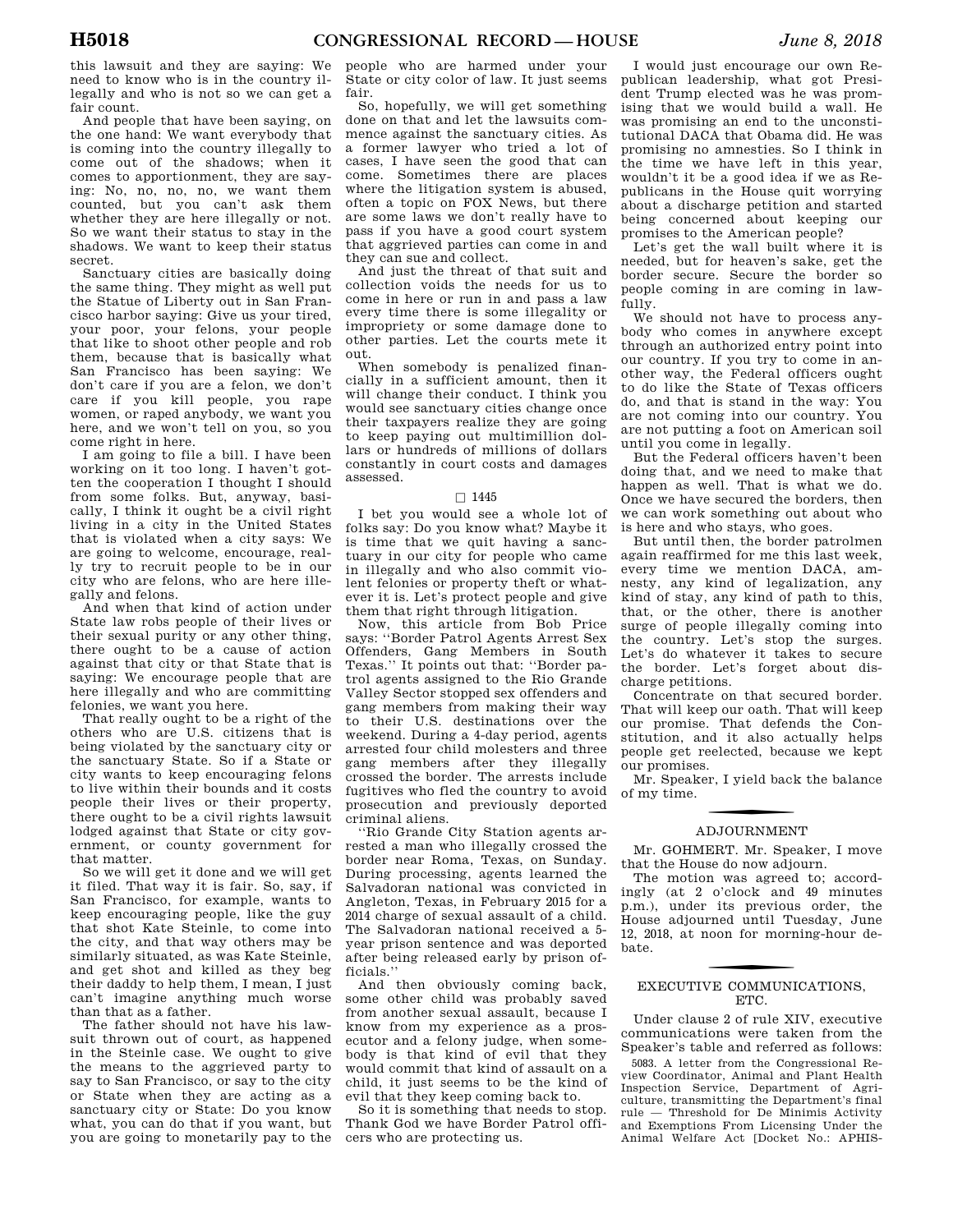2014-0059] (RIN: 0579-AD99) received June 4, 2018, pursuant to 5 U.S.C. 801(a)(1)(A); Public Law 104-121, Sec. 251; (110 Stat. 868); to the Committee on Agriculture.

5084. A letter from the Congressional Review Coordinator, Animal and Plant Health Inspection Service, Department of Agriculture, transmitting the Department's final rule — Importation of Tree Tomatoes From Ecuador Into the Continental United States [Docket No.: APHIS-2015-0072] (RIN: 0579- AE23) received June 4, 2018, pursuant to 5 U.S.C. 801(a)(1)(A); Public Law 104-121, Sec. 251; (110 Stat. 868); to the Committee on Agriculture.

5085. A letter from the Congressional Review Coordinator, Animal and Plant Health Inspection Service, Department of Agriculture, transmitting the Department's final rule — National Environmental Policy Act Implementing Procedures [Docket No.: APHIS-2013-0049] (RIN: 0579-AC60) received May 25, 2018, pursuant to 5 U.S.C. 801(a)(1)(A); Public Law 104-121, Sec. 251; (110 Stat. 868); to the Committee on Agriculture.

5086. A letter from the Chairman and Chief Executive Officer, Farm Credit Administration, transmitting the Administration's proposed rule — Standards of Conduct and Referral of Known or Suspected Criminal Violations; Standards of Conduct (RIN: 3052-AC44) May 24, 2018, pursuant to 5 U.S.C. 801(a)(1)(A); Public Law 104-121, Sec. 251; (110 Stat. 868); to the Committee on Agriculture.

5087. A letter from the Director, Office of Legislative Affairs, Federal Deposit Insurance Corporation, transmitting the Corporation's final rule — Regulatory Capital Rules: Removal of Certain Capital Rules That Are No Longer Effective Following the Implementation of the Revised Capital Rules (RIN: 3064-AE51) received May 30, 2018, pursuant to 5 U.S.C. 801(a)(1)(A); Public Law 104-121, Sec. 251; (110 Stat. 868); to the Committee on Financial Services.

5088. A letter from the Regulations Coordinator, Centers for Disease Control and Prevention, Department of Health and Human Services, transmitting the Department's final rule — Control of Communicable Diseases; Technical Correction [Docket No.: CDC-2016-0068] (RIN: 0920-AA63) received May 30, 2018, pursuant to 5 U.S.C. 801(a)(1)(A); Public Law 104-121, Sec. 251; (110 Stat. 868); to the Committee on Energy and Commerce.

5089. A letter from the Regulations Coordinator, Health Resources and Services Administration, Department of Health and Human Services, transmitting the Department's final rule — 340B Drug Pricing Program Ceiling Price and Manufacturer Civil Monetary Penalties Regulation (RIN: 0906-AB18) received June 4, 2018, pursuant to 5 U.S.C. 801(a)(1)(A); Public Law 104-121, Sec. 251; (110 Stat. 868); to the Committee on Energy and Commerce.

5090. A letter from the Director, Regulatory Management Division, Environmental Protection Agency, transmitting the Agency's final rule — State of Iowa; Approval and Promulgation of the State Implementation Plan, the 111(d) Plan and the Operating Permits Program [EPA-R07-OAR-2017-0470; FRL-9979-10-Region 7] received June 1, 2018, pursuant to 5 U.S.C. 801(a)(1)(A); Public Law 104- 121, Sec. 251; (110 Stat. 868); to the Committee on Energy and Commerce.

5091. A letter from the Director, Regulatory Management Division, Environmental Protection Agency, transmitting the Agency's withdrawal of direct final rule — New Source Performance Standards and National Emission Standards for Hazardous Air Pollutants; Delegation of Authority to New Mexico [EPA-R06-OAR-2016-0091; FRL-9978-89- Region 6] received June 1, 2018, pursuant to 5 U.S.C. 801(a)(1)(A); Public Law 104-121, Sec. 251; (110 Stat. 868); to the Committee on Energy and Commerce.

5092. A letter from the Director, Regulatory Management Division, Environmental Protection Agency, transmitting the Agency's final rule — Ethoxylated Fatty Acid Methyl Esters; Exemption from the Requirement of a Tolerance [EPA-HQ-OPP-2017-0666; FRL-9976-39] received June 1, 2018, pursuant to 5 U.S.C. 801(a)(1)(A); Public Law 104-121, Sec. 251; (110 Stat. 868); to the Committee on Energy and Commerce.<br> $5093 - 4$  letter from

A letter from the Director, Regulatory Management Division, Environmental Protection Agency, transmitting the Agency's final rule — Approval and Promulgation of Implementation Plans; Texas; Infrastructure and Interstate Transport for the 2012 Fine Particulate Matter Ambient Air Quality Standard [EPA-R06-OAR-2015-0843; FRL-9978-48-Region 6] received June 1, 2018, pursuant to 5 U.S.C. 801(a)(1)(A); Public Law 104- 121, Sec. 251; (110 Stat. 868); to the Committee

on Energy and Commerce.<br>5094. A letter from th letter from the Director, Regulatory Management Division, Environmental Protection Agency, transmitting the Agency's final rule — Approval and Promulgation of Air Quality Implementation Plans; PA; Emissions Statement Requirement for the 2008 Ozone Standard [EPA-R03-OAR-2017-0739; FRL-9978-98-Reigon 3] received June 1, 2018, pursuant to 5 U.S.C. 801(a)(1)(A); Public Law 104-121, Sec. 251; (110 Stat. 868); to the Committee on Energy and Commerce.

5095. A letter from the Director, Regulatory Management Division, Environmental Protection Agency, transmitting the Agency's final rule — Alpha-cypermethrin; Pesticide Tolerances [EPA-HQ-OPP-2010-0234; FRL-9976-73] received June 1, 2018, pursuant to 5 U.S.C. 801(a)(1)(A); Public Law 104-121, Sec. 251; (110 Stat. 868); to the Committee on Energy and Commerce.<br>5096 A letter from t

A letter from the Director, Regulation Management Division, Environmental Protection Agency, transmitting the Agency's final rule — Air Plan Approval and Air Quality Designation; SC; Redesignation of the Greenville-Spartanburg Unclassifiable Area [EPA-R04-OAR-2018-0017; FRL-9978-93- Region 4] received June 1, 2018, pursuant to 5 U.S.C. 801(a)(1)(A); Public Law 104-121, Sec. 251; (110 Stat. 868); to the Committee on Energy and Commerce.

5097. A letter from the Director, Regulatory Management Division, Environmental Protection Agency, transmitting the Agency's final rule — Additional Air Quality Designations of the 2015 Ozone National Ambient Air Quality Standards [EPA-HQ-OAR-2017-0548; FRL-9977-72-OAR] (RIN: 2060-AT94) received June 1, 2018, pursuant to 5 U.S.C. 801(a)(1)(A); Public Law 104-121, Sec. 251; (110 Stat. 868); to the Committee on Energy and Commerce.

5098. A letter from the Director, Regulatory Management Division, Environmental Protection Agency, transmitting the Agency's final rule — Pydiflumetofen; Pesticide Tolerances [EPA-HQ-OPP-2015-0775; FRL-9976-66] received May 22, 2018, pursuant to 5 U.S.C. 801(a)(1)(A); Public Law 104-121, Sec. 251; (110 Stat. 868); to the Committee on Energy and Commerce.

5099. A letter from the Director, Regulatory Management Division, Environmental Protection Agency, transmitting the Agency's final rule — Approval of California Air Plan Revisions, Antelope Valley Air Quality Management District [EPA-R09-OAR-2017- 0760; FRL-9977-86-Region 9] received May 22, 2018, pursuant to 5 U.S.C.  $\frac{801(a)(1)(A)}{B}$ ; Public Law 104-121, Sec. 251; (110 Stat. 868); to the Committee on Energy and Commerce.

5100. A letter from the Director, Regulatory Management Division, Environmental Protection Agency, transmitting the Agency's final rule — Approval and Promulgation of Implementation Plans; Louisiana; 2008 8-

hour Ozone Maintenance Plan Revision for Baton Rouge [EPA-R06-OAR-2018-0111; FRL-9978-44-Region 6] received May 22, 2018, pursuant to 5 U.S.C. 801(a)(1)(A); Public Law 104- 121, Sec. 251; (110 Stat. 868); to the Committee on Energy and Commerce.

5101. A letter from the Director, Regulatory Management Division, Environmental Protection Agency, transmitting the Agency's final rule — Air Plan Approval; Rhode Island; Enhanced Motor Vehicle Inspection and Maintenance Program [EPA-R01-OAR-2009-0436; FRL-9978-30-Region 1] received May 22, 2018, pursuant to 5 U.S.C. 801(a)(1)(A); Public Law 104-121, Sec. 251; (110 Stat. 868); to

the Committee on Energy and Commerce. 5102. A letter from the Director, Regulatory Management Division, Environmental Protection Agency, transmitting the Agency's final rule — Air Plan Approval; OR; Infrastructure Requirements for the 2010 Nitrogen Dioxide, 2010 Sulfur Dioxide, and 2012 Fine Particulate Matter Standards [EPA-R10-OAR-2016-0056; FRL-9978-47-Region 10] received May 22, 2018, pursuant to 5 U.S.C. 801(a)(1)(A); Public Law 104-121, Sec. 251; (110 Stat. 868); to the Committee on Energy and Commerce.

5103. A letter from the Director, Regulatory Management Division, Environmental Protection Agency, transmitting the Agency's final rule — Air Plan Approval; Illinois; Volatile Organic Compounds Definition [EPA-R05-OAR-2017-0323; FRL-9978-45-Region 5] received May 22, 2018, pursuant to 5 U.S.C. 801(a)(1)(A); Public Law 104-121, Sec. 251; (110 Stat. 868); to the Committee on Energy and Commerce.

5104. A letter from the Director, Regulatory Management Division, Environmental Protection Agency, transmitting the Agency's final rule — Air Plan Approval; Illinois; Nonattainment Plans for the Lemont and Pekin SO2 Nonattainment Areas; Correction [EPA-R05-OAR-2016-0138; FRL-9978-43-Region 5] received May 22, 2018, pursuant to 5 U.S.C. 801(a)(1)(A); Public Law 104-121, Sec. 251; (110 Stat. 868); to the Committee on Energy and Commerce.

5105. A letter from the Chief of Staff, Media Bureau, Federal Communications Commission, transmitting the Commission's final rule — Amendment of Section 73.202(b), Table of Allotments, FM Broadcast Stations (Desert Hills, Arizona) [MB Docket No.: 18- 27] (RM-11796) received June 6, 2018, pursuant to 5 U.S.C. 801(a)(1)(A); Public Law 104-121, Sec. 251; (110 Stat. 868); to the Committee on Energy and Commerce.

5106. A letter from the Deputy Archivist of the United States, National Archives and Records Administration, transmitting the Administration's final rule — National Industrial Security Program [FDMS No.: NARA-16-0006; Agency No.: NARA-2018-032] (RIN: 3095-AB79) received May 24, 2018, pursuant to 5 U.S.C. 801(a)(1)(A); Public Law 104- 121, Sec. 251; (110 Stat. 868); to the Committee on Oversight and Government Reform.

5107. A letter from the Assistant General Counsel, Office of Justice Programs, Department of Justice, transmitting the Department's final rule — Public Safety Officers' Benefits Program [Docket No.: OJP (BJA) 1722] (RIN: 1121-AA85) received May 30, 2018, pursuant to 5 U.S.C. 801(a)(1)(A); Public Law 104-121, Sec. 251; (110 Stat. 868); to the Committee on the Judiciary. 5108. A letter from the Director, Regu-

latory Management Division, Environmental Protection Agency, transmitting the Agency's final rule — Ocean Disposal; Temporary Modification of an Ocean Dredged Material Disposal Site in Massachusetts Bay [EPA-R01-OW-2017-0528; FRL-9978-51-Region 1] received May 22, 2018, pursuant to 5 U.S.C. 801(a)(1)(A); Public Law 104-121, Sec. 251; (110 Stat. 868); to the Committee on Transportation and Infrastructure.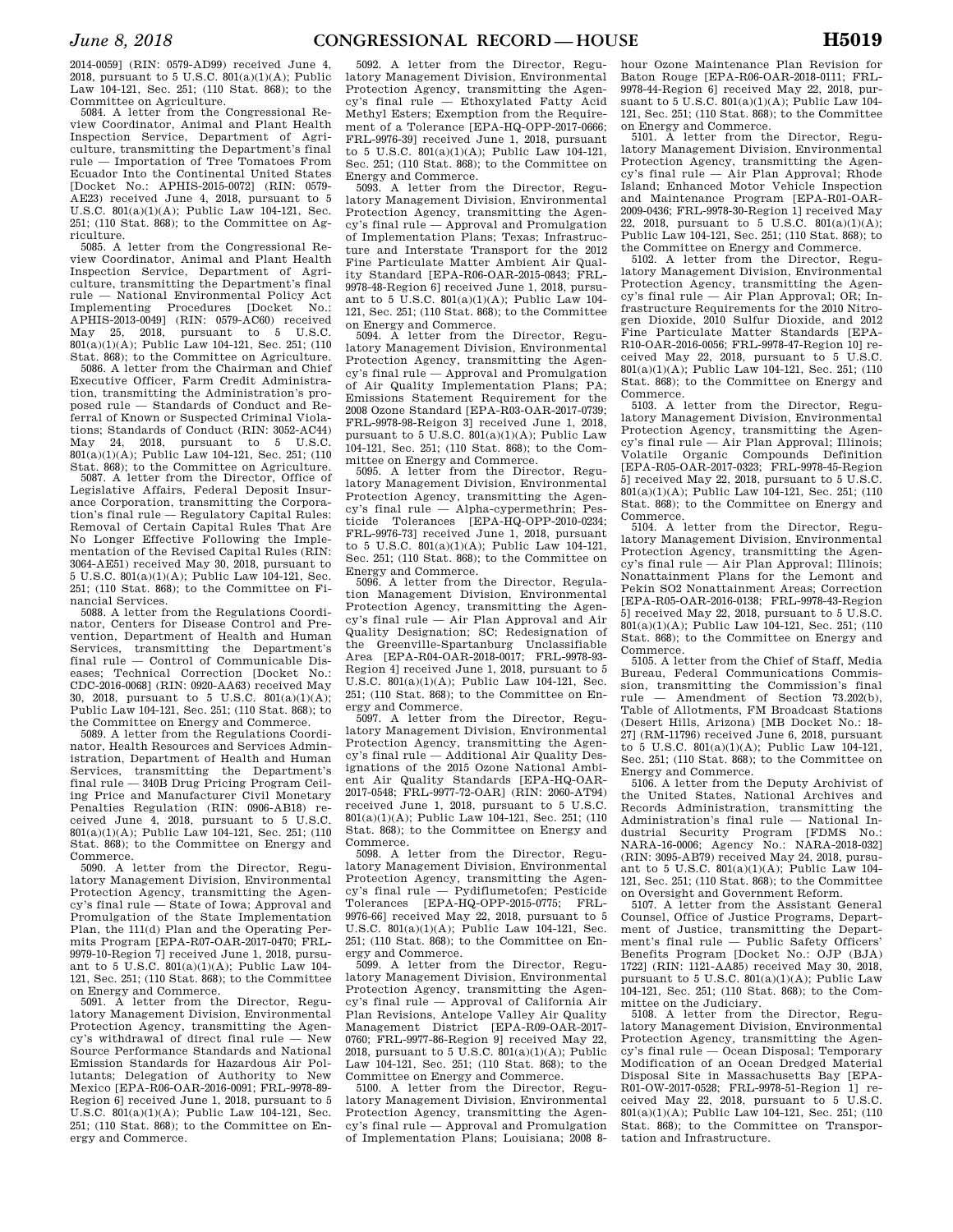5109. A letter from the Deputy General Counsel, Office of General Counsel, Small Business Administration, transmitting the Administration's final rule — Debt Refinancing in 504 Loan Program (RIN: 3245- AG79) received May 24, 2018, pursuant to 5 U.S.C. 801(a)(1)(A); Public Law 104-121, Sec. 251; (110 Stat. 868); to the Committee on Small Business.

5110. A letter from the Chief, Publications and Regulations Branch, Internal Revenue Service, transmitting the Service's IRB only rule — Update of 2018 Standard Mileage Rates Notice [Notice 2018-42] received May 30, 2018, pursuant to 5 U.S.C. 801(a)(1)(A); Public Law 104-121, Sec. 251; (110 Stat. 868); to the Committee on Ways and Means.

5111. A letter from the Chief, Publications and Regulations Branch, Internal Revenue Service, transmitting the Service's IRB only rule — Credit for Renewable Electricity Production and Refined Coal Production, and Publication of Inflation Adjustment Factor and Reference Prices for Calendar Year 2018 [Notice 2018-50] received May 30, 2018, pursuant to 5 U.S.C. 801(a)(1)(A); Public Law 104- 121, Sec. 251; (110 Stat. 868); to the Committee on Ways and Means.

5112. A letter from the Chief, Publications and Regulations Branch, Internal Revenue Service, transmitting the Service's IRB only rule -Indexing Adjustments for Certain Provisions under Section 36B of the Internal Revenue Code (Revenue Procedure 2018-34) received May 24, 2018, pursuant to 5 U.S.C. 801(a)(1)(A); Public Law 104-121, Sec. 251; (110 Stat. 868); to the Committee on Ways and Means.

#### f REPORTS OF COMMITTEES ON PUBLIC BILLS AND RESOLUTIONS

Under clause 2 of rule XIII, reports of committees were delivered to the Clerk for printing and reference to the proper calendar, as follows:

Mr. GOODLATTE: Committee on the Judiciary. H.R. 2851. A bill to amend the Controlled Substances Act to clarify how controlled substance analogues are to be regulated, and for other purposes; with an amendment (Rept. 115–713, Pt. 1). Ordered to be printed.

Mr. MCCAUL: Committee on Homeland Security. H. Res. 898. Resolution directing the Secretary of Homeland Security to transmit certain documents to the House of Representatives relating to Department of Homeland Security policies and activities relating to homeland security information produced and disseminated regarding cybersecurtiy threats posed by the ZTE Corporation, headquartered in Shenzhen, China; adversely (Rept. 115–714). Referred to the House Calendar.

Mr. WALDEN: Committee on Energy and Commerce. H.R. 5685. A bill to amend title XVIII of the Social Security Act to provide educational resources regarding opioid use and pain management as part of the Medicare & You handbook (Rept. 115–715, Pt. 1). Ordered to be printed.

Mr. WALDEN: Committee on Energy and Commerce. H.R. 5583. A bill to amend title XI of the Social Security Act to require States to annually report on certain adult health quality measures, and for other purposes (Rept. 115–716). Referred to the Committee of the Whole House on the state of the Union.

Mr. WALDEN: Committee on Energy and Commerce. H.R. 5800. A bill to require the Medicaid and CHIP Payment and Access Commission to conduct an exploratory study and report on requirements applicable to and practices of institutions for mental diseases

under the Medicaid program (Rept. 115–717). Referred to the Committee of the Whole House on the state of the Union.

Mr. ROYCE of California: Committee on Foreign Affairs. H.R. 5480. A bill to improve programs and activities relating to women's entrepreneurship and economic empowerment that are carried out by the United States Agency for International Development, and for other purposes; with an amendment (Rept. 115–718). Referred to the Committee of the Whole House on the state of the Union.

Mr. HENSARLING: Committee on Financial Services. H.R. 5735. A bill to amend the United States Housing Act of 1937 to establish a demonstration program to set aside section 8 housing vouchers for supportive and transitional housing for individuals recovering from opioid use disorders or other substance use disorders, and for other purposes; with amendments (Rept. 115–719). Referred to the Committee of the Whole House on the state of the Union.

Mr. WALDEN: Committee on Energy and Commerce. H.R. 3331. A bill to amend title XI of the Social Security Act to promote testing of incentive payments for behavioral health providers for adoption and use of certified electronic health record technology; with an amendment (Rept. 115–720, Pt. 1). Referred to the Committee of the Whole House on the state of the Union.

Mr. WALDEN: Committee on Energy and Commerce. H.R. 5582. A bill to direct the Secretary of Health and Human Services to conduct a study and submit a report on barriers to accessing abuse-deterrent opioid formulations for individuals enrolled in a plan under part C or D of the Medicare program; with an amendment (Rept. 115–721, Pt. 1). Referred to the Committee of the Whole House on the state of the Union.

Mr. BRADY of Texas: Committee on Ways and Means. H.R. 5788. A bill to provide for the processing by U.S. Customs and Border protection of certain international mail shipments and to require the provision of advance electronic information on international mail shipments of mail, and for other purposes; with an amendment (Rept. 115–722, Pt. 1). Ordered to be printed.

DISCHARGE OF COMMITTEE

Pursuant to clause 2 of rule XIII, the Committee on Ways and Means discharged from further consideration. H.R. 5582 referred to the Committee of the Whole House on the state of the Union.

Pursuant to clause 2 of rule XIII, the Committee on Ways and Means discharged from further consideration. H.R. 3331 referred to the Committee of the Whole House on the state of the Union.

Pursuant to clause 2 of rule XIII, the Committee on Homeland Security discharged from further consideration. H.R. 5788 referred to the Committee of the Whole House on the state of the Union.

#### TIME LIMITATION OF REFERRED BILL

Pursuant to clause 2 of rule XII, the following action was taken by the Speaker:

H.R. 5788. Referral to the Committee on Oversight and Government Reform extended for a period ending not later than June 11, 2018.

#### PUBLIC BILLS AND RESOLUTIONS

Under clause 2 of rule XII, public bills and resolutions of the following titles were introduced and severally referred, as follows:

By Mr. KUSTOFF of Tennessee:

H.R. 6049. A bill to remove the limitation on large accelerated filers qualifying as an emerging growth company, and for other purposes; to the Committee on Financial Services.

By Mr. BURGESS:

H.R. 6050. A bill to allow all individuals purchasing health insurance in the individual market the option to purchase a lower premium copper plan; to the Committee on Energy and Commerce.

By Mr. CARSON of Indiana:

H.R. 6051. A bill to amend title 5, United States Code, to apply certain annuity benefits to Federal Protective Service law enforcement officers, and for other purposes; to the Committee on Oversight and Government Reform.

By Mr. CARTWRIGHT (for himself, Mr. TAKANO, Mr. POCAN, Ms. CLARKE of New York, and Mr. CICILLINE):

H.R. 6052. A bill to amend title XVIII of the Social Security Act to provide for coverage under the Medicare Program of hearing aids and related hearing services; to the Committee on Energy and Commerce, and in addition to the Committee on Ways and Means for a period to be subsequently determined by the Speaker, in each case for consideration of such provisions as fall within the jurisdiction of the committee concerned.

By Mr. DEUTCH (for himself and Ms. ROS-LEHTINEN):

H.R. 6053. A bill to prohibit the modification of civil penalties under export control and sanctions laws of the United States with respect to Chinese telecommunication companies; to the Committee on Foreign Affairs.

By Mr. DONOVAN (for himself, Mr. KING of New York, Mr. BUDD, and Mr. GOSAR):

H.R. 6054. A bill to amend title 18, United States Code, to provide penalty enhancements for committing certain offenses while in disguise, and for other purposes; to the Committee on the Judiciary.

By Mr. GOMEZ (for himself, Ms. LOF-GREN, Mr. TAKANO, Mr. GRIJALVA, Mr. SMITH of Washington, Mr. PAYNE, Ms. NORTON, Ms. JAYAPAL, Mr. MCGOV-ERN, and Mr. QUIGLEY):

H.R. 6055. A bill to amend the Immigration and Nationality Act to indemnify government employees, and employees entities that have contracts with such governments, from certain judgements for acting within their capacity to comply with their official duties and responsibilities, and other purposes; to the Committee on the Judiciary.

By Mr. GOTTHEIMER (for himself, Mr. MACARTHUR, Mr. PASCRELL, Mr. NOR-CROSS, Mrs. WATSON COLEMAN, and Mr. LANCE):

H.R. 6056. A bill to amend title XVIII of the Social Security Act to establish rules for payment for graduate medical education (GME) costs for hospitals that establish a new medical residency training program after hosting resident rotators for short durations; to the Committee on Ways and Means, and in addition to the Committee on Energy and Commerce, for a period to be subsequently determined by the Speaker, in each case for consideration of such provisions as fall within the jurisdiction of the committee concerned.

By Mr. GROTHMAN:

H.R. 6057. A bill to amend the Controlled Substances Act to provide for enhanced penalties for trafficking in fentanyl, and for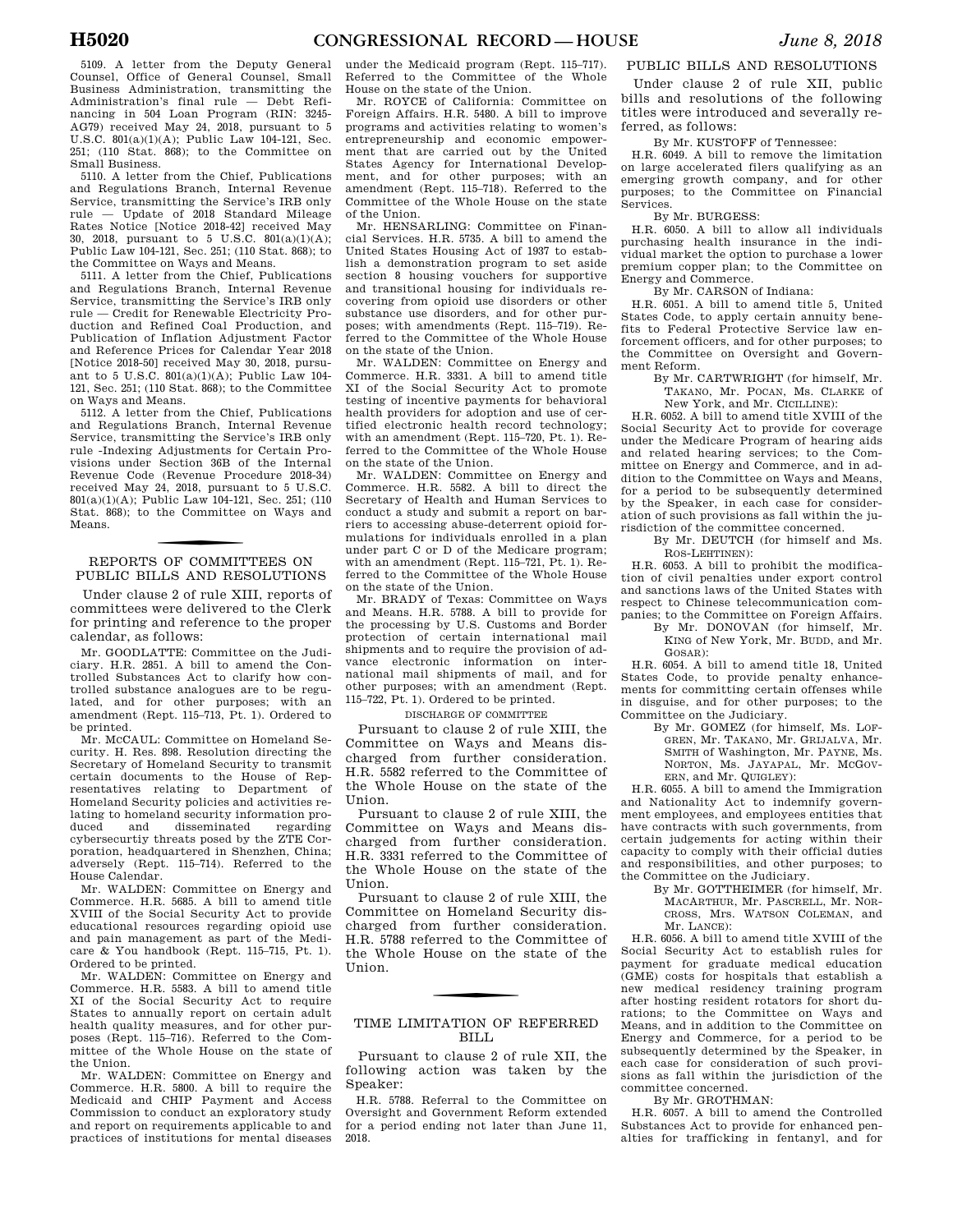other purposes; to the Committee on the Judiciary, and in addition to the Committee on Energy and Commerce, for a period to be subsequently determined by the Speaker, in each case for consideration of such provisions as fall within the jurisdiction of the committee concerned.

By Mr. LOEBSACK:

H.R. 6058. A bill to direct the Secretary of Transportation to make grants for the establishment of pilot programs to advance highdefinition road mapping in order to further the safe deployment of highly automated vehicles; to the Committee on Transportation and Infrastructure.

By Mr. MOULTON:

H.R. 6059. A bill to designate the facility of the United States Postal Service located at 51 Willow Street in Lynn, Massachusetts, as the ''Thomas P. Costin, Jr. Post Office Building''; to the Committee on Oversight and Government Reform.

By Mr. MOULTON (for himself, Mr. GRIJALVA, Mr. HUFFMAN, and Mr. KEATING):

H.R. 6060. A bill to assist in the conservation of the North Atlantic right whale by supporting and providing financial resources for North Atlantic right whale conservation programs and projects of persons with expertise required for the conservation of North Atlantic right whales; to the Committee on Natural Resources, and in addition to the Committee on the Budget, for a period to be subsequently determined by the Speaker, in each case for consideration of such provisions as fall within the jurisdiction of the committee concerned.

By Mr. NORMAN:

H.R. 6061. A bill to require the head of each agency to submit to the Government Accountability Office a monthly travel log, and for other purposes; to the Committee on Oversight and Government Reform.

By Mr. PAYNE:

H.R. 6062. A bill to amend title XVIII of the Social Security Act to provide coverage under the Medicare program for FDA-approved qualifying colorectal cancer screening blood-based tests, and for other purposes; to the Committee on Energy and Commerce, and in addition to the Committee on Ways and Means, for a period to be subsequently determined by the Speaker, in each case for consideration of such provisions as fall within the jurisdiction of the committee concerned.

By Mr. SENSENBRENNER:

H.R. 6063. A bill to enact certain existing laws relating to domestic security as title  $\ddot{6}$ , United Staes Code, ''Domestic Security'', and to make technical amendments to improve the United States Code; to the Committee on the Judiciary.

By Mr. SUOZZI: H.R. 6064. A bill to rename the Oyster Bay National Wildlife Refuge as the Congressman Lester Wolff National Wildlife Refuge; to the Committee on Natural Resources.

By Mr. WALDEN (for himself and Ms. JENKINS of Kansas):

H.R. 6065. A bill to amend title 49, United States Code, to limit eligibility for essential air service for certain locations, and for other purposes; to the Committee on Transportation and Infrastructure.

By Mr. WENSTRUP:

H.R. 6066. A bill to amend title 38, United States Code, to improve the productivity of the management of Department of Veterans Affairs health care, and for other purposes; to the Committee on Veterans' Affairs.

By Mr. TED LIEU of California (for

himself and Mr. PASCRELL): H. Res. 928. A resolution of inquiry requesting the President and directing the Attorney General to transmit, respectively, certain documents to the House of Representatives

relating to the President's use of the pardon power under article II, section 2 of the Constitution; to the Committee on the Judiciary.

By Ms. BONAMICI (for herself, Mr. YOUNG of Alaska, Ms. WASSERMAN SCHULTZ, Mr. PAYNE, Ms. BORDALLO, Ms. VELÁZQUEZ, Mrs. DINGELL, Mr. PANETTA, Mr. LEWIS of Georgia, Ms. ROS-LEHTINEN, Mr. LANCE, Mr. CURBELO of Florida, Mr. SANFORD, Mr. ISSA, Mr. MOULTON, Ms. HANABUSA, and Mr. TED LIEU of California):

H. Res. 929. A resolution recognizing World Oceans Day and the necessity to protect, conserve, maintain, and rebuild the ocean and its resources; to the Committee on Natural Resources, and in addition to the Committee on Science, Space, and Technology, for a period to be subsequently determined by the Speaker, in each case for consideration of such provisions as fall within the jurisdiction of the committee concerned.

> By Ms. BASS (for herself, Mr. CON-NOLLY, Mr. MARINO, Mr. COOPER, Ms. SCHAKOWSKY, Mr. WOODALL, Mr. MAC-ARTHUR, Mr. GOMEZ, Ms. JUDY CHU of California, Mr. SABLAN, Mr. TAKANO, and Ms. JACKSON LEE):

H. Res. 930. A resolution encouraging reunions of divided Korean-American families; to the Committee on Foreign Affairs.

By Mr. LEVIN (for himself, Ms. KAP-TUR, Mrs. LOWEY, Mr. RUSH, Mr. QUIGLEY, Ms. DELAURO, Mr. STEWART, Mr. FITZPATRICK, Mr. HARRIS, Mr. BILIRAKIS, Mr. LAMBORN, Mrs. DIN-GELL, Mr. BRENDAN F. BOYLE of Pennsylvania, Mr. PASCRELL, Mr. CART-WRIGHT, Mr. TONKO, Mr. ENGEL, Mr. COSTELLO of Pennsylvania, Mr. PRICE of North Carolina, Mr. CONNOLLY, and Mr. ROSKAM):

H. Res. 931. A resolution expressing the sense of the House of Representatives that the 85th anniversary of the Ukrainian Famine of 1932-1933, known as the Holodomor, should serve as a reminder of repressive Soviet policies against the people of Ukraine; to the Committee on Foreign Affairs.

By Mr. ROHRABACHER:

H. Res. 932. A resolution expressing solidarity with the Tuidang Movement whereby Chinese citizens renounce their ties to the Chinese Communist Party and its affiliates, and calling for an immediate end to the campaign to persecute Falun Gong practitioners; to the Committee on Foreign Affairs.

#### CONSTITUTIONAL AUTHORITY STATEMENT

Pursuant to clause 7 of rule XII of the Rules of the House of Representatives, the following statements are submitted regarding the specific powers granted to Congress in the Constitution to enact the accompanying bill or joint resolution.

By Mr. KUSTOFF of Tennessee:

H.R. 6049.

Congress has the power to enact this legislation pursuant to the following:

The Constitutional Authority on which this bill rests is the explicit power of Congress to regulate in commerce in and among the states, as enumerated in Article 1, Section 8, Clause 3, the Commerce Clause, of the United States Constitution.

Additionally, Article 1, Section 7, Clause 2 of the Constitution allows for every bill passed by the House of Representatives and the Senate and signed by the President to be codified into law; and therefore implicitly allows Congress to repeal any bill that has

been passed by both chambers and signed into law by the President.

By Mr. BURGESS:

H.R. 6050.

Congress has the power to enact this legislation pursuant to the following:

Article 1, Section 8, Clause 3:

To regulate Commerce with foreign Nations, and among the several States, and with the Indian Tribes;

By Mr. CARSON of Indiana:

H.R. 6051.

Congress has the power to enact this legislation pursuant to the following:

Clause 1 of section 8 of Article I of the Constitution.

By Mr. CARTWRIGHT:

H.R. 6052.

Congress has the power to enact this legislation pursuant to the following:

Article I; Section 8; Clause 1 of the Constitution states The Congress shall have Power To lay and collect Taxes, Duties, Imposts and Excises, to pay the Debts and provide for the common Defence and general Welfare ofthe United States . . .

By Mr. DEUTCH:

H.R. 6053.

Congress has the power to enact this legislation pursuant to the following:

Article 1, Section 8, Clause 3 of the Constitution.

By Mr. DONOVAN:

H.R. 6054.

Congress has the power to enact this legislation pursuant to the following:

''To make all Laws which shall be necessary and proper for carrying into Execution the foregoing Powers, and all other Powers vested by this Constitution in the Government of the United States, or in any Department or Officer thereof.'' United States Constitution, Article I, Section 8

By Mr. GOMEZ:

H.R. 6055. Congress has the power to enact this legis-

lation pursuant to the following: This bill is enacted pursuant to the power granted to Congress under Article I, Section

8, Clause 3 of the United Sates Constitution. By Mr. GOTTHEIMER:

H.R. 6056.

Congress has the power to enact this legislation pursuant to the following:

Article I, Section 8 of the U.S. Constitution

By Mr. GROTHMAN:

H.R. 6057.

Congress has the power to enact this legislation pursuant to the following:

Under Article I, Section 8 of the Constitution, Congress has the power ''to make all Laws which shall be necessary and proper for carrying into Execution the foregoing Powers, and all other Powers vested by this Constitution in the Government of the United States, or any Department or Officer thereof''.

By Mr. LOEBSACK:

H.R. 6058.

Congress has the power to enact this legislation pursuant to the following:

The constitutional authority of Congress to enact this legislation is provided by Article I, Section 8 of the United States Constitution.

By Mr. MOULTON:

H.R. 6059.

Congress has the power to enact this legislation pursuant to the following:

Article 1, Section 8, of the Constitution of the United States

By Mr. MOULTON:

H.R. 6060.

Congress has the power to enact this legislation pursuant to the following:

Article 1, Section 8, Clause 1 of the Constitution of the United States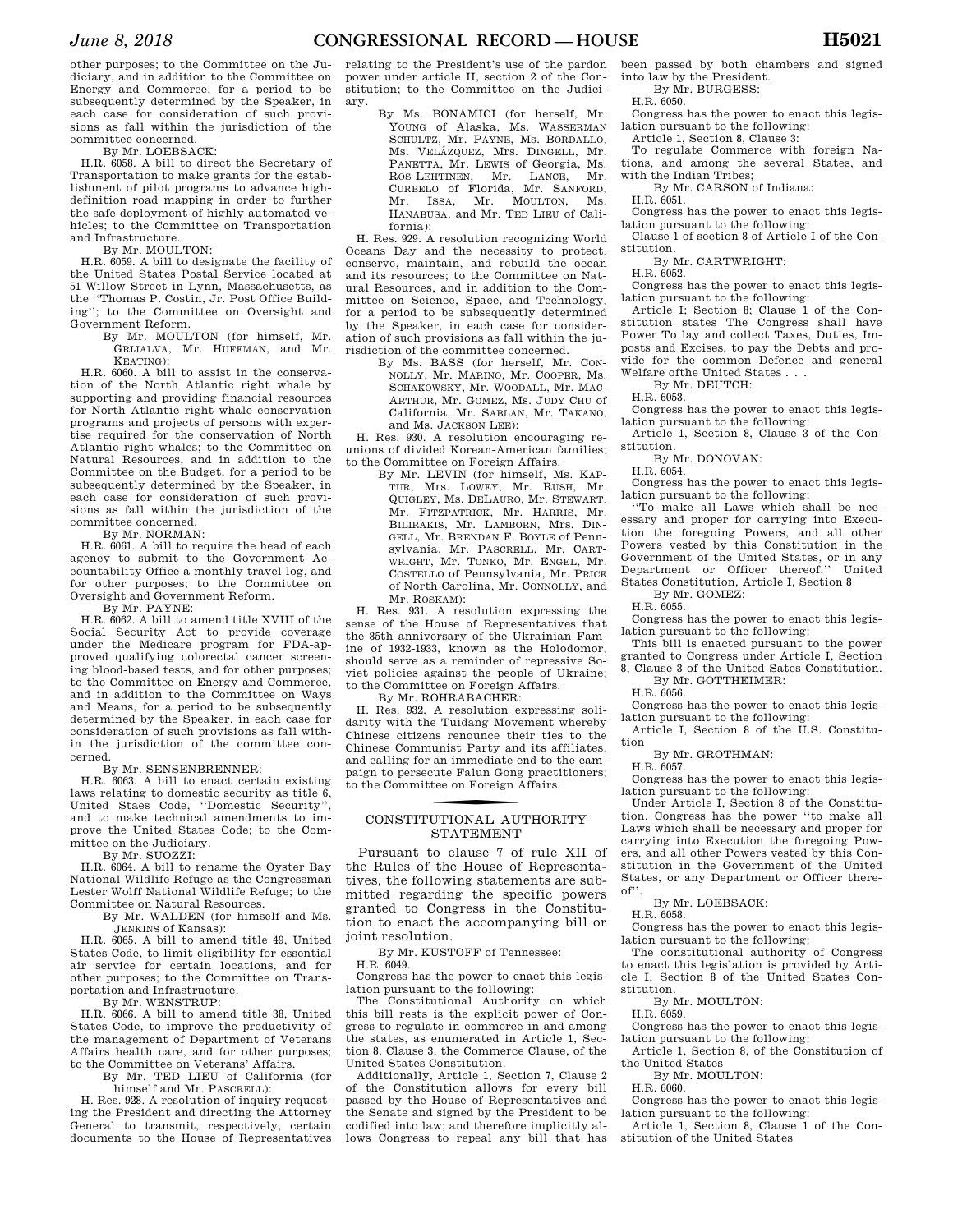By Mr. NORMAN:

H.R. 6061.

Congress has the power to enact this legislation pursuant to the following:

Article I, Section 7

By Mr. PAYNE:

H.R. 6062.

Congress has the power to enact this legislation pursuant to the following:

Article I Section 8 Clause 3—Congress has the ability to regulate Commerce with foreign Nations, and among the several States, and with the Indian Tribes.

By Mr. SENSENBRENNER:

H.R. 6063.

Congress has the power to enact this legislation pursuant to the following:

Article I, Section 8, Clause 18 of the Constitution confers on Congress the authority to make all laws necessary and proper for carrying into execution the powers vested by the Constitution in the government of the United States, or in any department or officer thereof. This legislation makes technical amendments to update statutory references to certain provisions classified to title 34, United States Code, as necessary to keep the title current and make technical corrections and improvements. Codifying Federal statutes is a necessary role of Congress with respect to executing the powers vested by the Constitution in the legislative branch of the United States.

By Mr. SUOZZI:

H.R. 6064.

Congress has the power to enact this legislation pursuant to the following:

Under Article I, Section 8 of the Constitution, Congress has the power ''to make all Laws which shall. be necessary and proper for carrying into Execution the foregoing Powers, and all other Powers vested by this Constitution in the Government of the United States, or any Department or Officer thereof''

By Mr. WALDEN:

H.R. 6065.

Congress has the power to enact this legislation pursuant to the following: Article 1, Section 8

By Mr. WENSTRUP:

H.R. 6066.

Congress has the power to enact this legislation pursuant to the following:

Article 1, Section 8 of the United States Constitution.

#### ADDITIONAL SPONSORS

Under clause 7 of rule XII, sponsors were added to public bills and resolutions, as follows:

- H.R. 53: Mr. RASKIN and Mr. HASTINGS.
- H.R. 333: Mr. CUMMINGS and Mr. AMODEI.
- H.R. 398: Mr. YOUNG of Iowa.
- H.R. 489: Ms. SÁNCHEZ.
- H.R. 778: Mr. LARSEN of Washington.
- H.R. 795: Mr. TURNER.
- H.R. 912: Mr. NORCROSS.
- H.R. 959: Ms. SCHAKOWSKY.
- H.R. 992: Mr. LARSEN of Washington.
- H.R. 1100: Mr. SUOZZI.
- H.R. 1156: Mr. BROOKS of Alabama.
- H.R. 1205: Mr. SMITH of New Jersey, Mr.
- LAMB, Mrs. MURPHY of Florida, and Mr. FASO.
- H.R. 1298: Mr. VALADAO.
- H.R. 1318: Ms. EDDIE BERNICE JOHNSON of Texas, Mr. PERLMUTTER, and Mr. ROYCE of California.
- H.R. 1377: Ms. LOFGREN.
- H.R. 1409: Mr. EVANS and Mr. REICHERT.
- H.R. 1606: Mr. SCHIFF.
- H.R. 1615: Mr. QUIGLEY, Mr. HECK, and Mr. HUFFMAN.
- H.R. 1683: Mr. BLUMENAUER.

## **H5022 CONGRESSIONAL RECORD — HOUSE** *June 8, 2018*

- H.R. 2077: Mr. PAULSEN.
- H.R. 2119: Mr. GOMEZ.
- H.R. 2151: Mr. KHANNA, Ms. ESHOO, Mr. TONKO, and Ms. ROSEN.

H.R. 5774: Mr. SAM JOHNSON of Texas. H.R. 5780: Mr. SWALWELL of California, Ms. MOORE, Ms. LOFGREN, Ms. BONAMICI, and Ms.

H.R. 5788: Mr. SESSIONS, Mr. HILL, and Mr.

H.R. 5795: Mr. MAST, Mrs. NOEM, and Ms.

H.R. 5861: Mr. RUTHERFORD, Mr. ESTES of

H.R. 5890: Mr. ROE of Tennessee, Mr. THOMPSON of Pennsylvania, Mr. FRANCIS ROONEY of Florida, Ms. STEFANIK, Mr. GUTH-RIE, Mr. BYRNE, Mr. ROKITA, Mr. ESPAILLAT, Mr. TAKANO, Ms. BONAMICI, Mr. POLIS, Mr.

H.R. 5891: Mr. ROE of Tennessee, Mr. THOMPSON of Pennsylvania, Ms. STEFANIK, Mr. GUTHRIE, Mr. BYRNE, Mrs. HANDEL, Mr. ROKITA, Mr. ESPAILLAT, Mr. TAKANO, Ms. BONAMICI, Mr. POLIS, and Ms. FOXX.

H.R. 5892: Mr. ROE of Tennessee, Mr. THOMPSON of Pennsylvania, Mr. FRANCIS ROONEY of Florida, Ms. STEFANIK, Mr. GUTH-RIE, Mr. BYRNE, Mr. BANKS of Indiana, Mr. WALBERG, Ms. ROSEN, and Ms. FOXX. H.R. 5899: Ms. SCHAKOWSKY.

H.R. 5924: Mr. CHABOT, Mr. SENSEN-BRENNER, Mr. LAMBORN, Mr. LANCE, Mr. ZELDIN, Mr. BACON, Mr. GROTHMAN, Mr. FITZPATRICK, Mr. HASTINGS, and Mr. NOR-

H.R. 5963: Mr. SMITH of Nebraska, Mr.

H.R. 5977: Mr. PAYNE, Mr. COHEN, Ms. BASS, Mr. JOHNSON of Georgia, and Ms. EDDIE BER-

H.R. 6033: Mr. WELCH, Mr. KILDEE, and Mr.

H. Con. Res. 72: Mr. GAETZ, Mr. SENSEN-

H. Res. 864: Mr. KING of New York and Mr.

H. Res. 896: Mr. ESPAILLAT and Ms. CLARK

H. Res. 915: Ms. CLARK of Massachusetts,

H. Res. 926: Mr. MCGOVERN and Mr. PAL-

f DISCHARGE PETITIONS— ADDITIONS AND WITHDRAWALS The following Members added their names to the following discharge peti-

Petition 10 by Mr. CURBELO of Florida on House Resolution 774: Mr. Vela, Mr. Gonzalez

Petition 11 by Mr. MICHAEL F. DOYLE of Pennsylvania on House Resolution 873: Mr.

H. Res. 401: Mr. SWALWELL of California. H. Res. 405: Mr. KIHUEN, Mr. JEFFRIES, Ms. JAYAPAL, Ms. BASS, Ms. DELAURO, Mr. CRIST, Mr. O'HALLERAN, Ms. BORDALLO, Mr. TONKO, Mr. PANETTA, Mrs. WATSON COLEMAN, Ms. BARRAGÁN, Mr. SOTO, Ms. ROYBAL-ALLARD,

H.R. 6043: Mr. AMASH and Mr. CRIST. H.R. 6048: Mr. BRENDAN F. BOYLE of Pennsylvania, Mr. GRIJALVA, Mr. SERRANO, Mr. THOMPSON of Mississippi, and Mr. SOTO. H.J. Res. 95: Mr. COHEN and Ms. WILSON of

H.J. Res. 129: Mr. GUTIÉRREZ. H.J. Res. 135: Mrs. BLACKBURN.

BRENNER, and Mr. MEEKS.

and Mr. DOGGETT.

of Massachusetts.

Mr. POCAN, and Mr. HASTINGS.

WILSON of Florida.

H.R. 5812: Mr. BUCK.

COURTNEY, and Ms. FOXX.

COURTNEY, and Ms. FOXX.

CRAMER, and Mrs. COMSTOCK.

NICE JOHNSON of Texas. H.R. 5988: Mr. HARPER. H.R. 6012: Mr. LANCE.

TED LIEU of California.

Kansas, and Mr. BANKS of Indiana. H.R. 5876: Mr. DUNCAN of Tennessee. H.R. 5889: Mr. ROE of Tennessee, Mr. THOMPSON of Pennsylvania, Mr. FRANCIS ROONEY of Florida, Ms. STEFANIK, Mr. GUTH-RIE, Mr. BYRNE, Mr. ROKITA, Mr. MESSER, Mr. ESTES of Kansas, Mr. ESPAILLAT, Mr. TAKANO, Ms. BONAMICI, Mr. POLIS, Mr.

FASO.

ROSEN.

CROSS.

Florida.

SUOZZI.

LONE.

tions:

of Texas.

- H.R. 2215: Mr. TROTT.
- H.R. 2295: Mr. BRADY of Pennsylvania.
- H.R. 2306: Mr. BRADY of Pennsylvania.
- H.R. 2315: Mr. CARTWRIGHT.
- H.R. 2345: Mr. CRAWFORD.
- H.R. 2452: Mr. SUOZZI.
- H.R. 2491: Mr. GOMEZ and Mr. SOTO.
- H.R. 2556: Mr. OLSON. H.R. 2598: Mr. WELCH, Mr. O'ROURKE, and
- Mr. LANGEVIN.
- H.R. 2651: Mr. PAULSEN.
- H.R. 2652: Mr. SUOZZI. H.R. 2790: Mr. MEEKS.
- 
- H.R. 2827: Mr. SOTO.
- H.R. 2917: Mr. NORMAN.
- H.R. 2918: Mr. WEBER of Texas, Mr. LAMALFA, Mr. GOHMERT, Mr. BUDD, and Mr. HARPER.
	-
	- H.R. 3032: Mr. SCHIFF.
	- H.R. 3077: Mr. SMITH of New Jersey.
	- H.R. 3086: Mr. BROOKS of Alabama.
	- H.R. 3192: Mr. MITCHELL.
- H.R. 3272: Mr. HIMES and Ms. CLARK of Massachusetts.
- H.R. 3330: Mr. HUNTER.
- H.R. 3410: Ms. CLARKE of New York and Mr. CARSON of Indiana.
- H.R. 3692: Ms. SCHAKOWSKY and Mr. TUR-NER.
- H.R. 3780: Mr. GRAVES of Missouri.

H.R. 3891: Ms. ESHOO and Mr. BILIRAKIS.

- H.R. 3919: Mr. SCHRADER.
- H.R. 3945: Mr. DEFAZIO.
- H.R. 3960: Mr. ADERHOLT.
- H.R. 4107: Mr. PAULSEN.
- H.R. 4202: Mr. KILMER and Mr. MEEKS.
- H.R. 4253: Ms. EDDIE BERNICE JOHNSON of Texas and Ms. FRANKEL of Florida.

H.R. 4256: Mr. LUETKEMEYER and Mr. AGUILAR.

- H.R. 4268: Ms. CLARKE of New York.
- H.R. 4506: Mr. DENHAM and Ms. STEFANIK.
- H.R. 4518: Mr. JEFFRIES and Mr. RUIZ.
- H.R. 4732: Mr. ENGEL.
- H.R. 4760: Mr. SAM JOHNSON of Texas and Mr. COMER.
- H.R. 4861: Mr. BARR.
- H.R. 4898: Ms. VELÁZQUEZ.
- H.R. 5002: Mr. MOOLENAAR, Mr. BUCK, Mr. HILL, Mr. COFFMAN, and Mr. RODNEY DAVIS of Illinois.
- H.R. 5009: Mr. HILL and Mr. MOOLENAAR.
- H.R. 5036: Ms. SINEMA.
- H.R. 5041: Mr. MOOLENAAR.
- H.R. 5058: Ms. WASSERMAN SCHULTZ.
- H.R. 5065: Mr. KING of New York.
- H.R. 5129: Mr. KILMER, Mr. ROSKAM, and Mr. CARTWRIGHT.

H.R. 5329: Mr. DONOVAN and Mr. RODNEY

H.R. 5353: Mr. RODNEY DAVIS of Illinois. H.R. 5385: Mr. QUIGLEY, Mr. VALADAO, Ms. JUDY CHU of California, and Mr. SMITH of

H.R. 5684: Mr. RODNEY DAVIS of Illinois.

H.R. 5735: Mrs. HANDEL and Mr. TURNER.

H.R. 5161: Mr. PERLMUTTER.

H.R. 5248: Ms. SHEA-PORTER. H.R. 5281: Mr. HENSARLING.

H.R. 5477: Mr. MITCHELL. H.R. 5480: Mrs. BROOKS of Indiana.

H.R. 5534: Mr. BARR. H.R. 5539: Mr. HOLDING. H.R. 5590: Mr. MITCHELL. H.R. 5640: Mr. SHUSTER. H.R. 5671: Mr. GRIFFITH.

H.R. 5701: Mr. CORREA. H.R. 5728: Mr. CICILLINE.

- H.R. 5167: Mr. PALLONE.
- H.R. 5191: Ms. SINEMA. H.R. 5199: Mr. ROSS. H.R. 5222: Mr. KILMER.

DAVIS of Illinois. H.R. 5339: Mr. ENGEL. H.R. 5343: Mr. HARRIS.

Missouri.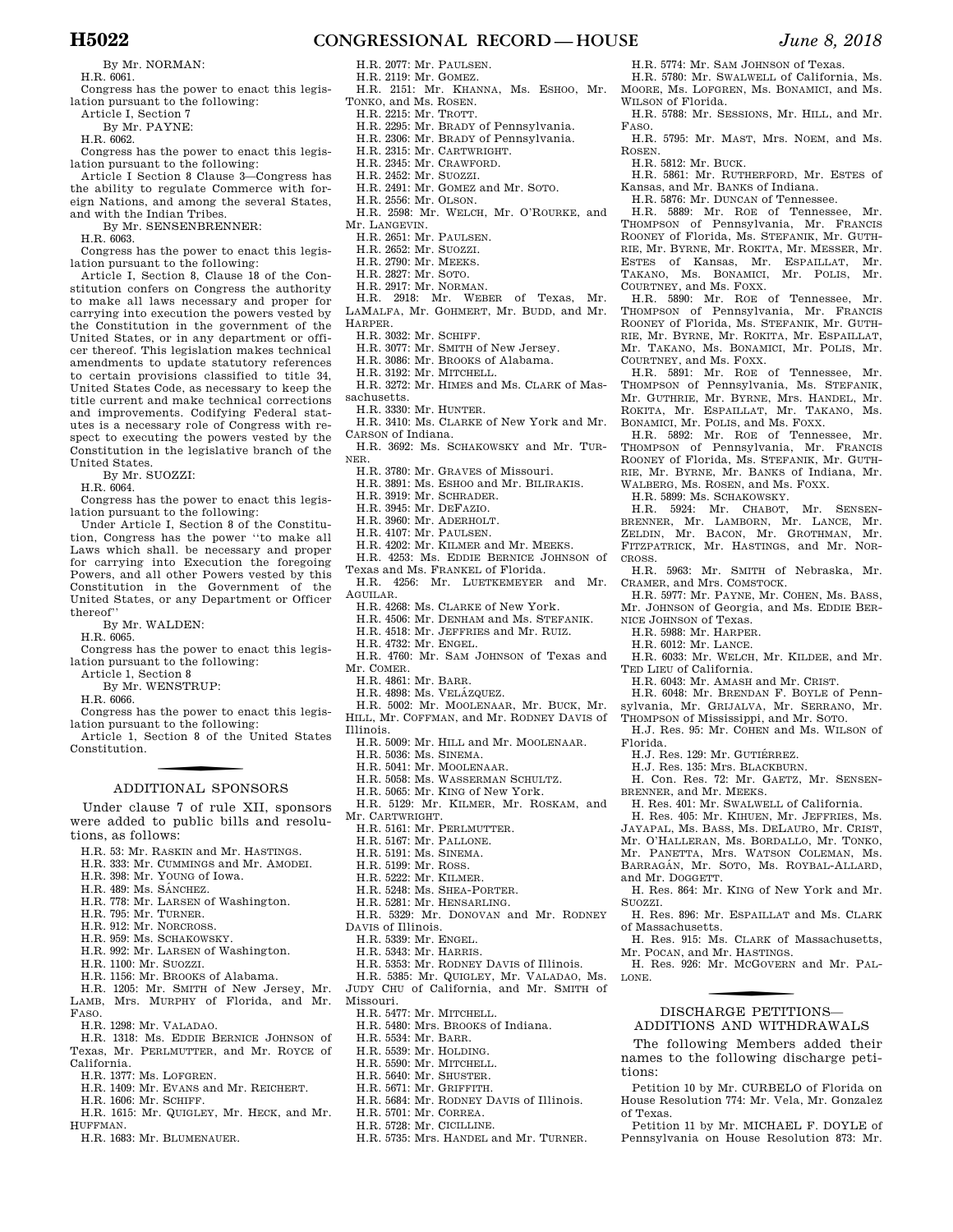Heck, Mr. Clay, Mr. McEachin, Mr. Krishnamoorthi, Mr. Soto, Mr. Scott of Virginia, Mr. Espaillat, Mr. Ben Ray Luján of New Mexico, Mr. Ruiz, Mr. Peterson, Ms. Judy Chu of California, Mr. Suozzi, Mr. Higgins of New York, Mr. Kihuen, Ms. Wasserman Schultz, Mr. O'Rourke, Ms.

Meng, Mr. Johnson of Georgia, Mrs. Bustos, Mrs. Napolitano, Ms. Barragán, Mr. Swalwell of California, Mr. Bera, Miss Rice of New York, Mr. Cárdenas, Mr. Deutch, Mr. Gomez, Mr. Lipinski, Mr. Danny K. Davis of Illinois, Mr. Kilmer, Mr. Himes, Mr. Castro of Texas, Mr. Norcross, Mr. Sherman, Ms. Frankel of

Florida, Mr. Cummings, Mr. Delaney, Mr. Lawson of Florida, Mr. Brown of Maryland, Mr. Ellison, Mrs. Torres, Mr. Vargas, Mr. Carbajal, Mr. Schrader, Mr. Thompson of Mississippi, Mr. Richmond.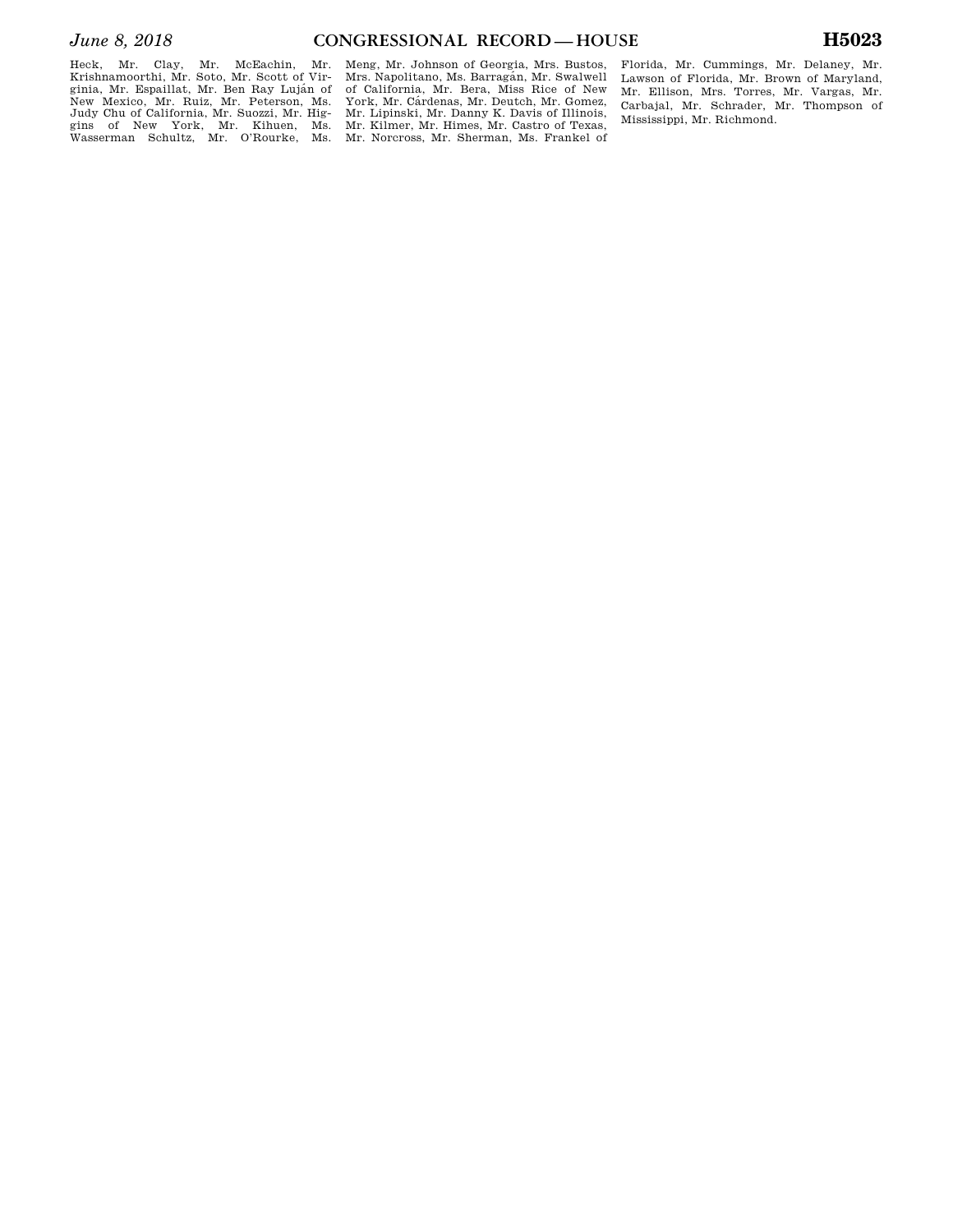# **EXTENSIONS OF REMARKS**

#### HONORING MICHAEL POTEMRA

#### **HON. PAUL D. RYAN**

OF WISCONSIN IN THE HOUSE OF REPRESENTATIVES

*Friday, June 8, 2018* 

Mr. RYAN of Wisconsin. Mr. Speaker, I rise to express my deepest condolences on the passing of Michael Potemra, longtime literary editor of National Review Magazine.

Mike Potemra was a conservative thought leader who served President Reagan and three United States Senators—Kasten of Wisconsin, Durenberger of Minnesota, and DeWine of Ohio—before joining the Editorial Board of National Review in 1999. Mike was a valued and proud member of the Reagan Revolution.

I knew Mike when we worked in Senator Kasten's office together nearly 30 years ago. Mike's desk was around the corner from the mailroom where I started as an intern. He was a speechwriter for Senator Kasten, and a masterful one at that. With brilliance and absolute integrity, Mike took everyone he worked with to a higher level . . . so much from him.

Mike loved America and the mobility and economic liberty that America embraces. He was born in Youngstown, Ohio to Slovakian immigrants and grew up speaking both Slovak and English. His life embodies the American Dream: as a child of immigrants, he attended Catholic University, Harvard Law School, and served in the White House and the U.S. Senate.

Mike was a profound and dedicated conservative, but he was never partisan. He was intellectually curious about everything and embraced political discourse as a true American does—always providing people with the opportunity to change his mind—which rarely happened.

On a human level, Mike was a wonderful person with a keen sense of humor. More often than not, everyone who visited Mike's desk left with a smile and a hearty laugh at his jokes, observations, and uncanny impressions of William F. Buckley, Ronald Reagan, and Jack Kemp.

Let us take this time to remember Mike's life and service to our country, and pray for the people who loved him dearly—his family, friends, and colleagues. He was a good man, and a great American.

RECOGNIZING REPRESENTATIVE BARBARA LEE FOR 20 YEARS OF CONGRESSIONAL SERVICE

#### **HON. BETO O'ROURKE**

OF TEXAS IN THE HOUSE OF REPRESENTATIVES

#### *Friday, June 8, 2018*

Mr. O'ROURKE. Mr. Speaker, I rise today to honor Representative BARBARA LEE, a native of El Paso, Texas, who this year is celebrating her 20th year as a Member of Congress. On

June 10, her milestone will be honored with a portrait dedication ceremony at the McCall Neighborhood Center in our mutual hometown, and I rise today to note her achievements and congratulate her on a distinguished career thus far.

Representative LEE was born in El Paso, Texas, where she attended St. Joseph's Catholic School. During her childhood, El Paso remained a segregated community. For instance, Representative LEE and other African American citizens were not able to enter landmark buildings in El Paso such as the Plaza Theatre due to segregation laws. Despite this adversity, her family achieved milestones for racial equality in El Paso: her mother was one of the first African Americans to graduate from Texas Western College (now the University of Texas at El Paso) and her father was the first African American mail carrier in El Paso.

Her upbringing and experiences in the diverse community of El Paso inspired in her a passion for justice and equality, a quality that endured when she moved away from El Paso to California when she was 13 years old. Following high school, she not only raised two sons as a single mother and worked to create a better life for her family, but also attended Mills College, served as president of the school's Black Student Union and later received her master's degree from the University of California at Berkeley.

Her ensuing career in politics further demonstrates her resiliency and determination: she rose through Congressman Ron Dellums' congressional office over the course of 11 years, beginning as an intern and eventually earning the title of Chief of Staff. Similarly, she was elected a California State Assembly member in 1990, a California State Senator in 1996, and a Congresswoman for California in 1998.

During her time as a state representative and the 20 years she has served as a Member of Congress, she has made it a priority to represent some of the most underserved Americans by fighting for justice, equality, and peace. Through that desire, she helped found the Out of Poverty Caucus and the Congressional HIV/AIDS Caucus. She also began serving as chair of the Democratic Whip Task Force on Poverty, Income Inequality and Opportunity in 2013.

Furthermore, she has consistently been a leader in opposing our involvement in endless war, even when it was not politically popular to do so. She was the only member of the House to vote against the 2001 Authorization for Use of Military Force, which demonstrated her foresight on the open-ended authorization. To recognize her work on these issues, she was nominated, as part of a group of 1000 women around the world, for the Nobel Peace Prize in 2003 to recognize her dedication to peace and human welfare.

Please join me in recognizing Congresswoman LEE's successful and distinguished career and her roots in El Paso, Texas.

HONORING MONROE ELEMENTARY SCHOOL IN HINSDALE, ILLINOIS

#### **HON. PETER J. ROSKAM**

#### OF ILLINOIS

## IN THE HOUSE OF REPRESENTATIVES

*Friday, June 8, 2018* 

Mr. ROSKAM. Mr. Speaker, I rise today to recognize Monroe Elementary School in Hinsdale, Illinois for earning the prestigious Green Ribbon Award from the United States Department of Education. The Department of Education awards the Green Ribbon to schools that reduce their environmental impact, improve the health and wellness of their students, and provide effective environmental and sustainability education. I am proud to represent many of the students at this award winning school; Monroe Elementary has earned due credit for a job well done.

Monroe Elementary provides a unique environmental education program through their ''Living Classroom''—a set of gardens that stretch across approximately .85 acres of the school's property including a butterfly garden, a prairie, a pond, and their ''George Washington Vegetable Garden.'' In the Living Classroom, students get the opportunity outside the classroom to explore nature and learn about plants and animals.

Monroe also sponsors a student ''Green Club,'' which monitors lunch waste and leads the school's recycling and upcycling programs. I commend the Green Club for their environmental stewardship. Their work highlights how engaged the school body is in protecting the environment.

Mr. Speaker, please join me in congratulating Monroe Elementary School for earning the U.S. Department of Education Green Ribbon, and for their tireless work protecting the environment.

# f PERSONAL EXPLANATION

#### **HON. TERRI A. SEWELL**

OF ALABAMA IN THE HOUSE OF REPRESENTATIVES

*Friday, June 8, 2018* 

Ms. SEWELL of Alabama. Mr. Speaker, during the votes held the night of June 7, 2018, and votes held on June 8, 2018, I was inescapably detained and away handling important matters related to my District and the State of Alabama. Had I been present, I would have voted NO on H.R. 3. Regarding amendments to H.R. 5895, I would have voted YES on the Tsongas Amendment; YES on the Beyer Amendment; NO on the Gosar (No. 24) Amendment; YES on the Lee Amendment; YES on the Connolly Amendment; NO on the Gosar (No. 29) Amendment; YES on the Lowenthal Amendment; NO on the Blackburn Amendment; No on the Norman Amendment; NO on the Gohmert Amendment; NO on the Meadows Amendment; and YES on the Takano Amendment. I would have voted YES

∑ **This ''bullet'' symbol identifies statements or insertions which are not spoken by a Member of the Senate on the floor. Matter set in** this typeface **indicates words inserted or appended, rather than spoken, by a Member of the House on the floor.**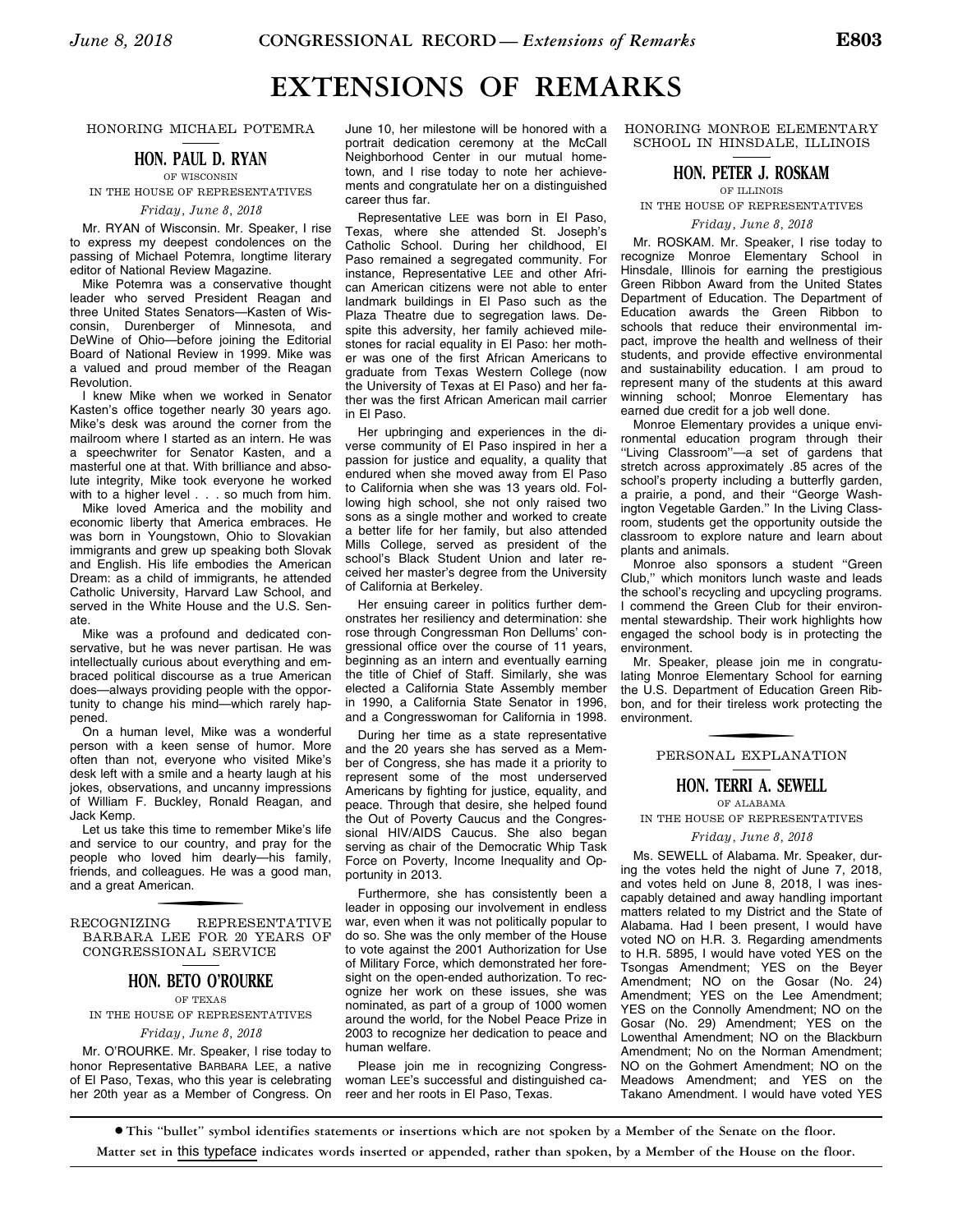on the Democratic Motion to Recommit H.R. 5895, and NO on Final Passage of H.R. 5895.

SUPPORTING INTEGRATION OF FEDERALLY QUALIFIED HEALTH CENTERS IN THE VA MISSION ACT OF 2018

#### **HON. DARRELL E. ISSA**

OF CALIFORNIA

IN THE HOUSE OF REPRESENTATIVES

#### *Friday, June 8, 2018*

Mr. ISSA. Mr. Speaker, I rise today to highlight two important pieces of legislation that address the care of our nation's veterans. Earlier this week, President Donald Trump signed the bipartisan VA Maintaining Internal Systems and Strengthening Integrated Outside Networks, or VA MISSION Act, into law, enacting key reforms at the Department of Veterans Affairs. This bill will help us fulfill our nation's promise to veterans by increasing access to quality, timely care and benefits, while increasing accountability and transparency at the agency.

Today, the House passed an appropriations package that funds the Department of Veterans Affairs for Fiscal Year 2019, including the new VA MISSION Act. Specifically, I would like to highlight a provision included in the bill that ensures the newly created Center for Innovation for Care and Payment has the resources it needs to improve quality and access to care for our vets, while finding cost savings at the VA by cutting through bureaucratic red tape and establishing commonsense partnerships with sister agencies in the federal government.

One such partnership I hope the Center will consider exploring is the opportunity for VA Medical Centers to integrate care with Federal Qualified Health Centers, or FQHCs. Many veterans, especially those who live in rural communities, face challenges accessing care through the traditional VA system, and partnering with FQHCs that already provide quality care in local communities could be the most effective alternative for veterans facing transportation, mobility, or additional concerns with traveling to the nearest VA hospital.

With over 10,000 FQHC service sites located across the U.S., a pilot program examining the opportunity for FQHCs to work with VA Medical Centers could demonstrate the viability of this program on a larger scale. Under the VA MISSION Act, FQHCs are already designated as eligible providers, just as they have been under current law for years. The Innovation Center has the authority to conduct pilot programs studying the best way to connect veterans to the high-quality care they deserve, and measuring the impact of a potential VA– FQHC partnership will generate the critical data necessary to determine how to achieve the missions of Veterans' Choice while cutting costs at the VA.

RECOGNIZING THE 75TH ANNIVER-SARY OF THE Y-12 NATIONAL SECURITY COMPLEX

#### **HON. CHARLES J. ''CHUCK'' FLEISCHMANN**

OF TENNESSEE

IN THE HOUSE OF REPRESENTATIVES *Friday, June 8, 2018* 

Mr. FLEISCHMANN. Mr. Speaker, I rise today to recognize the 75th anniversary of the Y–12 National Security Complex in Oak Ridge, Tennessee. Construction of the Y–12 plant in 1943 was a vital step in winning World War II, and 75 years later, Y–12 and the NNSA still play an essential role in protecting our nation. Today, Y–12 not only helps to maintain the nation's nuclear deterrent, but provides fuel stock for the United States nuclear navy, retrieves and stores vulnerable nuclear material from around the world, and supports other essential government missions.

The Y–12 National Security Complex is an integral part of the fabric of its community and of the greater East Tennessee region. It is a powerful economic driver, with more than 6,000 full-time contractors, subcontractors, and federal employees working at the site. In addition to being a key component of the region's economy, Y–12 gives back to the Oak Ridge community, providing more than \$400,000 annually to area nonprofits and educational institutions.

On Y–12's 75th anniversary, we reflect not only on its great history, but look to its bright future. The Uranium Processing Facility, a \$6.5 billion dollar project, will transform the site by replacing outdated, legacy facilities, and during construction, create thousands of jobs and have a positive economic impact on the region. Through collaborations with labor organizations, colleges, universities, and schools, the Y–12's lead contractor, Consolidated Nuclear Security, encourages students to consider careers in trades and crafts, as well as engineering and other technical fields.

Seventy five years ago, the men and women of the Y–12 plant worked tirelessly to protect our national interests and help us win World War II, and generations on they continue to serve their nation and their community. The 75th anniversary of the Y–12 National Security Complex is an occasion to reflect on this proud history and celebrate the people of the complex for their contributions.

HONORING THE CAREER AND AC-COMPLISHMENTS OF PRINCIPAL JAMES P. ANTOS

#### **HON. DANIEL LIPINSKI**

OF ILLINOIS

IN THE HOUSE OF REPRESENTATIVES

#### *Friday, June 8, 2018*

Mr. LIPINSKI. Mr. Speaker, I rise today to honor the career and accomplishments of Principal James P. Antos of Brother Rice High School in Chicago. As he prepares to retire, we cannot help but admire his service and hope that his example and distinguished tenure are emulated in the future.

Jim, a local Chicagoan, has been nurturing young minds for 44 years. After deciding in his junior year of high school to become a teacher, Jim earned a B.A. in Psychology and an M.A. in General Experimental Psychology from Illinois State University. He then began his career in education in 1974 as a psychology and history teacher. From there, he quickly expanded his duties and involved himself in student activities and recruitment, going above and beyond his core responsibilities. In 1979, Jim found his way to Brother Rice High School, where, in addition to his teaching role, he would serve as the baseball coach, Dean of Faculty, Dean of Students, and eventually Principal. His students and peers have frequently praised him, describing him as a father figure, lauding his calm and consistent leadership, and applauding his honest, caring, and compassionate demeanor. As one student recalled, Jim never forgot a name, not just in his own class, but in the entire school. This outstanding public servant has devoted his life to his students, both in the classroom and on the field.

In addition to cultivating the future of America, Jim has also stood in defense of it. He served in the U.S. Army while engaged in Vietnam where he was stationed outside of Qui Nhon at Camp Granite. Jim has not only taught history but has been a part of it—providing the students of Brother Rice with a unique perspective to our nation's story. He has also provided them with wisdom, knowledge, and direction, while helping to guide countless students through high school.

I ask my colleagues to join me in honoring Principal James P. Antos and his accomplishments. I congratulate him on his retirement and thank him for his decades of service at Brother Rice High School.

THE RECOGNIZING THE UNITED STATES COAST GUARD AT THE PORT ANGELES MARITIME FES-TIVAL.

### **HON. DEREK KILMER**

OF WASHINGTON IN THE HOUSE OF REPRESENTATIVES

*Friday, June 8, 2018* 

Mr. KILMER. Mr. Speaker, today I rise to recognize the men and women who are serving in the United States Coast Guard on the Olympic Peninsula.

In my travels across our region, I often have the privilege of crossing paths with these outstanding professionals.

For example, I recently attended a cere-<br>mony recognizing Petty Officer Jacob recognizing Petty Officer Hylkema, who received the Coast Guard Medal for his actions during a storm last summer in which he risked his life to save a fisherman who had fallen overboard. His entire unit received a citation for their actions that day. Together, they rescued 9 people in a 20-hour period.

Mr. Speaker, the good work isn't just limited to one unit. Recently, the crew of the *Active*  based in my hometown, Port Angeles, Washington, seized more than \$78 million in illegal drugs during a patrol near the coast of Central America. According to a report in The Peninsula Daily News, the crew seized more than three tons of illegal drugs and arrested multiple people suspected of smuggling drugs into the United States.

This kind of work makes the news, but every day the Coast Guard in our region keeps us safe and keeps our economy moving.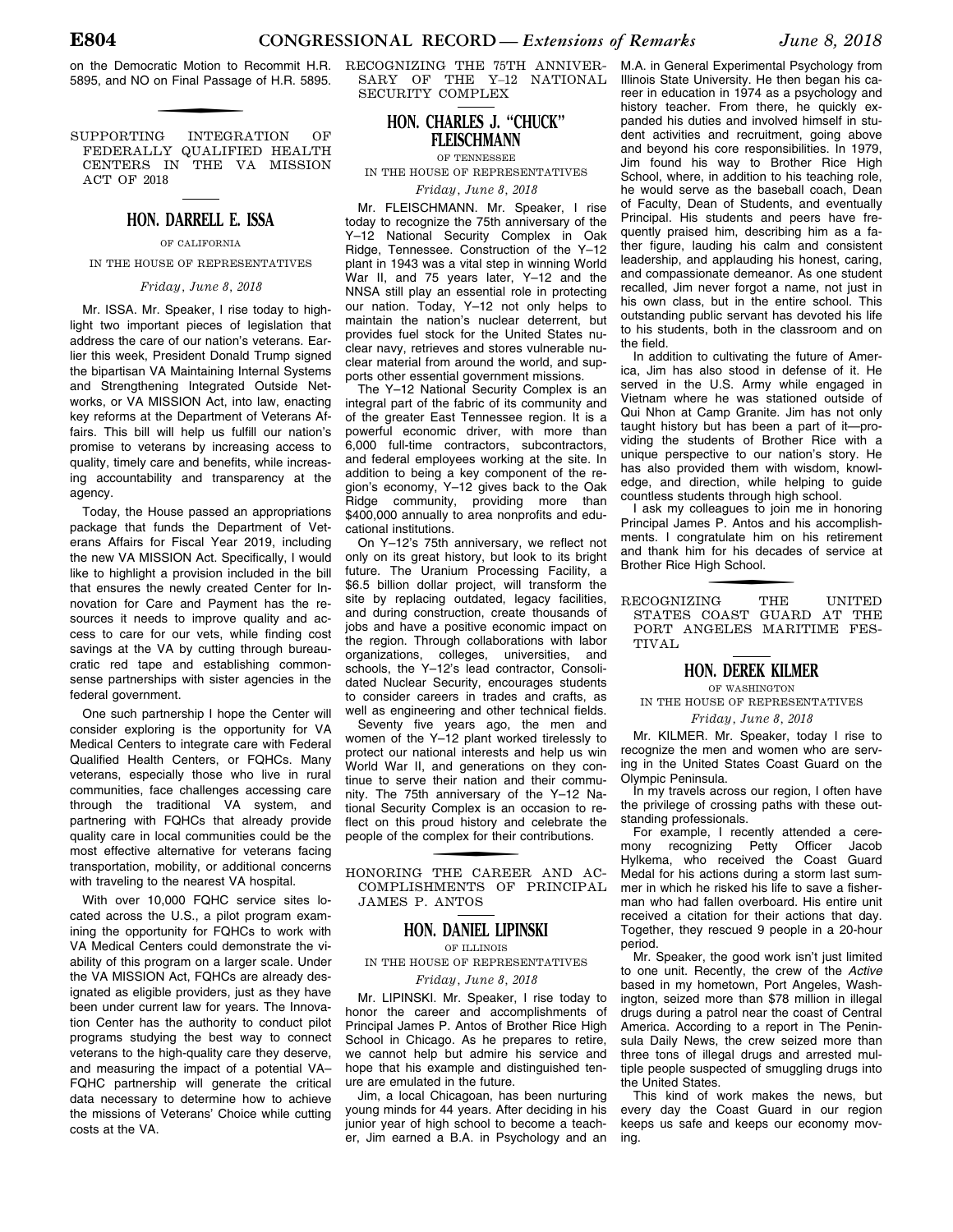Just as importantly as coming to the rescue of folks in distress, the U.S. Coast Guard Maritime Force Protection Unit Bangor quietly protects the Navy vessels homeported in our region as they make the first and final stretches of their missions. I'm looking forward to welcoming members of the unit to Port Angeles when their new facilities are complete.

Mr. Speaker, this weekend our grateful community will recognize the *Active*'s crew and Maritime Force Protection Unit Bangor at the 2018 Port Angeles Maritime Festival.

They deserve every bit of recognition. The men and women serving our region in the Coast Guard work selflessly around the clock to protect our fishermen, the environment and our region's security.

Please join me in honoring them today.

HONORING RYAN GRAHAM, COM-MANDER OF THE QUEENS COUN-TY COUNCIL VFW

#### **HON. GRACE MENG**

#### OF NEW YORK

IN THE HOUSE OF REPRESENTATIVES

#### *Friday, June 8, 2018*

Ms. MENG. Mr. Speaker, I rise today to honor the service of Ryan Scott Graham as the commander of the Queens County Council of the Veterans of Foreign Wars of the United States. Ryan graduated from John Adams High School in Ozone Park, New York in 2001. He then enlisted in the United States Air Force, where he served from 2002 to 2008. While in the Air Force, Ryan was deployed to Baghdad in support of Operation Iraqi Freedom. His honorable service included working as a stock control technician at Hurlburt Field to provide support for 257 special operations forces, and as a computer systems analyst at Langley Air Force Base to provide support for 136 combat air force units across the globe. For the last four years, Ryan has tirelessly advocated on behalf of the veterans of Queens County as commander of the Queens County Council VFW.

During his time as commander, he diligently worked with local, state, and federal government officials to promote legislation benefiting veterans and improving VA services. Ryan is committed to helping his fellow veterans and will continue in his role as a legislative advocate for the VFW and the veterans of Queens County.

Ryan is extremely well-respected in the Queens County community and is very attentive to the needs of his local veterans, providing them with the resources and support they need. When WWII veteran Leonard Miller's flagpole was destroyed twice by two major storms, Ryan and the Queens County Council VFW came to his aid and replaced the flagpole allowing Mr. Miller to again proudly display the American flag.

For his service to the veterans of Queens County and to our country, I ask all of my colleagues in the House of Representatives to join me in honoring Mr. Ryan Graham.

#### REMEMBERING JOHN WESLEY WARDROP

#### **HON. BRADLEY BYRNE**

OF ALABAMA

IN THE HOUSE OF REPRESENTATIVES *Friday, June 8, 2018* 

Mr. BYRNE. Mr. Speaker, I rise today to remember a great Alabamian who tragically died the morning of Thursday, May 31 in a singlecar crash near Atmore, Alabama.

At 10 a.m., an Alabama Army National Guard Humvee was involved in an automobile accident on I–65 that killed one soldier and injured the other. John Wesley Wardrop, 38, of Satsuma was killed when his 2009 military Humvee left the roadway and overturned.

Wardrop had devoted much of his life to serving our state and nation. He was a squad leader for the Alabama National Guard's 1165th Military Police Company out of Fairhope. At the time of the crash, he was on a mission preparing for his unit's annual training.

Wardrop was a staff sergeant for the National Guard. He served our country in the military for over twenty years and completed four tours of duty overseas.

Family members say that Wardrop was a man of steadfast faith. The night before his passing, he visited Living Hope Church in Saraland and made a donation to support the children's bible school program. He embodied what it means to be a servant leader.

Sergeant Wardrop left this worldly place helping others. That legacy of service and sacrifice is how he should always be remembered.

On behalf of Alabama's First Congressional District, I want to share our deepest condolences with his wife, Terri, and their two children, Madi and Logan. I hope you can take comfort in knowing that Sergeant Wardrop will forever be remembered for his service and sacrifice to our community, state, and nation.

IN RECOGNITION OF THE 25TH ANNIVERSARY OF SHILOH MANOR

#### **HON. MATT CARTWRIGHT**

OF PENNSYLVANIA IN THE HOUSE OF REPRESENTATIVES

*Friday, June 8, 2018* 

Mr. CARTWRIGHT. Mr. Speaker, I rise to celebrate the 25th anniversary of Shiloh Manor, a senior housing complex located in the South Side neighborhood of Easton, Pennsylvania. The vision of Shiloh Manor began in the mind of the late Pastor Fred Davis of the Shiloh Baptist Church. In 1987, while attending a world conference in Japan, Pastor Davis met a former associate and a Philadelphia realtor who specialized in building complexes for senior citizens. With their renewed fellowship, Pastor Davis and Mr. Hatton developed a strategy to apply for a HUD sponsored loan to build a senior citizen's home. On their third application attempt in 1992, the application was approved for \$3.7 million dollars. Since the completion of Shiloh Manor in July 1993, the Greater Shiloh Church congregation, now led by Senior Pastor Phillip Davis, as well as the Board of Directors and the larger community rejoice in the Manor's 58 units, which provide affordable housing for senior citizens of diverse backgrounds.

The story of Shiloh Manor exemplifies how a group of inspired individuals can create meaningful change in their community. I commend the late Pastor Davis and those who carry on his vision for a strong, inclusive community. I wish them well as they celebrate this milestone anniversary through fellowship and worship.

f IN RECOGNITION OF THE 80TH BIRTHDAY OF ELIZABETH ROSE O'HANDLEY

#### **HON. WILLIAM R. KEATING**

OF MASSACHUSETTS IN THE HOUSE OF REPRESENTATIVES

*Friday, June 8, 2018* 

Mr. KEATING. Mr. Speaker, I rise today in recognition of Elizabeth O'Handley, a resident of Rockland, Massachusetts, who today celebrates her 80th birthday.

Elizabeth, more affectionately known as Betty or Betty O', was born on June 19, 1938 to Daniel and Rose MacDonald. She is the oldest of three sisters, mother to nine children, grandmother to 42, biological and through love, and great-grandmother to 10.

In her 40s, Betty made the decision to return to school to pursue her degree. She worked a full-time job and a part-time job and attended nursing school full-time while raising the 7 of her children who were still at home. There were many nights when she could be found at Dunkin' Donuts doing homework or studying because it was quieter than at home.

She currently works at the Brockton VA Hospital, where she has worked for over 35 years in the spinal cord injury unit. She was the recipient of the Pierik Award in recognition of her outstanding nursing skills.

Betty has been a devoted parishioner of Holy Family Church in Rockland since 1970 where all of her children were confirmed . She has lived her life as a woman of great faith who shared this by providing religious education to children through teaching CCD for many years. She has shown that being trustworthy, generous, and making everyone feel included are traits to be emulated. The words "great" and "exceptional" do not even begin to describe the truly amazing people like Betty.

Mr. Speaker, I am proud to honor Betty O'Handley on this joyous occasion of her 80th birthday. I ask that my colleagues join me in wishing her continued health and happiness.

f HONORING REPRESENTATIVE LESTER WOLFF

#### **HON. THOMAS R. SUOZZI**

OF NEW YORK

IN THE HOUSE OF REPRESENTATIVES

#### *Friday, June 8, 2018*

Mr. SUOZZI. Mr. Speaker, I rise today in honor of the illustrious public service career of former member of this body—Congressman Lester Wolff—who will soon be celebrating his 100th birthday.

In recognition of his monumental contributions to the preservation and protection of our environment, especially on Long Island's beautiful North Shore, I am proposing the renaming of the Oyster Bay National Wildlife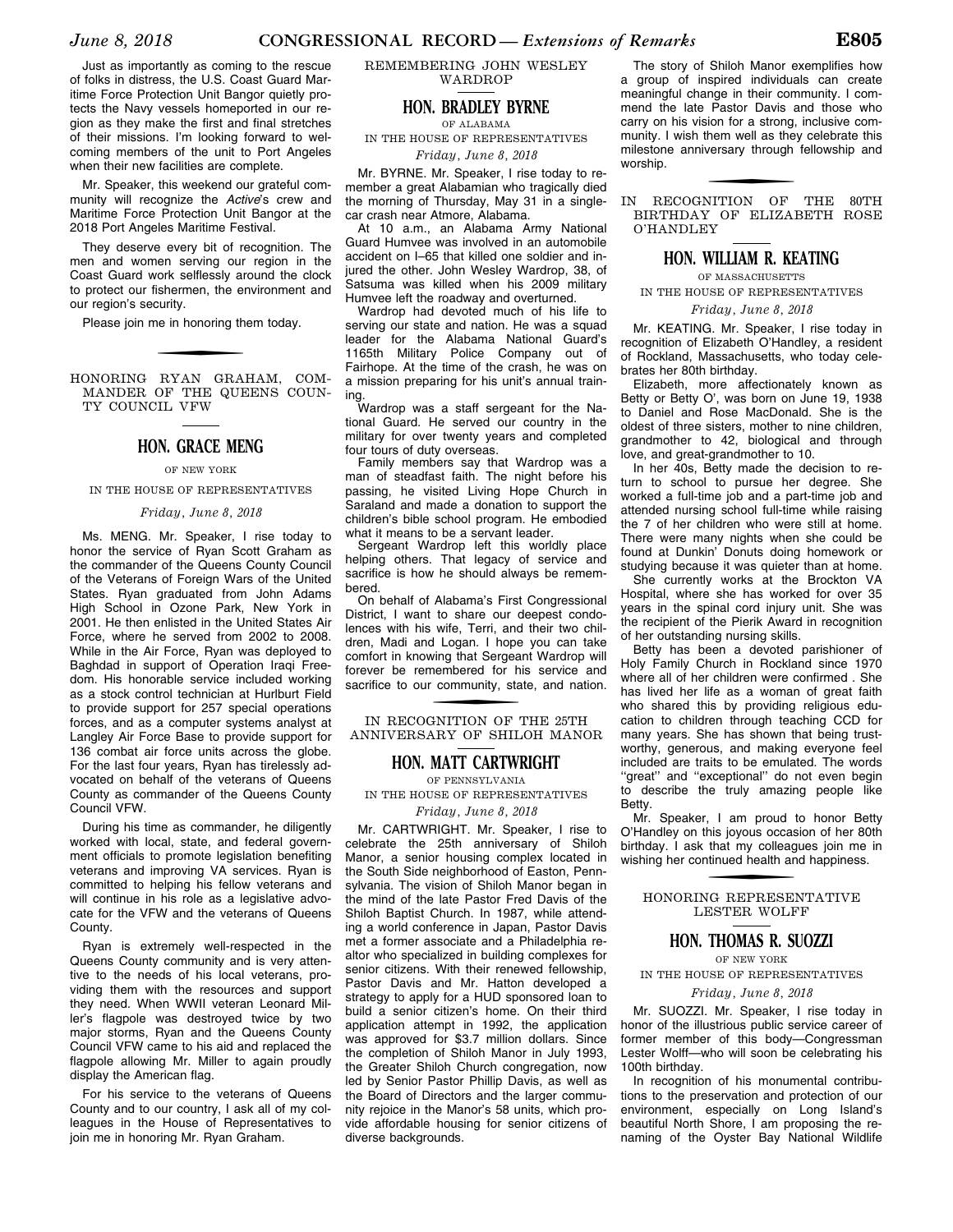Refuge to the Congressman Lester Wolff National Wildlife Refuge.

These precious wetlands, at Congressman Lester Wolff's urging, were protected in 1968.

In 1967, the New York State Legislature-at the insistence of then Governor Nelson Rockefeller and master planner Robert Moses—authorized a bridge across the Long Island Sound.

Lester immediately saw that this bridge would despoil the pristine and precious resource of the Long Island Sound and soon found himself at the center of an enormous political fight.

Lester eventually won this fight and the Oyster Bay Wildlife Refuge was born. Lester's efforts in 1968 are an important part of our nation's environmental history.

I urge my colleagues to support the renaming to the Lester Wolff National Wildlife Refuge and I wish Lester a happy 100th year and many more.

f TRIBUTE TO EARL HAFNER

#### **HON. DAVID YOUNG**

OF IOWA

IN THE HOUSE OF REPRESENTATIVES *Friday, June 8, 2018* 

Mr. YOUNG of Iowa. Mr. Speaker, I rise today to recognize and congratulate Earl Hafner. He was honored by Practical Farmers of Iowa with the 2018 Sustainable Agriculture Achievement Award at their annual conference in January.

This award is granted annually to someone who has shown dedication to sustainable agriculture, helped by sharing their knowledge and work toward making communities, farms, and food healthy and diverse. Earl farms with his son at Early Morning Harvest and Hafner, Inc. It is a 2000 acre diversified farm that includes certified organic row crops and grass-fed cattle and hogs. They also raise tilapia in an aquaponics greenhouse.

Mr. Speaker, I applaud and congratulate Earl Hafner for this award and for working diligently in the Third Congressional district to make his community a better place to live and work. I am proud to represent him in the United States Congress and I ask that my colleagues join me in congratulating Earl and in wishing him nothing but continued success.

f HONORING THE LIFE OF MICHAEL LANGBERG

#### **HON. TED LIEU**

#### OF CALIFORNIA IN THE HOUSE OF REPRESENTATIVES *Friday, June 8, 2018*

Mr. TED LIEU of California. Mr. Speaker, I rise to celebrate the prestigious career of Dr. Michael Langberg who retired from Cedars Sinai Hospital on May 1, 2018 after 37 years of service. Dr. Langberg, Senior Vice President and Chief Clinical Officer at Cedars Sinai Hospital, was also a permanent member of

the California Department of Public Health's health care-associated infection advisory committee. He leaves behind a legacy of better quality care, improved health policy, and collaboration with hospitals around the country to ensure patient safety, particularly for those of limited means or with complex medical needs.

Dr. Langberg has always been a strong advocate of quality care and making it available for poorer communities. He is a highly respected national leader on patient safety and health care quality, who led the work at the American Hospital Association to review new care policy, identify potential unintended consequences, and convey those issues to the Centers for Medicare and Medicaid Services (CMS). His work also laid the foundation for the provision in the bipartisan 21st Century Cures Act that directed CMS to include an adjustment to the Hospital Readmissions Reduction Program to recognize the impact of sociodemographic factors on readmission rates.

In addition to Dr. Langberg's many successes, he has been an advocate for sharing both successes and failures in order to disseminate best practices and advance improvements in quality and safety, which has helped many hospitals across the nation learn how to keep patients safe and improve quality in care. Dr. Langberg has been an invited speaker at the Health Management Academy, the National Patient Safety Congress, and the Institute for Healthcare Improvement, and has testified before the California State Senate on physician quality performance in order to help legislators craft better public policy that supports improvement in health and health care.

For these reasons, I am delighted to recognize Dr. Michael Langberg and offer thanks for his selfless commitment to his community.

f HONORING THE CAREER OF LIEU-TENANT GENERAL KENNETH E. TOVO

#### **HON. RICHARD HUDSON**

OF NORTH CAROLINA

IN THE HOUSE OF REPRESENTATIVES

#### *Friday, June 8, 2018*

Mr. HUDSON. Mr. Speaker, I rise today to recognize the extraordinary career of Lieutenant General Kenneth E. Tovo, the retiring Commanding General of the United States Army Special Operations Command located at Fort Bragg in North Carolina's Eighth Congressional District.

Raised in Saint James, New York, LTG Tovo began his military career while attending the United States Military Academy at West Point. After graduation, he was stationed at Fort Bragg as a Rifle Platoon Leader in the 82d Airborne Division. Serving in combat all over the world allowed LTG Tovo to gain invaluable experience that helped shape his distinguished career.

Deployed on numerous operational assignments around the globe and through some of our nation's toughest times, LTG Tovo always answered the call to serve our great nation. Some of his most notable engagements took place during his assignments with the 10th Special Forces Group. These deployments sent him to Iraq, Bosnia-Herzegovina and several countries in Europe supporting Operation Desert Storm, Joint Guard and Iraqi Freedom. Throughout these operations, he delivered on the promise to keep America safe and directly confront our enemies under the most difficult of conditions.

While defending our nation overseas, LTG Tovo's most important commitment remained to his family back home. He and his wife, Su-

zanne, raised two wonderful children during LTG Tovo's illustrious career. This country cannot repay the debt we owe to LTG Tovo and his family—the Tovos are true American heroes. I wish him well in what is sure to be an active retirement.

Mr. Speaker, please join me today in commemorating the career of Lieutenant General Kenneth E. Tovo.

f RECOGNIZING THE RIBBON CUT-TING OF THE NEW SARAH MIL-DRED LONG BRIDGE

#### **HON. CHELLIE PINGREE**

OF MAINE

IN THE HOUSE OF REPRESENTATIVES

*Friday, June 8, 2018* 

Ms. PINGREE. Mr. Speaker, as Representative for Maine's 1st Congressional District, I rise to mark a historic occasion in my home state. Today is the official ribbon cutting of the newly built Sarah Mildred Long Bridge.

This span is one of three critical connections between Portsmouth, New Hampshire, and Kittery, Maine. Its predecessor, built in 1940, carried thousands of people between our states every day, bore a rail line used to refuel submarines at the Navy's Portsmouth Naval Shipyard, and lifted to make way for marine traffic on the mighty Piscataqua River.

Retired after 76 years, that structure did these jobs well. But the one dedicated today is designed to do them even better and last an incredible 125 years. It was built by the hardworking men and women of Maine company Cianbro Corp., with the oversight of the Maine Department of Transportation and its counterparts at the New Hampshire Department of Transportation. It should be noted that a \$25 million grant from the federal Transportation Infrastructure Generating Economic Recovery program helped bring the costs of this sizeable project within reach.

A time capsule bearing this statement, along with other mementos of 2018, will be buried with instructions to open in 125 years. Until then, may this bridge serve our communities well and bear current and future generations of travelers safely to their destinations.

# f TRIBUTE TO ZACH STEWART

**HON. DAVID YOUNG** 

OF IOWA

IN THE HOUSE OF REPRESENTATIVES

*Friday, June 8, 2018* 

Mr. YOUNG of Iowa. Mr. Speaker, I rise today to recognize and congratulate Zach Stewart of Perry High School for winning the Class 3–A, 138-pound bracket at the Iowa High School State Wrestling tournament. Zach had a 54–5 record for the season.

Iowa has a long and proud history of strong wrestling programs, producing college and Olympic champions for years. Zach contributes his success to years of hard work and commitment and for the support from his parents, family, coaches and fellow teammates.

Mr. Speaker, the example set by Zach demonstrates the rewards of dedication and perseverance. It is an honor representing Zach and his family in the United States Congress and it is with great pride that I recognize them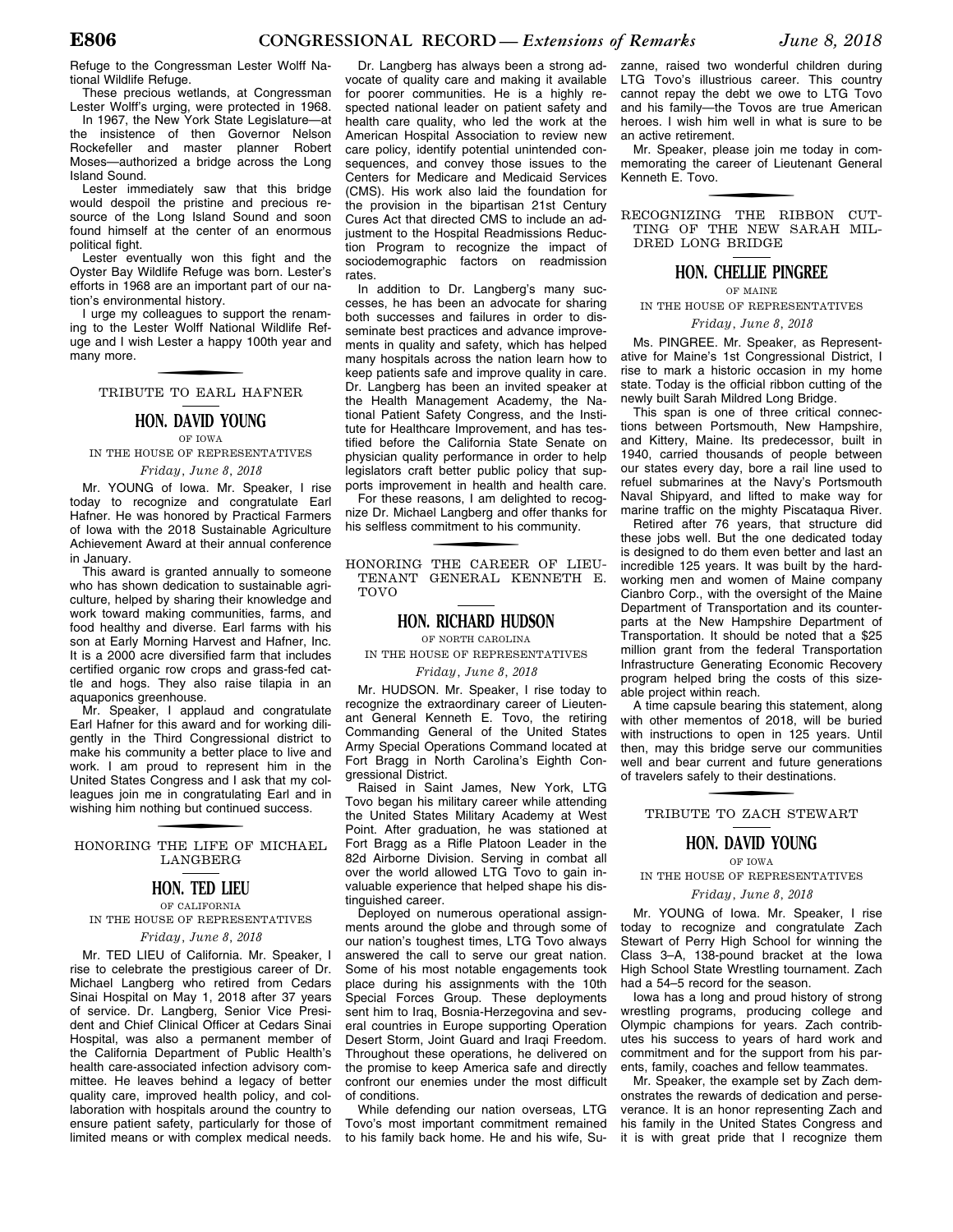today. I ask that all of my colleagues in the United States House of Representatives join me in congratulating Zach on competing in this rigorous competition and in wishing him nothing but continued success in his education and his future endeavors.

f HONORING THE LIFE OF SEAMAN 1ST CLASS EDWARD SLAPIKAS

#### **HON. LOU BARLETTA**

OF PENNSYLVANIA IN THE HOUSE OF REPRESENTATIVES

#### *Friday, June 8, 2018*

Mr. BARLETTA. Mr. Speaker, it is my honor to recognize the life and legacy of Seaman 1st Class Edward Slapikas, who has finally come home to rest almost 80 years after his heroic passing.

Seaman Slapikas was tragically killed in action at the age of 24 while serving aboard the USS *Oklahoma.* He was one of 429 crewmen who perished on December 7, 1941 during the attack on Pearl Harbor. Seaman Slapikas was interred in the National Memorial Cemetery of the Pacific, where his name was marked as ''unidentified'' on the Walls of the Missing.

Now, 77 years later, Seaman Slapikas' remains have been identified thanks to the combined efforts of the Defense Prisoner of War/ Missing in Action Accounting Agency (DPPA) and Seaman Slapikas' surviving family members. Since 2015, the DPPA has provided closure to over 120 families of fallen servicemen killed aboard the USS *Oklahoma.* 

The return of Seaman Slapikas marks a momentous occasion, not only for the Slapikas family, but also for the community of Wanamie, Pennsylvania. The bravery of Seaman Slapikas was commemorated through the establishment of the American Legion Post 971, named for Seaman Slapikas and Petty Officer Keith Jeffries, a fellow serviceman who perished aboard the USS *Arizona* during the same attack. Seaman Slapikas' niece, Ms. Leona Hotko, plans to ensure that her ''favorite uncle'' is laid to rest near his childhood home in St. Mary's Cemetery in Wanamie.

Mr. Speaker, please join me in honoring the heroic life of Seaman 1st Class Edward Slapikas, and posthumously thanking him for his service to our great nation.

#### HONORING PRESIDENT KEN WOLLACK OF THE NATIONAL DEMOCRATIC INSTITUTE

#### **HON. DAVID E. PRICE**

OF NORTH CAROLINA IN THE HOUSE OF REPRESENTATIVES

#### *Friday, June 8, 2018*

Mr. PRICE of North Carolina. Mr. Speaker, I rise today to honor the life and work of Kenneth Wollack, President of the National Democratic Institute (NDI), who is stepping down after a career in foreign affairs, journalism, and politics that has spanned 46 years.

An Illinois native and graduate of Earlham College, Ken broke into national politics as a member of the national staff of the McGovern presidential campaign in 1972. From 1973 to 1980 he was legislative director of the American Israel Public Affairs Committee (AIPAC). He then became a co-editor of the Middle East Policy Survey, a Washington-based newsletter, and wrote regularly on foreign affairs for the Los Angeles Times.

Ken joined NDI as executive vice president in 1986 and was elected president by the Institute's board of directors in 1993. He has now led the Institute for more than two-thirds of its history, working on five continents to strengthen political and civic organizations, safeguard elections, promote citizen participation, and champion openness and accountability in government.

Through his years of service, Ken has testified before numerous congressional committees and has appeared on national television and radio as a trusted authority on world affairs. He has served on various task forces sponsored by the United States Institute of Peace, the Council on Foreign Relations, the Brookings Institution, the Bipartisan Policy Center, the Center for U.S. Global Engagement, and the Atlantic Council. He currently serves on USAID's Advisory Committee on Voluntary Foreign Aid, sits on the Commission on Presidential Debates' Board of Directors, and was chairman of the development program of the U.S. Committee for the United Nations.

In a speech given at the 10th Anniversary of Georgetown University's Masters Program in Democracy and Governance Ken reflected, ''I confess to be an incurable optimist who for 32 years has worked in the optimism business.'' His optimism and tireless dedication to promoting and protecting democracy, good governance, and human rights have earned respect and appreciation across the political spectrum in our country and abroad.

I have been honored to work with Ken and the entire team at NDI in implementing this hopeful vision through the bipartisan work of the House Democracy Partnership (HDP). From the time HDP began its work in 2005, NDI and its partner organization within the National Endowment for Democracy, the International Republican Institute (IRI), have been indispensable partners in strengthening legislative institutions in twenty emerging or reemerging democracies—ranging from Indonesia and Kenya to Ukraine, Georgia, Peru, Tunisia, and Sri Lanka. HDP has engaged member-to-member and staff-to-staff, while NDI and IRI have helped us organize workshops and exchange visits and have carried out mentoring and consultation aimed at improved legislative practice day-to-day in our partner countries.

This work simply could not have occurred without steadfast leadership from Ken. We have learned a great deal from him and have been strengthened and sustained by his unfailing support. I will forever be grateful to him.

It is a pleasure, Mr. Speaker, to join with friends and colleagues in commending Ken for his remarkable career and for the commitment he has shown to our country's highest ideals and purposes. In turn, he has enjoyed the steadfast support and love of his wife Leslie, his daughters Lauren and Alison, and his grandson, Cooper.

We thank Ken Wollack for his exemplary service and wish him and his family well as he begins the next chapter in his life.

TRIBUTE TO TODD PEVERILL

#### **HON. DAVID YOUNG** OF IOWA

#### IN THE HOUSE OF REPRESENTATIVES

*Friday, June 8, 2018* 

Mr. YOUNG of Iowa. Mr. Speaker, I rise today to recognize and congratulate Todd Peverill of Glenwood, Iowa for being selected by the Glenwood Area Chamber of Commerce as their Citizen of the Year. Todd received this award for his many years of coaching successful cross country and track teams at Glenwood Community High School.

Todd has coached track since 1992 and cross country since 1998. Through his coaching and leadership skills he has led the Glenwood High School Rams to several team and individual championships and honors. Todd has been active in the Glenwood community by developing and maintaining cross country trails at Glenwood Lake Park and he has been an advocate for high school athletes and outdoor exercise enthusiasts.

Mr. Speaker, it is a profound honor to represent leaders like Todd in the United States Congress. It is with great pride that I recognize him for his selection as the Citizen of the Year by the Glenwood Area Chamber of Commerce and for his commitment to his community and school. I ask that my colleagues in the United States House of Representatives join me in congratulating Todd on receiving this award and in wishing him nothing but continued success.

IN RECOGNITION OF THE CEN-TENARY OF THE REPUBLIC OF AZERBAIJAN

#### **HON. GENE GREEN**

#### OF TEXAS

IN THE HOUSE OF REPRESENTATIVES

#### *Friday, June 8, 2018*

Mr. GENE GREEN of Texas. Mr. Speaker, I rise today in honor of the 100th anniversary of the Republic Day of Azerbaijan, and to convey my congratulations to the Republic of Azerbaijan and to all Azerbaijanis.

On May 28, 1918, the Democratic Republic of Azerbaijan was founded, becoming the first Muslim democratic state and gaining their independence from the Russian Empire for the first time. While that independence was initially short-lived, taken away when Russia invaded in 1920, Azerbaijan again became an independent nation on October 18, 1991, and has since been an increasingly important ally for the U.S. in the South Caucasus.

Like the city I represent, Houston, Azerbaijan's impressive economic growth has been driven by the oil and gas industry and shaped by adapting to the evolution of that industry. A number of American and international energy companies thrive in Azerbaijan and the Caspian Sea. Azerbaijan's rapid development of its energy infrastructure and expertise has helped it play a crucial role in protecting European energy security and U.S. geopolitical interests by ensuring a stable and sufficient flow of energy to Europe.

As a secular Muslim country, Azerbaijan was a pioneer in extending equal political rights to women, becoming the first Muslim country to give women the right to vote in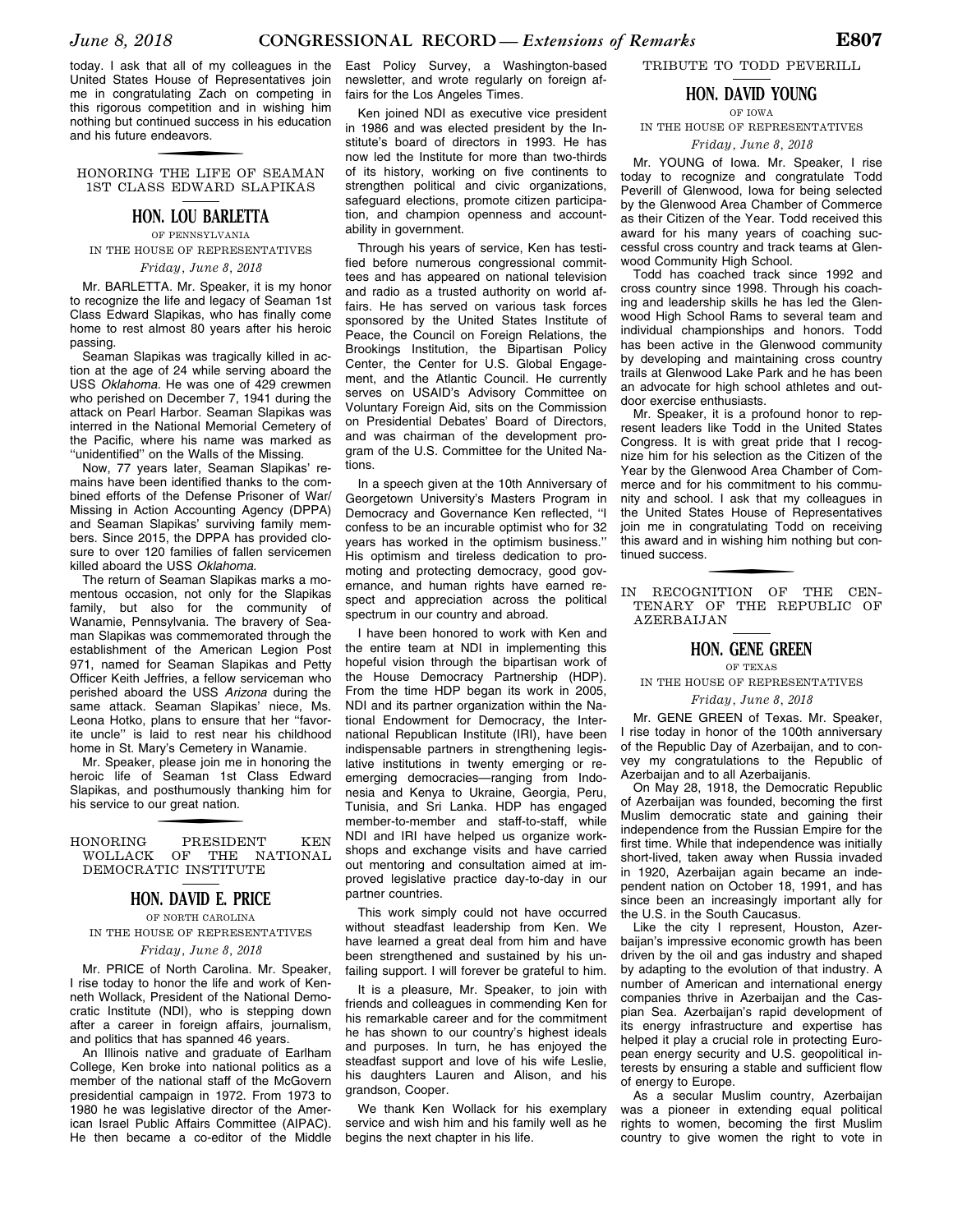1918. After 9/11, Azerbaijan was and continues to be an important counterterrorism partner for the United States, participating in coalitions combating international terrorism and sending its own troops to support U.S.-led military efforts in Afghanistan, Kosovo, and Iraq.

Azerbaijan is an important actor for the advancement of global security and diplomatic engagement on the world stage. It holds observer status in the World Trade Organization, was a non-permanent member of the United Nations Security Council from 2012 to 2013, and is a member of the NATO Partnership for Peace Program and the OSCE.

I congratulate the people of Azerbaijan on their centennial celebration, and wish them many centuries more of prosperity and success.

f IN RECOGNITION OF TEKISHA LEE FOR BEING NAMED A WOMAN OF ACHIEVEMENT BY THE KAPPA **FOUNDATION** 

#### **HON. DEBBIE DINGELL**

OF MICHIGAN IN THE HOUSE OF REPRESENTATIVES

#### *Friday, June 8, 2018*

Mrs. DINGELL. Mr. Speaker, I rise today to recognize Tekisha Lee and her acknowledgement as Ypsilanti's Woman of Achievement by the Kappa Foundation. Ms. Lee founded DiverseNote, a career management social network for professionals within an all-inclusive community of professionals.

The Ann Arbor-Ypsilanti-Inkster Alumni Chapter of Kappa Alpha Psi Fraternity was established on December 6, 1958. The organization was founded in order to foster relationships between Michigan Kappa Alpha Psis, provide leadership to current students at Michigan universities and mentor youth in suburban Detroit. Since its founding, group members have come together to serve the local community in a variety of ways including golf tournaments, college fairs, pancake breakfasts, Meals on Wheels programs and robust scholarship programming. In addition to their myriad civic endeavors, the fraternity's Kappa Foundation honors female leaders in southeast Michigan annually at their ''Women On Achievement'' event. This year's honorees include Tekisha Lee, a well-respected leader and businesswoman in our community.

A graduate of Howard University, Ms. Tekisha Lee has turned her lifelong passion for educating and mentoring the next generation of leaders into a successful career. She is the Founder and CEO of DiverseNote, a career recruitment and retention platform that connects candidates with organizations, recruiters, Fortune 500 companies, colleges, universities and alumni associations seeking top talent across the United States. Ms. Lee was also selected as a U.S. Department of State Delegate to the Maghreb region of Africa to advise on job creation and economic development and serves in leadership positions on various non-profit boards including Jobs for Michigan Graduates, the state's top workforce development organization. Ms. Lee has devoted her life to helping others succeed, and she is truly deserving of the Kappa Foundation's recognition.

Mr. Speaker, I ask my colleagues to join me in honoring Tekisha Lee for being named one of The Kappa Foundation's Women of Achievement. She has distinguished herself with her entrepreneurship and service to the state.

f HONORING ETHEL HEDGEMAN LYLE

#### **HON. FREDERICA S. WILSON** OF FLORIDA

IN THE HOUSE OF REPRESENTATIVES

*Friday, June 8, 2018* 

Ms. WILSON of Florida. Mr. Speaker, I, Congresswoman FREDERICA S. WILSON, from the 24th district of the great state of Florida, along with my colleagues and Alpha Kappa Alpha sorority sisters Congresswomen ALMA S. ADAMS, SHEILA JACKSON LEE, EDDIE BER-NICE JOHNSON, TERRI A. SEWELL, and BONNIE WATSON COLEMAN, rise today to acknowledge and honor the 110th anniversary of Alpha Kappa Alpha Sorority, Incorporated, and the contributions of its founder, Ethel Hedgeman Lyle. Ethel Hedgeman Lyle was a visionary ahead of her time, an advocate for women's rights, and a dedicated community servant.

We stand to bring witness that Ethel Hedgeman Lyle deserves to be commemorated by a U.S. postage stamp in support of her many achievements.

Mr. Speaker, we are especially honored to be joined by our international president Dr. Dorothy Buckhanan Wilson of Alpha Kappa Alpha Sorority, Incorporated, to validate our efforts. She has been on this mission for a long time. It is a journey she hopes to see to fruition.

Mr. Speaker, we are beaming with pride and overflowing with excitement because we are on the verge of making history by bestowing an honor that is about 110 years overdue.

Mr. Speaker in recognition of her great achievements, Ethel Hedgeman Lyle deserves to be commemorated with a United States postage stamp.

Mr. Speaker, Ethel Hedgeman Lyle founded Alpha Kappa Alpha Sorority in 1908 on a cold January day on the campus of Howard University during a time when Jim Crow laws segregated African-American women and prevented us from joining established Greek organizations. Undeterred by the obstacles of race and gender, she created a legacy of sisterhood that continues to inspire millions of women to devote their lives to community service and activism. She deserves a stamp.

Mr. Speaker, Soror Ethel Hedgeman Lyle cut through the bitter cold of that winter day like a ray of hope, a guiding light, if you will. And, today we have an opportunity to propel the initiative to further immortalize her impeccable character and extraordinary achievements through her commemoration on a U.S. postage stamp.

Mr. Speaker, today, Alpha Kappa Alpha Sorority, Incorporated, is an international service organization with more than 300,000 members in more than 1,000 graduate and undergraduate chapters across the globe. The sorority is headquartered in Chicago and oversees the operations of two charitable foundations. Alpha Kappa Alpha, Incorporated, has inspired millions of women to dedicate their lives to realize its motto, ''Service to All mankind.'' These accomplishments were made possible by Ethel Hedgeman Lyle's vision to

combine scholastic merit, personal achievement, and the rich historic African-American culture to create a women's collegiate-service based organization that has lasted 110 years. She deserves a stamp.

Mr. Speaker, as members of Congress and Alpha Kappa Alpha Sorority, we are humbled to be able to support this effort. Thousands of our members across the globe have signed letters in support of the initiative She Deserves a Stamp. Just making that statement puts me in awe of how incredible Soror Ethel Hedgeman Lyle and her classmates really were.

You see, when they agreed to come together to make history by doing what had never been done before, African Americans and women didn't have the right to vote.

African Americans couldn't even share a lunch counter or schools with whites in 1908.

But, today, 49 African Americans are serving in Congress . . . and seven of them are members of Alpha Kappa Alpha Sorority, Incorporated.

Mr. Speaker, I think Soror Ethel Hedgeman Lyle knew that one day African Americans and women would be able to vote. She knew that one day African Americans would serve in Congress. And, I strongly believe she knew that if given the opportunity, African-American women would become the most educated demographic in America. She knew this at a time when most women were denied an education. She deserves a stamp.

She is a ''Guiding Light.'' She still shines on the path others didn't know existed.

Her work has lighted a path for many social and academic organizations that tear down the walls of racial and gender inequality. Her work has lighted the path for millions of women to attend college. Her work has shone brightly to highlight how living a life that is dedicated to ''Service to All Mankind'' can change the world in ways we never thought possible. She deserves a stamp.

Mr. Speaker, now, she needs our support. We have to be a part of this movement. This is our chance to give back to someone who has given the world so much, and continues to give through her legacy. To paraphrase an African proverb, ''We are, because she was.'' And, if anyone has ever deserved to be on a stamp, it is the prestigious, wonderful, visionary Ethel Hedgeman Lyle, the founder of Alpha Kappa Alpha Sorority, Incorporated, the first African American Greek Letter Sorority. She deserves a stamp.

# f TRIBUTE TO KYLE BISCOGLIA

#### **HON. DAVID YOUNG**

OF IOWA

IN THE HOUSE OF REPRESENTATIVES

#### *Friday, June 8, 2018*

Mr. YOUNG of Iowa. Mr. Speaker, I rise today to recognize and congratulate Kyle Biscoglia of Waukee High School for winning the Class 3A, 120-pound bracket at the Iowa High School State Wrestling tournament. This is Kyle's third straight championship.

Iowa has a long and proud history of strong wrestling programs, producing college and Olympic champions for years. Kyle contributes his success to years of hard work and commitment and the support of his parents, family, coaches and fellow teammates.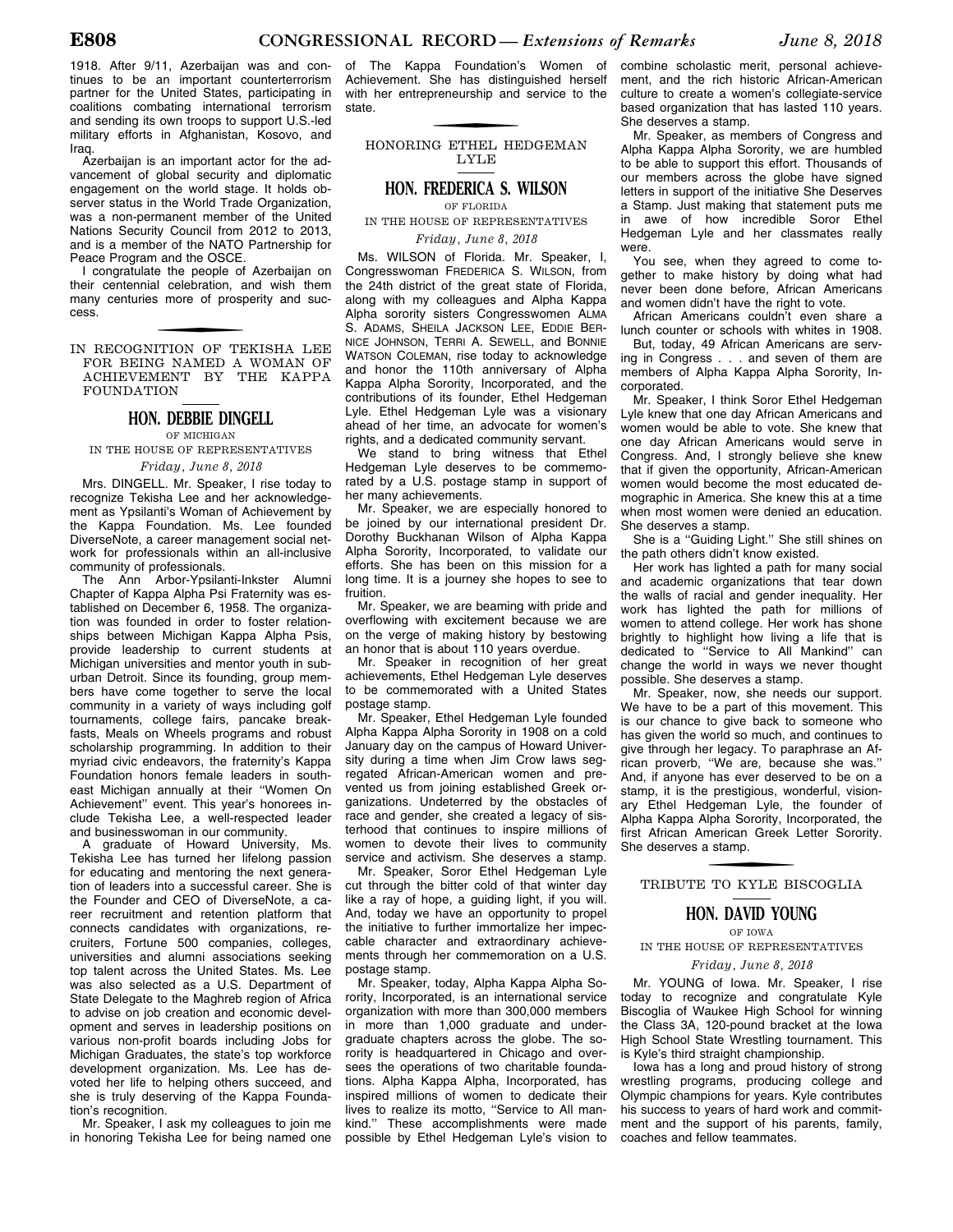Mr. Speaker, the example set by Kyle demonstrates the rewards of dedication and perseverance. It is an honor representing Kyle and his family in the United States Congress and it is with great pride that I recognize them today. I ask that all of my colleagues in the United States House of Representatives join me in congratulating Kyle on competing in this rigorous competition and in wishing him nothing but continued success in his education and in his future college education at the University of Northern Iowa.

HUMAN TRAFFICKING IN OUR BACKYARD AND IN OUR CONVEN-IENCE STORES

#### **HON. TED POE**

#### OF TEXAS

#### IN THE HOUSE OF REPRESENTATIVES

#### *Friday, June 8, 2018*

Mr. POE of Texas. Mr. Speaker, May 29th marked the 3-year anniversary of the Justice for Victims of Trafficking Act (JVTA). This legislation officially declared that modern-day slavery will not be tolerated in our country. Since its passage the United States has seen enormous efforts to find and protect victims of this scourge on society. While JVTA took an important step forward in the fight against human trafficking, much more must be done.

The International Labor Organization estimates that there are still hundreds of thousands of victims of human trafficking in America. One challenge we face in this fight is the difficulty associated with finding and communicating with victims.

Since 2006, the nonprofit organization 'In Our Backyard' has been advocating and fighting against the horrors of human trafficking. Recently, this group has created a program known as CSAT—Convenience Stores Against Trafficking.

Not only does this program train clerks to spot signs of human trafficking in victims, it also utilizes the convenience and isolation of the convenience store bathrooms as a way to reach victims. Convenience stores can be found on almost every corner, and they see hundreds of customers each day—making them an easy place for traffickers to bring their victims without the fear of being found out.

Now, In Our Backyard is attempting to turn the tables on these criminals and transform convenience stores into places where victims can come across both highly trained staff members and information on hotlines and websites where they can get help. With over 11,000 convenience store locations in 29 states—including my home state of Texas this organization has been able to help victims all over the country.

The fight against human trafficking is not over. We must recognize and appreciate the volunteers and organizations such as In Our Backyard that have taken up this fight as well. Together, we will succeed in making trafficking a thing of the past.

And that's just the way it is.

RECOGNIZING JOHN AND BENJEAN RAPP

#### **HON. EVAN H. JENKINS**

OF WEST VIRGINIA

IN THE HOUSE OF REPRESENTATIVES

*Friday, June 8, 2018* 

Mr. JENKINS of West Virginia. Mr. Speaker, I rise today to recognize John and Benjean Rapp of Summersville, West Virginia. Mr. and Mrs. Rapp are cornerstones in their community, who have dedicated their lives to bettering our nation, and improving West Virginia.

John Rapp served our country in the United States Air Force and returned home to the Mountain State to serve as a West Virginia State Trooper for over 20 years. Outside his time in uniform, John also served as county commissioner for Mercer county from 1990 to 1996. While a county commissioner he prioritized growing the economy and infrastructure development.

Benjean Rapp has been an active member of her church and serves as a local leader through multiple civic groups.

Benjean has played an integral part in working to restore the historic Old Main High School in Summersville.

Together, they have made a tremendous team and have had a positive impact in their community and the Mountain State.

I would like to thank them for their service and dedication to not just their communities but to our nation. I wish them all the best as they continue to work to better our world.

IN RECOGNITION OF MARY HALL-THIAM FOR BEING NAMED A<br>WOMAN OF ACHIEVEMENT BY ACHIEVEMENT BY THE KAPPA FOUNDATION

#### **HON. DEBBIE DINGELL**

OF MICHIGAN

IN THE HOUSE OF REPRESENTATIVES

### *Friday, June 8, 2018*

Mrs. DINGELL. Mr. Speaker, I rise today to recognize Dr. Mary Hall-Thiam for being named a Woman of Achievement by the Kappa Foundation. Dr. Hall-Thiam has distinguished herself through her civic activism and her public service.

The Ann Arbor-Ypsilanti-Inkster Alumni Chapter of Kappa Alpha Psi Fraternity was established on December 6, 1958. The organization was founded in order to foster relationships between Michigan Kappa Alpha Psis, provide leadership to current students at Michigan universities and mentor youth in suburban Detroit. Since its founding, group members have come together to serve the local community in a variety of ways including golf tournaments, college fairs, pancake breakfasts, Meals on Wheels programs and robust scholarship programming. In addition to their myriad civic endeavors, the fraternity honors female leaders in southeast Michigan annually at their ''Women of Achievement'' event. This year's honorees include Mary Hall-Thiam, a longtime public servant and educational champion.

After receiving her Educational Doctorate in Guidance and Counseling from the University of Michigan, Dr. Hall-Thiam began a distinguished tenure of service in the public sector

of the State of Michigan. She has served in various positions including the Acting Director of the Office of Equal Opportunity and Diversity Programs at the Michigan Department of Human Services as well as co-Project Manager of the 2008 Poverty Summit put on by the state. She is known for her dedication to her work and local community and seeks to give back as often as possible. She currently serves as the President of Pearls and Ivy Foundation of Alpha Kappa Alpha Sorority, Inc. and as the Chairperson of a branch of the NAACP. Dr. Hall-Thiam is well-known in southeast Michigan for her engagement and activism, and we are grateful for her lifetime of service to our state.

Mr. Speaker, I ask my colleagues to join me in recognizing Mary Hall-Thiam for being named one of The Kappa Foundation's Women of Achievement. Her leadership has opened doors for all residents of our state and will continue to better public institutions for years to come.

f A BAD YEAR FOR HUMAN RIGHTS IN VIETNAM

#### **HON. CHRISTOPHER H. SMITH**

OF NEW JERSEY

IN THE HOUSE OF REPRESENTATIVES *Friday, June 8, 2018* 

Mr. SMITH of New Jersey. Mr. Speaker, yesterday we held a hearing on human rights in Vietnam. It has been a very bad year in Vietnam for human rights. Since the beginning of 2018 alone, the Vietnamese government has handed out sentences totaling over 100 years in prison and house arrest to human rights defenders and democracy advocates.

In the past year alone, 22 bloggers have been jailed as well as six members of the Brotherhood for Democracy. An outrageous 15-year sentence was given to Nguyen Van Dai, whose wife Vu Minh Khanh testified before this committee in 2016.

Nguyen Van Dai should be released unconditionally and immediately. I know he is courageous and he wants to remain in his own country seeking rights and reform. However, if he desires to leave Vietnam, he should be allowed to leave with his wife immediately. Vietnam's loss will be the world's gain.

The Vietnamese government has gotten a free pass on human rights for too long.

There are currently 169 political and religious prisoners in Vietnam, including bloggers, labor and democracy advocates, and religious leaders.

Freedom House rates Vietnam as ''Not Free'' and possessing of some of the world's highest press and internet restrictions.

The U.S. Commission on International Religious Freedom again this year recommended that Vietnam be designated as a ''Country of Particular Concern'' for egregious religious freedom abuses. U.S. policy has failed the Vietnamese people. This is a bipartisan criticism. We have enriched Vietnam's Communist leaders and coddled their interests at the expense of the hopes and desires of the Vietnamese people of liberty and human rights.

The Trump Administration has an opportunity to bring about real reforms in Vietnam if tangible human rights improvements are linked to better U.S.-Vietnam relations.

The U.S. has leverage to encourage reform—Vietnam needs a strong U.S. partnership—particularly as China's aggressiveness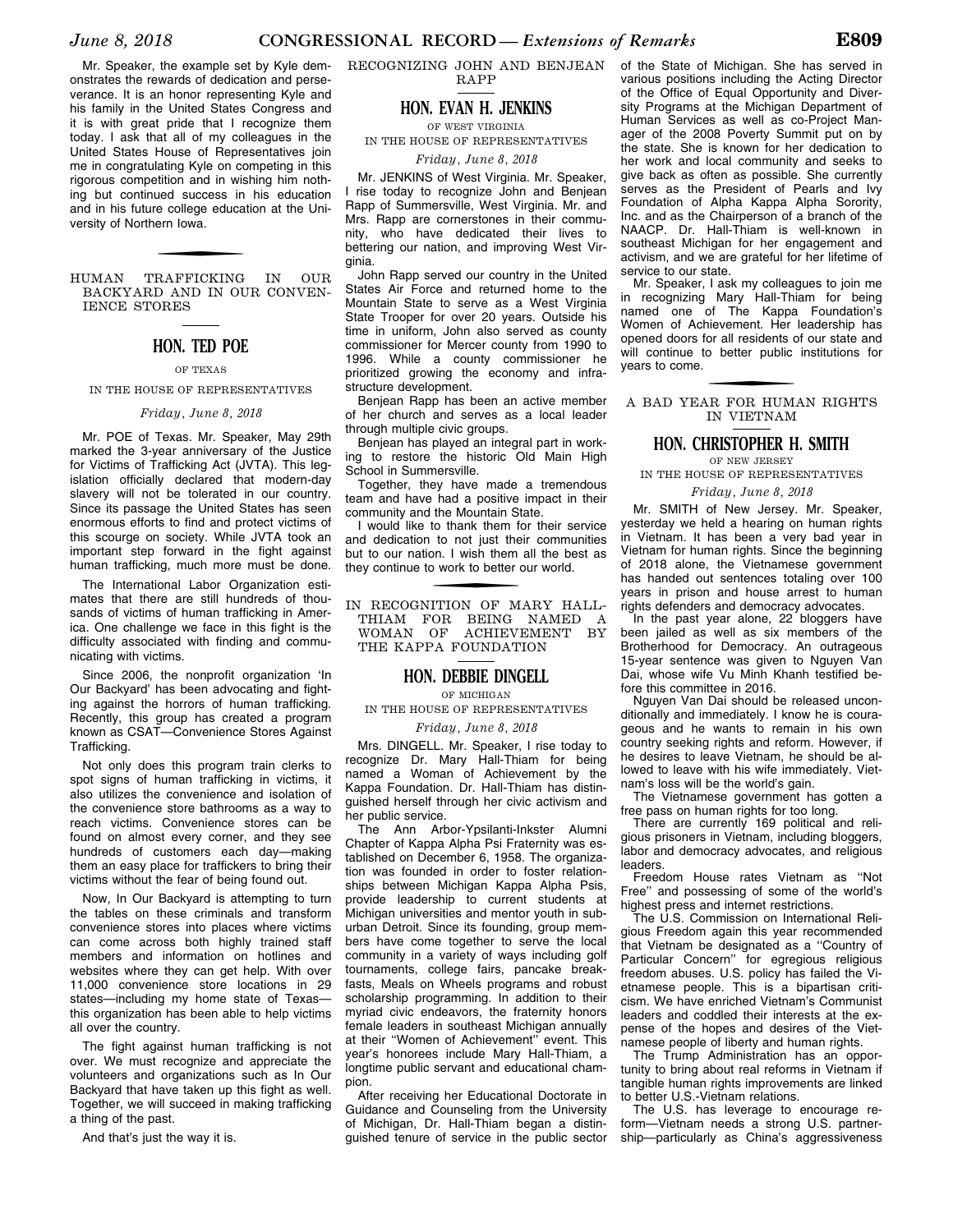increases. The questions is—will this leverage be used to help the people of Vietnam or their Communist rulers?

I have been to Vietnam. I have met with its rights advocates and young activists for decades now. The younger generation in Vietnam—66 percent of Vietnam is under the age of 40—looks to the U.S. as a land of opportunity and freedom.

This generation wants the same liberties enjoyed by their relatives in California, Texas, Virginia, Louisiana and so many other places where former Vietnamese refugees have flourished.

They want to speak freely, blog freely, worship freely, and be free to choose and change their leaders.

Failing to press for concrete human rights improvements underestimates U.S. leverage and will disappoint the young generation in Vietnam who are that country's dynamic future.

The President will face pressure from his advisors and the business community to look at Vietnam through the lens of trade deals and the containment of China. Hopefully, he will be able to see the situation more clearly than past Administrations.

I know there is great interest in the Pentagon about a partnership with Vietnam to oppose China's aggressive South China Sea policy. The U.S. has an interest in free and open sea lanes.

But no government that represses its own people or restricts fundamental freedoms can be a trusted ally of the United States. No government that censors the Internet, tortures and jails dissidents, and crushes civil society should be given generous trade or security benefits without conditions.

Robust championing of individual rights will meet with some success—if recent history is our guide.

The Vietnamese government has responded to concerns expressed by the last two Administrations when they linked human rights improvements to better U.S.-Vietnam relations.

Whether to gain entry into the World Trade Organization (WTO), the TransPacific Partnership (TPP) or to address U.S. concerns over religious freedom abuses, the Vietnamese government took steps toward reform when pressed by past American Presidents.

It is when the U.S. loses interest in human rights that conditions regress—as it has in the past year.

The business of the Communist Party is staying in power and repressing those they believe will challenge their power. They will not embrace human rights improvements or the rule of law unless it is a firm condition of better relations with the U.S.

Putting human rights and the rule of law at the center of bilateral relations is the goal of H.R. 5621—the Vietnam Human Rights Act bipartisan legislation that was introduced last month.

The bill emphasizes the connection between human rights improvements and U.S. interests and states that U.S. policy should prioritize the freedom of religion, freedom of the press, Internet Freedom, independent labor unions, the protection of women and girls from trafficking, and advances in the rule of law as critical components of both U.S.-Vietnam relations and any U.S.-led effort to ensure a free and open Indo-Pacific region.

Similar bills passed three times in the House with overwhelming margins, only to stall in the Senate.

U.S. policy must send the unmistakable message to the Government of Vietnam that human rights improvements are fundamental to better relations, critically linked to our mutual economic and security interests, and will not be ignored or bargained away.

f TRIBUTE TO JOHN MCCONKEY

#### **HON. DAVID YOUNG**

OF IOWA

IN THE HOUSE OF REPRESENTATIVES

*Friday, June 8, 2018* 

Mr. YOUNG of Iowa. Mr. Speaker, I rise today to recognize and congratulate John McConkey of CAM High School for winning the Class 2A, 285 pound bracket at the Iowa High School State Wrestling tournament. John finished the season with a record of 57–1.

Iowa has a long and proud history of strong wrestling programs, producing college and Olympic champions for years. John contributes his success to years of hard work and commitment and for the support from his parents, family, coaches and fellow teammates.

Mr. Speaker, the example set by John demonstrates the rewards of dedication and perseverance. It is an honor representing John and his family in the United States Congress and it is with great pride that I recognize them today. I ask that all of my colleagues in the United States House of Representatives join me in congratulating John on competing in this rigorous competition and in wishing him nothing but continued success in his education and in his future endeavors.

## f REFORMING OUR DISASTER RESPONSE SYSTEM

#### **HON. TED POE**

OF TEXAS

IN THE HOUSE OF REPRESENTATIVES

#### *Friday, June 8, 2018*

Mr. POE of Texas. Mr. Speaker, Hurricane Harvey hammered Houston last August, bringing with it a deluge of rain. In the nine months since then, Houston has begun to recover. Downtown Houston is full of students and workers of all ages, strolling the streets during their lunch break. However, there is still lots to be done. Only minutes north of downtown Houston, Minute Maid Park, and the Toyota Center is Kashmere Gardens, a neighborhood that 10,000 Houstonians have called home. Each street in this neighborhood has houses that are no longer habitable, with destroyed doors and gutted interiors.

While the rest of Houston is flourishing, Kashmere Gardens is floundering. This is not due to the actions of any one agency, but rather the convoluted and bureaucratic disaster-response system that almost everyone agrees is failing to provide the necessary support in the wake of these disasters. Federal recovery funding currently comes from 17 different federal agencies, including HUD and DHS, which oversees FEMA. We must streamline the recovery process for the sake of those who are impacted by disasters. There are still Houstonians, including those in Kashmere Gardens, who are living in transitional housing because they are unable to navigate the government's cumbersome dis-

aster recovery efforts. When someone's home is destroyed in a hurricane, wildfire, or volcanic explosion, they should not have to spend months trying to discern their eligibility for federal disaster relief. They should be able to focus on rebuilding their home and their life.

Another hurricane season is just beginning, and it is expected to again be a season with above-average activity. We must learn from past disasters to better respond to disasters that are still to come.

And that's just the way it is.

f IN RECOGNITION OF THE ESTAB-LISHMENT OF A GOLD STAR<br>FAMILIES MEMORIAL MONU-MEMORIAL MONU-MENT AT WASHINGTON CROSS-ING NATIONAL CEMETERY

#### **HON. BRIAN K. FITZPATRICK**

OF PENNSYLVANIA

IN THE HOUSE OF REPRESENTATIVES

#### *Friday, June 8, 2018*

Mr. FITZPATRICK. Mr. Speaker, I am proud to recognize Washington Crossing National Cemetery as the first national veterans' cemetery to accept from the Hershel 'Woody' Williams Medal of Honor Foundation the gift of a beautiful Gold Star Families Memorial Monument, which will be dedicated on Saturday June 9, 2018. Approximately 35 similar monuments have been dedicated across the country, but this one is the very first in a national veterans' cemetery.

The Hershel 'Woody' Williams Foundation is a nonprofit organization that seeks to erect monuments for Gold Star families throughout the United States, and provides scholarships to children of fallen heroes.

At the request of John C. Heenan, Project Chairman, I would like to honor the important and enthusiastic help provided by the Director of Washington Crossing National Cemetery, Gregory J. Whitney, and his team along with the official support group, The Guardians of the Washington Crossing National Cemetery, to bring this most noble project to fruition.

Since opening in January 2010, more than 11,000 of our nation's veterans have made this cemetery their final resting place. The Gold Star Families Memorial Monument is a tribute to Gold Star Families—to those who made the ultimate sacrifice for our freedom and their loved ones who continue to honor their memory.

We must never forget our fallen service members, who paid the ultimate sacrifice to uphold our liberties and cherished way of life. For the families of those departed, may this monument serve as a small token of our humble gratitude for the heroism of their loved ones.

IN RECOGNITION OF THEOLA JONES FOR BEING NAMED A WOMAN OF ACHIEVEMENT BY THE KAPPA FOUNDATION

#### **HON. DEBBIE DINGELL**

OF MICHIGAN

IN THE HOUSE OF REPRESENTATIVES

*Friday, June 8, 2018* 

Mrs. DINGELL. Mr. Speaker, I rise today to recognize Theola Jones for being named a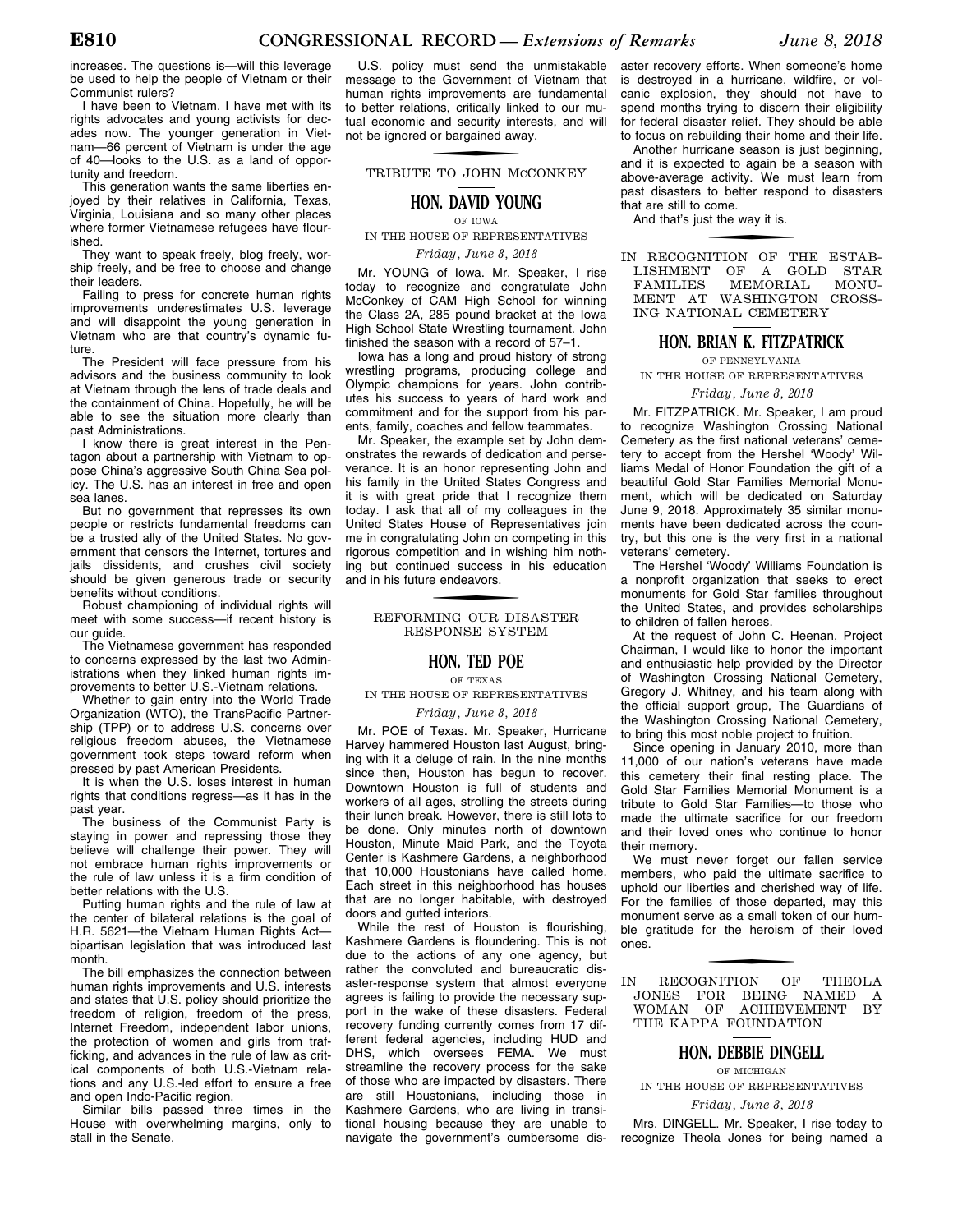Woman of Achievement by the Kappa Foundation. Mrs. Jones has impacted countless lives through her career at Wayne County General Hospital and work in the Inkster community.

The Ann Arbor-Ypsilanti-Inkster Alumni Chapter of Kappa Alpha Psi Fraternity was established on December 6, 1958. The organization was founded in order to foster relationships between Michigan Kappa Alpha Psis, provide leadership to current students at Michigan universities and mentor youth in suburban Detroit. Since its founding, group members have come together to serve the local community in a variety of ways including golf tournaments, college fairs, pancake breakfasts, Meals on Wheels programs and robust scholarship programming. In addition to their myriad civic endeavors, the fraternity's Kappa Foundation honors female leaders in southeast Michigan annually at their ''Women of Achievement'' event. This year's honorees include Theola Jones, a beloved public servant in Inkster.

Mrs. Jones distinguished herself throughout her 33-year career at Wayne County General Hospital, serving in numerous roles, including Ward supervisor and Worksite supervisor for students involved in Wayne County's Score program. Additionally, Mrs. Jones was a regular contributor to local newspapers and published the Caregiver's Companion, a collection of prayers and reflections drawn from her career and work as a caregiver to her mother. Mrs. Jones has also been active in community organizations, chairing the first federally sponsored food programs in Inkster, serving on the local YWCA Board of Directors, and remaining engaged in supporting many other local organizations. As a result of her service to the city of Inkster and its residents, Mrs. Jones has received numerous awards, including a Lifetime Achievement Award and Key to the City of Inkster from city mayor Byron Nolen. She is well-known in the community for her engagement and activism and remains involved in civic life.

Mr. Speaker, I ask my colleagues to join me in recognizing Theola Jones for being named one of The Kappa Foundation's Women of Achievement. Mrs. Jones' work and involvement in the Inkster community has been critical to its growth and development.

## IN MEMORY OF ARLENE BEVERLY HALLIGAN

#### **HON. JARED HUFFMAN**

OF CALIFORNIA

IN THE HOUSE OF REPRESENTATIVES *Friday, June 8, 2018* 

Mr. HUFFMAN. Mr. Speaker, I rise today in memory of Arlene Beverly Halligan, who passed away on April 1, 2018 at the age of 82, after a lifetime of public service to her community.

Mrs. Halligan was born on March 30, 1936 in Wauwatosa, Wisconsin, and later moved to San Francisco in the late 1950s, looking .to enjoy the single life in a big city. Not long after, she would meet and marry Jim Halligan, and settle in Marin County to raise their children Shea and Kelly.

Known in and around Marin County as a prominent philanthropist, Mrs. Halligan's most recent, treasured venture was the restoration

of Mt. Tamalpias Railroad's historic Gravity Car Barn and Depot, where she once held the position of Project Director for the Mount Tamalpias Association. Working on her passion project to the very end, just weeks before her passing, Mrs. Halligan helped to secure the final steps to bring back to Marin County the No. 9 Heisler from where it has been located in Scotia, California. It was the only remaining locomotive from the Mt. Tamalpias Scenic Railway.

In addition to her extensive community service, Mrs. Halligan was well known around Marin and beyond for her famous Christmas Eve parties, which many residents looked forward to all year long. Mrs. Halligan could also be found playing a lively game of tennis, traveling around the world, passionately discussing politics, or voraciously reading anything she could get her hands on.

Mrs. Halligan is survived by her son Shea Halligan, daughter Kelly Halligan and son inlaw Don LeBuhn, and her three grandchildren Samantha, Andrew, and Mackenzie LeBuhn.

Mr. Speaker, the depth of Mrs. Halligan's service to her community has left a positive legacy across Marin County and the entire Bay Area, and she will be profoundly missed. It is therefore appropriate that we pay tribute to her today and honor her memory.

# f TRIBUTE TO GAVIN RODGERS

#### **HON. DAVID YOUNG**

#### OF IOWA

IN THE HOUSE OF REPRESENTATIVES *Friday, June 8, 2018* 

Mr. YOUNG of Iowa. Mr. Speaker, I rise today to recognize and congratulate Gavin Rodgers of Glenwood, Iowa for being selected by the Glenwood Area Chamber of Commerce as their Junior Citizen of the Year. Gavin is a senior at Glenwood Community High School and has received numerous awards and honors for his instrumental and vocal music talents.

Gavin is an accomplished drummer and singer and according to the Glenwood Opinion-Tribune, ''Gavin provides drum lessons to younger students and is always willing to give his time at school and to his community. He is known for offering encouragement and inspiration to fellow students and always going the extra mile for others.''

Mr. Speaker, it is a profound honor to represent leaders like Gavin in the United States Congress. It is with great pride that I recognize and applaud him for his selection as the Junior Citizen of the Year by the Glenwood Area Chamber of Commerce, and for his commitment to his community and school. I ask that my colleagues in the United States House of Representatives join me in congratulating Gavin on receiving this award and in wishing him nothing but continued success in all his future endeavors.

# f PERSONAL EXPLANATION

#### **HON. FREDERICA S. WILSON** OF FLORIDA

IN THE HOUSE OF REPRESENTATIVES *Friday, June 8, 2018* 

Ms. WILSON of Florida. Mr. Speaker, I was not present for the following votes because I

was very ill and remained in my congressional district in Miami to recuperate. Had I been present, I would have voted YES on Roll Call Vote No. 231; YES on Roll Call Vote No. 232; YES on Roll Call Vote No. 233; NO on Roll Call Vote No. 234; NO on Roll Call Vote No. 235; NO on Roll Call Vote No. 236; YES on Roll Call Vote No. 237; YES on Roll Call Vote No. 238; and YES on Roll Call Vote No. 239.

#### IN RECOGNITION OF LOIS RICH-ARDSON FOR BEING NAMED A WOMAN OF ACHIEVEMENT BY THE KAPPA FOUNDATION

#### **HON. DEBBIE DINGELL**

OF MICHIGAN

IN THE HOUSE OF REPRESENTATIVES

#### *Friday, June 8, 2018*

Mrs. DINGELL. Mr. Speaker, I rise today to recognize Lois Richardson for being named a Woman of Achievement by the Kappa Foundation. Mrs. Richardson has distinguished herself through her civic activism and advocacy on behalf of the Ypsilanti community.

The Ann Arbor-Ypsilanti-Inkster Alumni Chapter of Kappa Alpha Psi Fraternity was established on December 6, 1958. The organization was founded in order to foster relationships between Michigan Kappa Alpha Psis, provide leadership to current students at Michigan universities and mentor youth in suburban Detroit. Since its founding, group members have come together to serve the local community in a variety of ways including golf tournaments, college fairs, pancake breakfasts, Meals on Wheels programs and robust scholarship programming. In addition to their myriad civic endeavors, the fraternity honors female leaders in southeast Michigan annually at their ''Women Of Achievement'' event. This year's honorees include Lois Richardson, a spiritual and beloved leader in Ypsilanti, Michigan.

A lifelong resident of Ypsilanti, Mrs. Richardson received a B.S. in Social Work from Eastern Michigan University in 1965 and has served the community in various capacities during her distinguished career. She is a licensed and ordained minister, having graduated from Freedom Center Bible College in 1977, where she also served as an instructor. Mrs. Richardson has also compiled an outstanding record of public service through her time on the Ypsilanti City Council. She was first elected to the Council in 2000 and has been a strong advocate for strengthening the city's public education system, as well as spearheading initiatives to address the needs of working families and children. Mrs. Richardson's selection as Ypsilanti Mayor Pro-Tem from 2008 through 2016 by her fellow Council members underscores the respect she has earned for her outstanding service on behalf of Ypsilanti and its residents.

Mr. Speaker, I ask my colleagues to join me in recognizing Lois Richardson for being named one of The Kappa Foundation's Women of Achievement. Mrs. Richardson has distinguished herself with her work as a public official and through her involvement in Ypsilanti civic life.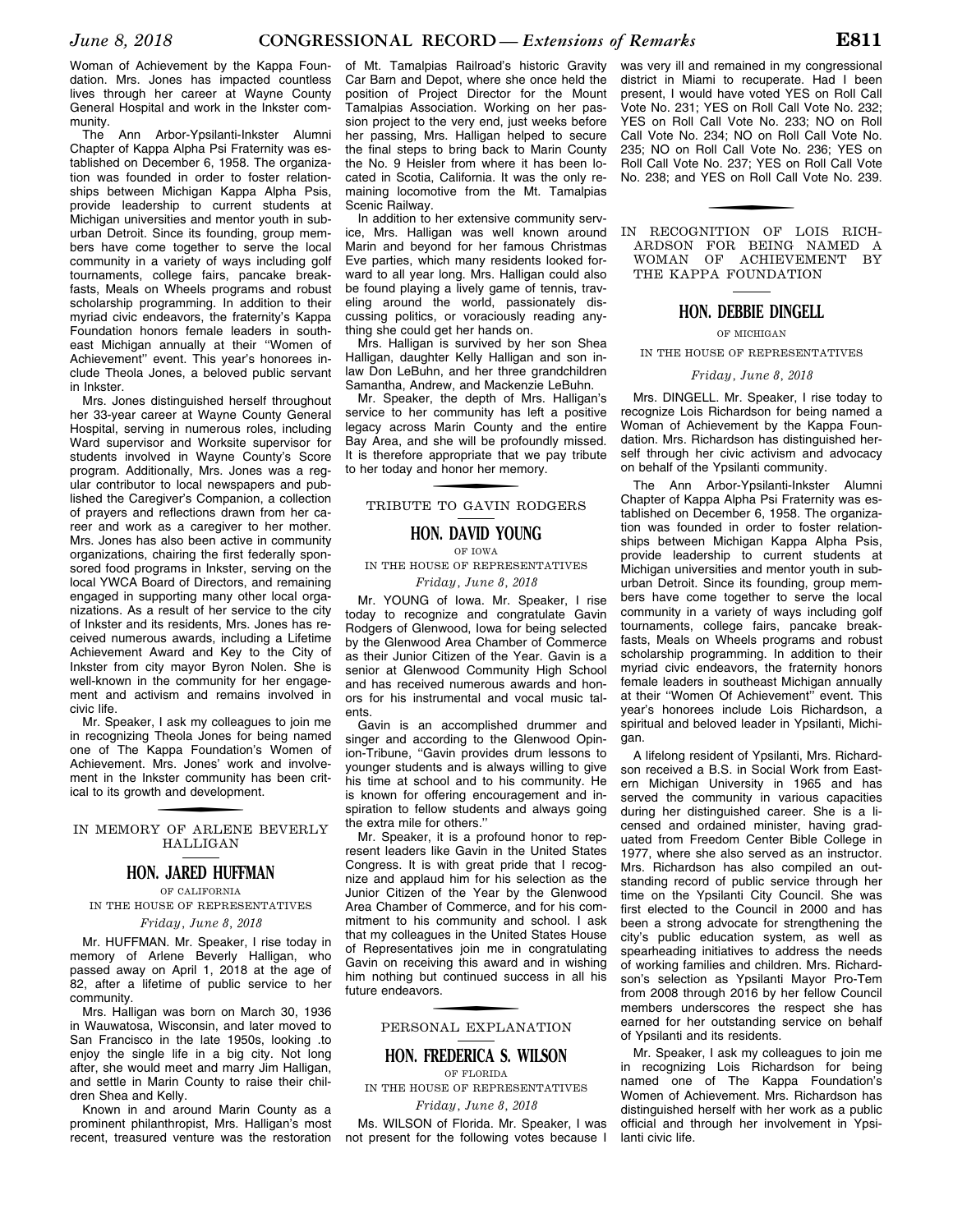HONORING MR. RAFAEL BARBOZA ON THE OCCASION OF HIS RE-TIREMENT AS A GUIDANCE COUNSELOR AT COACHELLA VALLEY HIGH SCHOOL

## **HON. RAUL RUIZ**

#### OF CALIFORNIA

IN THE HOUSE OF REPRESENTATIVES

#### *Friday, June 8, 2018*

Mr. RUIZ. Mr. Speaker, I rise today to congratulate Mr. Rafael Barboza on his retirement after more than 30 years of service as a guidance counselor for the students of Coachella Valley High School.

For more than 30 years, Mr. Barboza has spearheaded Coachella Valley High School's efforts to make attending college a reality, leading college application workshops and connecting students with financial aid and scholarship opportunities. He has influenced countless students' lives, and our entire community is grateful for his dedication and commitment to the next generation of leaders.

When I was a student at Coachella Valley High, my goal was to one day attend medical school and become a doctor. That dream often felt very far away, and at times, I wondered whether it might just be a fantasy. If it wasn't for the support and encouragement of my teachers and counselors, especially Mr. Barboza, I do not know whether I would have achieved my lifelong dream of becoming a physician.

Mr. Barboza was my guidance counselor and mentor, as he has been for thousands of Coachella students over the years. Few people have had such a positive impact on my life. Mr. Barboza drove me to become a better student and a better person. He taught me the value of hard work, integrity, and perseverance.

Like myself, many students in my congressional district aspire to pursue a higher education, but often struggle to afford the application fees, tuition, textbooks, and many other expenses. When the time came for me to apply for college, and money was tight at home, Mr. Barboza paid for my application, as I'm sure he has done for others. Without his generosity, the first step in my journey towards becoming a doctor would never have been possible.

Mr. Barboza has also lent his voice to local and national conversations about the rising cost of higher education. As someone on the front lines of our public school system, I hope he will continue to enrich this discussion with his insights.

In recognition of the positive impact he has had on my life, and the lives of countless students and alumni of Coachella Valley High School, it was my privilege to host Mr. Barboza as my guest for President Barack Obama's 2015 State of the Union Address.

Now, on the eve of his retirement, I am honored to congratulate my counselor and mentor, Mr. Rafael Barboza, on his well-earned retirement and wish him health and happiness in this new chapter of life.

THE TOTE PROJECT

#### **HON. TED POE**

OF TEXAS

IN THE HOUSE OF REPRESENTATIVES

#### *Friday, June 8, 2018*

Mr. POE of Texas. Mr. Speaker, friends always bring out the best in each other. In the case of Fay Grant and Michelle Chavez, friendship yielded a business idea that would combat a social ill.

These best friends have always had a heart for helping others. Several years ago, Grant had a full-time job as a music editor for Sony. On the side, however, she made tote bags by hand from old fabrics and clothing scraps. which she then sold to raise money to help the victims of human trafficking. Chavez, a music director for a website at the time, had also taken on roles to help fight human trafficking. She became an active campaigner, attempting to broaden awareness and exposure to fair trade and human trafficking.

The two friends realized that they could do even more by combining forces, so they decided to turn Grant's bag endeavor into a fulltime business, which they named the Tote Project. The main goals of this venture are to give back to others, to promote ethical manufacturing, and to spread awareness of human trafficking.

The business took off, and soon Grant and Chavez were struggling to keep up with an ever-increasing demand for their eye-catching bags, with requests pouring in from not only from America but also from Australia, Germany, Japan, Korea, and several other foreign countries.

Rather than selling these trendy, hip bags for profit, however, the two decided that they would use a portion of the proceeds to help victims of human trafficking. They found a willing partner in Two Wings, an organization that mentors human trafficking victims and helps them achieve their vocational and professional goals. Ten percent of the profits made by the Tote Project go directly to this organization.

The two have gone a step further in providing not only financial assistance to human trafficking victims but also employment and job training. All of the bags for sale on the company's website are handmade by women who were either trafficked themselves or have deemed to be at risk of being trafficked.

Human trafficking occurs in America and around the globe. Thousands of people are coerced or kidnapped to be trafficked, and thousands more are living with terrible physical and emotional scars as survivors of trafficking.

The Tote Project's logo features the blue rose, a symbol of achieving the impossible and defying the odds to fight human trafficking. Mr. Speaker, we need more individuals in the world today like Fay Grant and Michelle Chavez striving to achieve the impossible and end this scourge on humanity once and for all.

And that's just the way it is.

IN RECOGNITION OF THE 100TH AN-<br>NIVERSARY OF ABERDEEN NIVERSARY OF ABERDEEN TOWNSHIP HOSE & CHEMICAL CO. NO. 1

#### **HON. FRANK PALLONE, JR.**

OF NEW JERSEY IN THE HOUSE OF REPRESENTATIVES

#### *Friday, June 8, 2018*

Mr. PALLONE. Mr. Speaker, I rise today to congratulate Aberdeen Township Hose & Chemical Co. No. 1 in Aberdeen, New Jersey on its 100th anniversary. The fire company continues to provide exemplary service to the residents of Aberdeen and is truly deserving of this body's recognition.

Officially named the Aberdeen Township Hose & Chemical Co. No. 1 in 1977 after the change of the township's name, the fire company was organized in 1918 as the Oak Shades Fire Company, which is still used by many as the unofficial name to this day.

Prior to Oak Shades Fire Company's founding, the section of Matawan Township that is now Aberdeen had no official fire company, leaving the protection of its residents to an understanding with the Matawan Borough Fire Department. Disagreements over the arrangement spurred citizens to organize its own fire company. The company included 27 charter members, four of whom served as the charter officers. In 1920, its name was changed, and in 1932, the Matawan Township Hose & Chemical Company No. 1 was official incorporated with the State of New Jersey.

Throughout its 100 year history, Aberdeen Township Hose & Chemical Co. No. 1 has been supported by its members and the community. The fire company continued to expand and add equipment, ensuring the safety of its residents. Today, the fire company is housed in the Lloyd Road Firehouse, which was built in 1962 and includes five truck bays, a training room, a kitchen and a meeting room.

Mr. Speaker, please join me in recognizing the 100th anniversary of Aberdeen Township Hose & Chemical Co. No. 1 and thanking its members for upholding the duty to serve and protect the community. This milestone and the dedication of the members of Aberdeen Township Hose & Chemical Co. No. 1 are to be celebrated.

# f TRIBUTE TO CALEB SANDERS

#### **HON. DAVID YOUNG**

OF IOWA IN THE HOUSE OF REPRESENTATIVES

#### *Friday, June 8, 2018*

Mr. YOUNG of Iowa. Mr. Speaker, I rise today to recognize and congratulate Caleb Sanders of Glenwood High School for winning the Class 3A, heavyweight state title at the Iowa High School State Wrestling Tournament. Caleb has a 45–3 season and this is Glenwood's first state championship since 2016.

Iowa has a long and proud history of strong wrestling programs, producing college and Olympic champions for years. Caleb contributes his success to years of hard work and commitment, and the support he has received from his parents, family, coaches, and fellow teammates.

Mr. Speaker, the example set by Caleb demonstrates the rewards of dedication and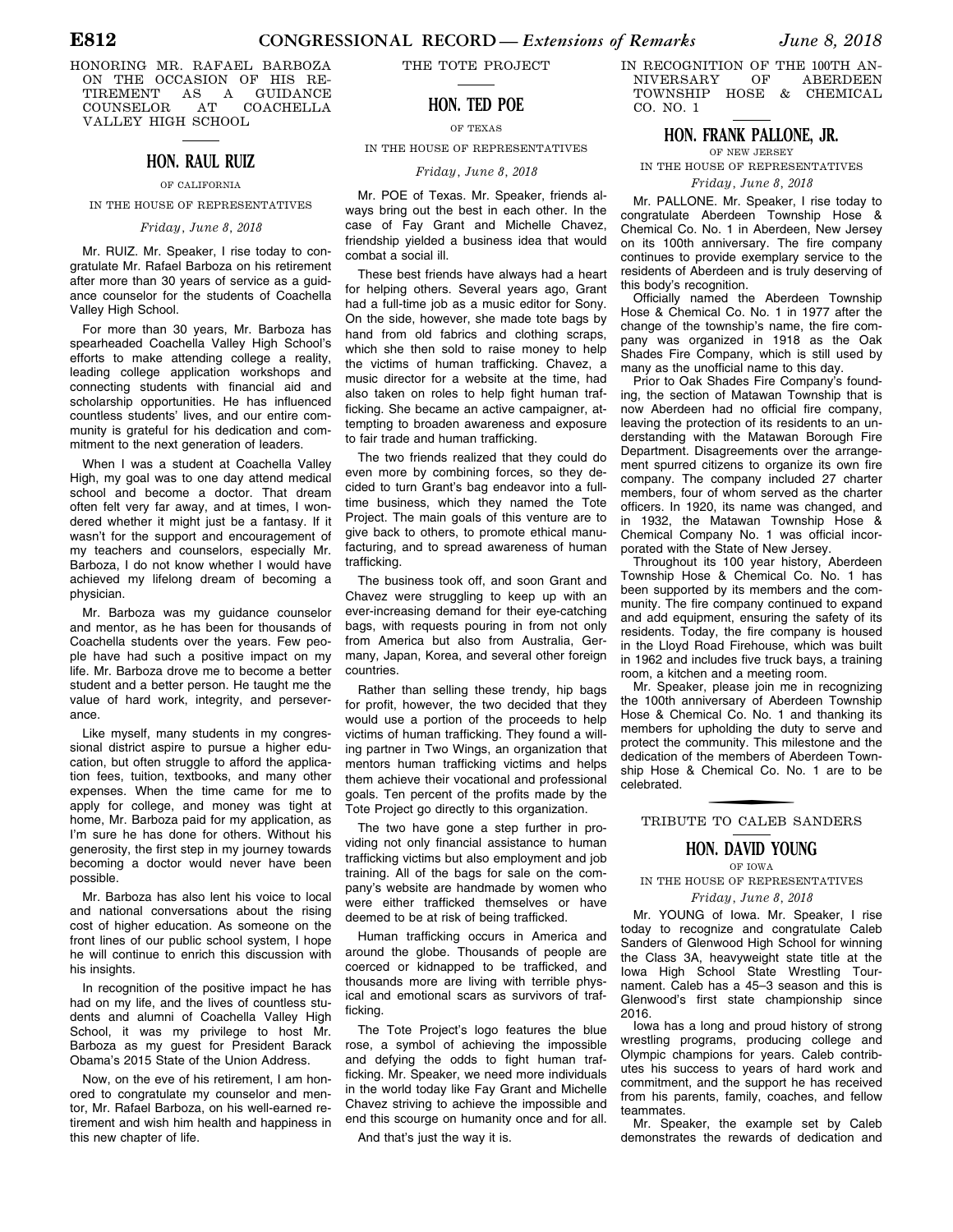perseverance. It is an honor to represent Caleb and his family in the United States Congress and it is with great pride that I recognize them today. I ask that all of my colleagues in the House of Representatives join me in congratulating Caleb on competing in this rigorous competition and in wishing him nothing but continued success in his education and in his future college football career at South Dakota State University.

IN RECOGNITION OF THE LADIES PROFESSIONAL GOLF ASSOCIA-TION'S INTERNATIONAL LEADER-SHIP

#### **HON. DEBBIE DINGELL**

#### OF MICHIGAN

### IN THE HOUSE OF REPRESENTATIVES

#### *Friday, June 8, 2018*

Mrs. DINGELL. Mr. Speaker, I rise today to recognize the Ladies Professional Golf Association (LPGA) for years of devoted and distinguished leadership as they are recognized by ATHENA International. The organization's devotion to the professional and athletic development of women is deserving of acclaim.

ATHENA International was founded in 1982 by Lansing businesswoman Martha Mertz to honor the contributions of those who help women to succeed. Ms. Mertz has long held the belief that it takes a village to help women in our communities thrive and has seen her small nonprofit grow exponentially over the years. Today, ATHENA International is a global organization that mentors and trains women in more than 500 cities and 8 countries around the world. The ATHENA Leaders of Huron Valley help develop and support women through various programming initiatives including entrepreneurial classes and one-on-one mentoring. The great work of Michigan's female leaders is honored at the ATHENA Awards each year. This year's winners include the Ladies Professional Golf Association, an organization dedicated to promoting women in sport.

Founded in 1950 by a group of female golfers dedicated to integrating women into the sport, the LPGA is the oldest women's professional sports organization in the country. The association's 13 founders are revered as trailblazers for standing up for equality in a time where women's sports organizations were not in existence. In the 78 years since LPGA was established, the tenacity and courage of the organization's founders has translated into today's leadership and programming. In addition to its publicized competitive tours, the LPGA supports golf teachers and develops young players through its qualifying school. The association is known for its dedication to the players of tomorrow and gives young golfers playing privileges on the LPGA tour. Their years of work have both equipped and inspired countless women to follow their dreams and reach their full potential as golfers and community leaders.

Mr. Speaker, I ask my colleagues to join me in honoring the Ladies Professional Golf Association for their dedication to cultivating the athletes of tomorrow. We are grateful for their years of service.

THE TREASURY DEPARTMENT OF-FICIALS ENCOURAGED BANKS TO VIOLATE THE LAW

#### **HON. TED POE**

#### OF TEXAS

IN THE HOUSE OF REPRESENTATIVES

*Friday, June 8, 2018* 

Mr. POE of Texas. Mr. Speaker, it appears the past Administration would stop at nothing to boost Iran's economy, even if it meant violating the law.

For years, we imposed sanctions on Iran restricting the Ayatollah's access to American financial institutions and to the U.S. Dollar.

During the Iran deal negotiations, we received repeated assurances from senior officials at the U.S. Department of the Treasury that the U.S. would not give the Ayatollahs access to the dollar.

But this week, a Senate report indicated that this was a bold-faced lie.

Behind closed doors, the Treasury Department deliberately attempted to violate U.S. law.

In early 2016, the Obama Administration secretly issued a license to let Iran sidestep U.S. sanctions so that it could convert billions in frozen assets through an American bank.

Luckily, American banks refused and instead decided to comply with U.S. law.

These former officials must be held accountable for trying to convince American banks to skirt U.S. law on behalf of a state sponsor of terrorism. Justice must be served.

And that's just the way it is.

f ENERGY AND WATER DEVELOP-MENT AND RELATED AGENCIES APPROPRIATIONS ACT, 2019

#### SPEECH OF

#### **HON. PETER A. DeFAZIO** OF OREGON

# IN THE HOUSE OF REPRESENTATIVES

#### *Thursday, June 7, 2018*

The House in Committee of the Whole House on the state of the Union had under consideration the bill (H.R. 5895) making appropriations for energy and water development and related agencies for the fiscal year ending September 30, 2019, and for other purposes:

Mr. DEFAZIO. Mr. Chair, as the co-chair of the Northwest Energy Caucus, I was pleased to be a cosponsor of the Newhouse amendment.

Included in President Trump's Fiscal Year 2018 and 2019 budget requests were proposals to sell off transmission assets of the Power Marketing Administrations, including the Bonneville Power Administration. Previous presidents, of both parties, have proposed the same. The theory behind selling the assets is the U.S. gets a one-time influx of cash with no harm to ratepayers.

I recognize these proposals for what they are: budget gimmicks that will only serve to drive up energy costs for Oregon and other Northwest residents and businesses. It's important to note that BPA costs the federal government nothing; it is entirely funded by Pacific Northwest ratepayers. Any money BPA borrows from the U.S. treasury is repaid, with interest.

By law, BPA is required to sell power at cost. No private company would buy BPA's assets unless it was assured it would make a profit, which would translate into higher electricity costs.

Additionally, BPA serves millions of rural customers, and maintaining transmission infrastructure is costly. There is no guarantee that a private company would invest in less profitable lines that serve rural areas, harming rural communities. In fact, it could lead to serious neglect or complete abandonment of the lines.

In May, President Trump thankfully listened to Northwest lawmakers and scrapped his FY19 proposal. This amendment would ensure that no funds could be spent to reconsider the idea.

f INTRODUCTION OF THE FEDERAL PROTECTIVE SERVICE REFORM ACT OF 2018

#### **HON. ANDRE´ CARSON**

#### OF INDIANA

IN THE HOUSE OF REPRESENTATIVES

*Friday, June 8, 2018* 

Mr. CARSON of Indiana. Mr. Speaker, today, I am pleased to introduce a bill to reform the Federal Protective Service (FPS) because I believe it is long overdue to improve the important organization. In the aftermath of the 1995 Murrah Building bombing, the Department of Justice (DOJ) assessed the vulnerability of Federal office buildings in the United States, particularly to acts of terrorism and other forms of violence. The DOJ report made several recommendations, including upgrading the Federal Protective Service (FPS) and bringing each Federal facility up to minimum standards suggested for its security level. When the Murrah Building in Oklahoma City was attacked, it was after careful planning that focused on gaps in the federal building security at the site to allow the massive destruction and the loss of life that touched all Americans.

The DOJ report noted that the FPS has the experience and historical character to provide security services in Federal buildings for much of the Federal workforce. But, the report also noted that FPS has limited resources to determine building security requirements to address terrorist threats. FPS, according to the report, needs to re-establish its role and take the lead in emphasizing the need for security.

Unfortunately years later, many of the reforms that DOJ found necessary have not taken place. Since the bombing of the Murrah Building, the Government Accountability Office (GAO) and the Department of Homeland Security Inspector General have both issued numerous reports indicating where FPS needs to improve in order to prevent another tragedy and improve security in Federal buildings. The GAO has made very clear that FPS must increase its oversight of its contract guard force, improve screening practices, and be more nimble in responding to threats to Federal buildings.

The Federal Protective Service is a part of the frontline defense for thousands of Federal buildings, which include Federal courthouses, Social Security Administration buildings, Agency headquarters, and other buildings. FPS has approximately 1,300 employees, including approximately 1,000 Law Enforcement Officers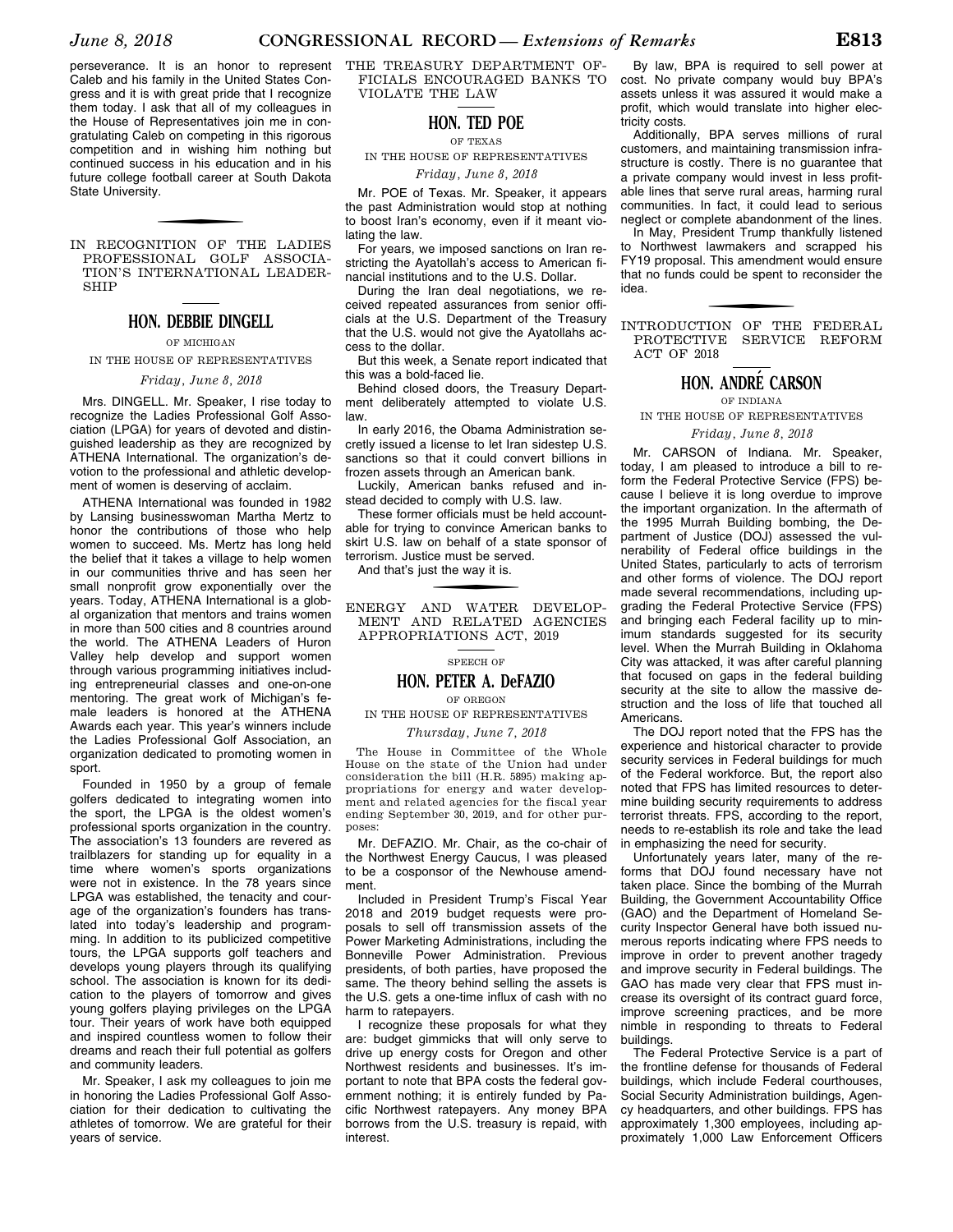(LEOs) or ''inspectors'' and 15,000 contract guards, also known as Protective Security Officers (PSOs). After the Oklahoma City bombings in 1995, FPS' authorized staffing level was 1,450. FPS maintained about the same level of staffing until it dropped to 1,100 in 2007. After concerns about the decrease and its effect on security, Congress, through the appropriations process, began mandating a minimum staffing level. Ultimately, this means that the FPS has fewer employees than it had in 1996, in the immediate aftermath of the bombing of the Alfred P. Murrah Federal Building in Oklahoma City, while GSA has expanded its real estate holdings since 1996 by nearly 33 percent.

FPS spends about \$1.3 billion in executing its mission while delivering security and law enforcement services for the 8,700 assets that the General Services Administration (GSA) owns, controls, or leases. FPS services include providing a visible uniformed presence in major Federal buildings; responding to criminal incidents and other emergencies; installing and monitoring security devices and systems; investigating criminal incidents; conducting physical security assessments; coordinating a comprehensive program for occupants' emergency plans; presenting formal crime prevention and security awareness programs; and providing police emergency and special security services during natural disasters, such as earthquakes, hurricanes, and major civil disturbances, including man-made disasters, such as bomb explosions and riots.

As the Federal inventory of buildings has steadily increased over the last 30 years, the quality and implementation of security standards have varied greatly. The Subcommittee on Economic Development, Public Buildings and Emergency Managment has unfortunately found that security in Federal buildings is not uniform and is often set by non-security personnel employed by tenant agencies through a Building Security Committee for each individual public building. This approach to security makes it difficult to gauge properly the actual risk at Federal facilities and then allocate FPS resources appropriately.

My bill, the FPS Reform Act of 2018, addresses some of the long-standing issues identified by the original DOJ report in the aftermath of the bombing of Alfred P. Murrah Building and subsequent reports by the GAO. It creates a minimum level of training for Protective Service Officers (PSOs) while increasing the authority of PSOs to carry firearms and detain suspects accused of a felony. The bill also improves the training and procedures for federal agencies participating in the Building Security Committees to ensure that that there are uniform and appropriate security standards for individual buildings occupied by federal agencies. Finally, the bill requires the Secretary of DHS to study and report back to Congress on several areas of concern with respect to securing federal buildings including the level of personnel needed to secure federal buildings, the best model for funding FPS, the feasibility of federalizing FPS contract officers, and best practices in preventing explosives from entering Federal buildings.

More than 22 years after the bombing of the Alfred P. Murrah Federal Building, it is readily apparent that although FPS has made some strides in improving the protection of Federal buildings there is more progress that needs to be made. In my role as Ranking Member of the Economic Development, Public Buildings, and Emergency Management Subcommittee and a former law enforcement official, I believe it is imperative that I do everything possible to protect the millions of federal workers and daily visitors, and to keep federal buildings safe. With increased oversight and additional legislative authority I believe the Federal Protective Service can thrive in its mission of protecting Federal Facilities, their occupants, and visitors by providing superior law enforcement and protective security services.

I look forward to working with my colleagues to consider this legislation and pass it as soon as possible.

# f TRIBUTE TO CORY FAUST

#### **HON. DAVID YOUNG**

#### OF IOWA

IN THE HOUSE OF REPRESENTATIVES *Friday, June 8, 2018* 

Mr. YOUNG of Iowa. Mr. Speaker, I rise today to recognize and congratulate Cory Faust of Glenwood, Iowa for being selected by the Glenwood Area Chamber of Commerce as their Educator of the Year. Cory has had a lasting influence on the success of the Glenwood Rams football, track, and athletic programs.

Cory is the physical education teacher, head football coach and girls track team coach. He has been at Glenwood High School for the past six years and led the Rams to three state football playoffs and to a district championship in 2015. He has also led the girls track team to two championships. Cory's positive impact on the entire athletic program at Glenwood High School has earned him the reputation and respect as a man of character and faith.

Mr. Speaker, it is a profound honor to represent leaders like Cory in the United States Congress. It is with great pride that I recognize and applaud him for his selection as the Educator of the Year by the Glenwood Area Chamber of Commerce and for his commitment to his community and school. I ask that my colleagues in the United States House of Representatives join me in congratulating Cory on receiving this award and in wishing him nothing but continued success.

f IN RECOGNITION OF THE EX-CHANGE CLUB OF WYANDOTTE ON THE 90TH ANNIVERSARY OF ITS FOUNDING

#### **HON. DEBBIE DINGELL**

OF MICHIGAN

IN THE HOUSE OF REPRESENTATIVES

*Friday, June 8, 2018* 

Mrs. DINGELL. Mr. Speaker, I rise today to recognize the Wyandotte Exchange Club's 90 years of service to our southeast Michigan community. The organization has bettered countless lives through its service initiatives.

Chartered on May 1st, 1928, the Exchange Club of Wyandotte has grown exponentially since its humble beginnings. The organization stems from the National Exchange Club, the only national service organization that solely serves communities within the United States. Today, there are over 650 local clubs that support the unique cities that they exist in. The Exchange's Core Values are family, community and country, and these pillars of service are no better exemplified than by the work done by members of the Exchange Club of Wyandotte.

Since its founding, the Exchange Club has grown both in size and scope. Its increase in membership and funding has allowed the organization the increased ability to focus on helping children, families and other local civic agencies. The Exchange Club is known as a force for good within Wyandotte and its dedication to partnering with other local charities and schools without seeking recognition. From partnering with local churches to holding fundraising events to supporting the Wyandotte Soup Kitchen, the Wyandotte Exchange Club has provided invaluable service and friendship to our southeast Michigan community for the past 90 years. The Exchange Club of Wyandotte's longevity and record of success are testaments to the great work that it has done, and it is my hope that the organization continues to build on these achievements in the years ahead.

Mr. Speaker, I ask my colleagues to join me in honoring the Exchange Club of Wyandotte on its 90th anniversary. The Exchange Club has successfully supported important local initiatives in Wyandotte since its founding.

> f HONOR FLIGHT NORTHERN COLORADO 2018

#### **HON. KEN BUCK**

OF COLORADO IN THE HOUSE OF REPRESENTATIVES

*Friday, June 8, 2018* 

Mr. BUCK. Mr. Speaker, in honor of America's heroic veterans, the Honor Flight Network conducts two annual Honor Flight ceremonies to Washington, D.C. to give our nation's heroes a day to visit and reflect at their war memorials. On May 6, 2018, Honor Flight Northern Colorado held its 20th Honor Flight that gave many of our courageous veterans this extraordinary opportunity. I am pleased to recognize the May 6, 2018 Honor Flight honoring World War II, Korean War, and Vietnam War veterans of Northern Colorado.

Mr. Speaker, those who participated in this flight are as follows:

World War II: William Behrns, Leila Morrison, Gail Wares. Korean War: Melvin Cook, Eldred Cooley, Eugene Curry, Bearl Dennison, James Dewey, Tito Garcia Jr, Karl Gruber, Manuel Jimenez, Donald Johnson, Myron Kapperman, Roger Lindgren, Bobby Lewis, John Mansfield, Thomas Mathias Jr, Dale Mikkelson, Mary Miller, Robert Murphy, Howard Nomes, James Onorato, Wilbur Smith, Sigvard Stenlund.

Vietnam War: Bruce Abel, Gary Allen, Russell Ayer, Roger Baker, John Ballenski, Philip<br>Ballenski. Robert Beckman, Delmar Ballenski, Robert Beckman, Benkendorf, Joseph Bicek, Ivan Birdsall, Roger Booker, James Boyle, Ronnie Brown, Robert Buchanan, Ronald Byers, Wesley Carter, Timothy Casseday, Everett Collins, David Cordova, John Cordova, Keith Cross, Terry Curry, Terry Dack, Scott Dallman, James Ehrlich, Rodney Enriques, Gary Evans, Brian Finkle, Lewis Finch, Rudolph Gallegos, Pete Gomez, Clayton Goss, Stanley Graffis, John Haddick, Michael Hadwick, William Hamlin, Arthur Harris, Michelle Herdengen, Charles Hill,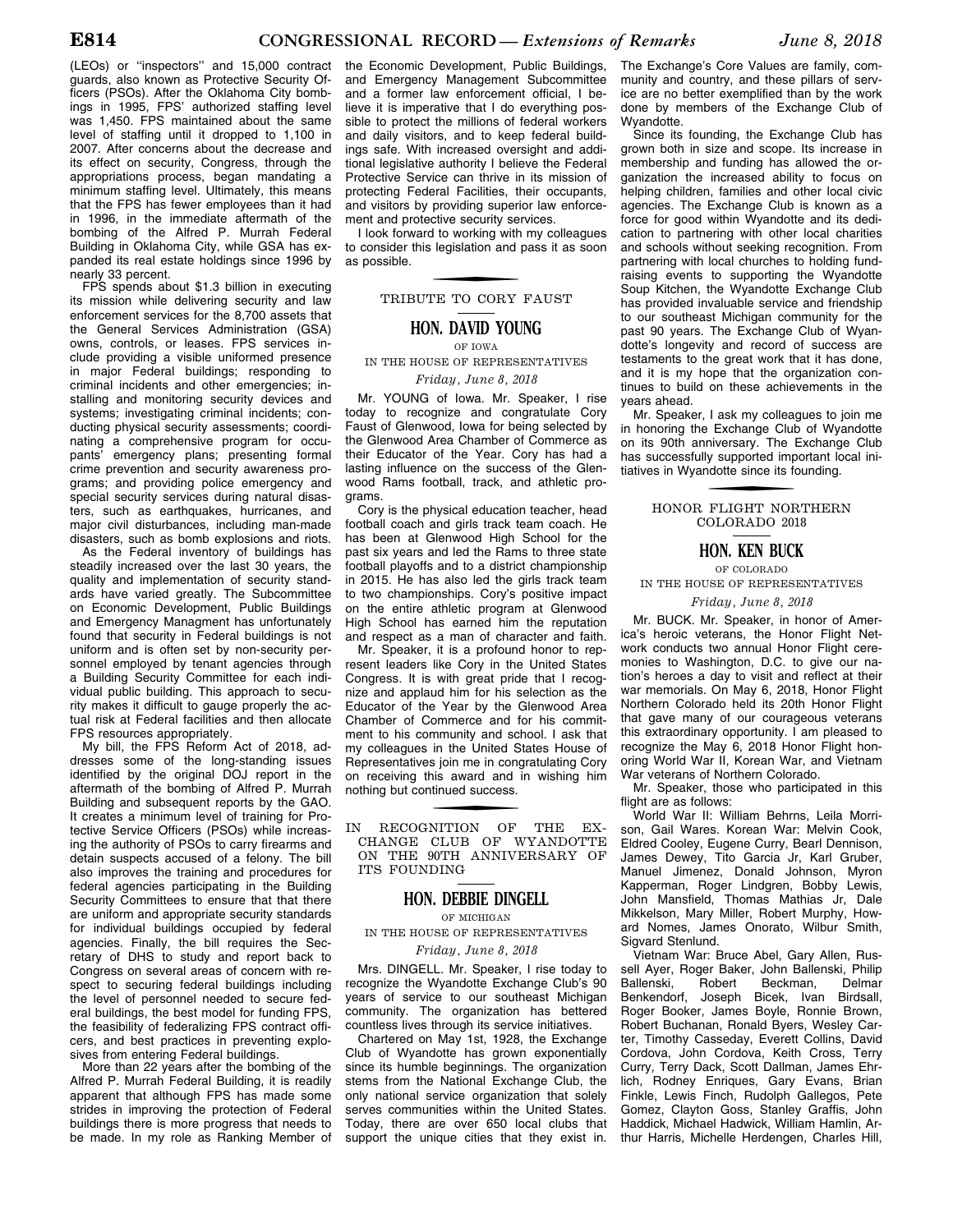Richard Hill, William Hilgenberg, Ronald Hoagland, Robert Johnson, Ronald Klug, Terry Kramer, Lonnie Kruise, Darrel Kyger, Bertram Langeberg, Gerald Lauer, Jay Lee, James Lichty, Anthony Lucas, Thomas Mannix, Juan Martinez, Modesto Martinez, James McDaniel, Kenneth McDonald, Ronald McDuff, Phyllis Minch, Alfred Montoya, Thomas Moreno, Donald Morris, Stephen Morris, Dennis Moss, Joseph Muzy, Emery Patrick, Joseph Plummer, Steven Prater, Benjamin Prieb, Ronald Rains, Donald Ratliff, Richard Regan, Frederick Reiter, Thomas Robb, Bonnie Rohn, Fernando Romero Jr, Charles Rossi, Janice Schilling, Dennis Seitz, William Sladek, Michael Smith, Stephen Smith, Edward Snider Jr, John Tallman, Bruce Tibboel, Gary Todd, Gary Trippel, Billy Trobee, David Valdez, Wesley Van Pelt, Louis Velasquez, Stuart Veltkamp, Paul Wallace, Bryan Warwick, Tom Wasmer, Robert Watters, Steven Wilson, John Yost, William Young.

It is my distinct pleasure as the U.S. Representative of the 4th District of Colorado to recognize the honor, courage, and sacrifice of these heroes, along with all members of America's Armed Forces. I thank them for their dedication and service to this nation.

# f PERSONAL EXPLANATION

#### **HON. JARED POLIS**

#### OF COLORADO

#### IN THE HOUSE OF REPRESENTATIVES *Friday, June 8, 2018*

Mr. POLIS. Mr. Speaker, I was absent for the vote on passage of H.R. 5895 (Roll Call No. 257). Had I been present, I would have voted ''No'' on final passage.

H.R. 5895 is a consolidation of three appropriations bills, all which deserve individual consideration. The FY19 Energy and Water appropriations bill does little to protect our environment, cuts investment in clean energy initiatives, weakens safeguards to protect endangered species and makes drinking water less safe for children.

f IN HONOR OF REVEREND DR. KEN-NETH SAUNDERS, SR. AND FIRST LADY SHIRLEY HARRIS SAUN-DERS

#### **HON. FRANK PALLONE, JR.**

OF NEW JERSEY

IN THE HOUSE OF REPRESENTATIVES

#### *Friday, June 8, 2018*

Mr. PALLONE. Mr. Speaker, it is my distinct honor to rise today to congratulate Rev. Dr. Kenneth Saunders, Sr. and his wife, First Lady Shirley Harris Saunders, as they celebrate their retirement. Dr. Saunders and Sister Shirley have dedicated nearly 30 years of service to North Stelton A.M.E. Church in Piscataway, New Jersey, and their leadership and commitment are truly deserving of this body's recognition.

Dr. Saunders and Sister Shirley are devoted to their faith and community. Dr. Saunders is Treasurer of the New Jersey Annual Conference and First Episcopal District, a member of the Episcopal Committee for the African Methodist Episcopal Church and an officer on the Middlesex County Black Caucus. A dedicated public servant and an active member of the community for years, he also previously served on the New Jersey State Parole Board, the New Brunswick Theological Seminary Board of Trustees and as Chaplain for the Piscataway Police Department and Council.

A community leader in her own right, Sister Shirley has also endeavored to improve the lives of others. Through her work with the New Jersey Conference Women's Missionary Society, the Nubian Sisters for Christ Ministry, the Shirley A. Saunders Youth Liturgical Dance Ministry, the North Stelton Scholarship Ministry, and many others, Sister Shirley has been a staunch advocate for youth and family issues . Her involvement with the New Brunswick Theological Seminary Ladies Auxiliary and the New Jersey Conference Women's Missionary Society, as well as other faithbased organizations, exemplifies her commitment to serving the Lord and community.

Mr. Speaker, I sincerely hope that my colleagues will join me in congratulating Rev. Dr. Kenneth Saunders and his wife, Sister Shirley Harris Saunders on their retirement and thanking them for their years of service and leadership to the North Stelton A.M.E. Church and the greater Piscataway community.

f TRIBUTE TO GEORGE DEUKMEJIAN

#### **HON. KEN CALVERT**

OF CALIFORNIA

IN THE HOUSE OF REPRESENTATIVES

*Friday, June 8, 2018* 

Mr. CALVERT. Mr. Speaker, I rise today along with the entire California Republican Delegation to honor and pay tribute to former California Governor George Deukmejian, who passed away in Long Beach, California on Tuesday, May 8, 2018. Deukmejian served the people of California in many ways throughout his life and he will be deeply missed.

Deukmejian's parents, George Sr. and Alice Gairden, were Armenians who emigrated from the Ottoman Empire in the early 1900s to escape the Armenian Genocide. George Jr. was born on June 6, 1928, in Menands, New York. Deukmejian graduated with a B.A. in Sociology from Siena College in 1949 and then earned a Juris Doctor from St. John's University in 1952. Shortly thereafter he served for two years in the U.S. Army, assigned to the Judge Advocate General's Corps. In 955, Deukmejian moved to California and later met his future wife Gloria Saatjian. They married on February 16, 1957, and had three children.

Following a brief time in private law practice in Long Beach, Deukmejian entered politics and, in 1962, was elected to the California State Assembly. A few years later, Deukmejian was elected to the State Senate, where he would serve for twelve years and rise to become the Majority Leader. With a legacy of advocating for law and order, Deukmejian successfully ran for Attorney General in 1978. In 1982, Deukmejian was elected to his first term as Governor of California. He would later be re-elected to a second term in 1986. Throughout his time as Governor, Deukmejian was known as a fiscal conservative who was tough on crime and helped make the state economically competitive.

Along with the entire California Republican Delegation, I want to extend my heartfelt condolences to the Deukmejian family, his friends, and everyone who had the pleasure of serving with him. Although Governor Deukmejian may be gone, the many life-changing contributions he made in California will have a lasting impact.

f PERSONAL EXPLANATION

#### **HON. RODNEY DAVIS** OF ILLINOIS

IN THE HOUSE OF REPRESENTATIVES *Friday, June 8, 2018* 

Mr. RODNEY DAVIS of Illinois. Mr. Speaker, on June 7, 2018, during consideration of H.R. 5895, the Energy and Water Development and Related Agencies Appropriations Act of 2019, I am recorded as voting 'aye' on roll call No. 246. On this vote, I was misreported. I duly intended to vote 'no' on roll call No. 246.

f IN RECOGNITION OF PAT MONT-GOMERY FOR HER IMPACT ON MICHIGAN'S EDUCATIONAL  ${\tt EDUCATIONAL}$ LANDSCAPE

#### **HON. DEBBIE DINGELL**

OF MICHIGAN IN THE HOUSE OF REPRESENTATIVES

#### *Friday, June 8, 2018*

Mrs. DINGELL. Mr. Speaker, I rise today to recognize Pat Montgomery for years of devoted and distinguished leadership as she is recognized by ATHENA International. Her service to her students has given them the confidence to go out into the community and make a difference.

ATHENA International was founded in 1982 by Lansing businesswoman Martha Mertz to honor the contributions of those who help woman to succeed. Ms. Mertz has long held the belief that it takes a village to help women in our communities thrive and has seen her small nonprofit grow exponentially over the years. Today, ATHENA International is a global organization that mentors and trains women in more than 500 cities and 8 countries around the world. The ATHENA Leaders of Huron Valley help develop and support women through various programming initiatives including entrepreneurial classes and one-on-one mentoring. The great work of Michigan's female leaders is honored at the ATHENA Awards each year. This year's winners include Pat Montgomery, an educator who sees endless potential in each one of her students.

Inspired to promote education in an unstructured setting, in 1967, Ms. Montgomery founded Clonlara School in Ann Arbor in an effort to further her vision of a school that allowed students the freedom to explore their interests in an intellectually stimulating learning environment. Initially consisting of only 8 students, Clonlara's education offerings have grown and expanded over the decades, and the school today runs a homeschooling program that serves students through international offices in Europe and Central America, as well as with online offerings. Ms. Montgomery was the driving force behind the conception and development of Clonlara, serving as a teacher, executive director and in other roles and has been fundamental to the school's longevity. Her efforts have created a lasting impact on the Michigan educational community and have bettered countless lives.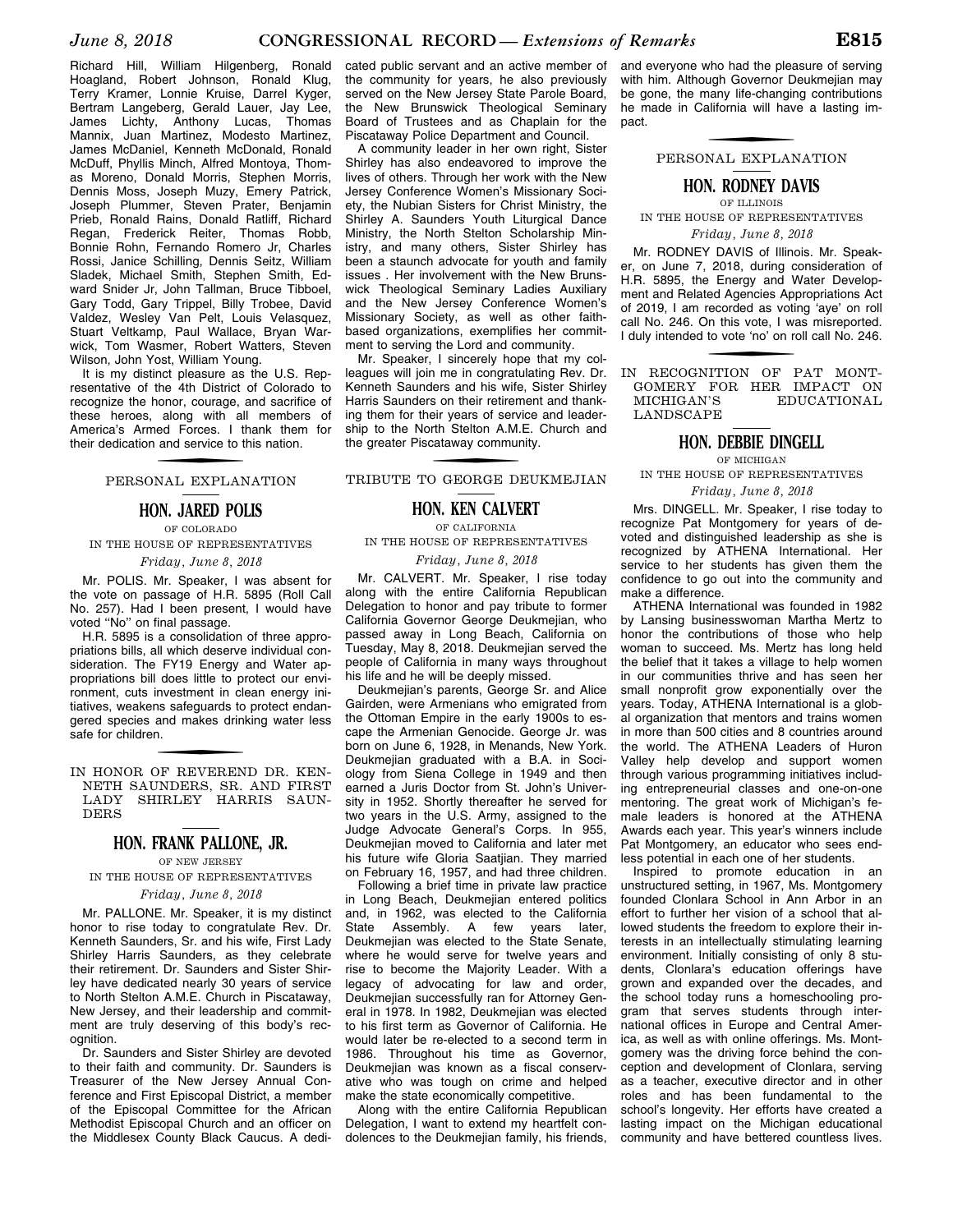Mr. Speaker, I ask my colleagues to join me in honoring Pat Montgomery for her years of service. She has set a high bar for educators in Michigan and across the country.

f ENERGY AND WATER DEVELOP-MENT AND RELATED AGENCIES APPROPRIATIONS ACT, 2019

SPEECH OF

#### **HON. JACKY ROSEN**

OF NEVADA IN THE HOUSE OF REPRESENTATIVES

*Thursday, June 7, 2018* 

The House in Committee of the Whole House on the state of the Union had under consideration the bill (H.R. 5985) making appropriations for energy and water development and related agencies for the fiscal year ending September 30, 2019, and for other purposes:

Ms. ROSEN. Mr. Chair, I rise in support of our amendment, which strikes a provision in this bill that would prohibit the future closure of the Yucca Mountain project.

This extreme language severely undercuts any opportunity to pursue viable alternatives for Yucca Mountain, including job-creating alternatives that OMB would be required to study under my bill, the Jobs, Not Waste Act.

Even worse, this language we're seeking to strike would essentially prevent another community that consents to storing nuclear waste from being considered as the nation's nuclear repository—effectively closing the door to safer, more viable sites and forcing Nevada to become the sole dumping ground for nuclear waste we never even generated.

Based on DOE's own studies, Yucca Mountain is unfit as a repository site for nuclear waste because of the impact it would have on national transportation.

This bill throws evidence-based policy making out the window in a narrow-minded effort to force Nevada into being a nuclear waste dump.

Instead of spending billions more in hardearned taxpayer money on this project that's destined to fail and that will inevitably put families across the country at risk, let's leave the door open to forward-thinking alternatives for Yucca Mountain.

f TRIBUTE TO DONNABELLE AND ELVIN ERNEST

#### **HON. DAVID YOUNG**

OF IOWA IN THE HOUSE OF REPRESENTATIVES

#### *Friday, June 8, 2018*

Mr. YOUNG of Iowa. Mr. Speaker, I rise<br>day to recognize and congratulate today to recognize and Donnabelle and Elvin Ernest of Bedford, Iowa on the very special occasion of their 70th wedding anniversary. They were married on March 8, 1948

Donnabelle and Elvin's lifelong commitment to each other and their family truly embodies Iowa values. As they reflect on their 70th anniversary, may their commitment grow even stronger, as they continue to love, cherish, and honor one another for many years to come.

Mr. Speaker, I commend this great couple on their 70th year together and I wish them

many more. I ask that my colleagues in the United States House of Representatives join me in congratulating them on this momentous occasion and in wishing them nothing but the best.

f PERSONAL EXPLANATION

**HON. SALUD O. CARBAJAL** 

OF CALIFORNIA IN THE HOUSE OF REPRESENTATIVES

*Friday, June 8, 2018* 

Mr. CARBAJAL. Mr. Speaker, in order to attend my son's graduation on Thursday, June 7, 2018, I was unable to cast my votes on roll call numbers 240 through 252.

Had I been present, I would have voted:

NAY on Roll Call No. 240—On ordering the previous question;

NAY on Roll Call No. 241—On agreeing to the resolution;

NAY on Roll Call No. 242—On approving the Journal;

NAY on Roll Call No. 243—On passage of H.R. 3, a rescissions bill, which eliminates Children's Health Insurance Program funding;

AYE on Roll Call No. 244—On agreeing to the Tsongas amendment to increase funding for the purposes of offshore wind job training grants;

AYE on Roll Call No. 245—On agreeing to the Beyer amendment to restore funding for clean energy research;

NAY on Roll Call No. 246-On agreeing to the Gosar amendment to eliminate funding for clean energy;

AYE on Roll Call No. 247—On agreeing to the Lee amendment;

AYE on Roll Call No. 248—On agreeing to the Connolly amendment;

NAY on Roll Call No. 249-On agreeing to the Gosar amendment;

AYE on Roll Call No. 250—On agreeing to the Lowenthal amendment to support clean oceans;

NAY on Roll Call No. 251—On agreeing to the Blackburn amendment; and

NAY on Roll Call No. 252—On agreeing to the Norman amendment.

IN RECOGNITION OF JOHN VAN CAMP FOR HIS DISTINGUISHED CAREER WITH SOUTHWEST SO-LUTIONS

#### **HON. DEBBIE DINGELL**

OF MICHIGAN

IN THE HOUSE OF REPRESENTATIVES

#### *Friday, June 8, 2018*

Mrs. DINGELL. Mr. Speaker, I rise today to recognize Mr. John Van Camp for his outstanding career at Southwest Solutions. Mr. Van Camp has served the state of Michigan and its homeless population well through his service.

Mr. John Van Camp returned to his hometown of Detroit, Michigan after living overseas and serving in the Peace Corps. Once back in the United States, he attended graduate school at Wayne State University and became involved in the newly created Southwest Solutions. The company was established as a mental health agency in 1972 in response to deinstitutionalization in Michigan and across

the nation. Mr. Van Camp joined Southwest Solutions as an administrative assistant in 1973 and worked at the company for years before being named Executive Director in 1981. Throughout his tenure as CEO of Southwest Solution, the company has expanded into one of the largest nonprofits in the state of Michigan.

Mr. Van Camp is known by his coworkers and friends for his leadership abilities and dedication to the men and women of metro Detroit. Under his leadership, Southwest Solution offers over 70 programs for Michigan residents ranging from housing assistance to workforce development to community engagement. The programs assist various populations throughout southeast Michigan, primarily focusing on vulnerable populations including the homeless, veterans and children. Southwest Solutions is lauded for its unparalleled work in housing development—the company has spearheaded over 700 units of affordable housing and restored 25 multi-story buildings. Mr. John Van Camp has made a tremendous impact on the direction of mental health and rehabilitation services in Michigan, and his hard work and expertise will be missed.

Mr. Speaker, I ask my colleagues to join me in honoring John Van Camp for his service as CEO of Southwest Solutions. Mr. Van Camp has effectively served the state of Michigan and its vulnerable populations through his nonprofit work.

f HONORING KENT BRAITHWAITE ON THE OCCASION OF HIS RETIRE-MENT AS A SOCIAL STUDIES<br>AND ENGLISH TEACHER AT **ENGLISH TEACH<br>HELLA VALLEY** COACHELLA VALLEY HIGH SCHOOL

#### **HON. RAUL RUIZ**

OF CALIFORNIA

IN THE HOUSE OF REPRESENTATIVES

#### *Friday, June 8, 2018*

Mr. RUIZ. Mr. Speaker, I rise today to congratulate Mr. Kent Braithwaite on his retirement after 39 years of service as a teacher, counselor, and role model for the students of Coachella Valley High School.

During his tenure, Mr. Braithwaite has left an indelible impression on countless students. As a social studies and English teacher, an advisor, and a mentor, he has helped countless students prepare for and pursue a college education. More importantly, he instilled in his students a lifelong love of learning.

Many years ago, I was one of those students in Mr. Braithwaite's English class. I like to think I tried my best in every class—but Mr. Braithwaite was the kind of teacher who not only taught, but inspired his students to work even harder. He challenged my classmates and me every day, pushing us to write clearly, read carefully, and question the beliefs and assumptions we brought to his classroom.

In the Coachella Valley—the region I grew up in and have the privilege to represent there are still far too many young people who drop out of school before they can graduate or pursue a higher education. Teachers like Mr. Braithwaite are helping to show these students that they can achieve their dreams by pursuing their education.

During his nearly four decades of teaching, Mr. Braithwaite has served his fellow teachers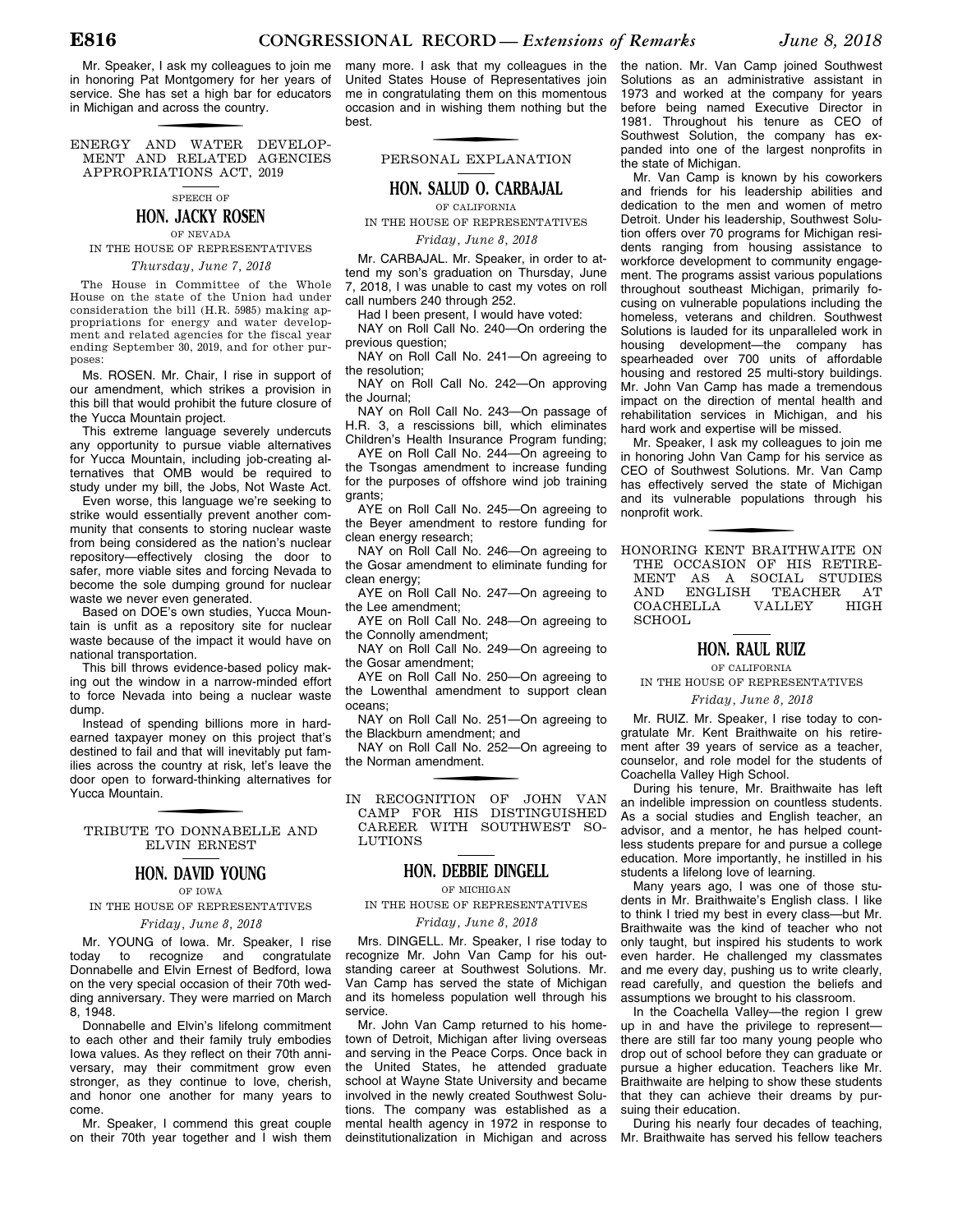and the Coachella Valley Unified School District in various leadership positions, and received prestigious recognitions from the California State Assembly, the House of Representatives, and many local advocacy organizations for his excellence in teaching. Most importantly, he has the gratitude of thousands of Coachella Valley High School alumni.

Mr. Braithwaite is joining his wife and fellow teacher, Jennifer Braithwaite, for a well-earned retirement. Over her 38-year career, Mrs. Braithwaite invited Holocaust survivors and Vietnam veterans to speak to her classes, gave out scholarships to her students, and helped bring the Advanced Placement program to Coachella Valley High School. Like her husband, Mrs. Braithwaite has always gone above and beyond to serve her students. On behalf of all the students whose lives Mr. and Mrs. Braithwaite have touched, I would like to offer my sincerest thanks and congratulations to them both on their inspiring and meaningful careers.

IN RECOGNITION OF THE 75TH AN-NIVERSARY OF NAVAL WEAPONS STATION EARLE

#### **HON. FRANK PALLONE, JR.**

OF NEW JERSEY IN THE HOUSE OF REPRESENTATIVES

#### *Friday, June 8, 2018*

Mr. PALLONE. Mr. Speaker, I rise today to celebrate the 75th anniversary of Naval Weapons Station Earle. Since its opening, Naval Weapons Station Earle has been a pivotal base for the United States Department of Defense and its significance is truly deserving of this body's recognition on this historic milestone.

Named after Rear Admiral Ralph Earle, the Chief of the Bureau of Ordnance during WWI, Naval Weapons Station Earle was called Naval Ammunition Depot Earle until 1974. It is based in two facilities in Monmouth County, New Jersey—the Waterfront, located in the Leonardo section of Middletown, and Mainside bordering Colts Neck, Howell, Tinton Falls and Wall Township. The two sections are connected by the military corridor and rail line, Normandy Road. The Waterfront includes a miles long finger pier—the longest in the Western Hemisphere—into Sandy Hook Bay. The pier sustained damage in Superstorm Sandy and now includes oyster reefs as an additional protection measure from future storms.

Naval Weapons Station Earle was established out of the need for a munitions loading base in the Port of New York, a need that became increasingly pressing during World War II. The Leonardo and Colts Neck locations were chosen for their distance from densely populated and developed neighborhoods yet their proximity to important landmarks such as New York City, New York Harbor and the Atlantic Ocean.

During WWII, the base served a vital role in transporting ordnance, including most of the munitions used in the invasion of Normandy. Naval Weapons Station Earle's strategic location has remained critical to our military, loading ships used in Operation Desert Storm and Operation Iraqi Freedom. Naval Weapons Station Earle encompasses nearly 12,000 acres and remains an active base today with over

1,500 personnel. With six times more loading capacity of any base on the East Coast, the support Naval Weapons Station Earle provides to our country is invaluable.

Mr. Speaker, I sincerely hope that my colleagues will join me in recognizing the vital contributions of Naval Weapons Station Earle as it celebrates 75 years of operation.

IN RECOGNITION OF JIM KOSTEVA FOR HIS CAREER OF SERVICE ON BEHALF OF THE SOUTHEAST MICHIGAN COMMUNITY

#### **HON. DEBBIE DINGELL**

OF MICHIGAN

IN THE HOUSE OF REPRESENTATIVES

#### *Friday, June 8, 2018*

Mrs. DINGELL. Mr. Speaker, I rise today to recognize Jim Kosteva as he retires from the University of Michigan. Jim has been an outstanding public servant who has served the students of southeast Michigan with distinction.

After receiving his bachelor degree in Metropolitan Studies from North Central College, Mr. Kosteva took a position as the Director of Community Planning for Canton Township in southeast Michigan. It was there that his passion for the state and the issues facing Michigan residents grew. He was elected to the Michigan House of Representatives in 1984 where he served for four terms. During his tenure as a Michigan legislator, he focused on the issues of school finance reform, public transportation, solid waste management and land use. His legislation, the Michigan Education Trust, was passed into law during his first term and created one of the first pre-paid college tuition plans in the country. His years of effective public service and passion for education issues allowed him to excel in his next role as Director of Communications at the University of Michigan.

Mr. Jim Kosteva joined the University of Michigan in 1994 as the Director of Community relations. In this position, he coordinates partnerships with local and national organizations, works with the City of Ann Arbor on issues of mutual concern and fosters philanthropic engagement among the student body and faculty. Under his leadership, the University has cultivated a meaningful relationship with the City of Ann Arbor that has led to the resolution of public and campus safety concerns as well as a 62.3 percent growth in Ann Arbor's tax base since 2001. Mr. Kosteva is known by his colleagues and students for his creative and strong leadership as well as his passion for city-university relations. Throughout his career, he has represented the University on a variety of local boards including the Ann Arbor Chamber of Commerce, the Ann Arbor Convention and Visitors Bureau and Washtenaw United Way. He has had a tremendous impact on the direction of the University of Michigan's community relations, and we look forward to his continued positive impact on our Michigan community in the coming years.

Mr. Speaker, I ask my colleagues to join me in honoring Jim Kosteva and his years of service to the southeast Michigan community. His dedication and tireless efforts on behalf of the University of Michigan made him an exemplary public servant.

PERSONAL EXPLANATION

## **HON. JARED POLIS**

OF COLORADO

IN THE HOUSE OF REPRESENTATIVES

#### *Friday, June 8, 2018*

Mr. POLIS. Mr. Speaker, I was absent for the vote on passage of H.R. 3 (Roll Call No. 243). Had I been present, I would have voted "No" on final passage.

This bill cuts critical funding from the Children's Health Insurance Program, education and job-training programs. H.R. 3 was brought to the floor in a rushed and closed process, with the Appropriations Committee holding no hearings or mark-ups and limiting the opportunity for Members to review the legislation.

# f TRIBUTE TO GABE PAULEY

#### **HON. DAVID YOUNG**

OF IOWA

IN THE HOUSE OF REPRESENTATIVES

#### *Friday, June 8, 2018*

Mr. YOUNG of Iowa. Mr. Speaker, I rise today to recognize and congratulate Gabe Pauley of AHSTW High School for winning the 170-pound Class 1A Iowa High School State Wrestling Championship. Gabe finished the season with a record of 56–0. This is Gabe's second individual State Wrestling championship.

Gabe said, ''I've always wanted to be a state champ and now I have it. It feels great. I don't even have any words for it." Gabe finished third in the 2017 wrestling championship meet. ''It takes dedication, training, and perfection in order to become a champion,'' Gabe added.

Iowa has a long and proud history of strong wrestling programs, producing college and Olympic champions for years. Gabe contributes his success to years of hard work and commitment and the support of his parents, family, coaches and fellow teammates.

Mr. Speaker, the example set by Gabe demonstrates the rewards of dedication and perseverance. It is an honor representing Gabe and his family in the United States Congress and it is with great pride that I recognize them today. I ask that all of my colleagues in the United States House of Representatives join me in congratulating Gabe on competing in this rigorous competition and in wishing him nothing but continued success in his education and in his future endeavors.

IN RECOGNITION OF ANA MCCUNE VAN DE VELDE FOR BEING NAMED A WOMAN OF ACHIEVE-MENT BY THE KAPPA FOUNDA-**TION** 

# **HON. DEBBIE DINGELL**

OF MICHIGAN

#### IN THE HOUSE OF REPRESENTATIVES

#### *Friday, June 8, 2018*

Mrs. DINGELL. Mr. Speaker, I rise today to recognize Ana McCune van de Velde for being named a Woman of Achievement by the Kappa Foundation. Mrs. McCune has distinguished herself through her leadership and community involvement.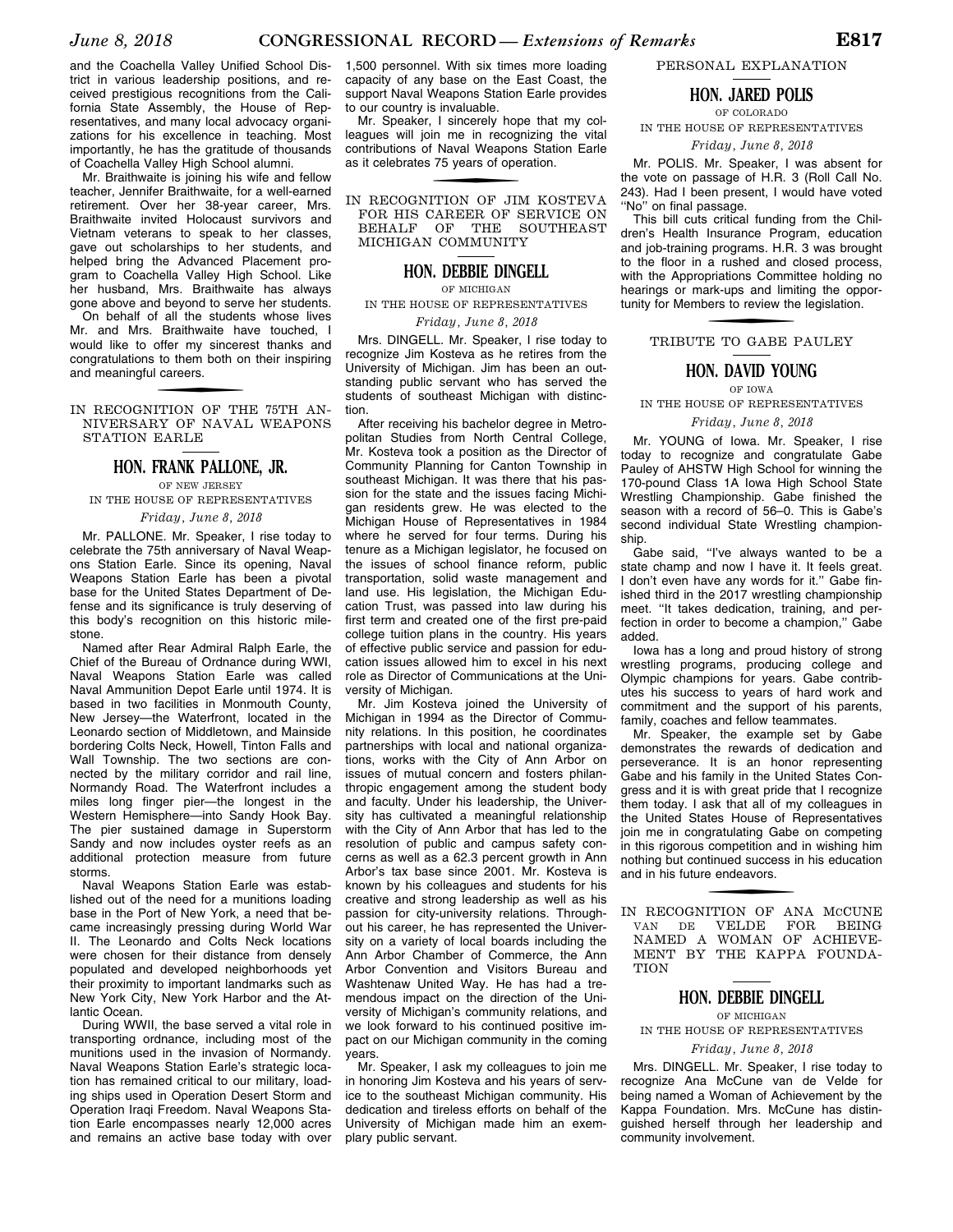The Ann Arbor-Ypsilanti-Inkster Alumni Chapter of Kappa Alpha Psi Fraternity was established on December 6, 1958. The organization was founded in order to foster relationships between Michigan Kappa Alpha Psis, provide leadership to current students at Michigan universities and mentor youth in suburban Detroit. Since its founding, group members have come together to serve the local community in a variety of ways including golf tournaments, college fairs, pancake breakfasts, Meals on Wheels programs and robust scholarship programming. In addition to their myriad civic endeavors, the fraternity honors female leaders in southeast Michigan annually at their ''Women of Achievement'' event. This year's honorees include Ana McCune van de Velde, a well regarded leader in southeast Michigan.

A lifelong Midwesterner, Mrs. McCune moved to Michigan after graduating from college. She is an accomplished entrepreneur and businesswoman, serving at various companies including AT&T Corporation, New Detroit and the Automotive Strategy Corporation. Although she is an accomplished leader in the private sector, Mrs. McCune's real passion lies in civic work, specifically children's education. She sponsors the Pink Panthers, an all-girls robotics team in Detroit and has served on the Indiana University Alumni Association Executive Council. Her distinguished career and philanthropic engagement has bettered countless industries and individuals and we are grateful for her commitment to southeast Michigan.

Mr. Speaker, I ask my colleagues to join me in recognizing Ana McCune van de Velde for being named one of The Kappa Foundation's Women of Achievement. Mrs. McCune has distinguished herself with her work as an entrepreneur and through her philanthropic work.

#### PERSONAL EXPLANATION

## **HON. DANNY K. DAVIS**

OF ILLINOIS

#### IN THE HOUSE OF REPRESENTATIVES *Friday, June 8, 2018*

Mr. DANNY K. DAVIS of Illinois. Mr. Speaker, on roll call No. 216, I inadvertently voted 'aye.' I strongly oppose the Economic Growth, Regulatory Relief, and Consumer Protection Act, and I intended my vote be recorded as 'nay.'

IN RECOGNITION OF MR. MATTHEW ROSA

### **HON. DAVID G. VALADAO**

OF CALIFORNIA IN THE HOUSE OF REPRESENTATIVES *Friday, June 8, 2018* 

Mr. VALADAO. Mr. Speaker, I rise today to recognize Mr. Matthew Rosa on his election as President of the California Future Farmers of America.

Matthew Rosa was born on March 25, 2000, in Visalia, California to his parents, Noel and Holly Rosa. He attended local schools, most recently El Diamante High School in Visalia, California. During his high school tenure, Matthew served in many leadership posts in the El Diamante Chapter of Future Farmers of America (FFA), including Sentinel from 2015 through 2016, Vice President from 2016 through 2017, and President from 2017 through 2018. In the role of Chapter President, Matthew concurrently held the position of San Joaquin Region FFA President.

Beyond FFA, Matthew is an avid golfer, playing for the El Diamante Miners golf team in his sophomore, junior, and senior years of high school. He served as a member of St. Mary's Youth Leadership Team from 2015 through 2016 and is active in the Good Shepherd Catholic Parish of Visalia.

During his participation in FFA, Matthew was a member of the winning FFA Cooperative Marketing Team in 2017 and earned a State Proficiency Award for Dairy Production Placement. In his academic pursuits, Matthew became a lifetime member of the California Scholarship Federation and was a two-time recipient of the Visalia Unified School District Board Student Achievement Award.

In early 2018, Matthew was one of seventyfour members of California's extended FFA organization to apply to run for state office. After many interviews during the California FFA Convention in Anaheim, California, Matthew advanced among the twelve finalists to address the convention. Following voting, Matthew was declared the winning candidate for President of California FFA on April 25, 2018.

As California State FFA President, Matthew will be tasked with the three primary tenets of FFA leadership: motivating members to achieve their highest potential, serve as a goodwill ambassador to the community atlarge, and provide key direction and execute the various programs undertaken by FFA regions and chapters.

Matthew's passion for farming is a reflection of his upbringing. As the son of a dairyman, Matthew has learned the lessons of hard work and dedication growing up at the Rosa Brothers Dairy and Creamery.

Mr. Speaker, I ask my colleagues in the United States House of Representatives to join me in commending Mr. Matthew Rosa on his election and wishing him well on his future service to the California Future Farmers of America.

#### IN RECOGNITION OF RABBI BENNETT F. MILLER

#### **HON. FRANK PALLONE, JR.**

OF NEW JERSEY

IN THE HOUSE OF REPRESENTATIVES

#### *Friday, June 8, 2018*

Mr. PALLONE. Mr. Speaker, I rise today to congratulate Rabbi Bennett F. Miller on his retirement as Senior Rabbi of Anshe Emeth Memorial Temple in New Brunswick, New Jersey. Rabbi Miller has dedicated over 40 years to Anshe Emeth and his commitment and leadership are truly deserving of this body's recognition.

Ordained a Rabbi in 1974, Rabbi Miller joined Anshe Emeth Memorial Temple the same year. Since that time, he has provided outstanding spiritual guidance to the congregation and has promoted and supported a mission of social action and community service. In addition to his work at Anshe Emeth Memorial Temple, Rabbi Miller is also a member of the Jewish Agency for Israel Board of Governors and is Immediate Past-Chair of the Association of Reform Zionists of America.

Prior to his service at Anshe Emeth Memorial Temple, Rabbi Miller served as the spiritual leader of Congregation Havurah in New York and the New Jersey State Advisory Council on the Holocaust. Rabbi Miller earned his doctorate from Princeton Theological Seminary and his Master of Arts and Hebrew Letters from the Hebrew Union College—Jewish Institute of Religion in Cincinnati, as well as a certificate in Non-Profit Management and Fundraising from New York University.

Mr. Speaker, please join me in congratulating Rabbi Miller on his retirement and thanking him for his many years of dedicated service and leadership to Anshe Emeth Memorial Temple and the greater community.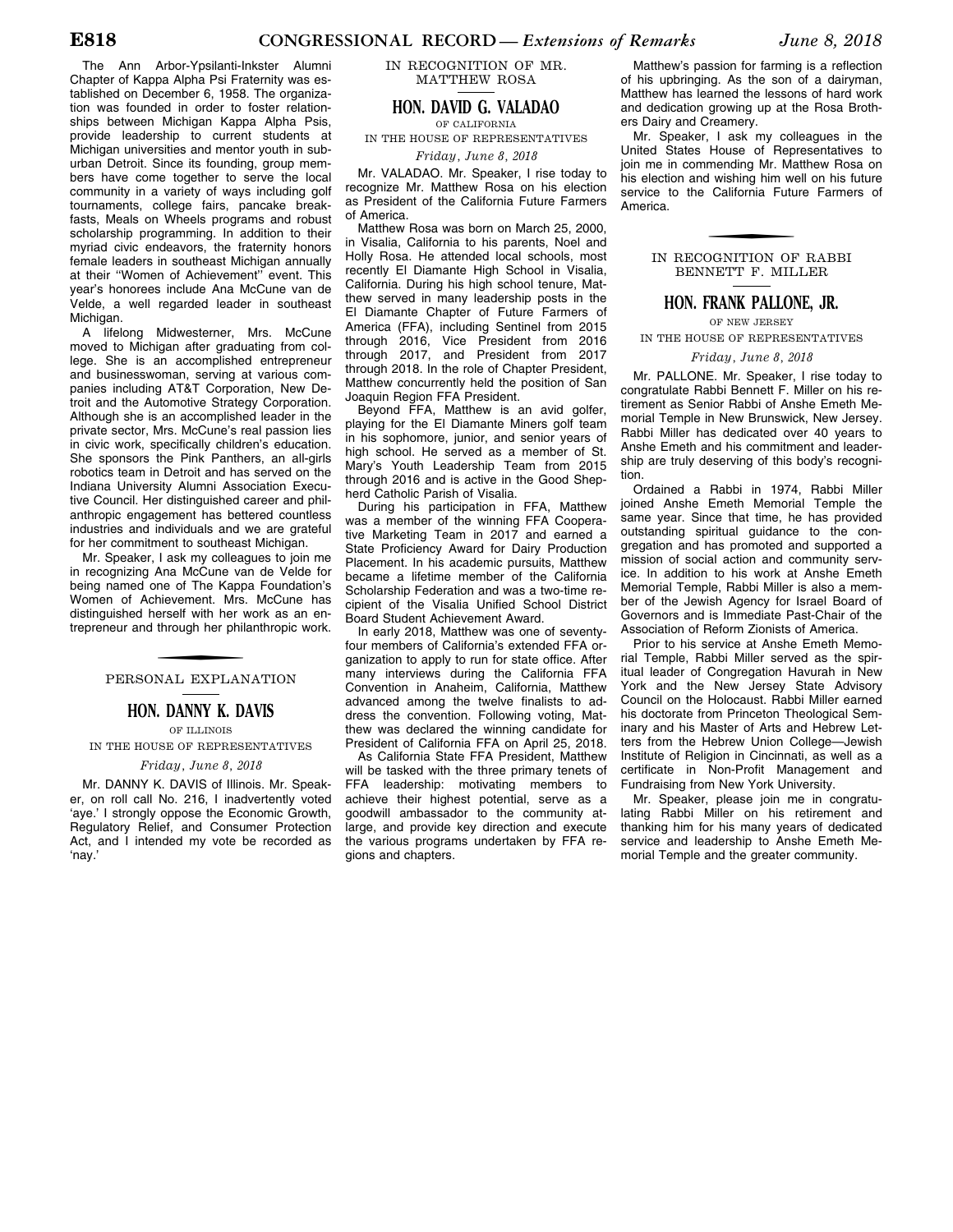# *Daily Digest*

# **Senate**

# *Chamber Action*

*Committee Meetings* 

The Senate was not in session and stands adjourned until 3 p.m., on Monday, June 11, 2018.

## No committee meetings were held.

# wise of Representative **House of Representatives**

# *Chamber Action*

**Public Bills and Resolutions Introduced:** 17 public bills, H.R. 6049–6066; and 4 resolutions, H. Res. 929–932, were introduced. **Pages H5020–21** 

#### **Additional Cosponsors: Page H5022**

**Reports Filed:** Reports were filed today as follows:

H.R. 2851, to amend the Controlled Substances Act to clarify how controlled substance analogues are to be regulated, and for other purposes, with an amendment (H. Rept. 115–713, Part 1);

H. Res. 898, directing the Secretary of Homeland Security to transmit certain documents to the House of Representatives relating to Department of Homeland Security policies and activities relating to homeland security information produced and disseminated regarding cybersecurity threats posed by the ZTE Corporation, headquartered in Shenzhen, China; adversely; (H. Rept. 115–714);

H.R. 5685, to amend title XVIII of the Social Security Act to provide educational resources regarding opioid use and pain management as part of the Medicare & You handbook (H. Rept. 115–715, Part 1);

H.R. 5583, to amend title XI of the Social Security Act to require States to annually report on certain adult health quality measures, and for other purposes (H. Rept. 115–716);

H.R. 5800, to require the Medicaid and CHIP Payment and Access Commission to conduct an exploratory study and report on requirements applicable to and practices of institutions for mental diseases under the Medicaid program (H. Rept. 115–717);

H.R. 5480, to improve programs and activities relating to women's entrepreneurship and economic empowerment that are carried out by the United States Agency for International Development, and for other purposes, with an amendment (H. Rept. 115–718);

H.R. 5735, to amend the United States Housing Act of 1937 to establish a demonstration program to set aside section 8 housing vouchers for supportive and transitional housing for individuals recovering from opioid use disorders or other substance use disorders, and for other purposes, with amendments (H. Rept. 115–719);

H.R. 3331, to amend title XI of the Social Security Act to promote testing of incentive payments for behavioral health providers for adoption and use of certified electronic health record technology, with an amendment (H. Rept. 115–720, Part 1);

H.R. 5582, to direct the Secretary of Health and Human Services to conduct a study and submit a report on barriers to accessing abuse-deterrent opioid formulations for individuals enrolled in a plan under part C or D of the Medicare program, with an amendment (H. Rept. 115–721, Part 1); and

H.R. 5788, to provide for the processing by U.S. Customs and Border Protection of certain international mail shipments and to require the provision of advance electronic information on international mail shipments of mail, and for other purposes, with an amendment (H. Rept. 115–722, Part 1).

#### **Page H5020**

**Speaker:** Read a letter from the Speaker wherein he appointed Representative Marshall to act as Speaker pro tempore for today. **Page H4983** 

D645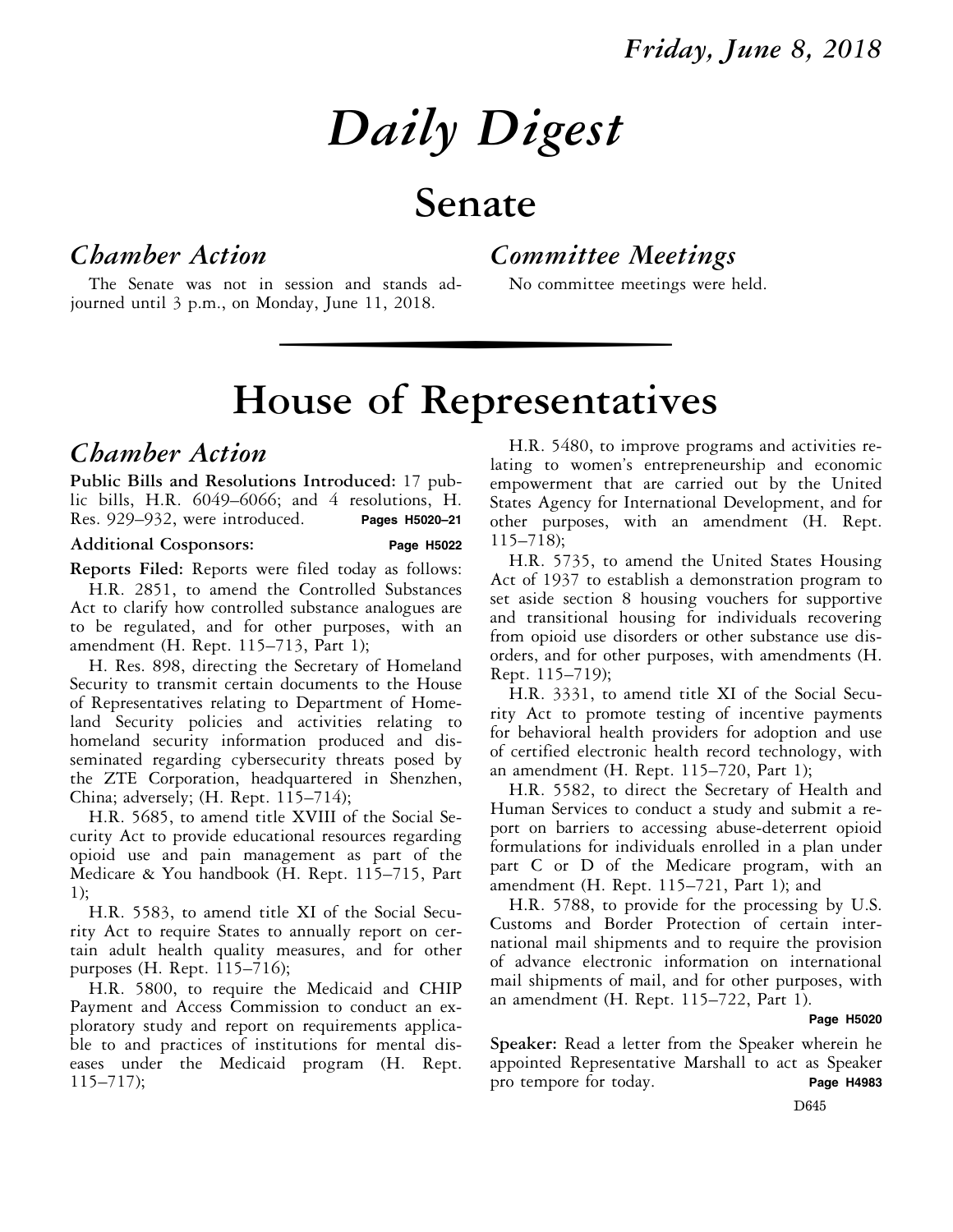**Guest Chaplain:** The prayer was offered by the Guest Chaplain, Monsignor Stephen J. Rossetti, Catholic University of America, Washington, DC.

#### **Page H4983**

**Journal:** The House agreed to the Speaker's approval of the Journal by voice vote. **Pages H4983, H5000** of the Journal by voice vote.

**Energy and Water Development and Related Agencies Appropriations Act, 2019:** The House passed H.R. 5895, making appropriations for energy and water development and related agencies for the fiscal year ending September 30, 2019, by a yea-andnay vote of 235 yeas to 179 nays, Roll No. 257. Consideration began yesterday, June 7th.

 **Pages H4985–96, H4996–H5000** 

Rejected the Kuster (NH) motion to recommit the bill to the Committee on Appropriations with instructions to report the same back to the House forthwith with an amendment, by a recorded vote of 187 ayes to 225 noes, Roll No. 256.

#### **Pages H4998–H5000**

Agreed to:

Carbajal amendment (No. 28 printed in part B of H. Rept. 115–712) that provides \$8 million for the Veterans Transportation Program to assist veterans in attending to all their medical appointments in a timely manner; **Pages H4985–86** 

Keating amendment (No. 29 printed in part B of H. Rept. 115–712) that allocates funding for the VA to create an opioid abuse healthcare kit for community healthcare providers; Pages H4986-87

Keating amendment (No. 30 printed in part B of H. Rept. 115–712) that allocates funding for administrative costs at the VA to ensure providers at VA health facilities complete a continuing medication course in pain management; **Page H4987** 

Eddie Bernice Johnson (TX) amendment (No. 31 printed in part B of H. Rept. 115–712) that requires the VA to report on how many delinquent payments by the VA to vendors and contractors there are and the total amount of money;

#### **Pages H4987–88**

Connolly amendment (No. 32 printed in part B of H. Rept. 115–712) that ensures sufficient funds for the Department of Veterans Affairs Inspector General to provide rigorous oversight of the Washington, D.C. Veterans Affairs Medical Center;

#### **Pages H4988–90**

Jackson Lee amendment (No. 33 printed in part B of H. Rept. 115–712) that prohibits the use of funds in contravention of the U.S. Code regarding benefits for homeless veterans in training and outreach programs; **Pages H4990–91** 

Jackson Lee amendment (No. 34 printed in part B of H. Rept. 115–712) that increases the amount of funding for Supportive Services for Veterans Families by \$2 million offset by a reduction of a \$2.5 million in the funding for the VA's information Technology Systems; **Pages H4991–92** 

Walberg amendment (No. 35 printed in part B of H. Rept. 115–712) that prevents funds from being used to implement, administer, or enforce a proposed rule by the VA to limit an injured or amputee veteran's ability to choose a prosthetist or orthotist who meets his or her needs whether employed by the VA or on contract with the VA; **Pages H4992–93** 

Eshoo amendment (No. 36 printed in part B of H. Rept. 115–712) that states that none of the funds made available by this Act may be used by the Army to convey the 17.1 acres of land and the 126 existing housing units known as Shenandoah Square in Mountain View, California; **Pages H4993–94** 

Peters (CA) amendment (No. 37 printed in part B of H. Rept. 115–712) that prohibits funds from being transferred from programs supporting veteran homelessness services; Page H4994

Ratcliffe amendment (No. 38 printed in part B of H. Rept. 115–712) that prohibits funds from being used to propose, plan, or execute a new round of Base Realignment and Closure (BRAC);

#### **Pages H4994–95**

Gohmert amendment (No. 10 printed in part B of H. Rept. 115–712) that was debated on June 7th that prohibits the use of funds to prepare, propose, or promulgate any regulation or guidance related to the social cost of carbon (by a recorded vote of 212 ayes to 201 noes, Roll No. 253); and **Pages H4996–97** 

Meadows amendment (No. 15 printed in part B of H. Rept. 115–712) that was debated on June 7th that reestablishes a semiannual Government Accountability Office financial review of obligated expenditures from the Independent Counsel permanent indefinite appropriation, and requires the report's findings to be submitted to the Committees on Appropriations of the House and Senate, the Committees on Oversight and Government Reform and Judiciary of the House, and the Committees on Homeland Security and Governmental Affairs and Judiciary of the Senate (by a recorded vote of 207 ayes to 201 noes, Roll No. 254). **Pages H4997–98** 

Rejected:

Takano amendment (No. 16 printed in part B of H. Rept. 115–712) that was debated on June 7th that sought to appropriate \$2.5 million to re-institute the Office of Technology Assessment (OTA) to help Congress understand emerging technologies and their policy implications; offset by funds from an administrative account within the Architect of the Capitol (by a recorded vote of 195 ayes to 217 noes,<br>Roll No. 255). Page H4998 **Roll No. 255).** 

H. Res. 923, the rule providing for further consideration of the bill (H.R. 5895) and providing for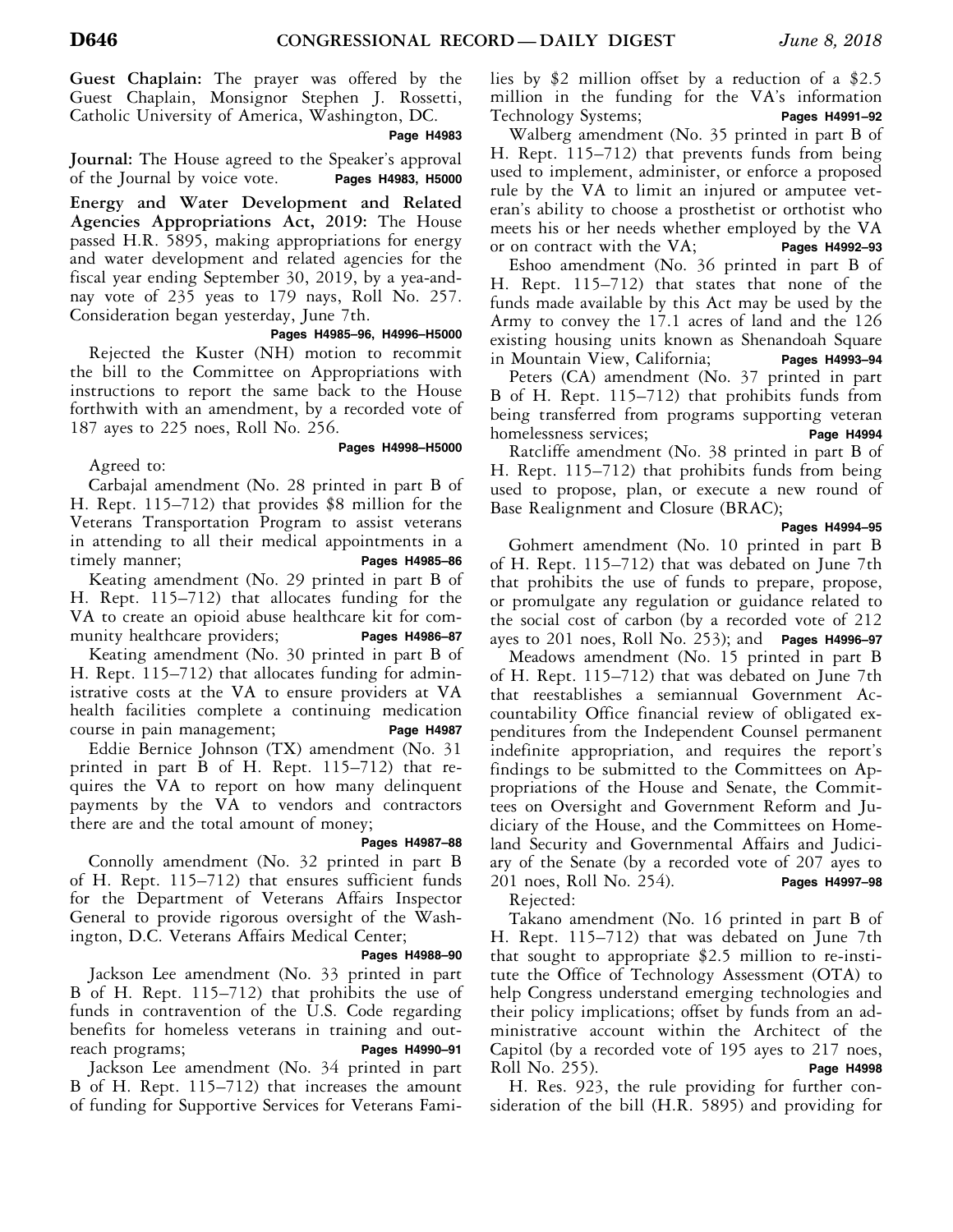consideration of the bill (H.R. 3) was agreed to yesterday, June 7th.

**Meeting Hour:** Agreed by unanimous consent that when the House adjourns today, it adjourn to meet at 12 noon on Tuesday, June 12th for Morning Hour debate. **Page H5004** 

**Presidential Message:** Read a message from the President wherein he notified Congress that the national emergency declared with respect to the actions and policies of certain members of the Government of Belarus and other persons to undermine Belarus's democratic processes or institutions is to continue in effect beyond June 16, 2018—referred to the Committee on Foreign Affairs and ordered to be printed<br>(H. Doc. 115–131). Pages H5012-13 (H. Doc. 115–131).

**Quorum Calls—Votes:** One yea-and-nay vote and four recorded votes developed during the proceedings of today and appear on pages H4996–97, H4997–98, H4998, H4999–H5000, and H5000. There were no quorum calls.

**Adjournment:** The House met at 9 a.m. and adjourned at 2:49 p.m.

# *Committee Meetings*  **MISCELLANEOUS MEASURE**

*Committee on Appropriations:* Subcommittee on Defense held a markup on June 7, 2018, on the FY 2019 Defense Appropriations Bill. The FY 2019 Defense Appropriations Bill was forwarded to the full Committee, without amendment. This markup was closed.

#### **QUESTIONS REGARDING THE U.S. CENSUS**

*Committee on the Judiciary:* Subcommittee on the Constitution and Civil Justice held a hearing entitled ''Questions Regarding the U.S. Census''. Testimony was heard from Steve Marshall, Attorney General, Alabama; and public witnesses.

# *Joint Meetings*

No joint committee meetings were held.

# f **COMMITTEE MEETINGS FOR MONDAY, JUNE 11, 2018**

*(Committee meetings are open unless otherwise indicated)* 

#### **Senate**

No meetings/hearings scheduled.

#### **House**

No hearings are scheduled.